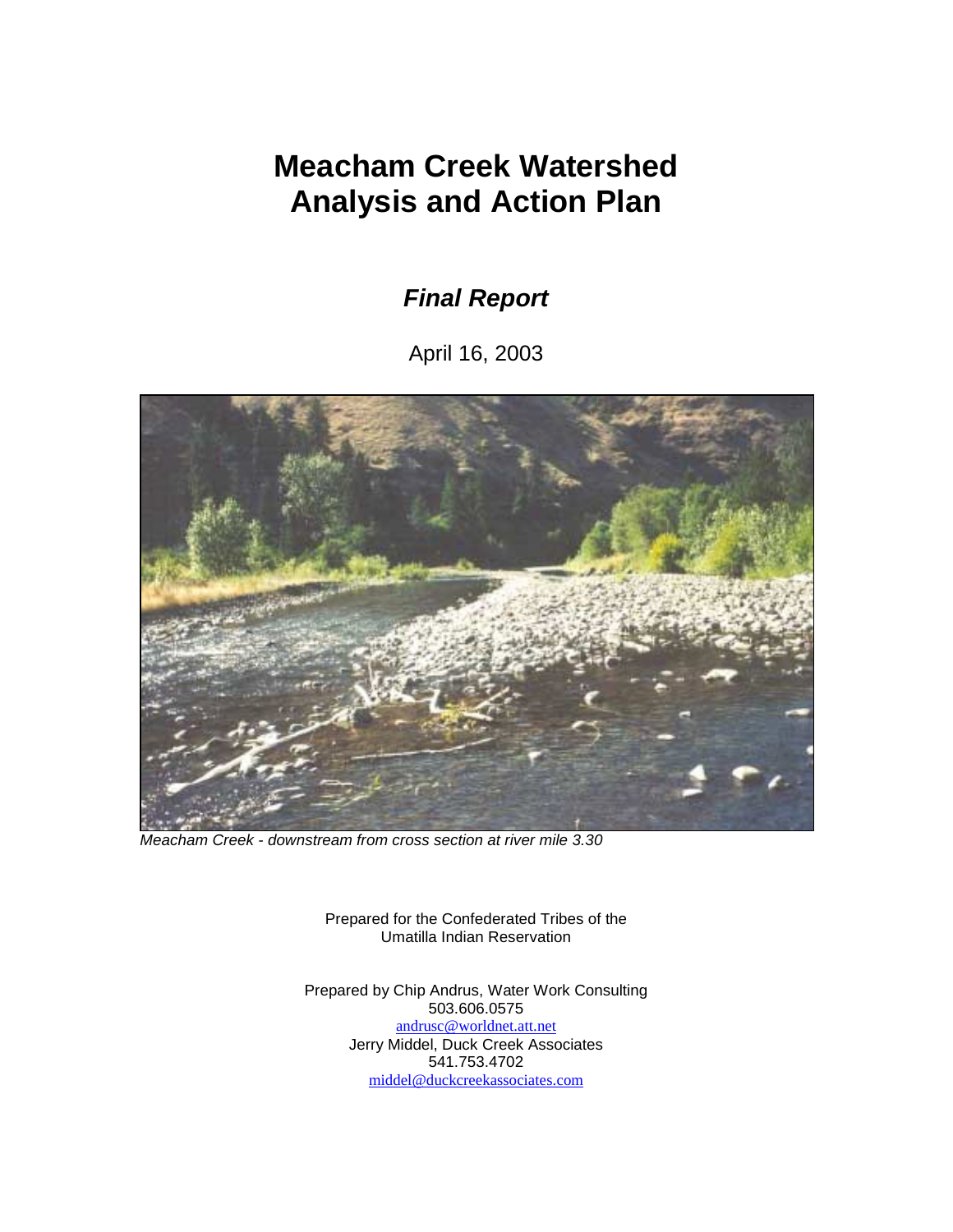## **Table of Contents**

| Recommendation 2 – Put stream into original course at R.M. 3.3  111 |  |
|---------------------------------------------------------------------|--|
|                                                                     |  |
|                                                                     |  |
| Recommendation 5 – Remove concrete dam in upper Meacham 116         |  |
|                                                                     |  |
|                                                                     |  |
|                                                                     |  |
|                                                                     |  |
|                                                                     |  |
|                                                                     |  |
|                                                                     |  |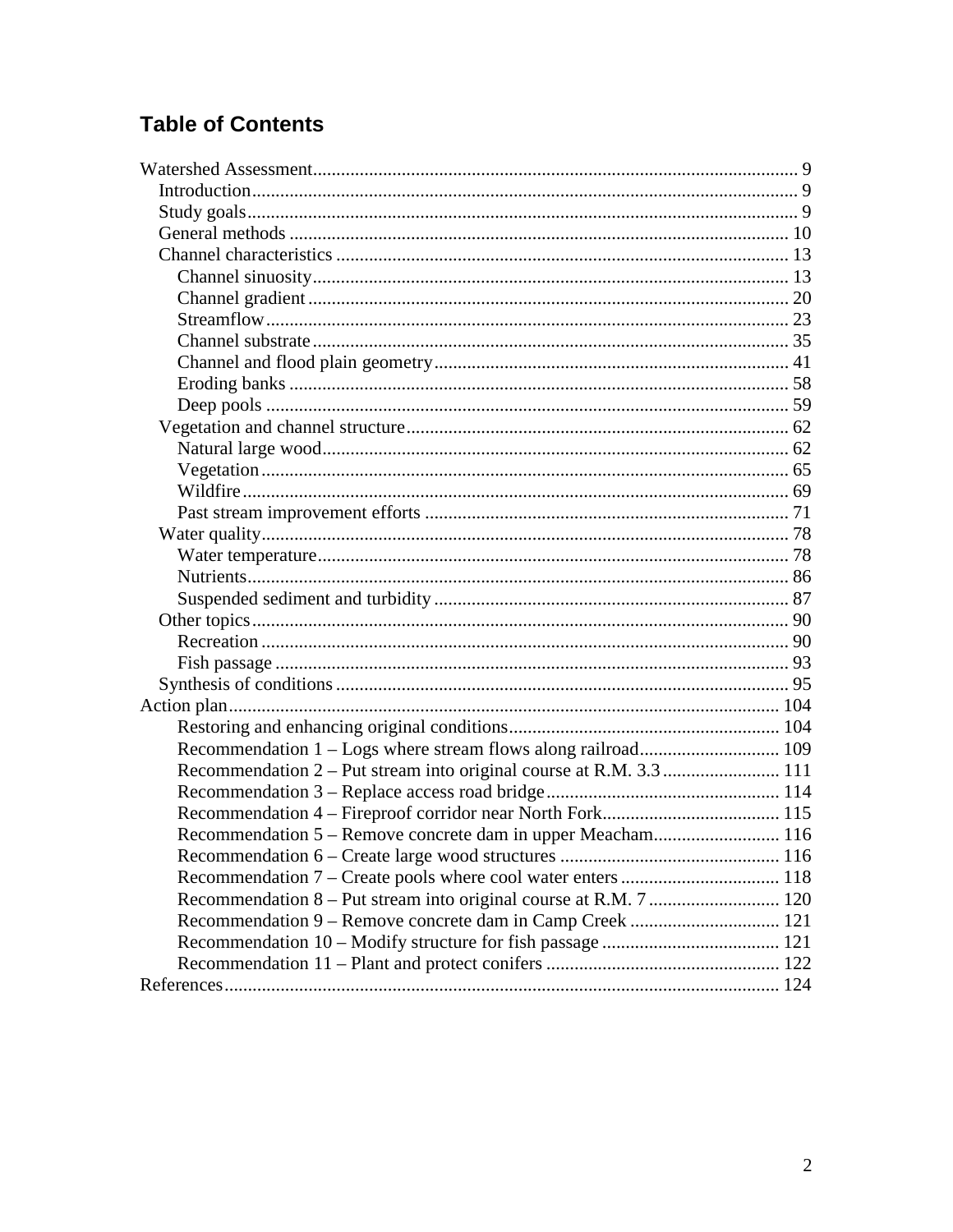## **List of Tables**

| Table 1. Location and drainage area of Meacham Creek and major tributaries 10                                                                                  |  |
|----------------------------------------------------------------------------------------------------------------------------------------------------------------|--|
| Table 2. Summary of inherent physical and hydrological characteristics  13                                                                                     |  |
| Table 3. Changes in stream length and sinuosity between 1916 and 2002 for Meacham                                                                              |  |
|                                                                                                                                                                |  |
| Table 4. Changes in stream length and sinuosity between 1956 and 2002 for Meacham                                                                              |  |
| Table 5. Number and extent of locations where the main channel of lower Meacham                                                                                |  |
|                                                                                                                                                                |  |
| Table 6. Number and density of dikes along Meacham Creek in 1916 and 2002 19                                                                                   |  |
| Table 7. Peak flow values (cfs) for various recurrence intervals for the Umatilla River<br>upstream of Meacham Creek and Meacham Creek near the Umatilla River |  |
|                                                                                                                                                                |  |
| Table 8. Unusually high flows for the Umatilla River (since 1933 water year) and                                                                               |  |
| Meacham Creek (since 1976 water year) with the estimated recurrence interval 28                                                                                |  |
| Table 9. Comparison of the D50 and D15 diameter between the two reference reaches                                                                              |  |
|                                                                                                                                                                |  |
| Table 10. Summary of average valley floor widths by reach before and after railroad                                                                            |  |
|                                                                                                                                                                |  |
|                                                                                                                                                                |  |
| Table 12. Summary of active channel width associated with the 10-year flow.  48                                                                                |  |
| Table 13. Summary of the number of channels associated with the summer, 1.5-year, and                                                                          |  |
|                                                                                                                                                                |  |
| Table 14. Rosgen Type II channel classification for cross sections in Meacham Creek                                                                            |  |
| and in the Wenaha River and North Fork Meacham Creek reference sites 54                                                                                        |  |
| Table 15. Summary of Rosgen channel geometry types and channel substrate classes for                                                                           |  |
| cross sections in Meacham Creek and in Wenaha River and North Fork Meacham                                                                                     |  |
| 55                                                                                                                                                             |  |
| Table 16. Actively eroding banks (5 feet or more in height) next to the channel for                                                                            |  |
|                                                                                                                                                                |  |
| Table 17. Deep pools (maximum depth 4 feet or more) bedrock banks for Meacham                                                                                  |  |
|                                                                                                                                                                |  |
|                                                                                                                                                                |  |
|                                                                                                                                                                |  |
| Table 20. Fire acreage and resultant tree condition in the Meacham Creek watershed for                                                                         |  |
|                                                                                                                                                                |  |
| Table 21. Summary of the influence of stream improvement structures on fish habitat                                                                            |  |
|                                                                                                                                                                |  |
| Table 22. Greatest 7-day running average of daily maximum temperatures by year for                                                                             |  |
|                                                                                                                                                                |  |
| Table 23. Nitrogen and phosphorus data for Meacham Creek in 1998  87                                                                                           |  |
| Table 24. Total suspended sediment load and turbidity measured at the mouth of                                                                                 |  |
| Meacham Creek and the Umatilla River upstream of Meacham Creek from Nov. 1 to                                                                                  |  |
|                                                                                                                                                                |  |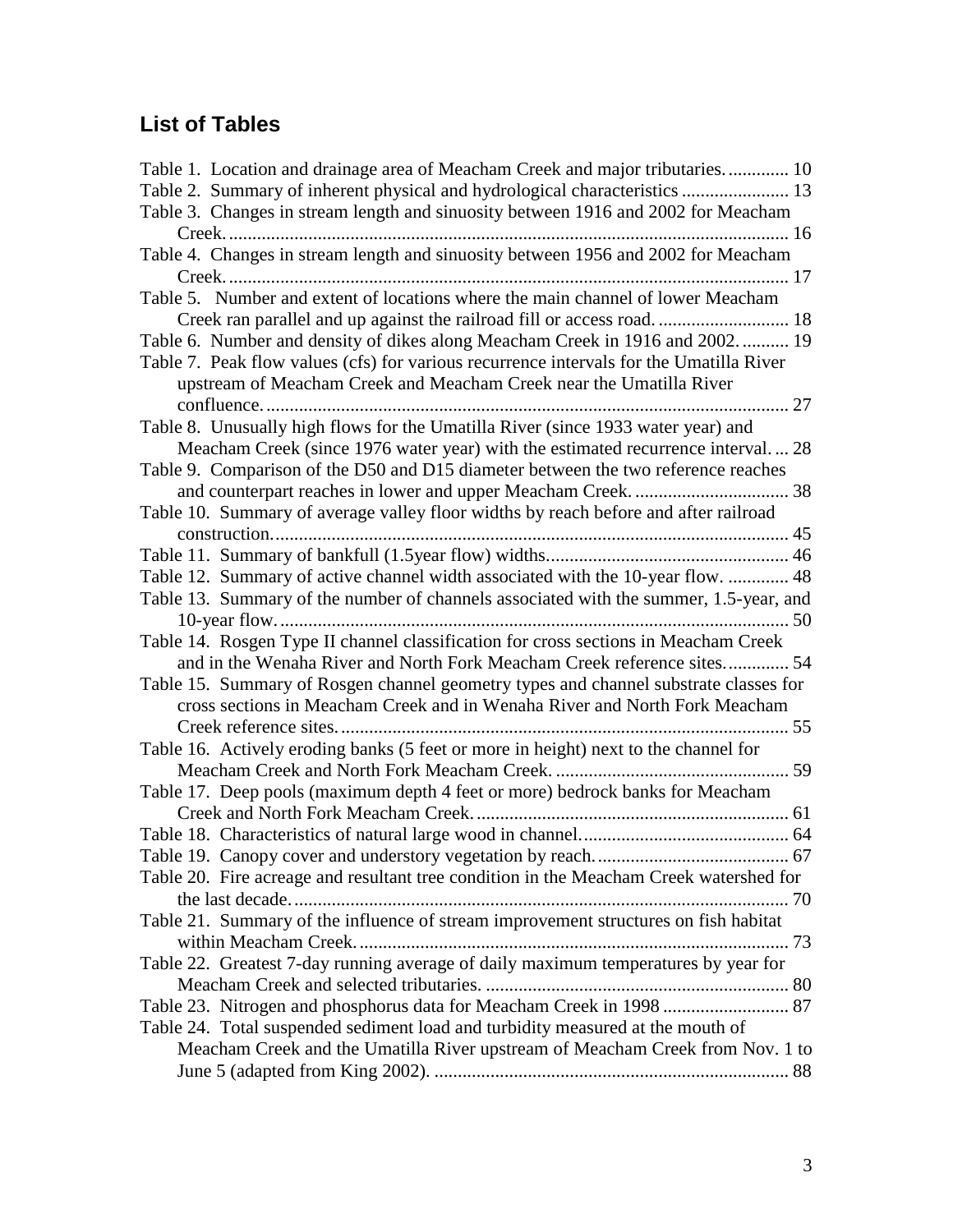| Table 25. Surface water rights (consumptive and instream uses) for the Meacham Creek   |
|----------------------------------------------------------------------------------------|
|                                                                                        |
| Table 26. Listing of barriers to fish passage within the Meacham Creek basin 94        |
| Table 27. Rating of fish habitat quality (by reach) for initial, current, and modified |
|                                                                                        |
| Table 28. Summary of activities to improve fish habitat in the Meacham Creek study     |
|                                                                                        |
| Table 29. Segments of lower Meacham Creek flowing against the railroad grade suitable  |
|                                                                                        |
| Table 30. List of sites where excavation of cool water pools near confluence with      |
|                                                                                        |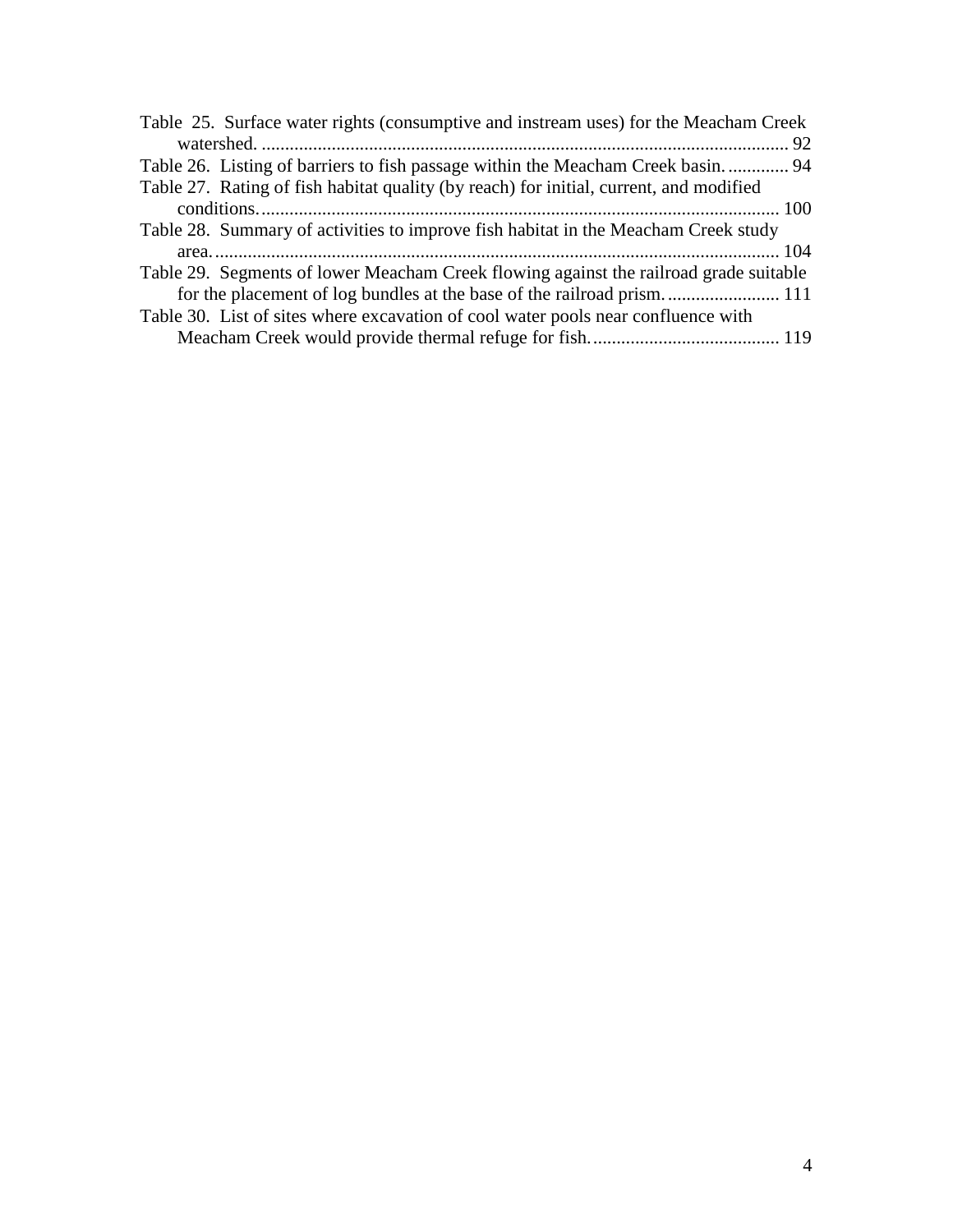# **List of Figures**

| Figure 3. Water surface gradient (or channel bottom in dry sections) for Meacham Creek  |
|-----------------------------------------------------------------------------------------|
|                                                                                         |
|                                                                                         |
| Figure 5. Average annual flow for the Umatilla River immediately upstream of            |
|                                                                                         |
| Figure 6. Maximum peak flow (cfs) by water year for Meacham Creek, with the month       |
|                                                                                         |
| Figure 6.1. Changes in instantaneous peak flow with increasing recurrence interval for  |
|                                                                                         |
| Figure 7. Calculated 1.5-year and 10-year peak flow for cross sections in Meacham       |
| Creek and in the Wenaha River and North Fork Meacham reference reaches 29               |
| Figure 8. Number of days by water year that discharge exceeded the bankfull discharge   |
|                                                                                         |
| Figure 9. Mean water depth during bankfull flow for cross sections in Meacham Creek     |
| and in the Wenaha River and North Fork Meacham reference reaches.  31                   |
| Figure 10. Calculated stream power index for cross sections in Meacham Creek and in     |
|                                                                                         |
| Figure 11. Calculated average water velocity for cross sections in Meacham Creek and in |
|                                                                                         |
| Figure 12. Summer widths for cross sections in Meacham Creek and in the Wenaha          |
|                                                                                         |
| Figure 13. D50 and D15 surface substrate diameters for cross sections in Meacham        |
| Creek and in the Wenaha River and North Fork Meacham reference reaches 37               |
| Figure 14. Association between the D50 channel substrate diameter and average water     |
| velocity at bankfull flow for cross sections throughout Meacham Creek and for the       |
|                                                                                         |
| Figure 15. Substrate at the bare surface of a vertical streamside bank in lower Meacham |
|                                                                                         |
| Figure 16. Example showing elevations of the surface of summer channels in blue,        |
| bankfull channels $(Q1.5)$ , and channels during a 10-year flow $(Q10)$ in grey.  43    |
|                                                                                         |
| Figure 18. Valley floor width of Meacham Creek before and after the railroad was        |
|                                                                                         |
| Figure 19. Bankfull width for Meacham Creek and for the Wenaha River and North Fork     |
|                                                                                         |
| Figure 20. Active channel width during a 10-year flow for Meacham Creek and for the     |
|                                                                                         |
| Figure 21. Number of discrete channels for Meacham Creek and for the Wenaha River       |
|                                                                                         |
| Figure 22. Number of discrete channels for Meacham Creek and for the Wenaha River       |
|                                                                                         |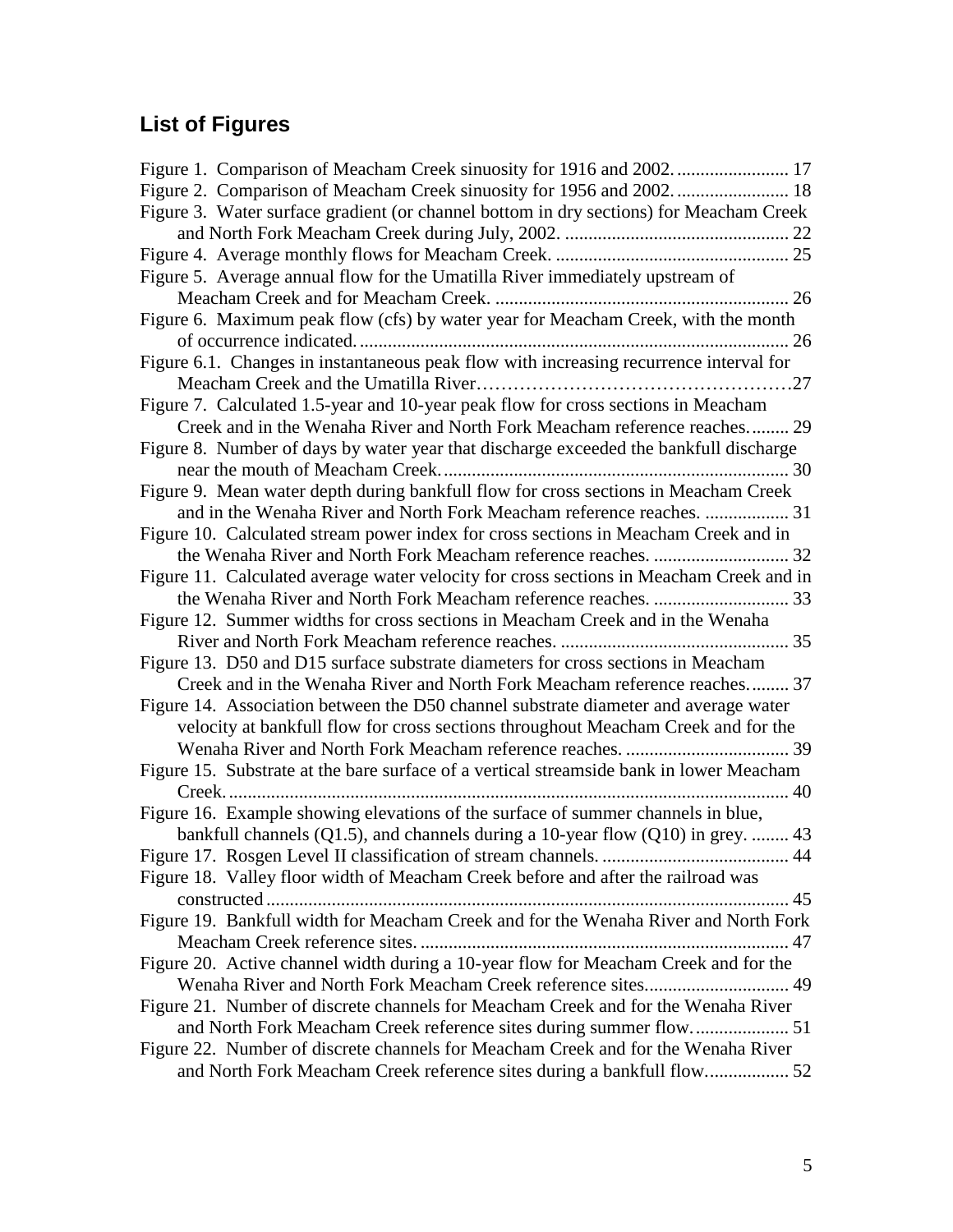| Figure 23. Number of discrete channels for Meacham Creek and for the Wenaha River           |  |
|---------------------------------------------------------------------------------------------|--|
|                                                                                             |  |
|                                                                                             |  |
| Figure 25. Channel cross section downstream of nick point at river mile 6.50                |  |
| Figure 26. Pool volume in streams and relationship to large wood loading and channel        |  |
|                                                                                             |  |
| Figure 27. Tree age and diameter for dominant ponderosa pine trees growing along            |  |
|                                                                                             |  |
| Figure 28. Log/boulder structures near river mile 3.6 rafted onto a low terrace during a    |  |
|                                                                                             |  |
| Figure 29. Well-designed log/boulder structure (# 26 at river mile 2.25) that creates year- |  |
|                                                                                             |  |
| Figure 29.1. Riparian vegetation before (1989) and after (2002) fencing77                   |  |
| Figure 30. Interactions between stream shading and groundwater inputs for a stream 14       |  |
|                                                                                             |  |
| Figure 31. Water temperature as determined from thermal imagery (August, 2001) and          |  |
| field measurements taken between 2 and 6 pm on very hot days in mid-July, 2002.83           |  |
| Figure 32. Changes in water temperature as Meacham Creek flows over and through a           |  |
|                                                                                             |  |
| Figure 33. Cabled boulders added to the top of a bedrock cascade now prevents upstream      |  |
|                                                                                             |  |
| Figure 34. Overall fish habitat scores for reaches 3 through 6 in Meacham Creek for         |  |
| Figure 35. Locations of recommended fish habitat improvement projects, lower                |  |
| Meacham Creek. Identification numbers correspond to those in Table 28.  107                 |  |
| Figure 36. Locations of recommended fish habitat improvement projects, upper                |  |
| Meacham Creek. Identification numbers correspond to those in Table 28.  108                 |  |
| Figure 37. Diagram of log structures placed between railroad grade and stream on the        |  |
|                                                                                             |  |
| Figure 38. Location of the main channel of Meacham Creek in 2002, 1956, and 1916,           |  |
|                                                                                             |  |
| Figure 39. Example of log structure designed to be stable during flood flows in a large     |  |
|                                                                                             |  |
| Figure 40. Example of a pool excavated at the mouth of a cool tributary or spring           |  |
| channel designed to provide thermal refuge from Meacham Creek during hot days.              |  |
|                                                                                             |  |
|                                                                                             |  |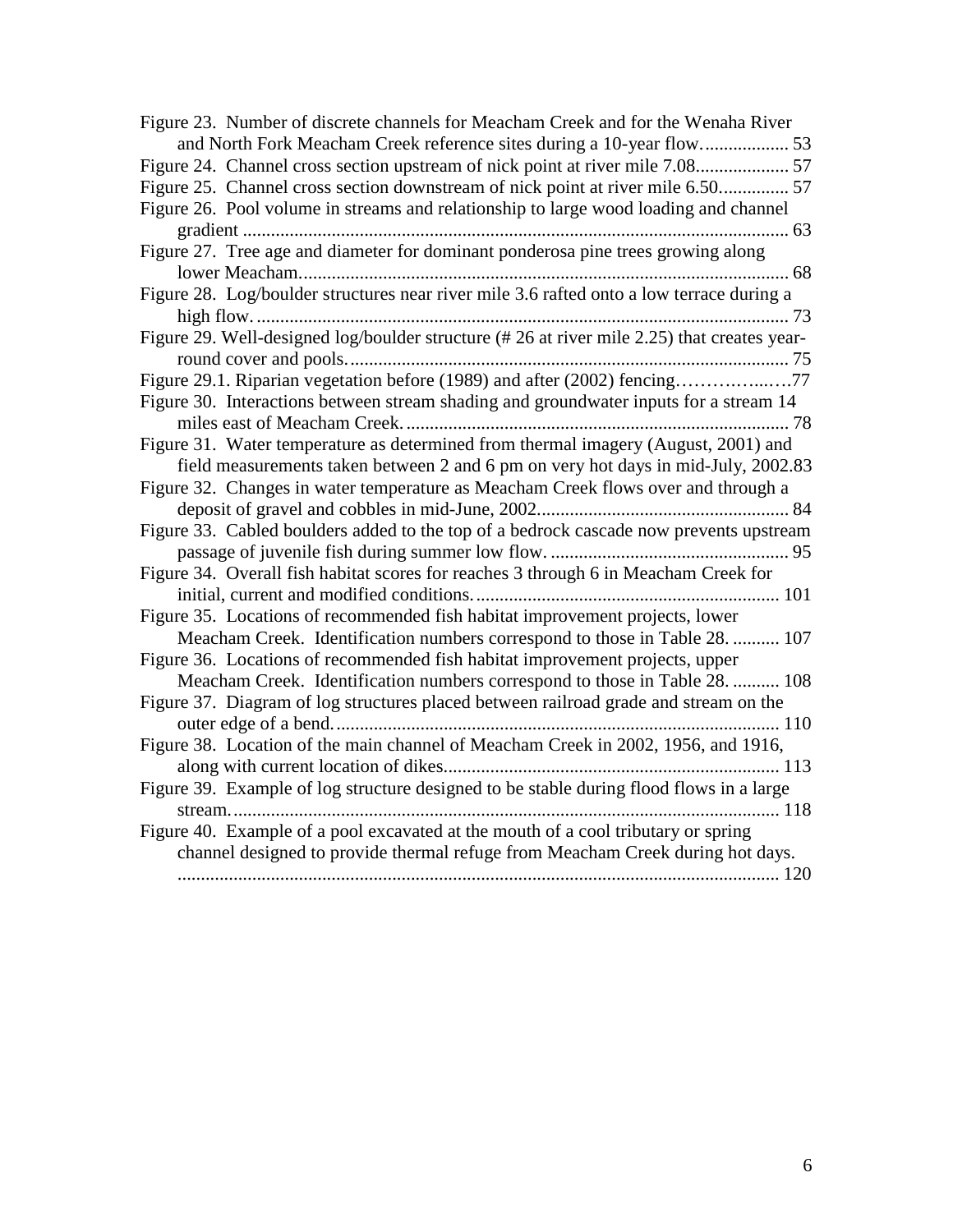# **List of Maps**

| General site map                    | Map 1 |                                                                                                                          |
|-------------------------------------|-------|--------------------------------------------------------------------------------------------------------------------------|
| 1916, 1956, and 2002 channels       |       | Map 2 Reach 3 and 4a<br>Map 3 Reach 4b<br>Map 4 North Fork and reach 5<br>Map 5 Reach 5 and 6                            |
| Pools, logs, bedrock, eroding banks |       | Map 6 Reach 3 and 4a<br>Map 7 Reach 4b<br>Map 8 North Fork and reach 5<br>Map 9 Reach 5 and 6                            |
| Vegetation and fires                |       | Map 10 Reach 3 and 4a<br>Map 11 Reach 4b<br>Map 12 North Fork and reach 5<br>Map 13 Reach 5 and 6<br>Map 19 Wenaha River |
| Stream improvement structures       |       | Map 14 Reach 3 and 4a                                                                                                    |
| Land ownership                      |       | Map 15 Reach 3 and 4a<br>Map 16 Reach 4b<br>Map 17 North Fork and reach 5<br>Map 18 Reach 5 and 6                        |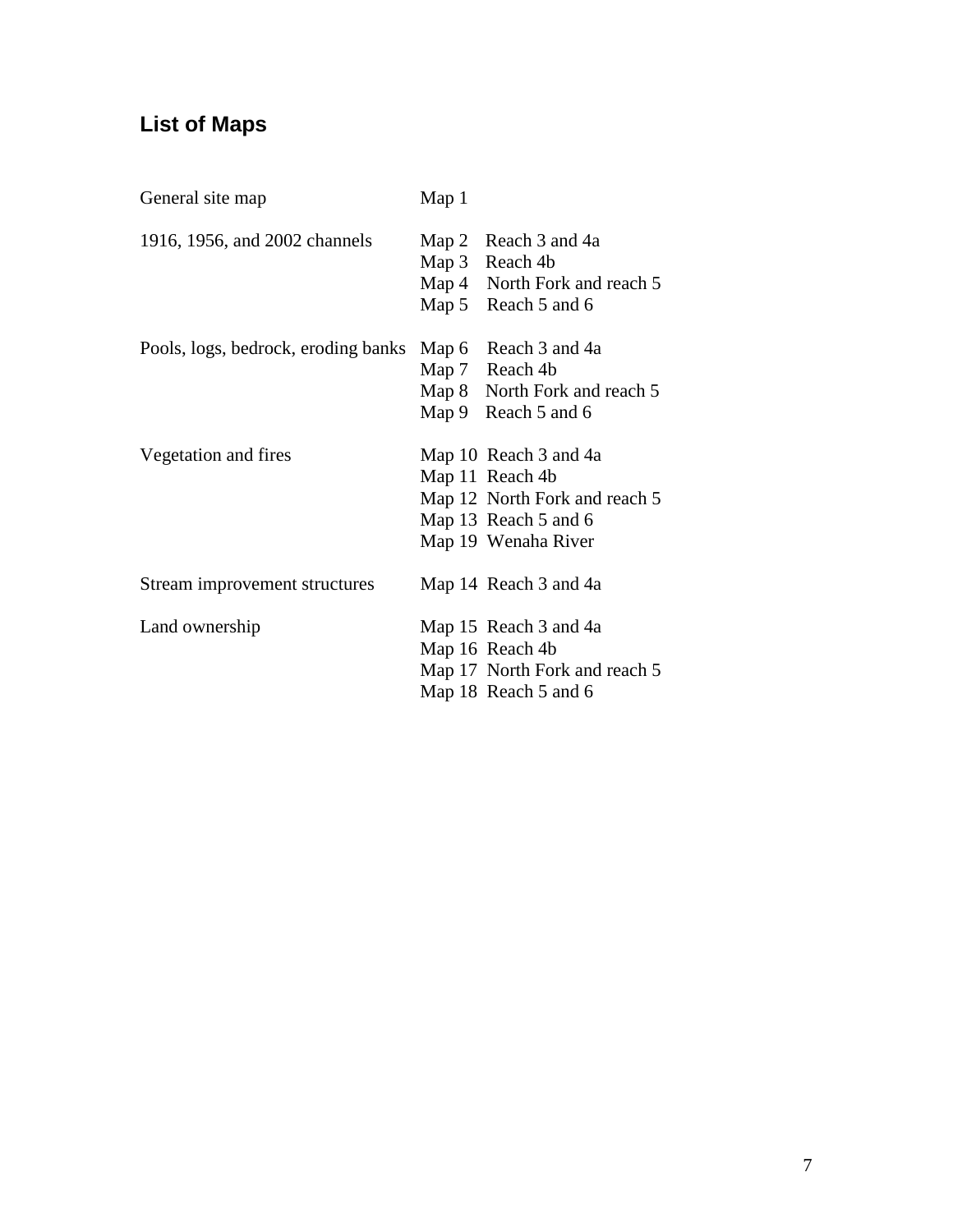## **List of Appendices**

Appendix A. METHODS FOR PEAK FLOW ESTIMATION

Appendix B. SUMMARY OF INFORMATION FOR EACH CROSS SECTION

Appendix C. METHODS FOR VEGETATION CLASSIFICATION

Appendix D. LIST OF STREAM IMPROVEMENT FEATURES IN MEACHAM CREEK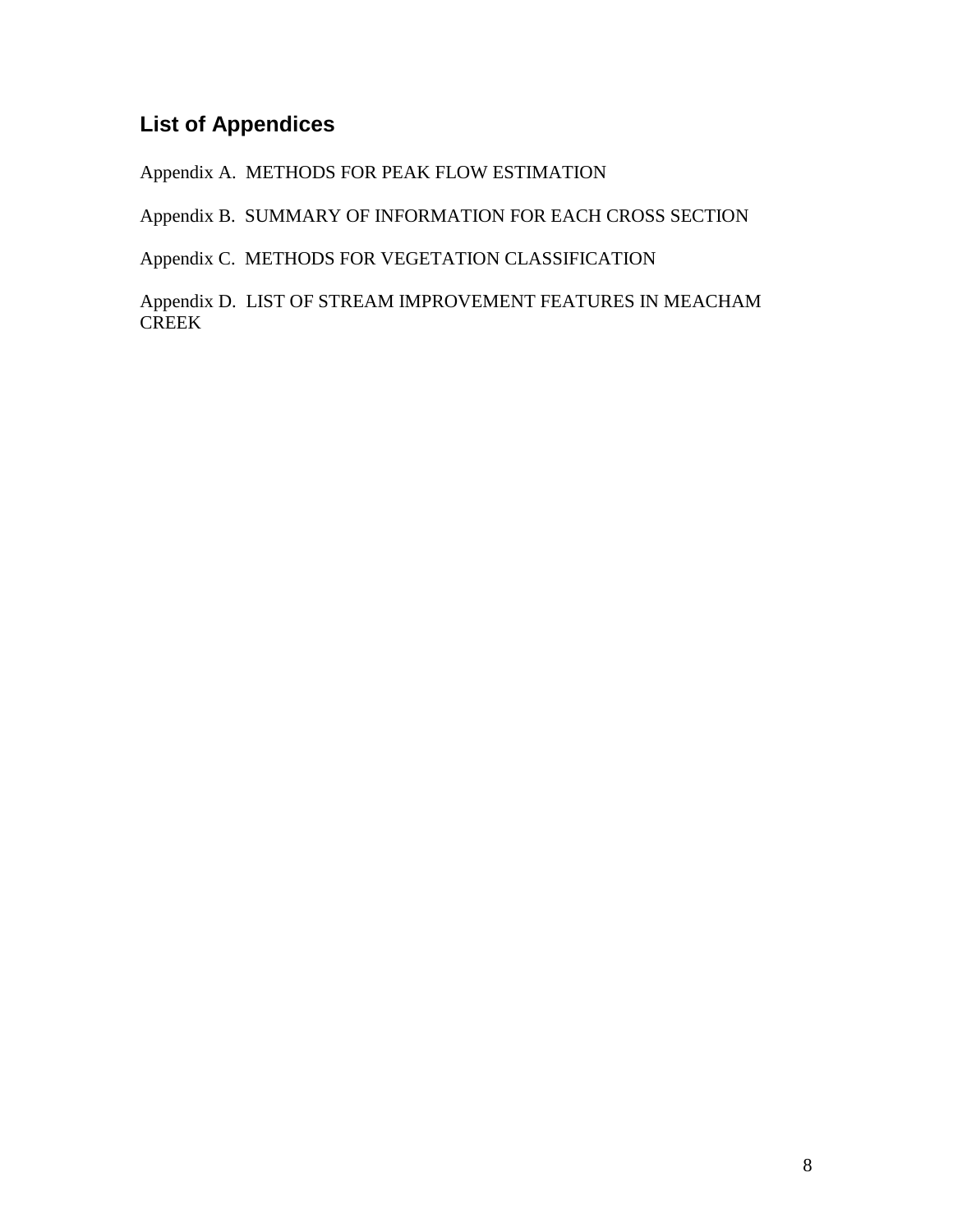# *Watershed Assessment*

## **Introduction**

Meacham Creek is located 20 miles east of Pendleton and makes up about one-half of the flow of the Umatilla River where the two streams converge. Both streams support federally-listed steelhead trout and chinook salmon, with steelhead trout being the most common species in Meacham Creek. Each also supports the federally-listed bull trout within certain cool, headwater streams. The Confederated Tribes of the Umatilla Indian Reservation (hereafter referred to as the Tribes) have been actively involved in monitoring and managing these three species of fish in Meacham Creek and elsewhere in the Umatilla River basin.

The most downstream 4.5 miles of Meacham Creek flows through private and Bureau of Indian Affairs land within the reservation boundary. Upstream, Meacham Creek and its tributaries flow through a patchwork of private and Forest Service lands. Railroad tracks and a gravel access road now owned by the Union Pacific Railroad were constructed in the early 1880's and follow Meacham Creek throughout most of its length. The Union Pacific Railroad has a 50-foot right-away each side of the railroad track centerline. Some of the valley has double tracks while the remainder has single tracks, with narrow canyon portions of the valley being exclusively single-tracked. Heavy use of this route (about 35-50 freight trains per day) creates scheduling problems, especially with only one-way traffic in certain sections. Trains are sometimes subject to lengthy delays when the single track sections are damaged or blocked, since alternate routes are not available in northeast Oregon.

Private and Forest Service land along the stream is used mostly for grazing. Although some valley slopes support merchantable timber, little harvest has occurred in recent decades because some bridges and sections of the access road are not suitable for log trucks. Some of the flat, forested headwater plateaus of Meacham Creek watershed have been harvested extensively but most access roads originate from the top of the watershed and are not near stream channels. Additional recent timber harvest has occurred on a bench and slopes south of North Meacham Creek near its confluence with Meacham Creek. Here, timber harvest did not occur within 200 feet of the stream and the wide bench separated the stream from sloping ground. Access into the Meacham Creek valley is blocked by locked Union Pacific gates at the mouth and at the upper end near the town of Meacham. The few residents living in the valley have gate keys and unlimited access.

## **Study goals**

One purpose of this study is to provide an assessment of past and current stream conditions for Meacham Creek and compare these with conditions for two reference streams that have had minimal disturbance. These conditions include channel and valley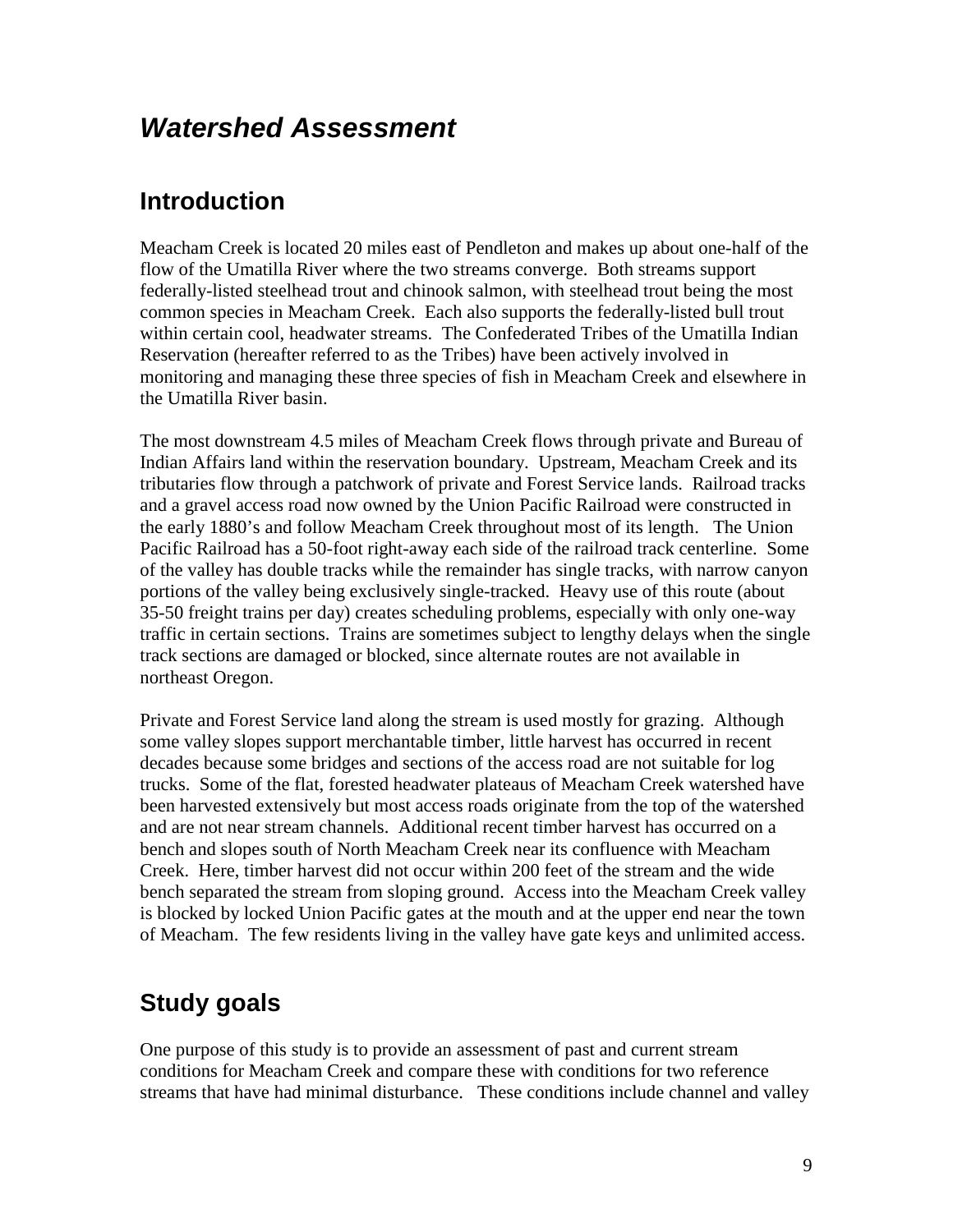geometry, channel substrate, water temperature and quality, riparian vegetation, and specific fish habitat features such as deep pools and large wood. The other purpose of this study is to develop and prioritize recommendations for restoring and enhancing hydrologic processes, water quality, geomorphic stability, and salmonid habitat in Meacham Creek.

## **General methods**

We conducted field surveys in July and August, 2002, in order to measure characteristics of Meacham Creek and of two reference reaches located within watersheds that are relatively undisturbed. Meacham Creek was initially divided into two sections, lower Meacham Creek and upper Meacham Creek, which were defined by the confluence of the North Fork Meacham Creek at river mile 14.90 (Map 1). At this junction, upper Meacham Creek has a watershed area that is 1.6 times that of North Fork Meacham Creek (Table 1). Upper Meacham Creek was further divided into two segments; reach 5, which extends from the North Fork Meacham Creek confluence to where the valley becomes narrow (river mile 24.2) and the upstream reach 6 which flows through a rocky gorge. The gorge extends upstream to about 1 mile downstream of the town of Meacham and from there the terrain becomes relatively flat. We ended reach 6 at river mile 28.18 which is about two-thirds of the way up the gorge.

| Stream                                                        | River mile | Drainage area<br>(sq. mi.) |
|---------------------------------------------------------------|------------|----------------------------|
| Meacham Creek at confluence with the Umatilla River           | 0.00       | 178.6                      |
| Boston Canyon at confluence with Meacham Creek                | 2.24       | 5.3                        |
| Line Creek at confluence with Meacham Creek                   | 4.95       | 2.5                        |
| Camp Creek at confluence with Meacham Creek                   | 11.16      | 10.2                       |
| North Fork Meacham Creek at confluence with Meacham Creek     | 14.90      | 50.4                       |
| Bear Creek at confluence with North Fork Meacham Creek        | 3.45       | 13.6                       |
| North Fork Meacham Creek upstream of Bear Creek confluence    | 3.45       | 32.0                       |
| Meacham Creek upstream of North Fork Meacham Creek confluence | 14.90      | 81.4                       |
| East Meacham Creek at confluence with Meacham Creek           | 18.48      | 19.5                       |
| Butcher Creek at confluence with Meacham Creek                | 21.35      | 9.5                        |
| Meacham Creek upstream of study area                          | 28.18      | 29.3                       |

Table 1. Location and drainage area of Meacham Creek and major tributaries.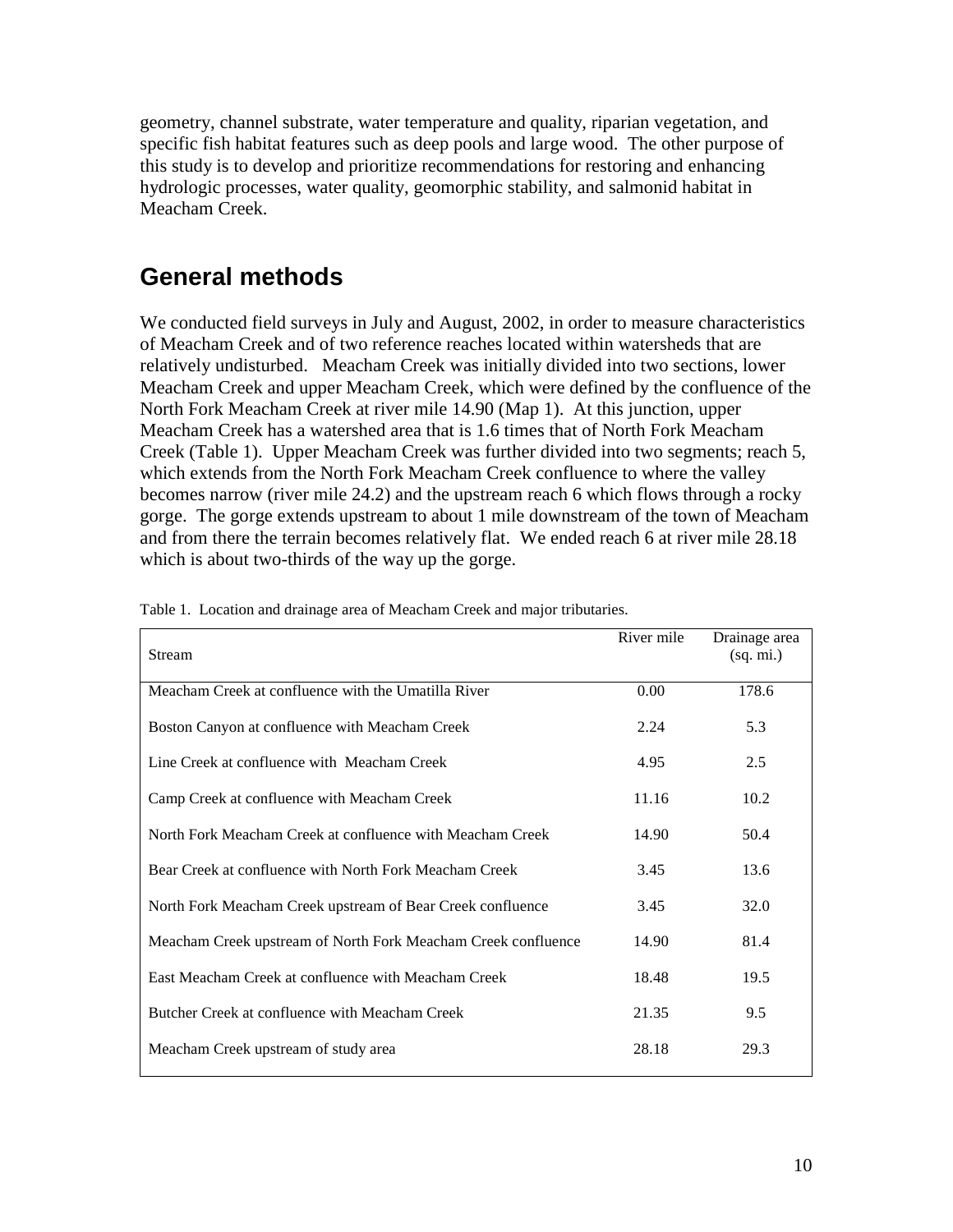Lower Meacham Creek was divided into two segments; reach 3 extends from the confluence with the Umatilla River to river mile 3.30 and is mostly a single channel. The remainder of lower Meacham Creek (reach 4) commonly has multiple channels. For purposes of analysis, reach 4 was further divided; reach 4a extends from river mile 3.30 to 7.08 and now flows predominantly along the west edge of the valley, frequently paralleling steep, bedrock slopes. The upstream remainder, reach 4b, is more centered in the valley.

The most downstream portion of North Fork Meacham Creek (reach 2) is relatively undisturbed and was chosen as a reference site to match reach 5 of upper Meacham Creek. A segment of the Wenaha River, a wilderness stream near the Oregon/Washington border, was chosen as a reference to match reach 4b of lower Meacham Creek. Both reference watersheds have had little disturbance along the streams, although North Fork Meacham Creek is grazed annually and some large wood was probably removed from the channel over the decades.

The reason we used reference reaches in this assessment is because there is little information on Meacham Creek prior to European settlement. The reference reaches are segments of stream where human disturbance has had little effect on stream channels or the surrounding vegetation. Comparing portions of Meacham Creek to reference reaches of similar size, channel confinement, gradient, and climate provides insight into the conditions of Meacham Creek prior to human disturbance.

A summary of inherent physical and hydrological characteristics for the various study reaches are provided in Table 2. Most characteristics of reach 4b in lower Meacham Creek and the Wenaha River reference reach are quite similar. The main difference is that the upper basin elevation is higher and precipitation is greater for the Wenaha River. This results in a significant snowpack that keeps flow high during the summer. Summer flow in the Wenaha River reach is about 60 cfs but only about 15 cfs for the Meacham Creek reach. Another difference is that the valley floor width is greater for Meacham Creek, although this has been reduced by the railroad grade built in the early 1880's.

Reach 5 in upper Meacham Creek and the North Fork Meacham Creek reference site are also very similar. Valley width of the reference site is somewhat greater than Meacham Creek and it also has greater summer flow. North Fork Meacham Creek has a summer flow of about 3.5 cfs while flow in reach 5 of Meacham Creek is only about 1.5 cfs, with some sections having subsurface flow. Detailed descriptions of physical and hydrological parameters and their derivation are provided in subsequent sections of this report.

Cross sections were established about every one-half mile along lower Meacham Creek, North Fork Meacham Creek, and the Wenaha River, while cross sections were spaced every one mile for upper Meacham Creek. At each cross section the following information was gathered:

 $\Box$  Topography of the channel and flood plain perpendicular to the stream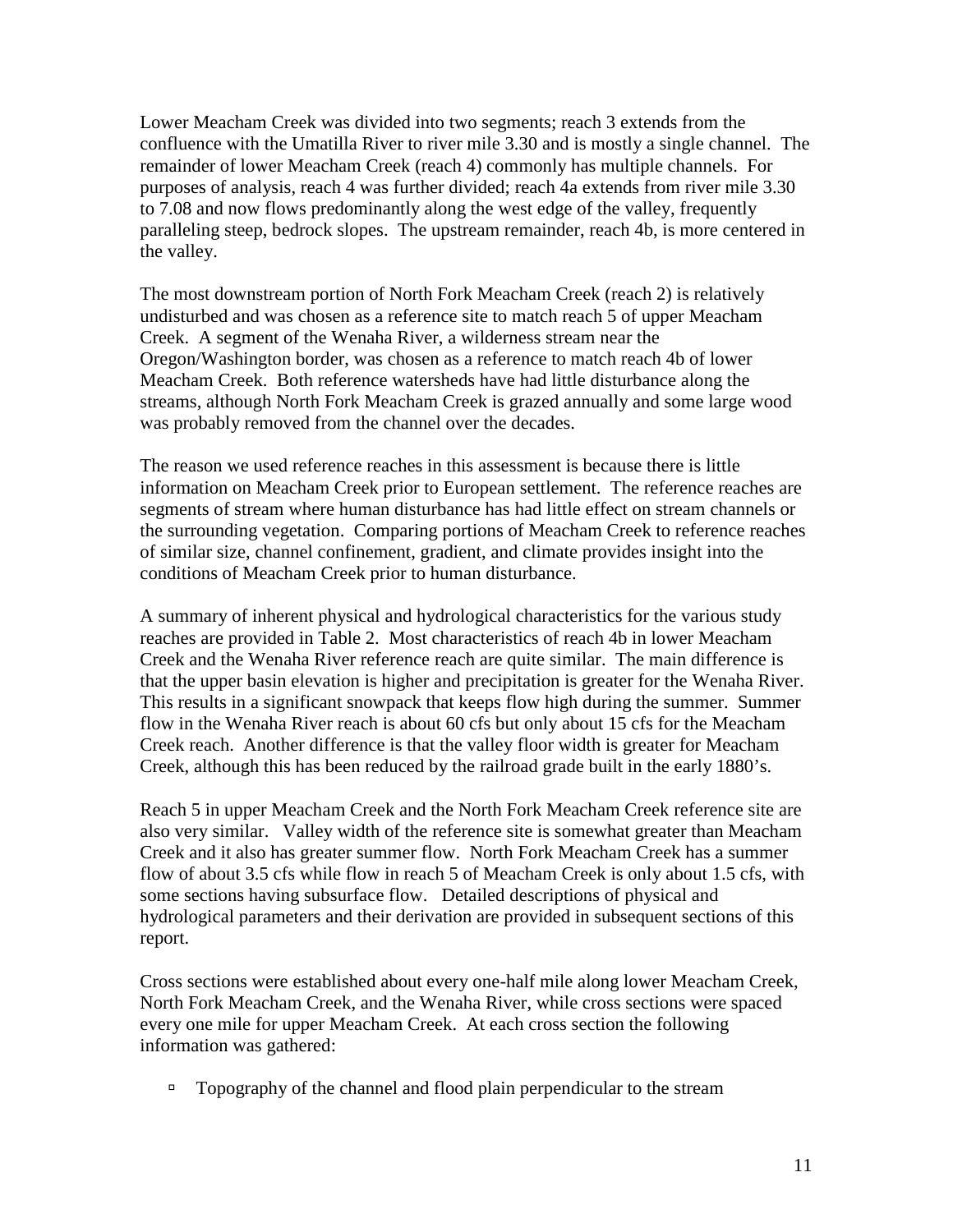- $\Box$  Channel surface substrate size distribution within the bankfull width
- <sup>In</sup> Upstream and downstream photographs

We also surveyed the position and elevation of the channel throughout the reaches. Other features that we mapped included:

- <sup>"</sup> Deep pools
- <sup>"</sup> Actively eroding banks
- <sup>"</sup> Large wood
- <sup>In</sup> Stream improvement structures
- $\Box$  Dikes

This later information was not gathered for the Wenaha River reach because the water was too deep, swift, and cold and the streamside vegetation too dense to conduct a 3.5 mile continuous survey along the channel.

A 1916 railroad map found at the Umatilla County Survey Office and 1956 aerial photographs of Meacham Creek provided information on past locations of the stream and dikes constructed to protect the railroad grade.

Our field surveys coincided with a prolonged heat wave so we measured water temperature within the main channel, tributaries, and cool water features between 2 and 6 PM. We supplemented this temperature information with gauging data from selected sites throughout the watershed and aerial thermal imagery collected in August, 2001.

We used current aerial photographs to map vegetation a distance at least 200 feet each side of the stream. We used information from the Oregon Department of Forestry and the U.S. Forest Service to map the boundary of fires that have occurred in Meacham Creek during the last decade. Aerial photographs and satellite imagery provided us with details on the acreage of timber burned or spared during each fire.

We used records from long-term stream gauging station records in northeast Oregon to develop regional predictive equations for the 1.5-year and 10-year flow at any location within the study reaches. These estimates of peak flow discharge, along with the cross section information, were used as input parameters for a computer software program (WinXSPRO) that calculated corresponding values for water elevation, surface width, velocity, and shear at each cross section location. Limited data from the Oregon Department of Environmental Quality and the Tribes provided information on water nutrients and suspended sediment loads.

Georeferenced black and white aerial satellite imagery (6-foot pixels) for the Meacham Creek watershed was obtained in August, 2002. This served as the base layer for a GIS product that includes coverages of the information described above.

Detailed descriptions of methods are provided for each parameter as it is introduced in the following sections.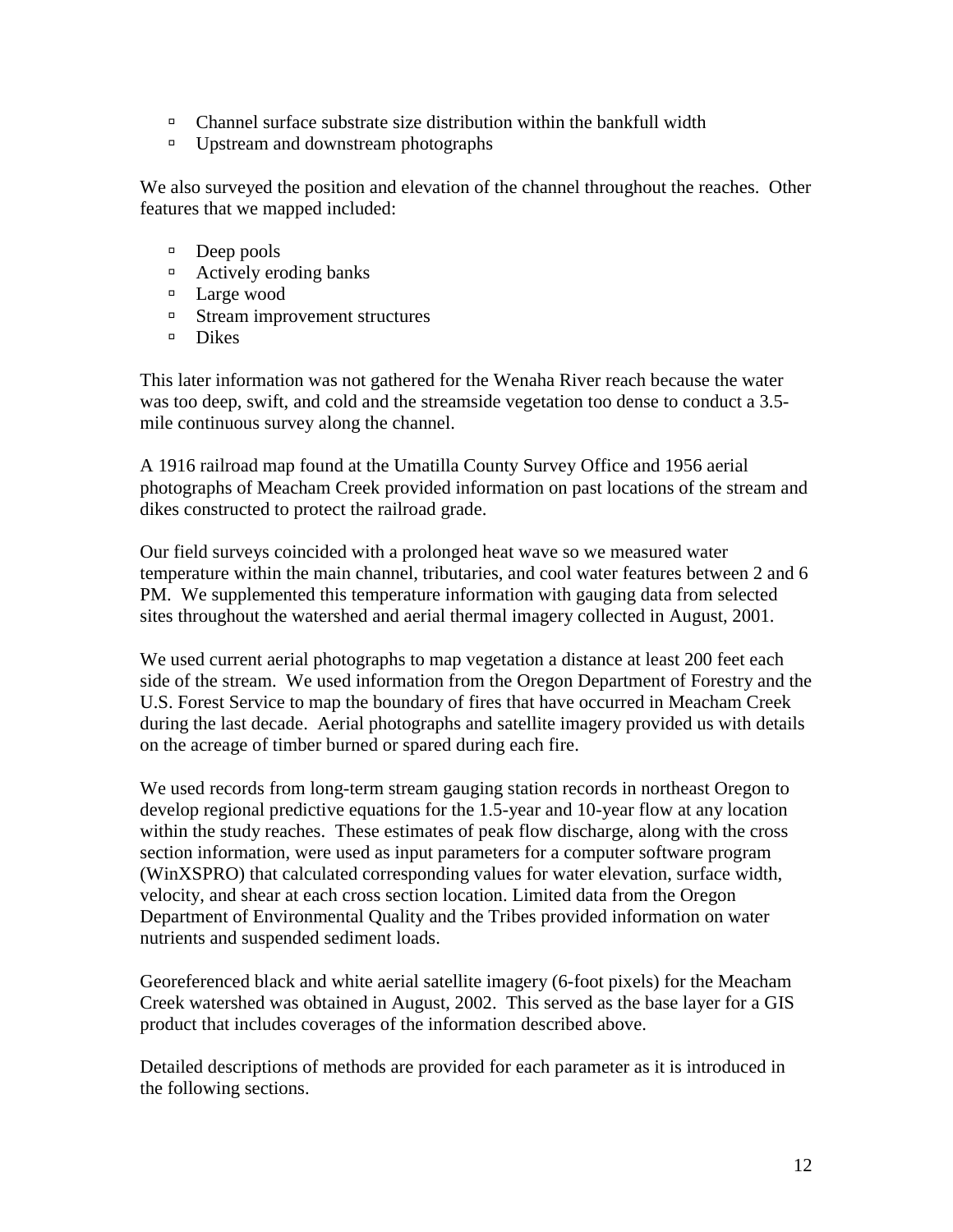| Stream                                                  | Lower Meacham<br>Creek |                  | Wenaha<br>River<br>reference | Upper<br>Meacham | North Fk<br>Meacham<br>reference | Upper<br>Meacham<br>gorge |                    |
|---------------------------------------------------------|------------------------|------------------|------------------------------|------------------|----------------------------------|---------------------------|--------------------|
| Reach                                                   | 3                      | 4a               | $4b*$                        | $1*$             | $5**$                            | $7**$                     | 6                  |
| Length of reach<br>(mi.)                                | $\overline{3.30}$      | 3.78             | 7.82                         | 3.23             | 9.30                             | 3.58                      | 3.98               |
| Reach boundaries<br>(river mile)                        | $O -$<br>3.30          | $3.30 -$<br>7.08 | $7.08 -$<br>14.90            | 13.93-<br>17.16  | 14.90-<br>24.20                  | $0-$<br>3.58              | $24.20 -$<br>28.18 |
| # of cross sections<br>measured                         | 6                      | 7                | 16                           | $\overline{7}$   | 8                                | $\tau$                    | 5                  |
| Cross section interval<br>(mi.)                         | 0.5                    | 0.5              | 0.5                          | 0.5              | 1.0                              | 0.5                       | 1.0                |
| Stream elevation<br>(f <sub>t</sub> )                   | 1800                   | 1950             | 2270                         | 2990             | 2770                             | 2640                      | 3260               |
| Upper basin elevation<br>(f <sup>t</sup> )              | 4200                   | 4200             | 4200                         | 6000             | 4200                             | 5200                      | 4200               |
| Drainage area<br>(sq.mi.)                               | 170-179                | 162-169          | 131-162                      | 110-123          | 39-81                            | $32 - 50$                 | 29-35              |
| Avg. annual precipitation<br>for drainage area (in.)*** | 35                     | 35               | 36                           | 51               | 34                               | 39                        | 35                 |
| 1.5-year peak flow                                      | 2108-                  | $2023 -$         | 1644-                        | $1663-$          | $482 -$                          | $425 -$                   | $360 -$            |
| (cfs)                                                   | 2208                   | 2165             | 2018                         | 1844             | 981                              | 649                       | 435                |
| 10-year peak flow                                       | $4601 -$               | 4409-            | $3576 -$                     | 3394-            | $1055 -$                         | $903 -$                   | 789-               |
| (cfs)                                                   | 4826                   | 4585             | 4399                         | 3780             | 2156                             | 1390                      | 952                |
| Channel gradient<br>$(\%)$                              | 0.7                    | 0.9              | 1.1                          | 1.2              | 1.2                              | 1.6                       | 1.7                |
| Stream power index for<br>1.5-year peak flow            | $12-19$                | $15 - 24$        | $15-22$                      | $16 - 30$        | $6 - 12$                         | $8 - 11$                  | $6 - 7$            |
| Avg. valley width prior to<br>railroad (ft.)            | 970                    | 880              | 1040                         | 620              | 370                              | 520                       | 180                |

Table 2. Summary of inherent physical and hydrological characteristics for various reaches in Meacham Creek and paired reference reaches in the Wenaha River and North Fork Meacham Creek.

\* Paired reaches for lower Meacham Creek. \*\* Paired reaches for upper Meacham Creek.

Items in bold indicate substantial differences between Meacham Creek reaches and their corresponding reference reaches. \*\*\* Calculated as an area-weighted average throughout the basin upstream of the reach.

## **Channel characteristics**

#### *Channel sinuosity*

Channel sinuosity is a measure of the lateral meandering of a stream as it flows through its valley. It is calculated as the length of channel between two points, as defined by the stream's main channel, divided by the length of the included valley. If the valley is straight, the valley length is simply the straight-line distance between the beginning and ending point. If the valley curves between two points, the valley length measurement incorporates these curves. Channel sinuosity of streams typically ranges from 1.1 to 1.8.

Under natural conditions, channel sinuosity is greater in wide valleys with few bedrock or vegetative constraints on lateral movement. Channel sinuosity is also greater in valleys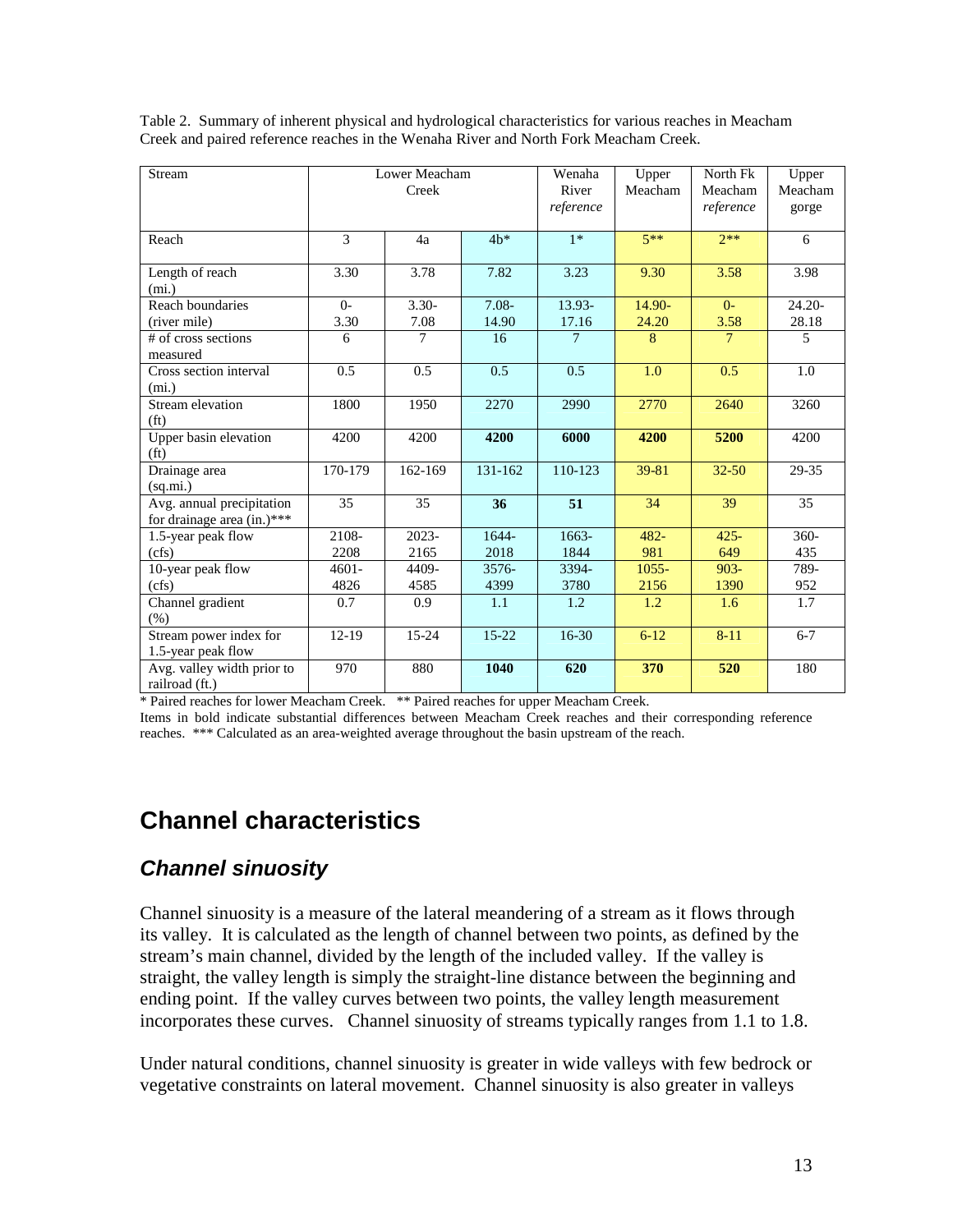with a low gradient and in valleys with an abundance of loose sediments (Dunne and Leopold 1978).

A natural stream channel will rarely flow straight down the center of its valley. Rather, the energy incorporated in the moving water will initiate bends, where the outside of the bend is scoured (faster water) and the inside of the bend receives deposits of sediment coming from upstream sources (slower water). Over time, a bend will either become so pronounced that the water cuts through to the next downstream bend or the stream will meander up against a harder substrate (commonly bedrock). Once against a hard surface, the meandering stops and the water energy is then dissipated downwards, usually resulting in a trench of deeper water. Pulses of sediment, often delivered during floods, and interactions with streamside trees along or logs in the stream, commonly truncate the meander process and keep the stream channel in constant change.

Road and railroad prisms can limit channel meandering due to the coarse material comprising the fill or by riprap later added to the base of the fill. Dikes and riprap along banks prevent channel meandering by diverting the direction of flow more to the center of the flood plain. Direct channel excavation and straightening with heavy machinery (such as occurred in Meacham Creek following the 1964 flood) forces a stream into a deep, single channel. Such human features and actions tend to create a more homogenous channel with less variability in water depth, current speed, and graded sediment deposits.

In this study we have quantified changes in channel sinuosity in Meacham Creek during the last 86 years by comparing the path of the channel today with its path in 1916 and 1956. The 1916 stream trace was transferred from a map found at the Umatilla County Survey Office and displays section corners, the railroad grade, the main stream channel, and dikes constructed to divert flow away from the railroad prism. While this map does not represent natural conditions for Meacham Creek, it does indicate conditions when the dikes were short, relatively scarce, and recently-installed. The 1956 channel locations were obtained from black and white aerial photographs and 2002 channels were obtained from digital satellite imagery (6 ft. pixel resolution).

We also compared the current sinuosity of the multi-channel portion of lower Meacham Creek (reach 4b) with that of the Wenaha River reference reach and the non-gorge portion of upper Meacham Creek (reach 5) with that of the North Fork Meacham Creek reference reach.

### **Methods**

The 1916 railroad map was rectified to the 2002 satellite imagery by using the railroad grade location (mostly unchanged over the last 86 years) and section corners. The 1916 stream course, as indicated by a single line, and dikes were then digitized. The 1916 stream course aligned reasonably well within the current valley floor except at about a dozen wide bends where the digitized stream location coincided with steep basalt slopes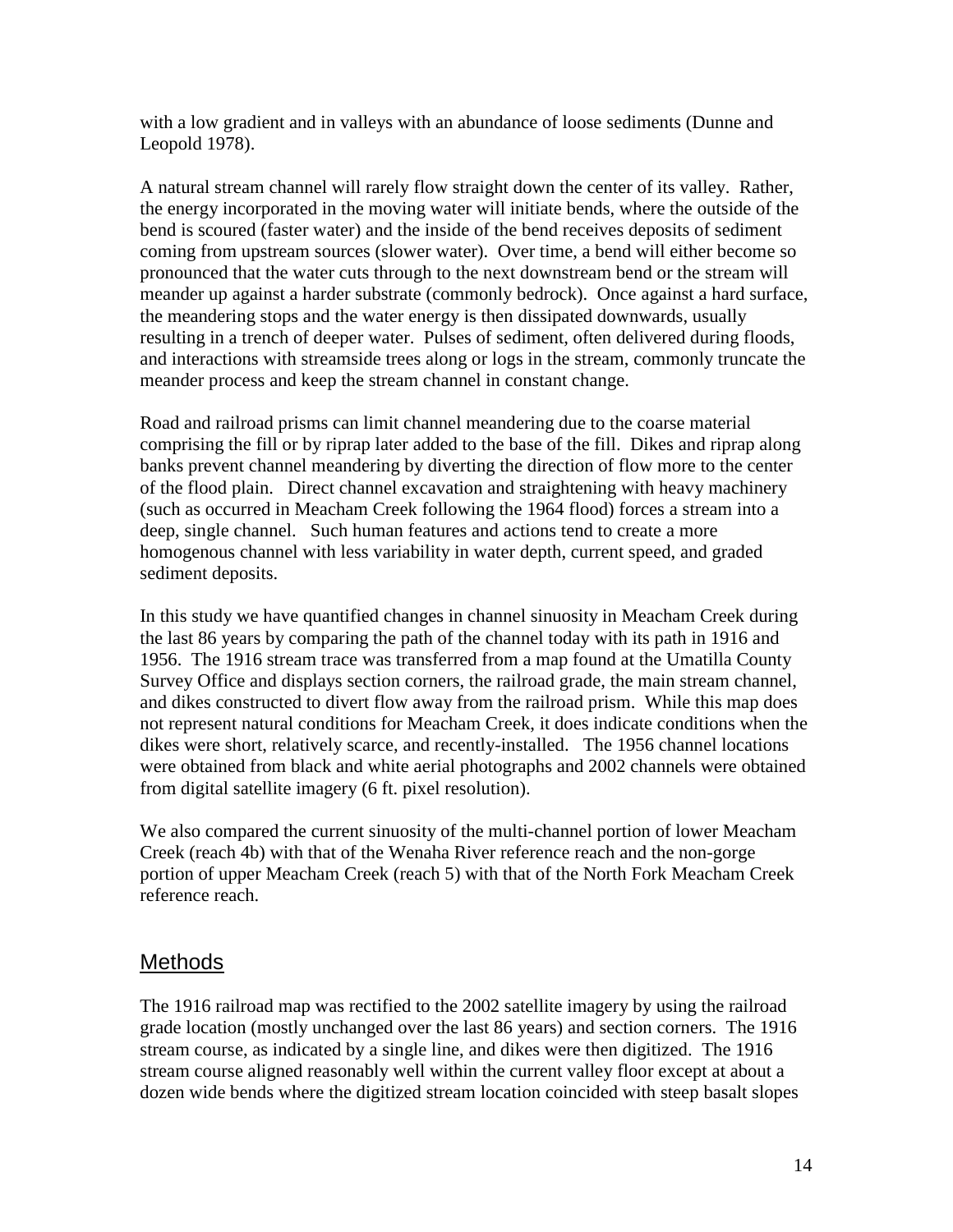in the satellite imagery, usually on the west side of the valley. It is likely that these bends were not actually surveyed in full but were sketched in, with the survey line cutting across the bends. Consequently, we modified the 1916 stream course at these bends so that the stream always fell within the bounds of the valley floor.

The main channel and major side channels were transferred from 1956 aerial photographs following using the railroad grade, patches of trees, draws, and other permanent features as common locations. The aerial photos were not actually rectified and so no error can be assigned to this process. Aerial photographs for 1956 were available only up to river mile 13.85 in lower Meacham Creek and upstream of Butcher Creek (river mile 21.35) in upper Meacham Creek.

The current location of the main channel and major side channels were digitized from the 2002 satellite imagery.

For each of the three time periods and for each of the 42 cross sections on Meacham Creek we determined channel length and valley length to the next upstream cross section and calculated a value for channel sinuosity (channel length divided by valley length). Channel and valley lengths were digitized from the computer screen following the stream and valley centerlines for each of the three time periods. We also determined the frequency and extent at which the channel flowed up against the railroad grade in lower Meacham Creek for each of the three time periods.

### Results

Channel sinuosity throughout most of Meacham Creek was greater in 1916 than in 2002 (Table 3, Maps 2-5). The difference was greatest in the single-channel portion of lower Meacham Creek (reach 3), where average sinuosity decreased from 1.28 to 1.13. In the other portion of lower Meacham Creek (reach 4), that which is dominated by multiple channels, sinuosity decreased from 1.16 to 1.10. Channel sinuosity decreases were less in upper Meacham Creek where channel meandering is frequently truncated by the surrounding steep hill slopes.

Channel sinuosity decreased from 1916 to 2002 at a majority of the 42 cross sections throughout Meacham Creek (Figure 1). In lower Meacham Creek, sizable decreases (>0.1 ft./ft.) in sinuosity occurred at 12 of 29 cross sections (41%), while sizable increases in sinuosity occurred at only 2 of the 29 cross sections (7%).

In 1916, channel sinuosity of the non-gorge portion of upper Meacham Creek (reach 5) was the same as the North Fork Meacham Creek reference site but sinuosity was less than the reference site in 2002. Likewise, channel sinuosity of the Wenaha River reference site was more similar to 1916 conditions in the multiple-channel portion of lower Meacham Creek (reach 4b) than to 2002 conditions (Table 3).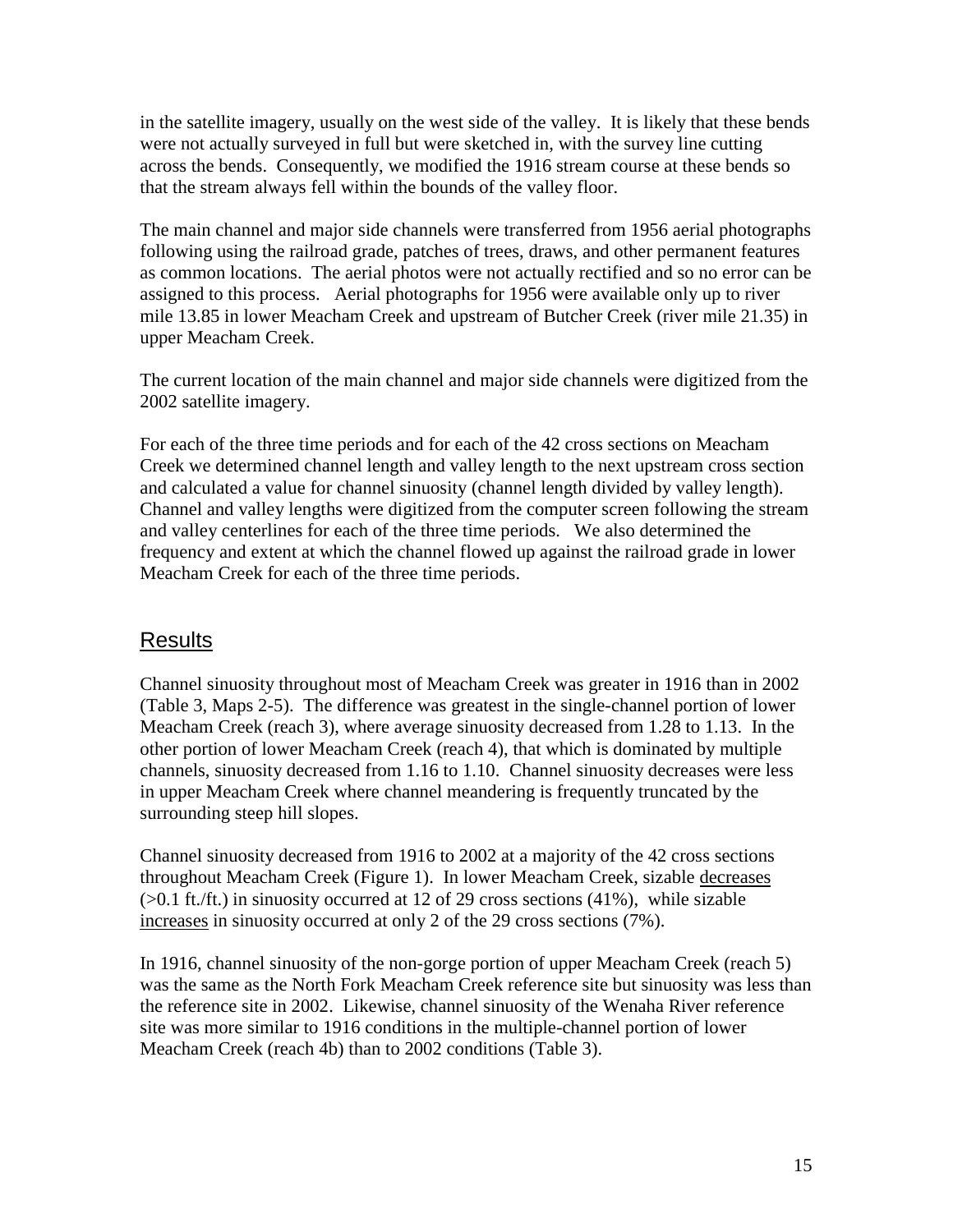Channel length of Meacham Creek within the study area decreased by 1.41 miles from 1916 to 2002, with most of the loss occurring in lower Meacham Creek (Table 3). Channel length decreased by 8.8% in the single channel portion of lower Meacham Creek (reach 3), 9.4% in the upstream multi-channel reach where the stream runs along the base of the west side of the valley (reach 4a), but only 4.8% in the remainder of reach 4 where the stream is more centered in its flood plain (reach 4b).

Much of the decline in channel sinuosity for lower Meacham Creek occurred prior to 1956, except in reach 4a (Table 4, Figure 1). The overall decline in channel length during the last 52 years was only 0.19 miles, with most of that occurring in reach 4a. Much of the diking in reach 4a occurred after 1956.

| Stream reach                                                   |       | Channel length<br>(mi.) | Change<br>(mi.) | Change<br>(% ) | Average channel<br>sinuosity (ft./ft.) |       |
|----------------------------------------------------------------|-------|-------------------------|-----------------|----------------|----------------------------------------|-------|
|                                                                | 1916  | 2002                    |                 |                | 1916                                   | 2002  |
| Lower Meacham; single<br>3.<br>channel                         | 3.41  | 3.11                    | $-0.30$         | $-8.8$         | 1.28                                   | 1.12  |
| 4a. Lower Meacham; multi-<br>channel, west edge of flood plain | 4.05  | 3.67                    | $-0.38$         | $-9.4$         | 1.21                                   | 1.10  |
| 4b. Lower Meacham; multi-<br>channel, center of flood plain*   | 9.18  | 8.74                    | $-0.44$         | $-4.8$         | 1.16                                   | 1.11  |
| Upper Meacham;<br>5.<br>non-gorge **                           | 8.43  | 8.14                    | $-0.29$         | $-3.4$         | 1.09                                   | 1.06  |
| Upper Meacham;<br>6.                                           | 4.77  | 4.77                    | 0.00            | 0.0            | 1.035                                  | 1.035 |
| gorge<br>Overall                                               | 29.84 | 28.43                   | $-1.41$         | $-4.7$         |                                        |       |
| Wenaha River*<br>1.                                            |       |                         |                 |                |                                        | 1.20  |
| North Fork Meacham Cr <sup>**</sup><br>2.                      |       |                         |                 |                |                                        | 1.09  |

Table 3. Changes in stream length and sinuosity between 1916 and 2002 for Meacham Creek.

 $* =$  paired reaches  $* =$  paired reaches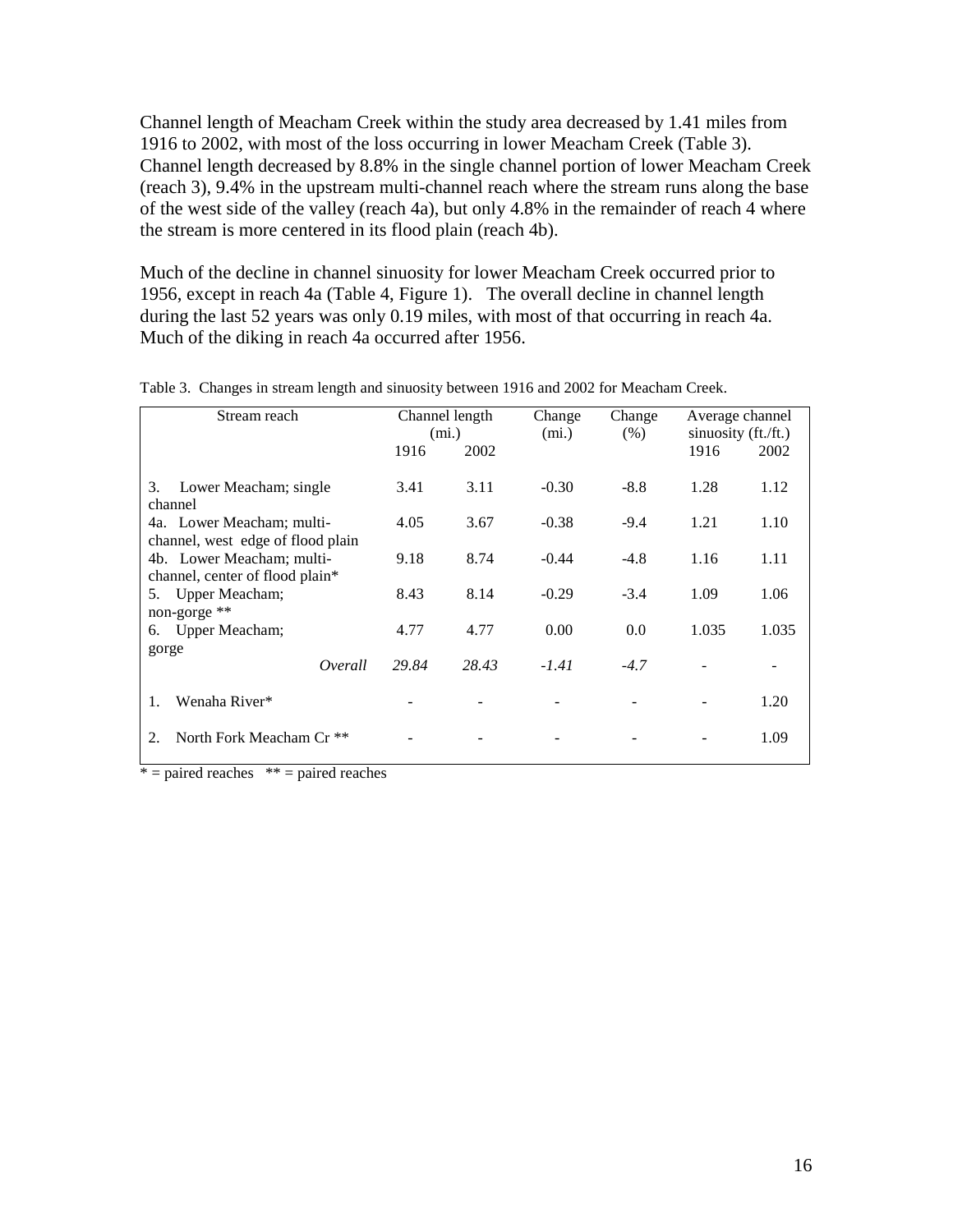| Stream reach                                                   |       | Channel length<br>(mi.) | Change<br>(mi.) | Change<br>(% ) |      | Average channel<br>sinuosity (ft./ft.) |
|----------------------------------------------------------------|-------|-------------------------|-----------------|----------------|------|----------------------------------------|
|                                                                | 1956  | 2002                    |                 |                | 1956 | 2002                                   |
| 3.<br>Lower Meacham; single<br>channel                         | 3.12  | 3.11                    | $-0.01$         | $-0.3$         | 1.12 | 1.12                                   |
| 4a. Lower Meacham; multi-<br>channel, west edge of flood plain | 3.93  | 3.67                    | $-0.26$         | $-6.6$         | 1.17 | 1.10                                   |
| 4b. Lower Meacham; multi-<br>channel, center of flood plain*   | 7.21  | 7.29                    | $+0.08$         | $+1.1$         | 1.09 | 1.11                                   |
| Overall                                                        | 14.26 | 14.07                   | $-0.19$         | $-1.3$         |      |                                        |

Table 4. Changes in stream length and sinuosity between 1956 and 2002 for Meacham Creek.

\* only up to river mile 13.85



#### **Meacham Creek**

Figure 1. Comparison of Meacham Creek sinuosity for 1916 and 2002.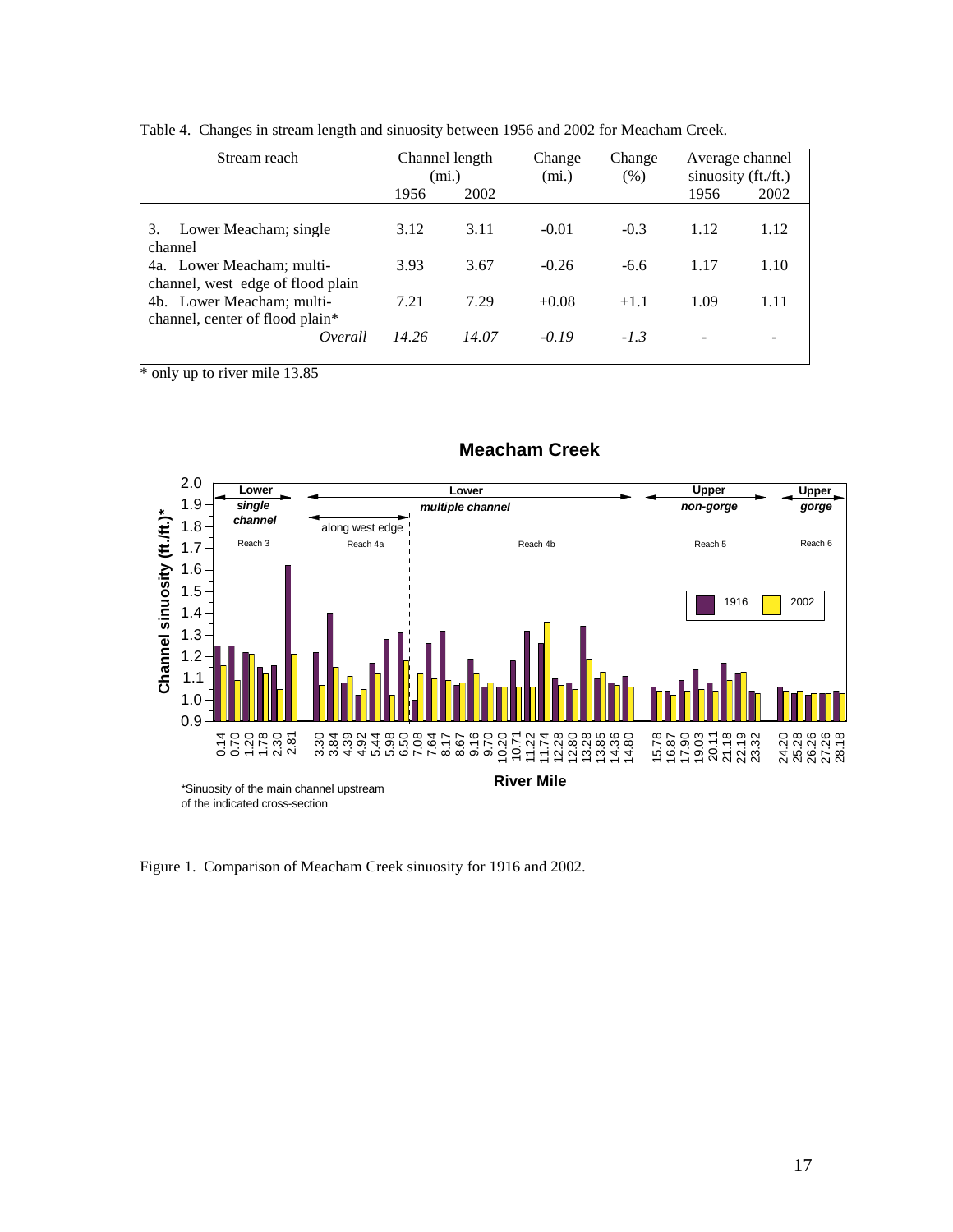



Figure 2. Comparison of Meacham Creek sinuosity for 1956 and 2002.

In spite of a general decline in sinuosity over time, a few reaches actually increased in sinuosity. These are probably just random adjustments of the stream as it continued to wander across its flood plain. The increases in sinuosity at these few reaches were not a result of boulders and trees added to the stream to improve fish habitat in the 1980's.

Lower Meacham Creek ran parallel along the base of the railroad fill more often and at a greater overall distance in 1916 than it did in 2002. The stream edged up against the railroad fill at 21 locations for a summed distance of 2.21 miles (13% of the total stream length) in 1916 but at only 6 locations and a summed distance of 1.01 miles (7%) in 2002 (Table 5, Maps 2-5). Stream encroachment upon the railroad grade was even greater in 1956 than in 1916, with 19% of the total channel length running along the railroad grade. A number of successive short sections of 1916 channel running against the railroad grade had merged into longer continuous sections by 1956.

At none of the 6 locations in 2002 was the stream actively eroding the prism of the railroad or access road.

Table 5. Number and extent of locations where the main channel of lower Meacham Creek ran parallel and up against the railroad fill or access road.

|                         | 1916 | 1956 | 2002 |
|-------------------------|------|------|------|
| Number of locations     | 21   | 16   |      |
| Summed length (miles)   | 2.21 | 2.98 | 1.01 |
| % of total stream miles | 13%  | 19%  | 7%   |
|                         |      |      |      |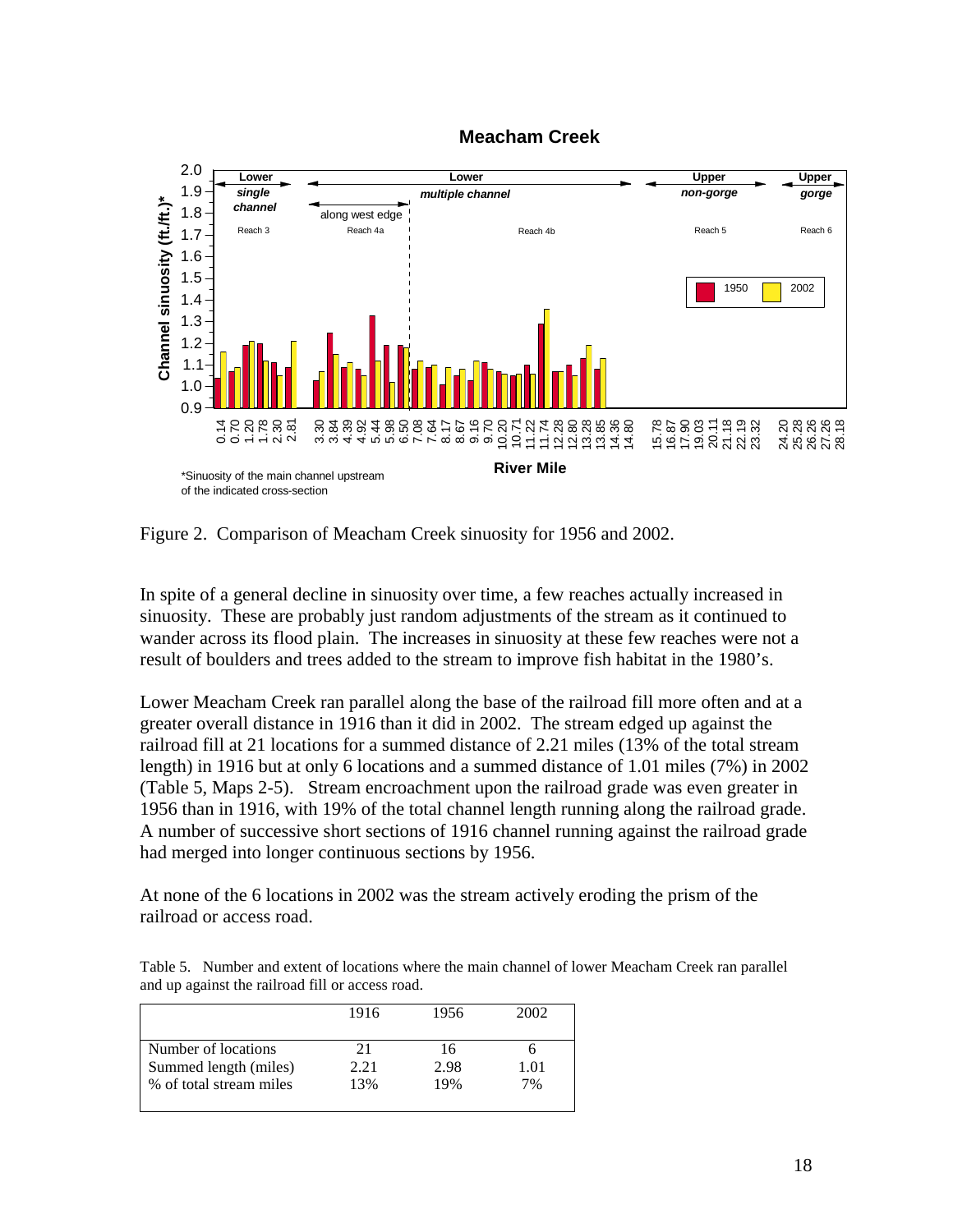Dikes included in the 1916 railroad map were short (usually less than 100 feet long) and relatively scarce compared to dikes in 2002. The highest density of dikes in 1916 was in reach 3 at 1.8 per mile (Table 6). Dikes in 2002 were most common in reach 4a at 4.0 per mile. Densities were 3 times greater in 2002 than in 1916. Reach 6 had no dikes either period. Dikes in 2002 may be underestimated because they were too great a distance from the stream to observe during the field survey or vegetation obscured their presence in aerial photographs.

| Reach   | Year 1916 |                     |         | Year 2002           |
|---------|-----------|---------------------|---------|---------------------|
|         | # dikes   | Dike density        | # dikes | Dike density        |
|         |           | (# per stream mile) |         | (# per stream mile) |
| 3       |           | 1.8                 |         | 2.4                 |
| 4a      |           | 0.8                 | 15      | 4.0                 |
| 4b      |           | 0.6                 | 18      | 2.3                 |
|         |           | 0.1                 | 8       | 0.9                 |
| 6       |           | 0.0                 | U       | 0.0                 |
| overall |           | 0.5                 | 49      |                     |

Table 6. Number and density of dikes along Meacham Creek in 1916 and 2002.

#### **Discussion**

The 1916 railroad map provides strong evidence that channel sinuosity and length in Meacham Creek has decreased during the last 86 years. These decreases are most pronounced in lower Meacham Creek and are likely understated in this analysis, since the railroad prism frequently intercepted the meandering stream even in 1916. Prior to the railroad, Meacham Creek probably meandered more widely than it does now. Reference reaches in the two undisturbed watersheds have an average channel sinuosity that is more similar to 1916 conditions than to current conditions in Meacham Creek, suggesting further that channel sinuosity has decreased in Meacham Creek due to human activities.

Except within reach 4b, most of the loss in channel sinuosity occurred prior to 1956. Little is known about the history of channelizing and diking that went on during this period except for the dikes included in the 1916 railroad map.

The likely causes of decreased channel sinuosity and length are evident on the ground. Numerous dikes of river rock or pit rock have been constructed to divert flow away from the railroad grade and valley grazing land. Furthermore, stories from local landowners, pictures housed at the local Oregon Department of Fish and Wildlife office, and remaining berms of river rock paralleling the stream provide evidence that at least portions of the stream were channelized and straightened with bulldozers following the December, 1964 flood. According to these sources, the flood initiated many channel changes, left large deposits of cobbles and wood, and washed out portions of the railroad grade.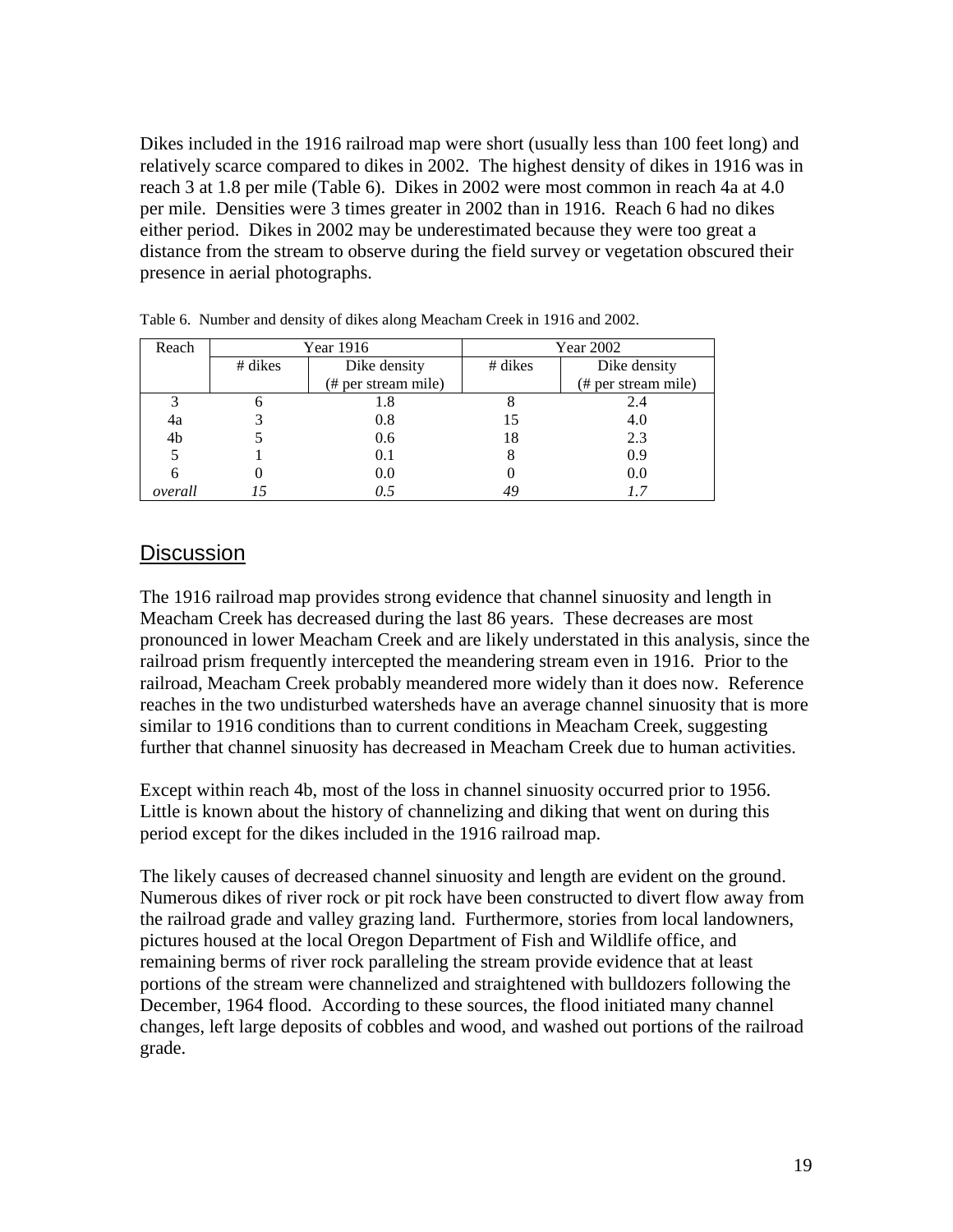The consequences of channel straightening on fish habitat and their food supply has not been studied in detail for this region. Studies from other regions suggest that the following can occur following channel straightening:

- $\Box$  Reduced number and depth of pools used by fish for feeding and summer refuge.
- $\Box$  Less complex assemblage of overflow channels for slackwater refuge during high flows.
- <sup>Incised</sup> channels and consequent de-watering of surrounding low terraces that provide temporary subsurface storage and cooling of water.
- $\Box$  Less interaction with streamside trees that are a potential source of large wood in the channel.
- <sup>In</sup> Fewer deep pools within gravel-rich areas and therefore fewer opportunities for cool, subsurface water to be intercepted by the stream during the summer.
- <sup>In</sup> Less overall surface area for fish to rear and for food to develop.

Introducing greater channel sinuosity back into the stream for the purpose of improving fish habitat may be possible by creating breaks in some dikes and intentionally diverting water along alternative paths (see recommendations #2 and #8 in the Action Plan section). However, social and business concerns require consideration. First, the railroad company has a strong financial need to keep the railroad grade and access road intact during floods. Second, the residents of the valley depend solely on the railroad access road to reach their property. Also, a number of these landowners graze cattle in the valley bottom and would likely resist changes to the stream's location that would isolate or eliminate prime grazing areas. Those portions of the watershed where channel sinuosity losses have been the greatest are the areas where most of the property is privately-owned . Nevertheless, the Tribes have secured easements with a number of landowners in lower Meacham Creek and dikes could be breached under these agreements.

## *Channel gradient*

Channel gradient is mostly a function of the underlying valley bedrock, although changes in channel sinuosity can also influence gradient. Deep layers of sand, gravel, and cobbles deposited during large floods can locally influence channel gradient by creating sediment wedges that temporarily elevate segments of the stream channel. These abrupt changes in channel elevation usually moderate over time as the stream slices downward through the sediment wedge.

In this study, we evaluated spatial changes in channel gradient for Meacham Creek and for the two reaches in the reference basins. We include only current conditions since no information exists for the past.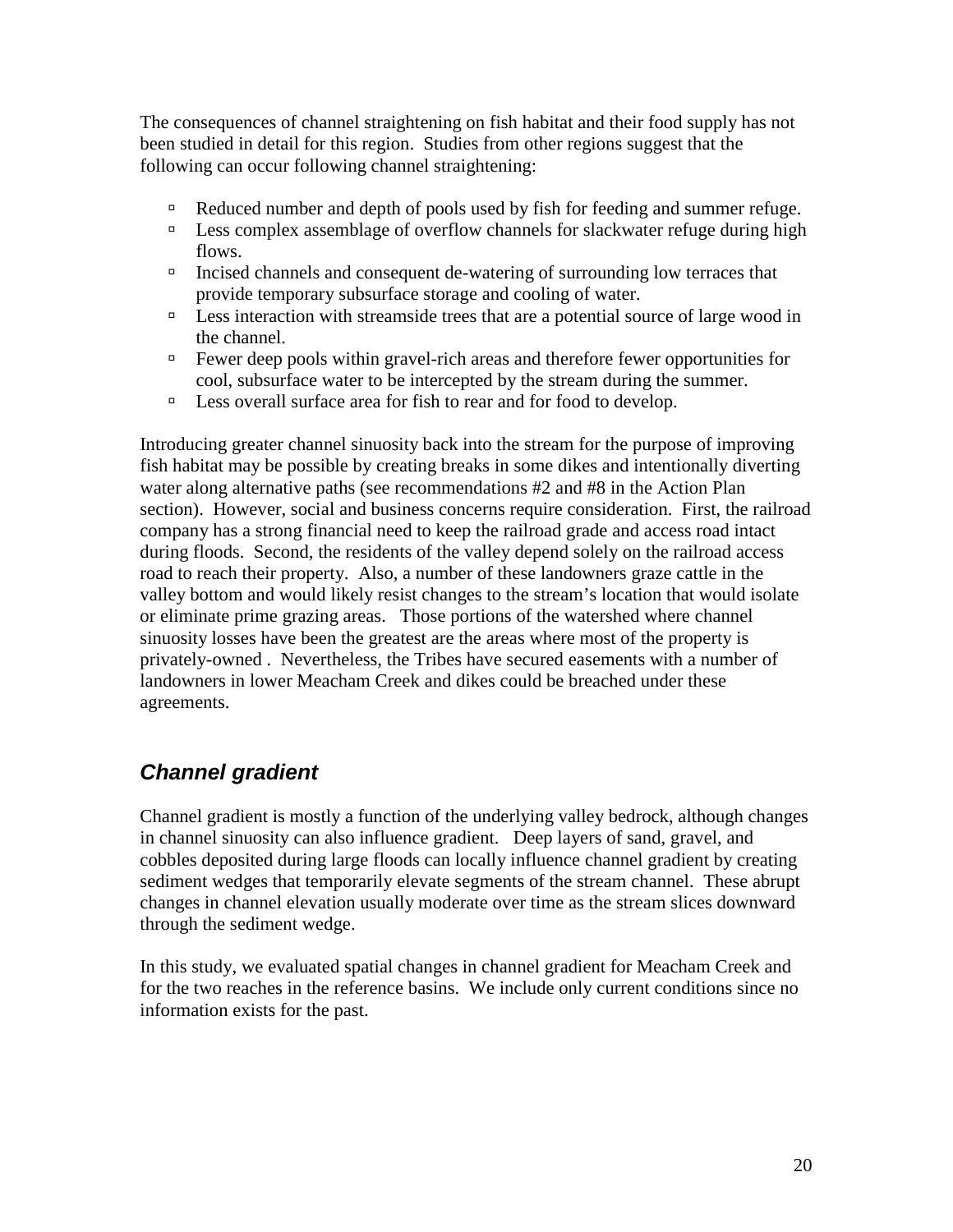### **Methods**

We mapped water surface elevation along the deepest channel of Meacham Creek from its confluence with the Umatilla River to river mile 28.18 in July, 2002. Where the channel was dry, the lowest portion of the stream bed defined the channel elevation. A GPS reading of elevation at the beginning of the survey provided for an assumed initial elevation. The survey was open-ended, however frequent GPS readings of elevation provided for a check on gross measurement errors.

The same measurements were conducted for the lower 3.58 miles of North Fork Meacham Creek. High and swift summer flow prevented a continuous measure of the gradient of the Wenaha River reference reach. Instead, channel gradient was measured about 500 feet upstream and downstream of each of the seven cross sections.

### Results

General channel gradient in the lower 28 miles of Meacham Creek changes at four distinct locations (Figure 3) and at two distinct locations in the lower 3.58 miles of North Fork Meacham Creek. These points of gradient change did not correspond to tributary junctions or any other obvious physical features of the valley, except for the most upstream segment of Meacham Creek (reach 6). Here, an abrupt increase from 1.16% to 1.73% occurs and corresponds to an upstream narrowing of the valley. North Fork Meacham Creek is steepest at its confluence with Meacham Creek and slackens in an upstream direction.

The gradient in the lowest section of North Fork Meacham Creek is 1.73% while the section of Meacham Creek into which it flows is 1.08% and may explain, in part, the extensive deposits of gravels in reach 4 of Meacham Creek. A decrease in channel gradient usually creates a depositional zone for coarse substrate.

The average gradient for the Wenaha River reference reach was 1.17%, while its counterpart reach in Meacham Creek (reach 4b) was 1.00 to 1.08%.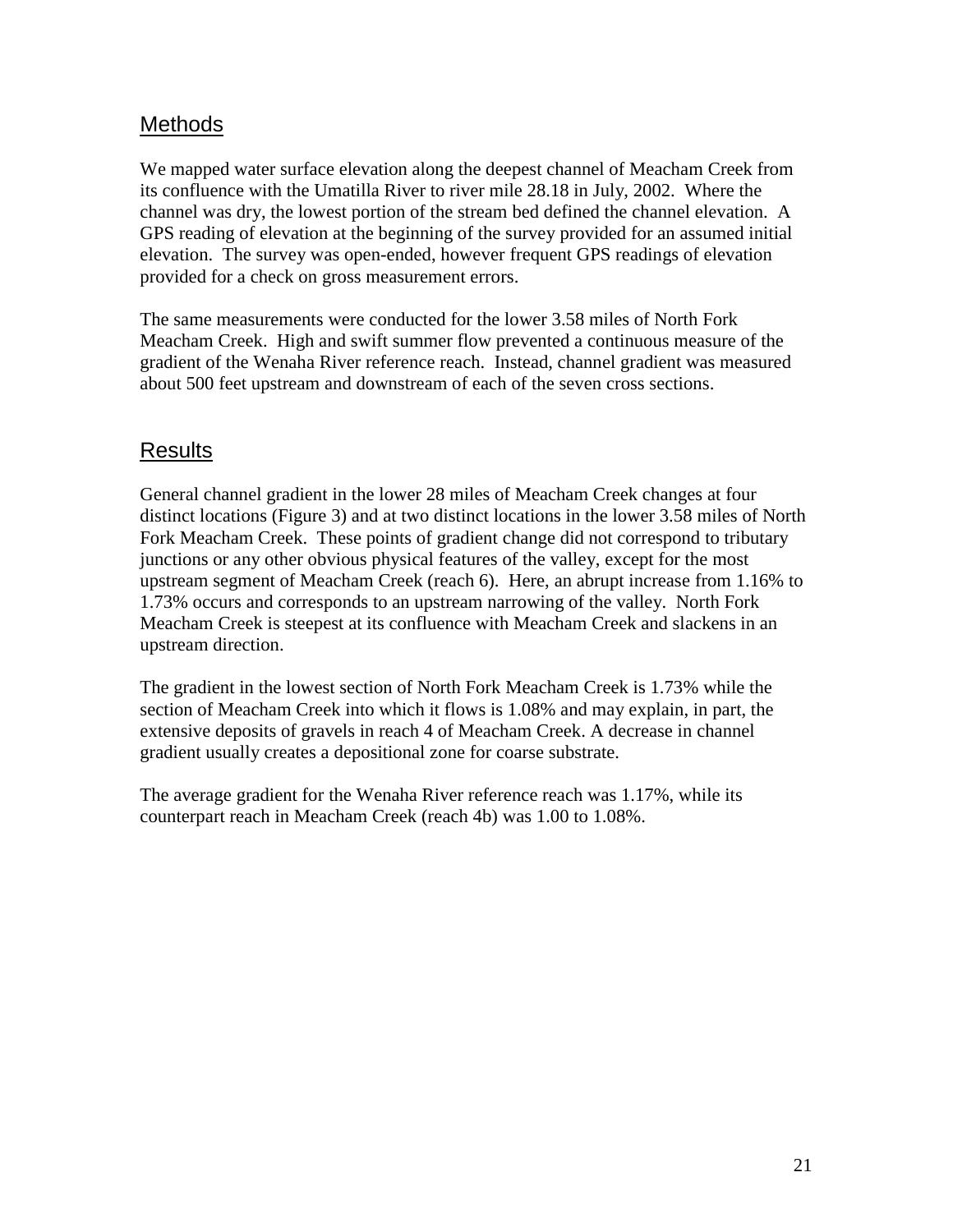

Figure 3. Water surface gradient (or channel bottom in dry sections) for Meacham Creek and North Fork Meacham Creek during July, 2002.

Channel gradient is only slightly increased by the shortening of channel length that has occurred from 1916 to 2002. The calculated channel gradient of reach 3 using the 1916 channel length is 0.70%, while the current gradient is 0.77%. Similarly, the calculated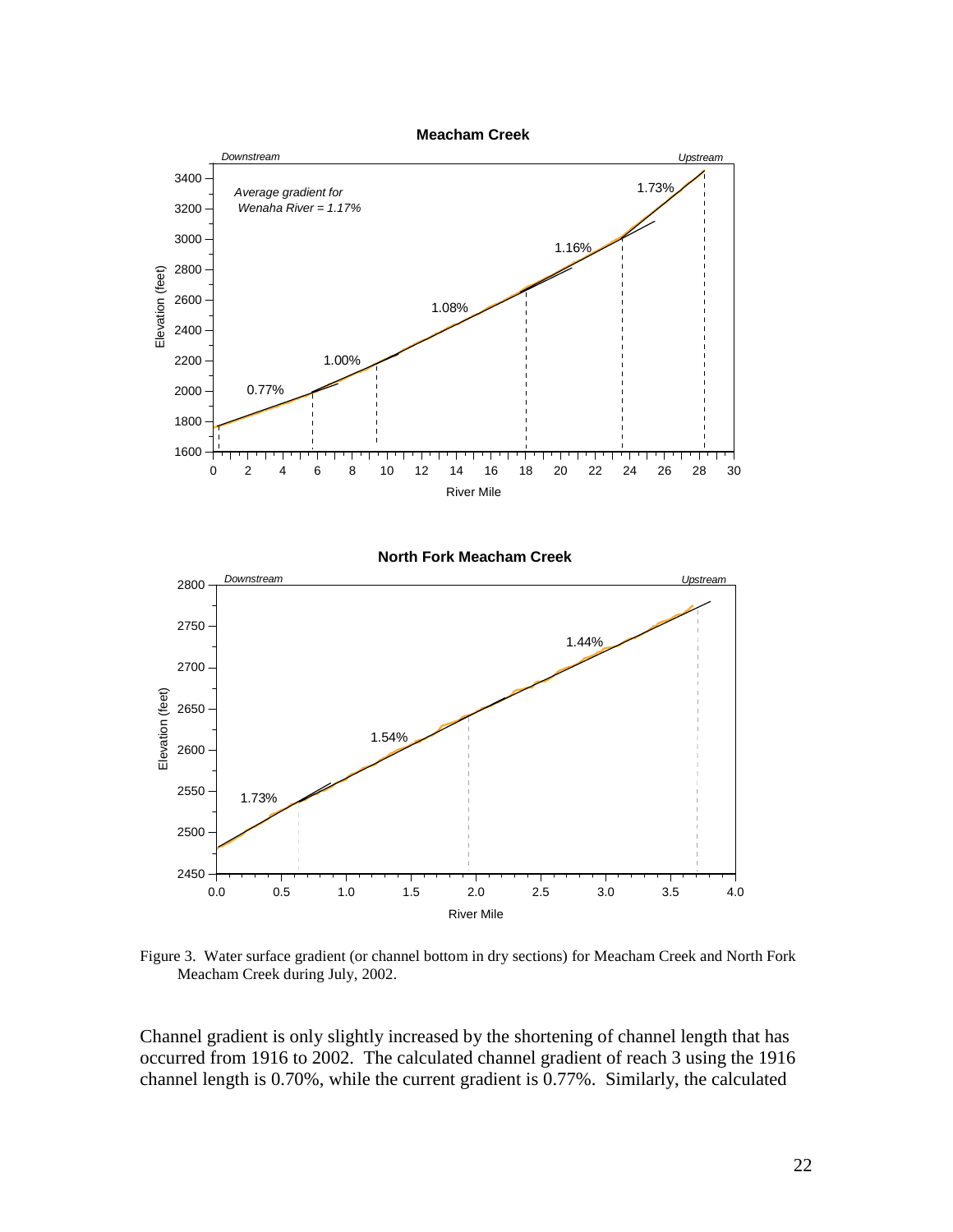channel gradient of reach 4 using the 1916 channel length is 0.93%, compared to the current 1.00%.

### **Discussion**

The relatively slack channel gradients (0.77 to 1.16%) throughout non-gorge portions of Meacham Creek explain the alluvial character of this valley. The flood plain of North Fork Meacham Creek is more confined by steep hillslopes than Meacham Creek and therefore has less sediment storage capacity. This, along with its steeper gradient and steep slopes throughout much of the drainage basin make it a major contributor of coarse substrate to downstream portions of Meacham Creek. Areas with slopes greater than 60% make up 31% of the basin in North Fork Meacham Creek. In contrast, large portions of upper Meacham Creek, (upstream of the gorge section) are relatively flat and are not capable of contributing coarse substrate. Slopes greater than 60% make up only 12% of the upper Meacham Creek basin. Nevertheless, the lower portion of reach 5 in upper Meacham Creek is a depositional area for sediment transported from the gorge portion of Meacham Creek and nearby steep tributaries.

## *Streamflow*

The discharge of water during floods influences the movement of substrate and wood in a stream, while average annual flow and summer flow help define a stream's ability to provide living space and cool water for fish. The ability to estimate the magnitude of flood flows for a given recurrent interval and at any location along a stream in a watershed allows for detailed analysis of water elevation, velocity, shear pressure along the stream bottom, and lateral extend of flooding.

Gauging information is often lacking for purposes of developing regional prediction equations of peak flows appropriate for estimates at specific sites. Or else, parameters easily obtained from maps or GIS coverages do not correlate well to variation in peak flows across the landscape. Fortunately, long-term stream gauging is relatively good for northeast Oregon and peak flow values correlate well with watershed area and average annual precipitation. Furthermore, long-term hydrological information is available for a gauging site in lower Meacham Creek (USGS gage station #14020300 at R.M. 1.4) and one in the Umatilla River immediately upstream of the confluence with Meacham Creek (USGS gage station #14020000 at R.M. 81.7), allowing for a check on the reliability of estimates for the study area.

### **Methods**

We examined gauging records for Meacham Creek (26 years of record) and the nearby Umatilla River (67 years of record) to evaluate the history of average annual flows and flood flows in the region. We also examined peak flow records for 12 other streams in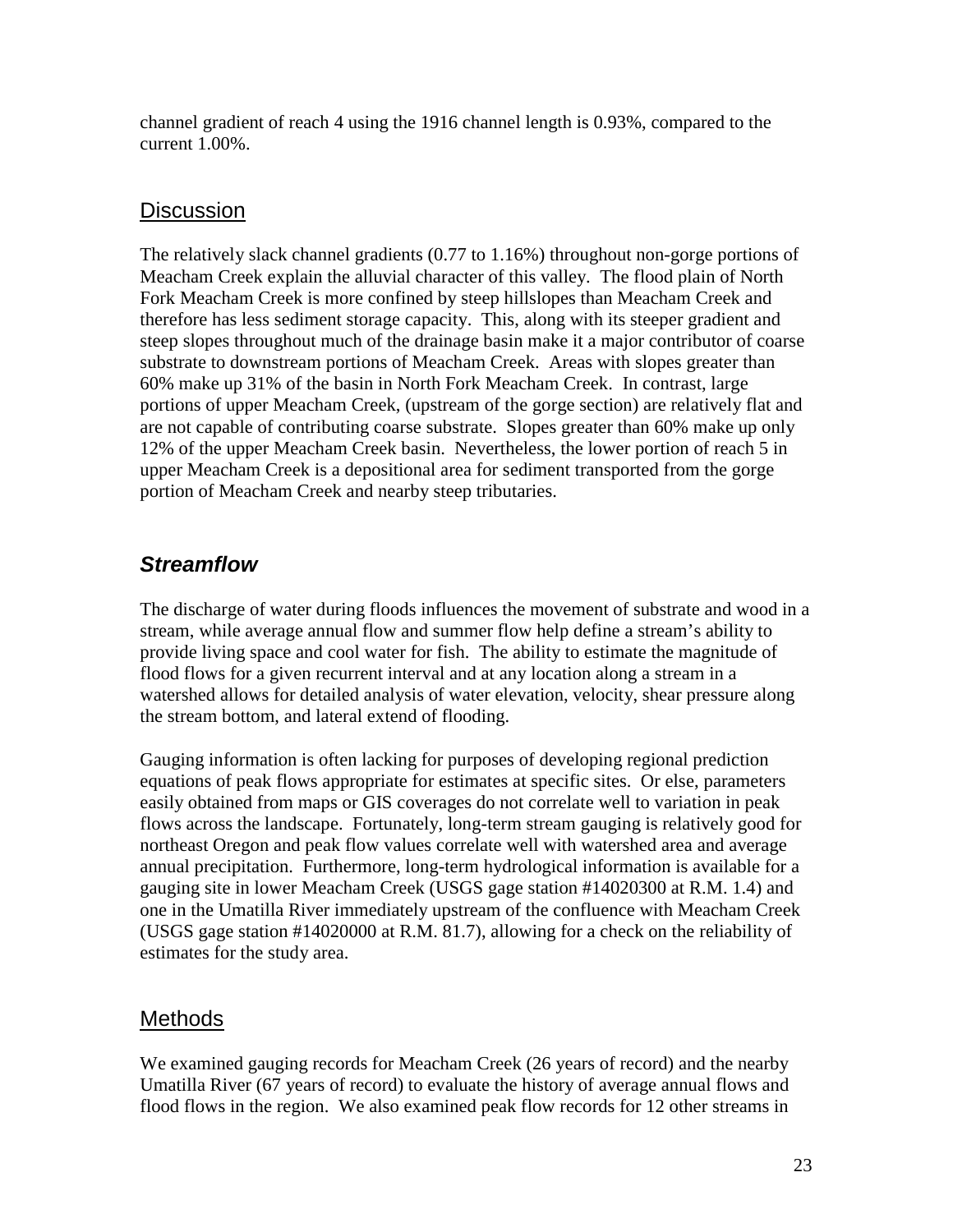northeast Oregon and developed regression equations for predicting peak flow of various recurrence intervals that we could use for any location in the Meacham Creek and Wenaha River watersheds. This analysis is outlined in Appendix A. Accurate predictions were possible with these equations, with about a 10% average error among all gauging stations used in the analysis and only a 1% difference between actual and predicted values for the Meacham Creek gauge. Independent variables in the equation are watershed area and average annual precipitation, both easily obtained using GIS. Average annual precipitation upstream of a point along a stream was evaluated using an area-weighted mean of average annual precipitation polygons provided by the Oregon Climate Center at Oregon State University.

We determined 1.5-year (bankfull flow) and 10-year peak flows at each cross section location in Meacham Creek and Wenaha River using the surveyed topography at each cross section and the computer program WinXSPRO (latest version at www.westconsultants.com/desktopdefault.aspx?tabindex=11&tabid=28). We determined an elevation and surface water width associated with the bankfull and 10-year flow. From this we could determine water depth during the bankfull flow. We then determined an index of stream power by multiplying the bankfull discharge (cfs) by the channel gradient (ft/ft), which has direct influence on the downstream movement of substrate of various size classes and large wood in a stream, as well as bank erosion. Output from the computer program also provided estimated values of shear load along the channel/water interface and of average water velocity.

Information on summer water width and reaches with subsurface flow were obtained from the field measurements in July and August, 2002.

#### **Results**

Mean value of average annual flow from 1976 to 2000 water years for Meacham Creek (205 cfs) was about the same as for the Umatilla River immediately upstream of the Meacham Creek confluence (227 cfs). Nevertheless, summer flows are quite smaller in Meacham Creek. Mean monthly flow in August for the Umatilla River is 47 cfs but only 13 cfs for Meacham Creek. A higher upper basin elevation and greater annual precipitation results in a greater snowpack for the Umatilla River and therefore more flow during the summer. Neither stream has significant water withdrawals upstream of their gauging stations. Low flows for Meacham Creek typically extend into late fall while the most runoff occurs in April during the height of snowmelt (Figure 4).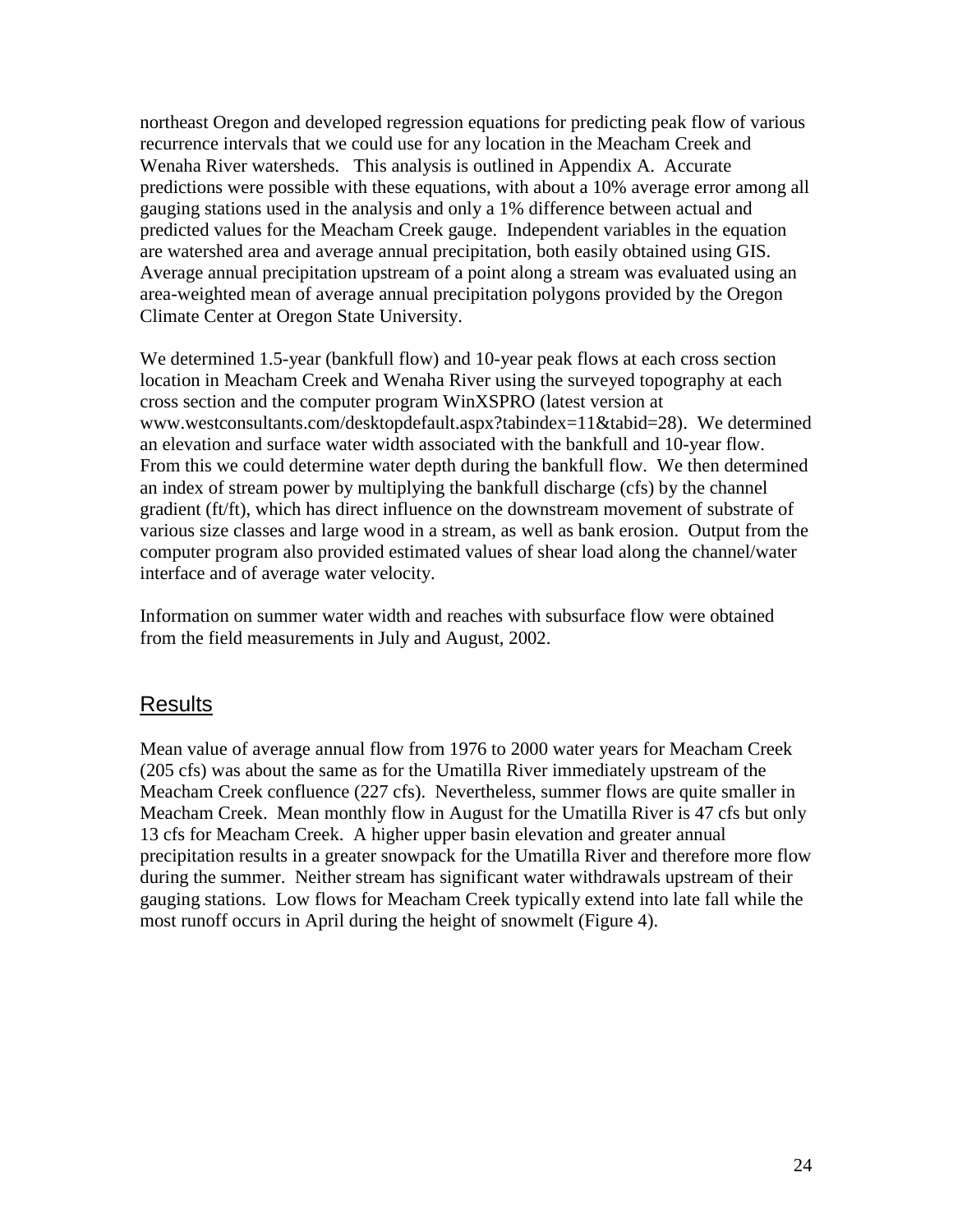

Figure 4. Average monthly flows for Meacham Creek.

Average annual flow in Meacham Creek varied widely from year-to-year yet certain cyclic patterns are evident, especially when the long-term for Umatilla River records are included. A 5-year smoothing of the annual series of flow for the Umatilla River indicates that four periods of unusually low water yield have occurred since 1966, ending with the current drought period (Figure 5). These periods of low water yield have occurred every 13 years, on average. Prior to 1966, a period of drought had not occurred since the 1930's.

The annual peak flow in Meacham Creek can occur any month from November through May (Figure 6). However, the largest peak flows occur exclusively from November through February. These peak flows are caused by rain-on-snow events where a prolonged and high-intensity, warm rainfall melts a snow pack that covers much of the basin. Those peak flows that occur from March through May are usually the result of a melting snow pack without concurrent heavy rainfall.

An analysis of flow values associated with various recurrence intervals (Table 7, Figure 6.1) indicates that Meacham Creek contributes 54% of the 1.5-year and 56% of the 10 year flow at the Meacham Creek and Umatilla River confluence.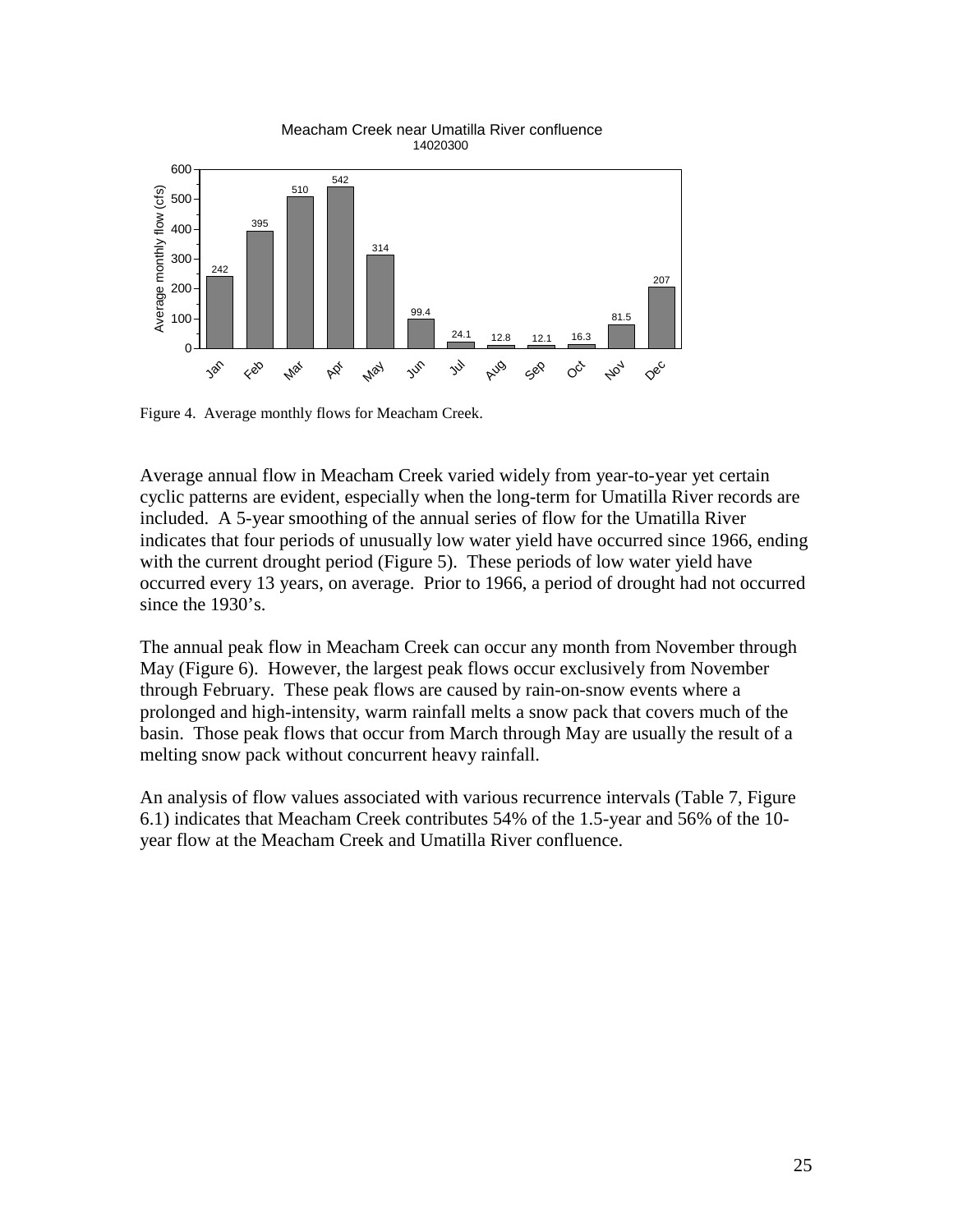

Figure 5. Average annual flow for the Umatilla River immediately upstream of Meacham Creek and for Meacham Creek. Smoothed line shows extended periods of unusually high and low flows.



Meacham Creek near Umatilla River confluence 14020300

Figure 6. Maximum peak flow (cfs) by water year for Meacham Creek, with the month of occurrence indicated.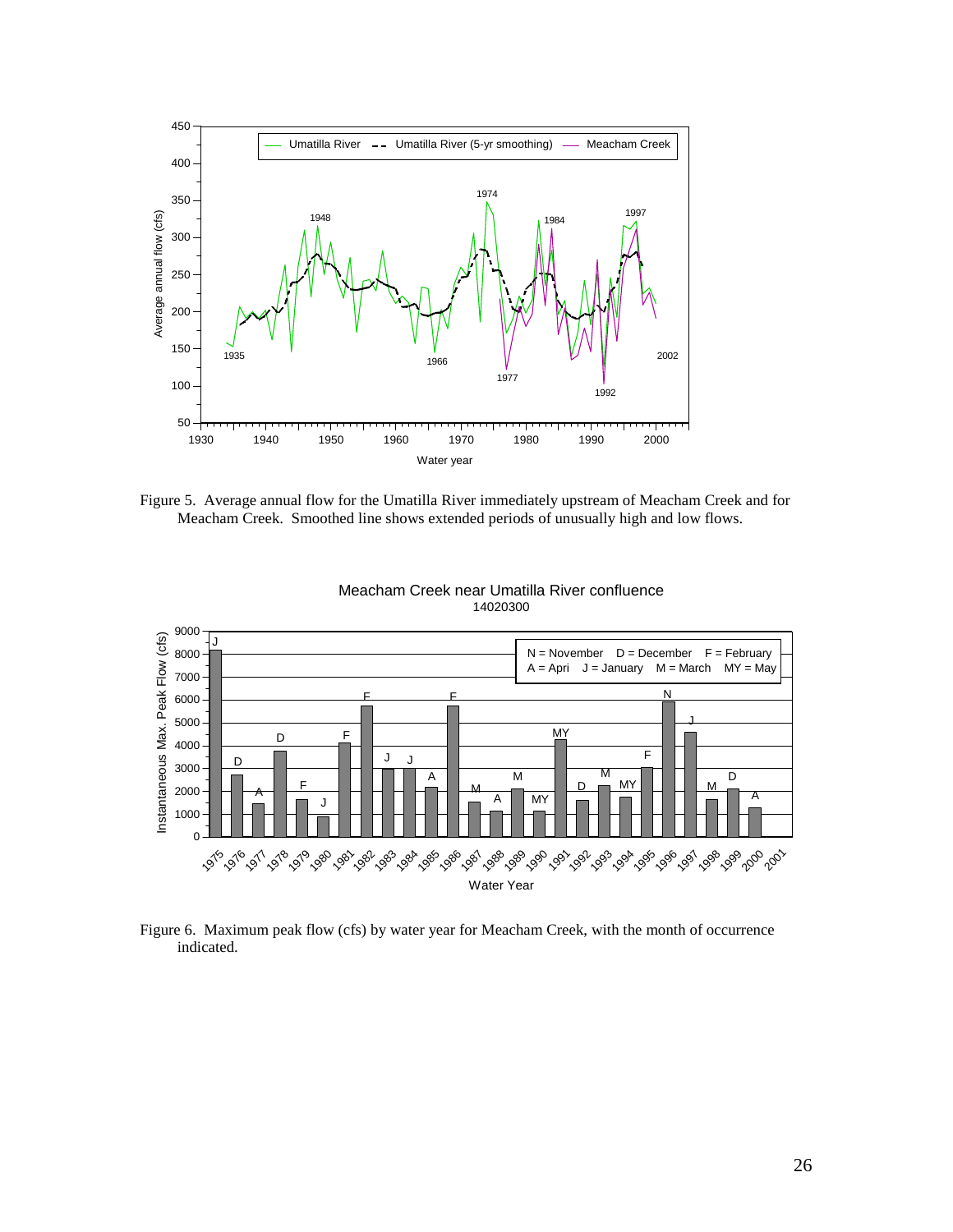|                     | Umatilla River      | Meacham Creek near |  |  |
|---------------------|---------------------|--------------------|--|--|
|                     | upstream of Meacham | Umatilla River     |  |  |
|                     | Creek               | confluence         |  |  |
| Recurrence interval | 1402000             | 14020300           |  |  |
| (years)             | 1933 to 2000        | 1976 to 2000       |  |  |
|                     | drainage area $=$   | drainage area $=$  |  |  |
|                     | 135.1 sq. mi.       | 177.4 sq. mi       |  |  |
|                     |                     |                    |  |  |
| $1.5*$              | 1850                | 2160               |  |  |
| 2                   | 2170                | 2630               |  |  |
| 5                   | 3030                | 3780               |  |  |
| 10                  | 3780                | 4830               |  |  |
| 25                  | 4860                | 6260               |  |  |
| 50                  | 5760                | 7430               |  |  |
| 100                 | 6710                | 8840               |  |  |

Table 7. Instantaneous peak flow values (cfs) for various recurrence intervals for the Umatilla River upstream of Meacham Creek and Meacham Creek near the Umatilla River confluence.

\* Often considered bankfull flow.



Figure 6.1. Changes in instantaneous peak flow with increasing recurrence interval for Meacham Creek and the Umatilla River.

Using estimated peak flows for each river (Table 7), we determined the recurrence interval of the largest floods that were recorded at the Meacham Creek gauge (Table 8). The largest flood occurred in January, 1975 and is estimated to have a recurrence interval of nearly 100 years. Floods of smaller size occurred in February, 1982 and February, 1985 and were 10- to 25-year events. The November, 1995 flood was a 50- to 100-year event in the Umatilla River and the largest of record, but was only a 10 to 25-year event for Meacham Creek. The January, 1965 flood was a 25-year event in the Umatilla River but its magnitude is unknown for Meacham Creek since the gauge was not yet installed.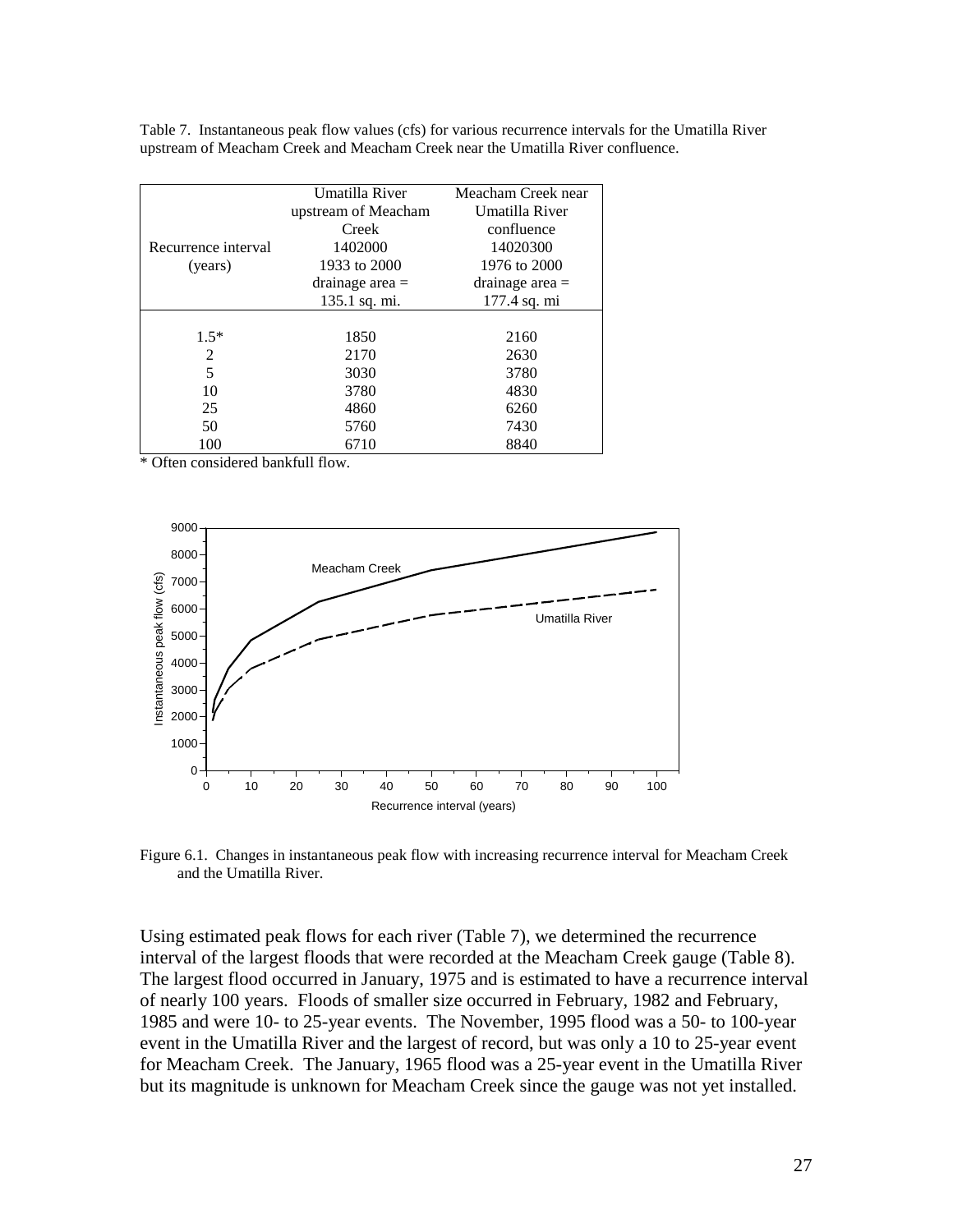| Umatilla River upstream of Meacham Creek |                 |              | Meacham Creek near Umatilla River confluence |                 |              |  |
|------------------------------------------|-----------------|--------------|----------------------------------------------|-----------------|--------------|--|
| 1402000                                  |                 |              | 14020300                                     |                 |              |  |
| 1933 to 2000                             |                 |              | 1976 to 2000                                 |                 |              |  |
| Date                                     | Peak flow (cfs) | Recurrence   | Date                                         | Peak flow (cfs) | Recurrence   |  |
|                                          |                 | interval     |                                              |                 | interval     |  |
| 12/12/46                                 | 4320            | $10-25$ year |                                              |                 |              |  |
| 1/29/65                                  | 4910            | 25 year      |                                              |                 |              |  |
| 1/25/75                                  | 5930            | 50 year      | 1/25/75                                      | 8200            | 50-100 year  |  |
| 2/20/82                                  | 3090            | 5 year       | 2/20/82                                      | 5750            | $10-25$ year |  |
| 2/23/95                                  | 4560            | $10-25$ year | 2/23/95                                      | 5750            | $10-25$ year |  |
| 11/28/95                                 | 6220            | 50-100 year  | 11/28/95                                     | 5930            | $10-25$ year |  |
| 1/1/97                                   | 5230            | $25-50$ year | 1/1/97                                       | 4600            | $5-10$ year  |  |

| Table 8. Unusually high flows for the Umatilla River (since 1933 water year) and Meacham Creek (since |  |  |  |
|-------------------------------------------------------------------------------------------------------|--|--|--|
| 1976 water year) with the estimated recurrence interval.                                              |  |  |  |

The 1.5-year and 10-year peak flows for each of the cross sections established in this study are displayed in Figure 7. Starting at the base of the drainage, peak flow decreased only slightly in the upstream direction since the lower basin width is narrow and there are few tributaries. Where Meacham Creek and North Fork Meacham Creek converge, peak flows in Meacham Creek are about 1.6 times that of North Fork Meacham Creek.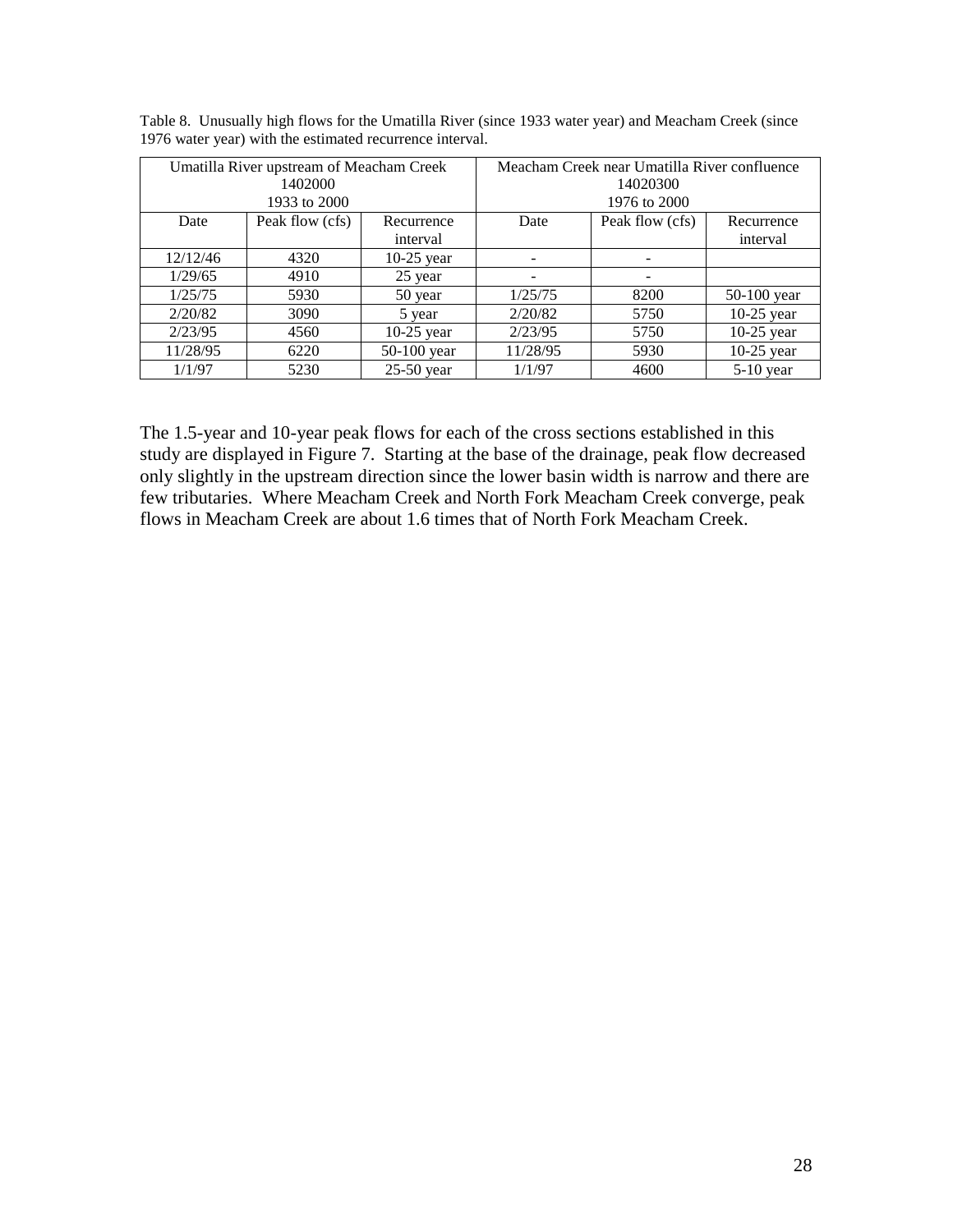







Figure 7. Calculated 1.5-year and 10-year peak flow for cross sections in Meacham Creek and in the Wenaha River and North Fork Meacham reference reaches.

Much of the sediment movement and shaping of stream channels occurs when the flow in a stream equals or exceeds bankfull discharge. Days where flow is equal to or greater than bankfull flow in Meacham Creek have occurred in only about one-half of the years (Figure 8) since records have been kept. Bankfull flows occurring for more than 3 days have happened in only water years 1981, 1982, 1996, and 1997. A bankfull flow has not occurred in Meacham Creek since water year 1997.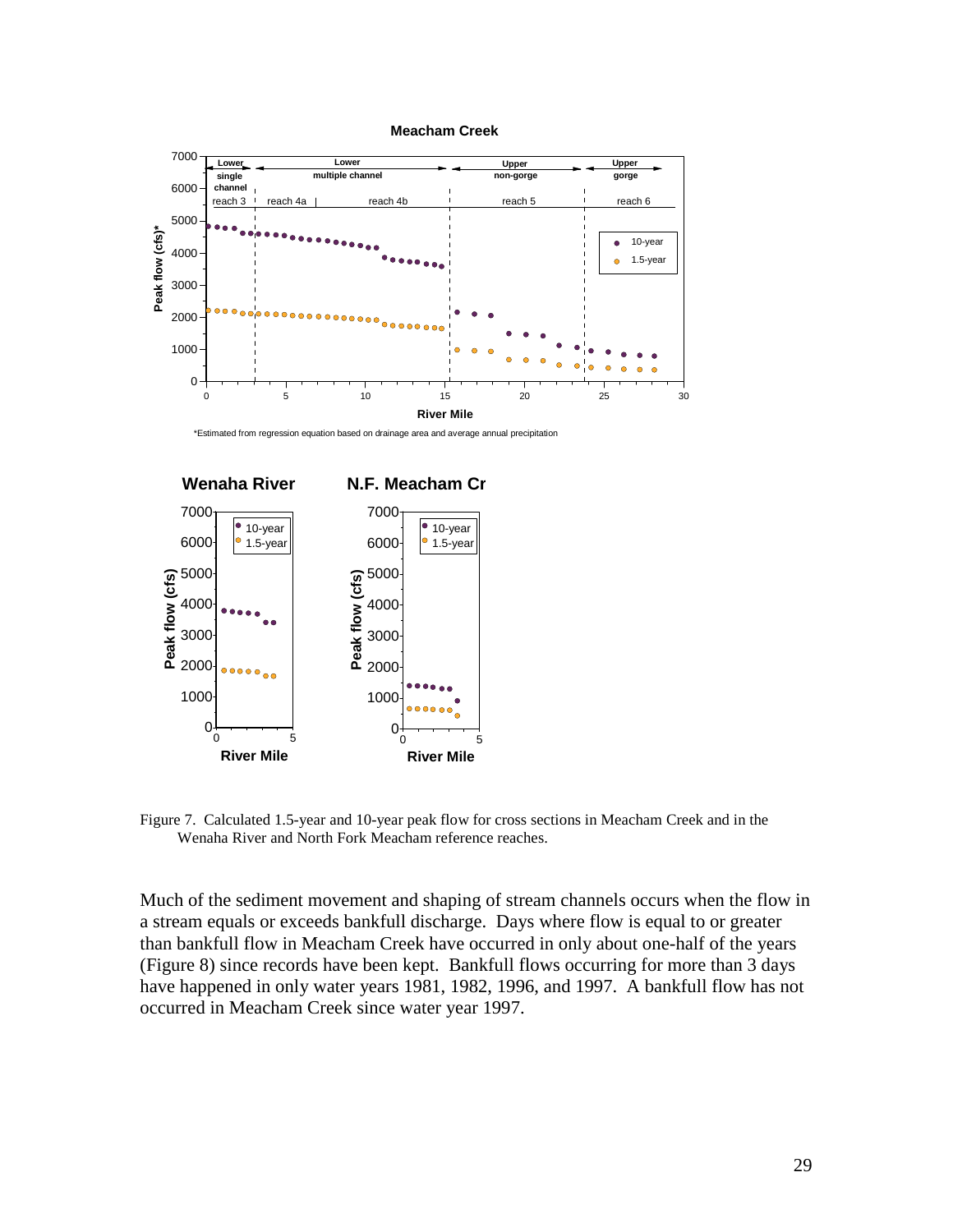

Figure 8. Number of days by water year that discharge exceeded the bankfull discharge near the mouth of Meacham Creek.

Average water depth during a bankfull flow varies widely throughout the Meacham Creek study area, ranging from 1.0 to 3.5 feet (Figure 9). Average water depth generally declines in an upstream direction for lower Meacham Creek but site-to-site variability is high.

A stream power index associated with the bankfull flow was calculated by multiplying bankflow discharge (cfs) by stream channel gradient (ft/ft). The downstream movement of coarse sediment and logs and the propensity for a stream to meander is related to the stream power index. Stream power in Meacham Creek generally increased in an upstream direction until river mile 7 (the upstream extent of reach 4a) and then remained relatively steady until the North Fork Meacham Creek confluence (Figure 10). Upstream of the confluence, stream power increased slightly and then remained steady throughout the gorge portion (reach 6) of upper Meacham Creek.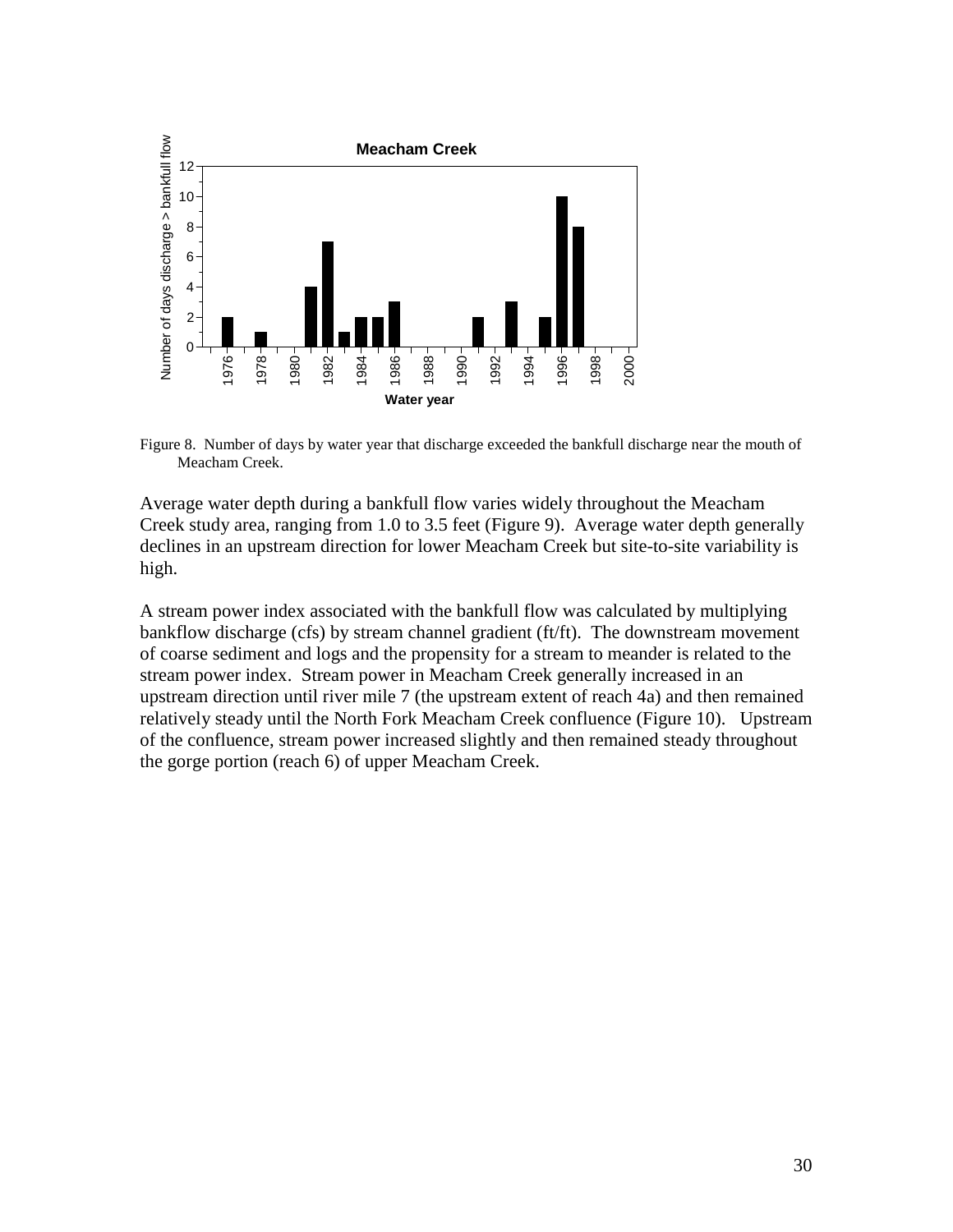

Figure 9. Mean water depth during bankfull flow for cross sections in Meacham Creek and in the Wenaha River and North Fork Meacham reference reaches.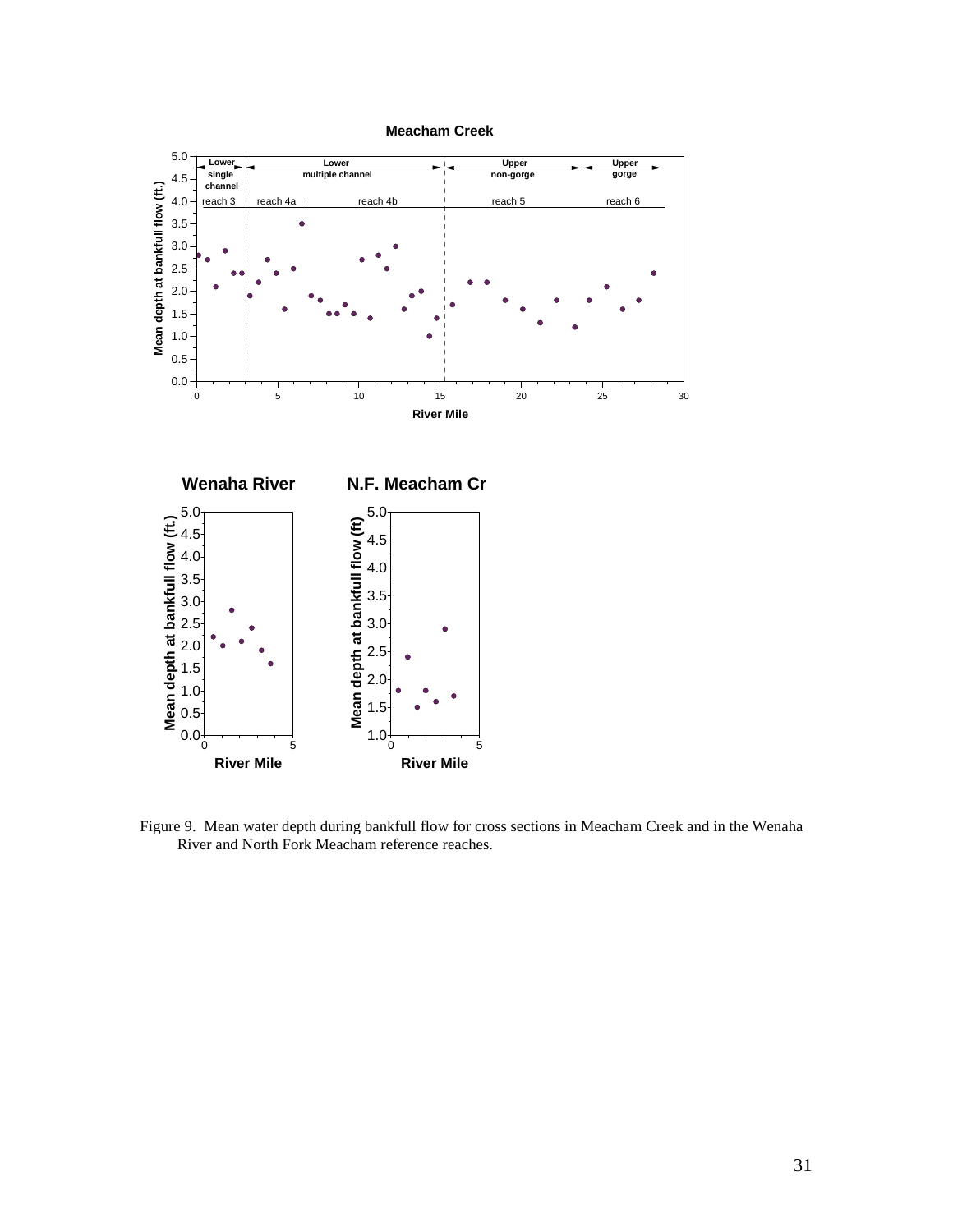

\*Calculated as 1.5-year discharge (cfs) times channel gradient (ft.ft.)



Figure 10. Calculated stream power index for cross sections in Meacham Creek and in the Wenaha River and North Fork Meacham reference reaches.

Average stream velocity at bankfull flow also ranged widely (3.5-8.2 ft/s) throughout the Meacham Creek study area. Values were highest in reach 3, parts of reach 4a, and a segment centered on river mile 11.5 (Figure 11). At these locations, the stream occupies a single channel during bankfull flow. As expected, stream velocity was lowest at those cross sections where the bankfull flow was spread out over a broad channel or multiple channels.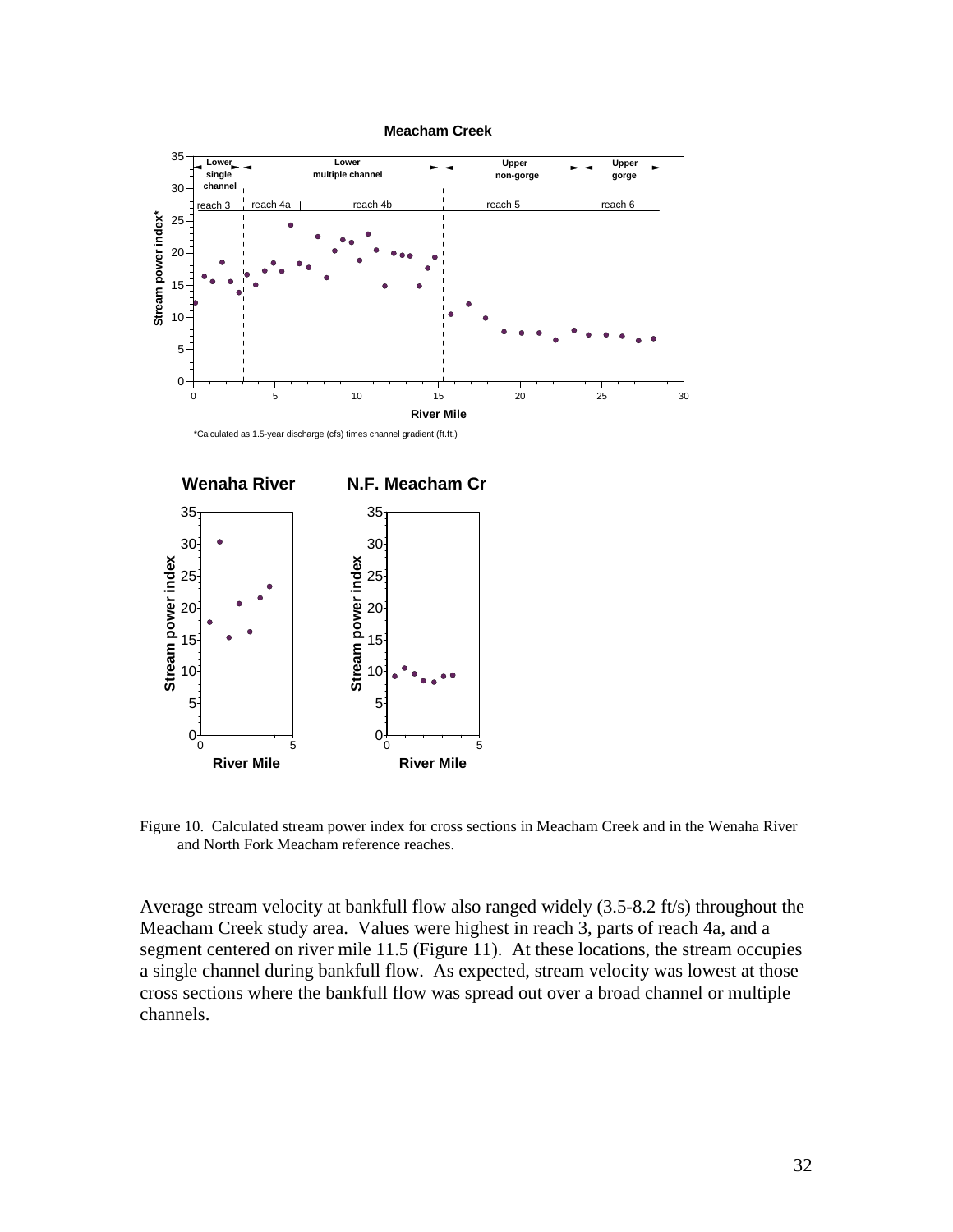



Figure 11. Calculated average water velocity for cross sections in Meacham Creek and in the Wenaha River and North Fork Meacham reference reaches.

Water levels within Meacham Creek during our field surveys were unusually low and so measured water surface widths are less than they would be during normal summers. Meacham Creek has three sections where summer flow is subsurface. One location is centered on river mile 12.5, downstream of the North Fork Meacham Creek confluence (Figure 12). Another dry section occurs immediately upstream of the North Fork Meacham Creek confluence. Both of these dry sections occur in areas with extensive accumulations of coarse sediments. Finally, an extended reach of subsurface flow occurs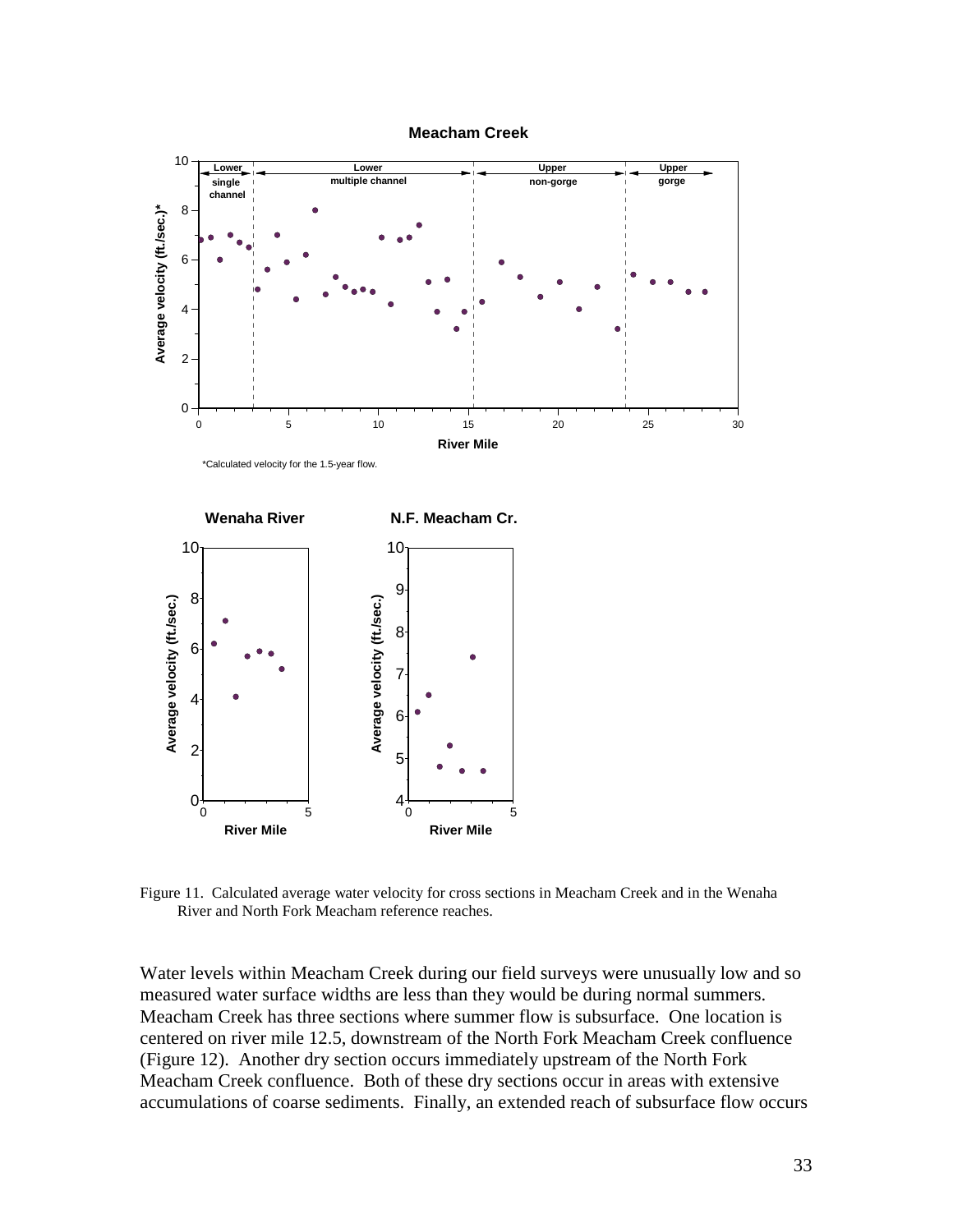from river mile 21 to 27 in upper Meacham Creek. We examined notes kept during the original land survey in the fall of 1887 for comments on whether or not Meacham Creek was dry or flowing where a section line crossed the stream. Those reaches which were noted as dry in 1887 were also dry in 2002. The railroad grade had been constructed prior to the 1887 survey so there was no way to determine whether or not the subsurface reaches were a result of rock filling the channel during railroad construction. The railroad grading within the bedrock gorge portion of upper Meacham Creek was probably constructed using dynamite. The steep slopes probably caused much of the blasted material to end up in the valley bottom. However, when we examined the angularity of rock in the gorge portion of Meacham Creek, we could see no difference between this substrate and that found throughout other portions of the Meacham Creek channel. Either the blasted rock quickly became rounded by being tumbled in the stream, was buried by natural stream substrate, or was transported out of the basin during floods.

Summer wetted width varied widely from 10 to 80 feet with no longitudinal trends. The Wenaha River had an average summer width of 94 feet compared to its Meacham Creek counterpart (reach 4b) which had an average width of 37 feet. These differences in summer width do not reflect differences in channelization but are merely a reflection that flow is greater in the Wenaha River.

#### **Discussion**

Flood flows and average annual flows in Meacham Creek have decreased considerably since 1997. Historic flow records indicate that since 1966 the Umatilla basin has undergone cycles of dry and then wet years with the periodicity of about 13 years. It has been 5 years since a channel-forming flow (equal to or greater than bankfull) has occurred in Meacham Creek, suggesting that we are currently near the bottom of the trough within the current cycle. Correspondingly, channel changes, wood movement, and sediment movement have probably been minimal during the last 5 years.

The technique we used to accurately predict (within 10%) bankfull and 10-year peak flow for any location in Meacham Creek and the Wenaha River using easily-obtained information on drainage area and average annual precipitation allows for an accurate determination of flow parameters, such as discharge and velocity, at each cross section. An extension of this evaluation with focus on channel geometry and flood plain width is provided in a following section.

We could find no evidence that the three sections of Meacham Creek that go subsurface during the summer are a result of the railroad construction in the early 1880's. The presence of these dry reaches has a profound affect on summer fish habitat. The dry reaches keep juvenile fish from moving upstream to find zones of cool water during the summer. However, as discussed later, the dry sections create downstream zones of cool water. The high variability in summer wetted width throughout Meacham Creek reflects the spatial variability in the ratio of surface flow to subsurface flow.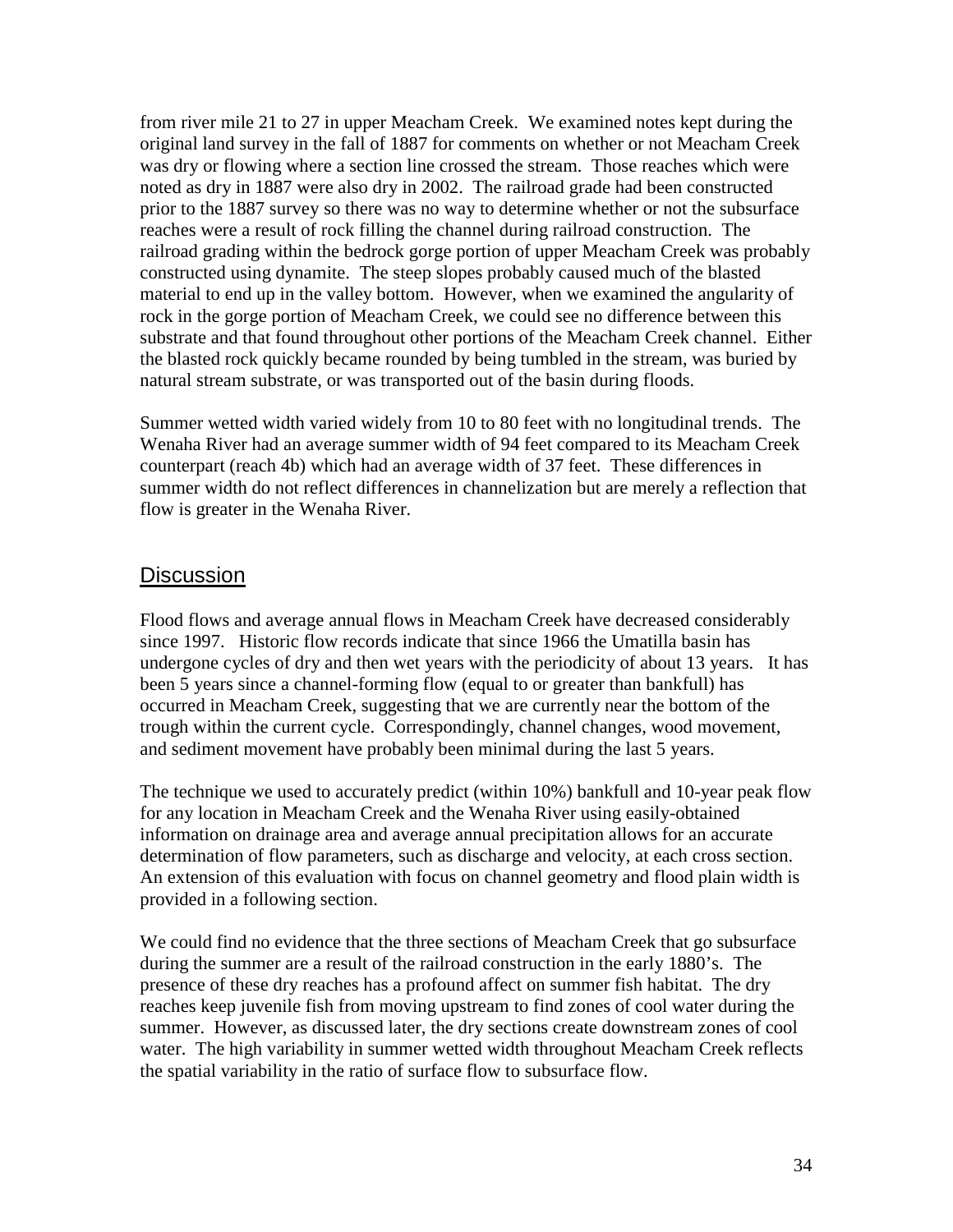

**Meacham Creek**

Figure 12. Summer widths for cross sections in Meacham Creek and in the Wenaha River and North Fork Meacham reference reaches.

#### *Channel substrate*

At first glance, alluvial deposits within Meacham Creek seemed unnaturally abundant and coarse compared to the reference reaches. The general scarcity of streamside brush and trees along the stream and the low summer surface flows further enhanced the perception that the stream is choked by coarse substrate. Causes of accelerated delivery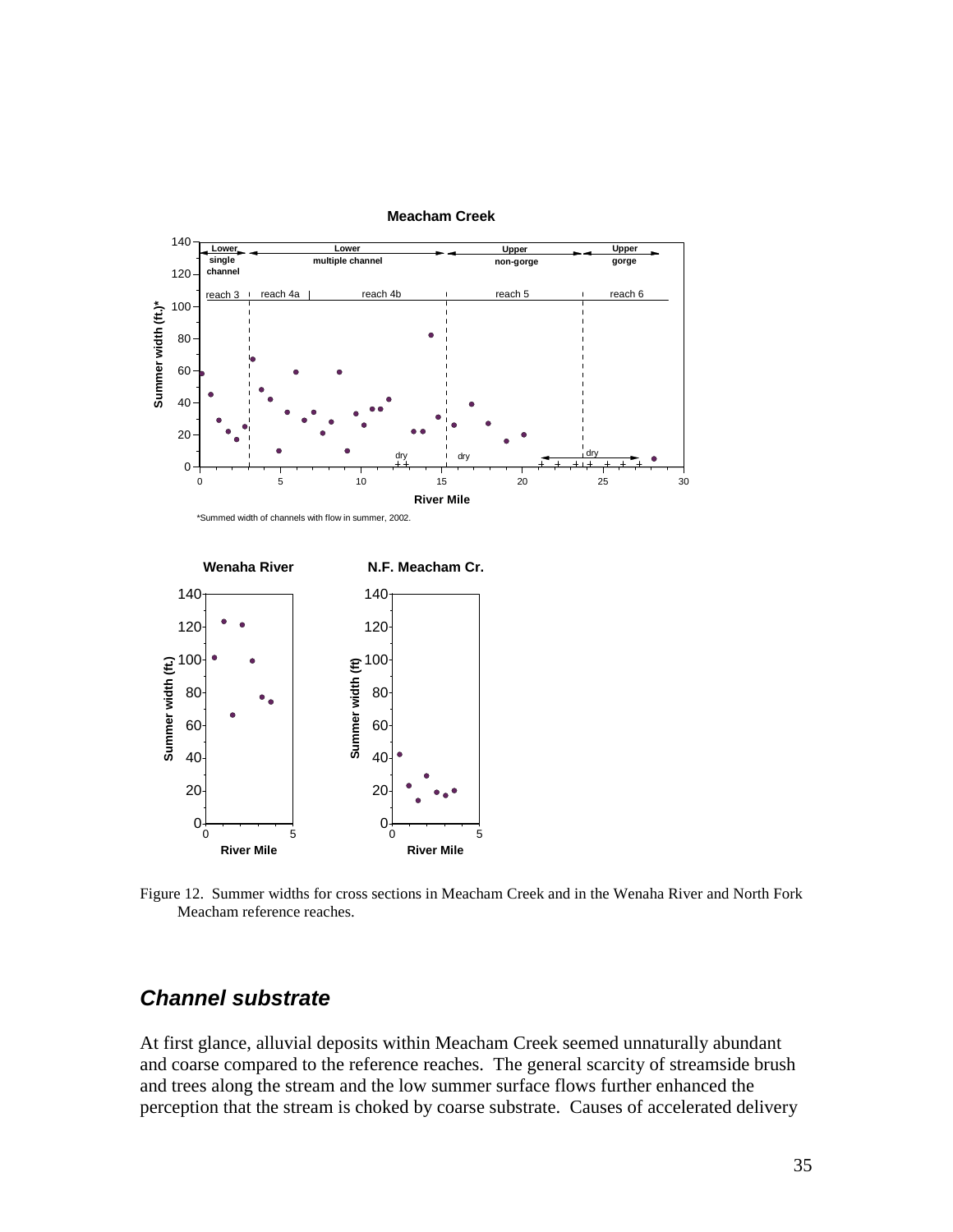of large substrate to the channel or a reduced ability of the stream to hold back finer sediments were not obvious. To help resolve this issue, we examined basin-wide patterns in the size distribution of channel surface substrate and compared sediment size in Meacham Creek to the reference reaches.

## Methods

We sampled the surface channel substrate within the bankfull width upstream and downstream of each cross section. One hundred pebbles were sampled at a cross section with 10 pebbles gathered at each of 10 transects. Transects were spaced 50 feet apart with 5 upstream and 5 downstream of the cross section. Transects included riffles, glides, and pools, but since pools are rare in these streams, most transects were from riffles and glides. Since transects were established at fixed intervals, riffles and pools were sampled in proportion to their occurrence. The 10 pebbles from each transect were selected at random distances across the bankfull width. The selection was done blindly (a pencil poke off the toe of the boot) in order to not bias pebble selection. The diameter of each pebble was measured and the samples pooled to create a size frequency distribution at each cross section. The diameter associated with the 50% finer threshold of the frequency distribution was calculated, as well as diameters for the 15%, 34%, 84%, and 95% finer thresholds. A size frequency distribution constructed from a sample of only 100 pebbles can sometimes result in anomalous values in predicted diameter for 84% and 95% thresholds. Where predicted diameters were clearly erroneous, these values were not used.

### Results

The mean diameter size (50% finer threshold or D50) of the channel substrate was relatively consistent from the mouth of Meacham Creek to river mile 6 (Figure 13), averaging 1.8 inches. Here, the flow is often confined to a single channel or runs parallel to steep, rock cliffs on the west side of the valley. From river mile 6 to the North Fork Meacham Creek confluence the mean diameter varied widely from cross section to cross section (range of 1.7 to 5.3 inches) but generally coarsened in an upstream direction. The stream here meanders across a wide flood plain and multiple channels are common.

Mean diameter size in Meacham Creek was greater upstream of the North Fork Meacham Creek confluence than downstream. Diameter size was even greater for the gorge section and increased in an upstream direction.

Longitudinal patterns in the D15 substrate size class (diameter for which 15% of the pebbles are smaller) are generally the same as for the D50 size class except for wider variability among cross sections throughout the study area (Figure 13).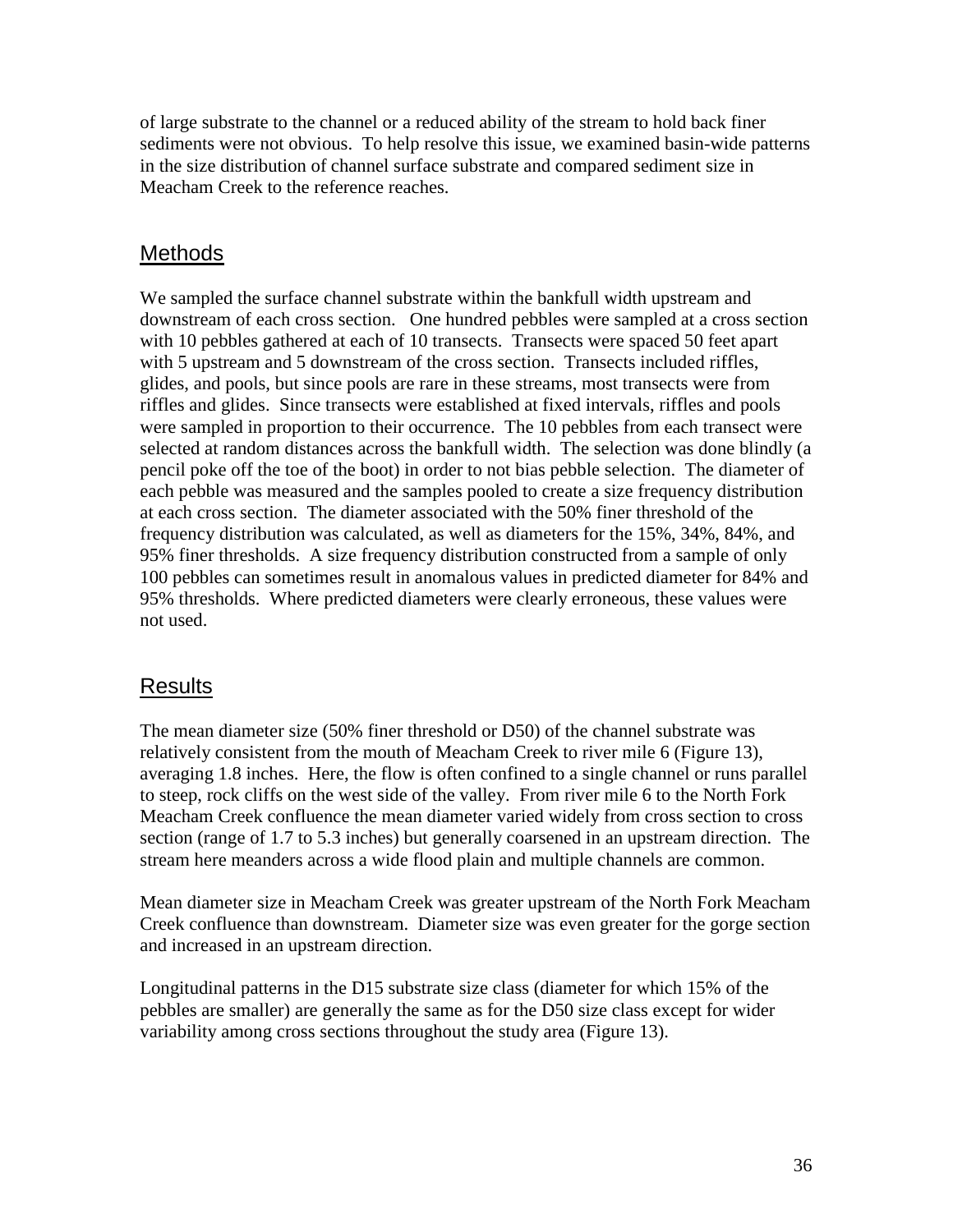



**Meacham Creek**



Figure 13. D50 and D15 surface substrate diameters for cross sections in Meacham Creek and in the Wenaha River and North Fork Meacham reference reaches.

The D50 diameter for channel substrate in reach 4b of lower Meacham Creek was the same as that for the Wenaha River reference reach (Table 9). The D15 diameter was slightly higher for lower Meacham Creek. Variability among cross sections was greater for lower Meacham Creek.

Reach 5 of upper Meacham Creek had a mean D50 diameter that was 1 inch greater than the North Fork Meacham Creek reference site, although mean D15 diameters were about the same. Variability among cross sections was the same for the two reaches.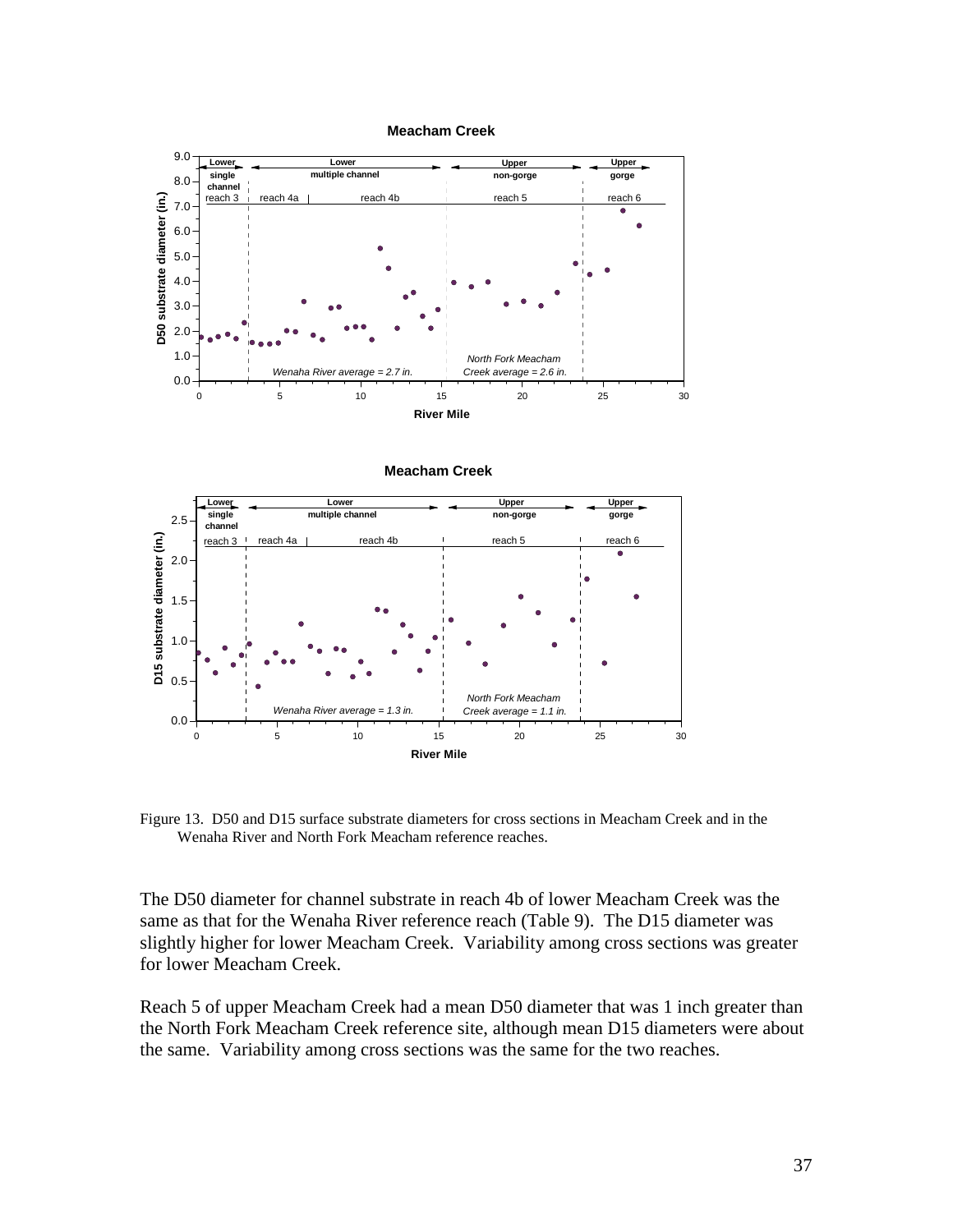|                                | Lower<br>Meacham | Wenaha<br>River<br>reference | Upper<br>Meacham | North Fork<br>Meacham<br>reference |
|--------------------------------|------------------|------------------------------|------------------|------------------------------------|
|                                | reach 4b         | reach 1                      | reach 5          | reach 2                            |
| D50 diameter (in.)             |                  |                              |                  |                                    |
| mean                           | 2.7              | 2.7                          | 3.6              | 2.6                                |
| standard deviation             | 1.0              | 0.3                          | 0.6              | 0.6                                |
| D <sub>15</sub> diameter (in.) |                  |                              |                  |                                    |
| mean                           | 0.9              | 1.3                          | 1.2              | 1.1                                |
| standard deviation             | 0.3              | 0.1                          | 0.3              | 0.3                                |

Table 9. Comparison of the D50 and D15 diameter between the two reference reaches and counterpart reaches in lower and upper Meacham Creek.

Theoretically, channel substrate should be the coarsest where water velocity is the highest, assuming that the stream is not scoured down to bedrock. However, when the D50 substrate diameter was plotted against average water velocity (during a bankfull flow) for cross sections evaluated in this study, such a relationship is missing (Figure 14).

The size distribution of stream substrate and evidence of layering can be observed at a number of locations throughout the study area where the stream has recently meandered into old alluvial terraces, leaving a vertical face. These areas had non-graded substrate deposits with a wide range of pebble sizes, as illustrated in Figure 15. Layering was uncommon. The random arrangement of particles in the terrace deposits and the wide range of pebble sizes suggest that the alluvium was deposited during very large floods that were perhaps accompanied by slope failures, debris torrents, and rapid movement of sediment down the valley. We did not do any sampling of aggregate directly below the surface of the streambed, but we assume that, like most streams, Meacham Creek has a surface layer of larger-sized aggregate over deposits of smaller-sized aggregate.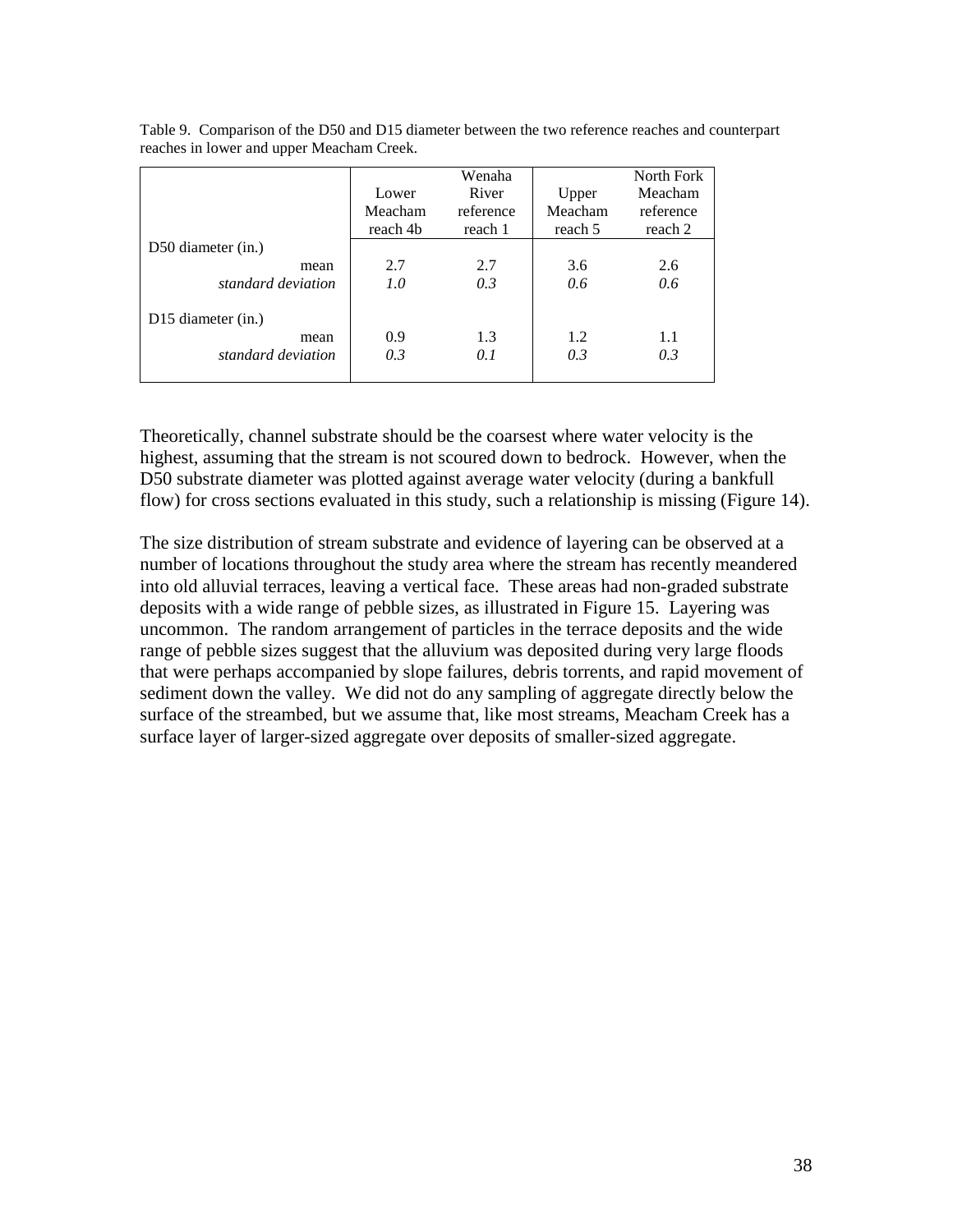

#### **Wenaha River and North Fork Meacham Creek**



Figure 14. Association between the D50 channel substrate diameter and average water velocity at bankfull flow for cross sections throughout Meacham Creek and for the Wenaha River and North Fork Meacham reference reaches.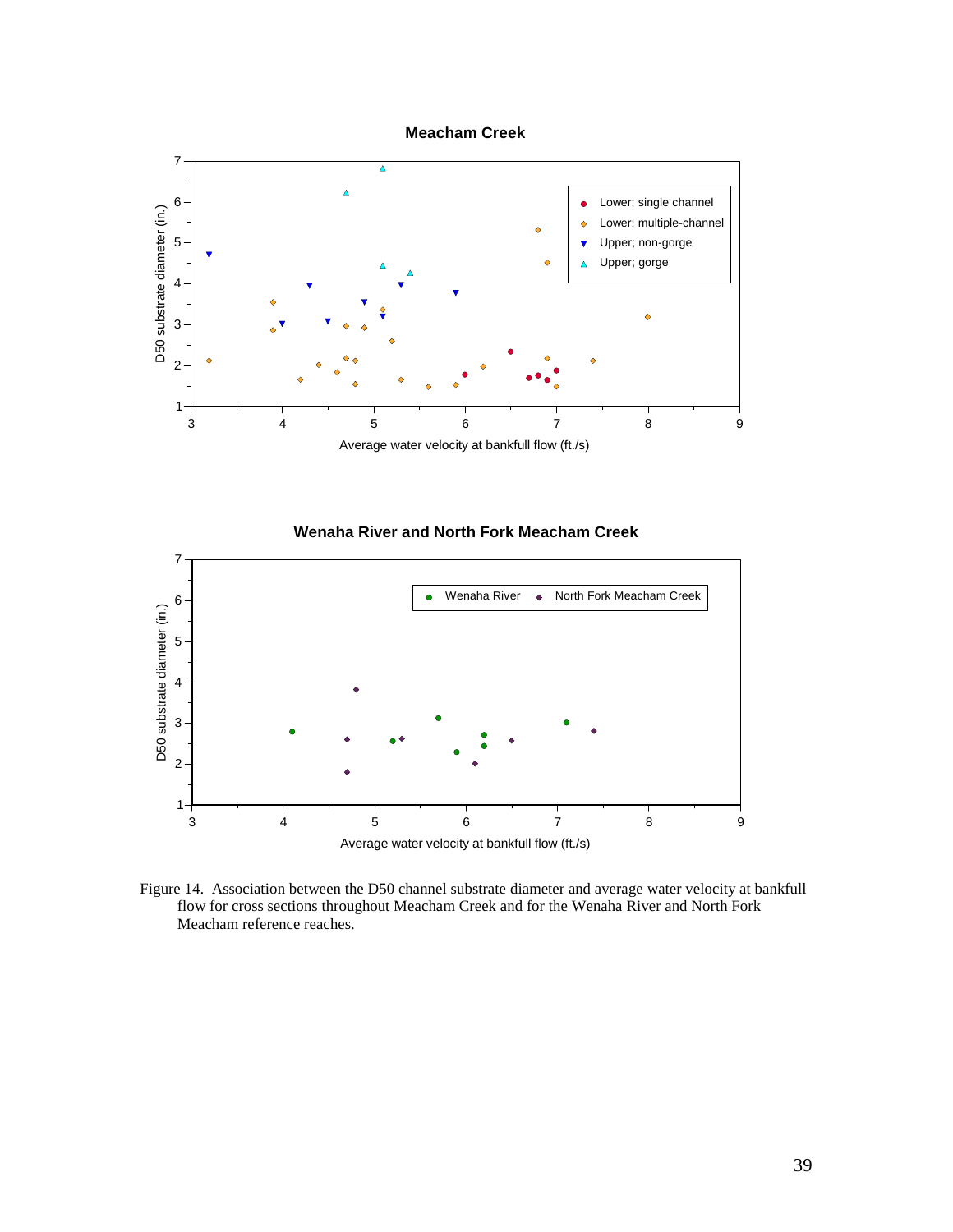

Figure 15. Substrate at the bare surface of a vertical streamside bank in lower Meacham Creek. The largest rock in the photograph is about 7 inches across.

## **Discussion**

Our initial impression that Meacham Creek had unusually coarse channel substrate did not prove true upon examining field evidence. Channel coarseness was not greater in Meacham Creek than it was in the paired reference reaches.

The lack of correlation between mean substrate diameter and average water velocity during bankfull flow is puzzling. The re-working of gravel deposits during minor high flows over a period of years may be disguising this relationship; it has been five years since the last bankfull flow occurred. Alternatively, the lack of correlation may be due to the use of average velocity rather than localized maximum velocity in the analysis. Considering the wide, irregular flood plains common to these streams, water velocities high enough to move larger substrate may be limited to only a portion of the stream cross section. We had no way of estimating localized maximum water velocity.

Alluvial deposits recently exposed by stream meandering are not stratified or graded. The deposition seems to be similar to that which occurs during extreme floods or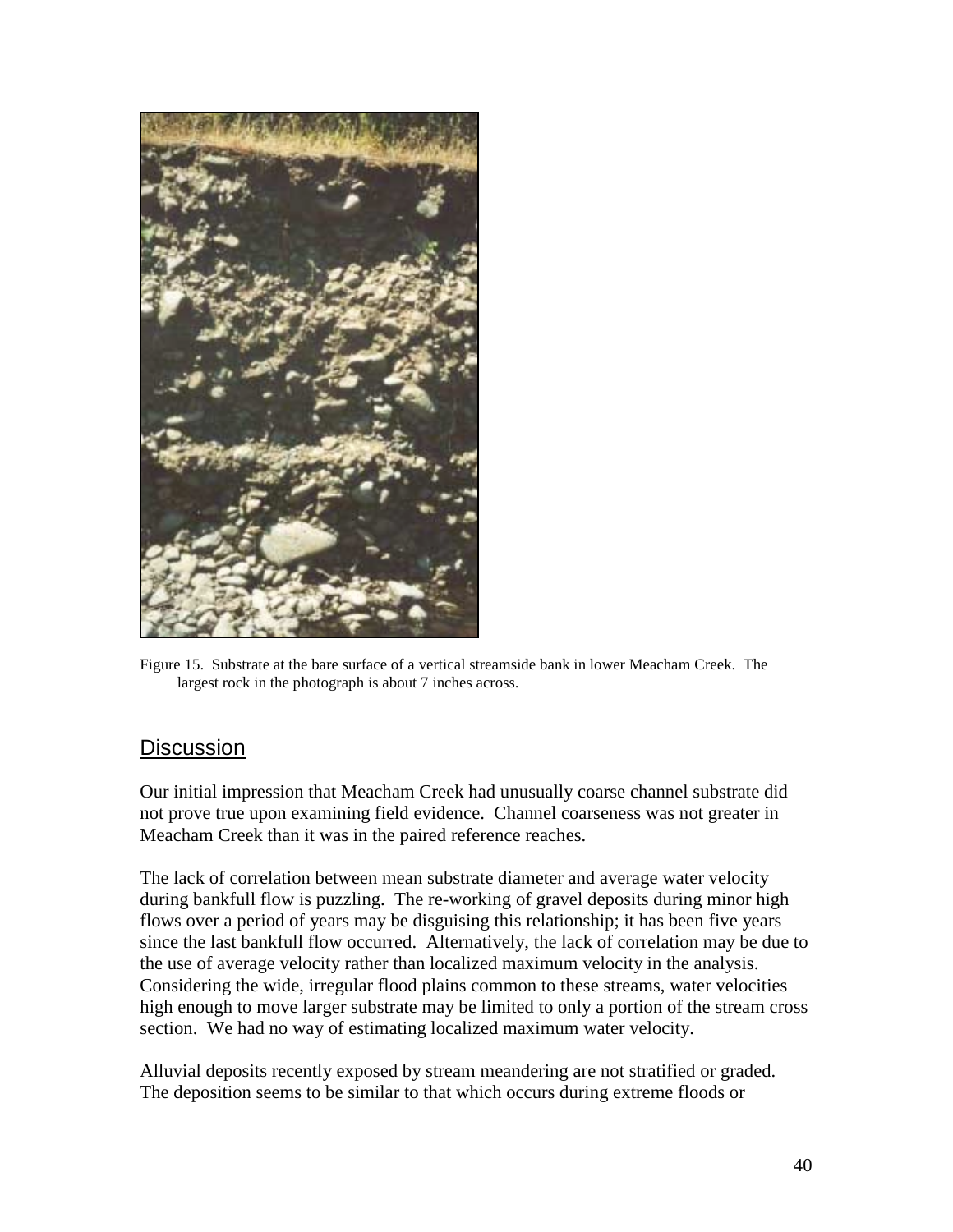following debris torrents. The surface substrate currently seen within the bankfull width of Meacham Creek and the two reference streams may be a product of a previous climate regime when extreme floods were greater than they are now. This could occur if the climate was colder and created deeper and more extensive snow packs. When warm and intense winter rain storms arrived there would be a greater amount of melted snow contributing to streamflow. A climate regime typified by extreme floods would leave behind a deep substrate of larger size that would not be as easily transported downstream during a subsequent climate regime which had dampened peak flows.

Since individual stones are not angular, these deposits are probably not a result of filling of the upper Meacham Creek canyon with sidecast material during railroad construction, followed by downstream movement of the material during floods. There is no information for Meacham Creek or any other northeast Oregon streams on bedload movement. Such a study would involve several decades of measurements at permanent cross-sections and results would need to be interpreted in terms of when the last major flood had occurred. With existing information, nothing can be concluded about whether or not the total load of aggregate in Meacham Creek is in equilibrium.

# *Channel and flood plain geometry*

The geometry of the stream channel(s) and the adjacent flood plain can be a product of multiple natural and human influences. The frequency and magnitude of floods, size and source of sediments, channel confinement, and density and size of vegetation growing next to the stream each leave a mark on geometry. Spatial variation in channel shape can help understand natural channel-forming patterns within a basin and human influences on these processes.

Channel geometry can have a strong influence on fish habitat. Wide floodplains with multiple channels provide zones of slow-water refuge for fish when streamflow is high and allow fish to access additional sources of food. These wide floodplain reaches also have a higher component of the flow beneath the surface during the summer. This can benefit fish by allowing some of the water to cool as it flows through deep gravel deposits. However, these sections may also provide little living space for fish during low flows. Confined floodplains with single channels tend to intercept the cool, subsurface flow from upstream reaches and provide abundant living space for fish in summer. Nevertheless, the swift water common to confined reaches during high flows can make these areas inhospitable for fish.

In this section, we present detailed information on channel and flood plain geometry, as measured at 56 cross sections throughout the study area. We also include the Rosgen Level II classification at each cross section; this classification system is commonly used by the Forest Service to describe channel shape and surface substrate composition (Rosgen 1996). We examine longitudinal variation in channel geometry throughout Meacham Creek and provide comparisons with the reference reaches.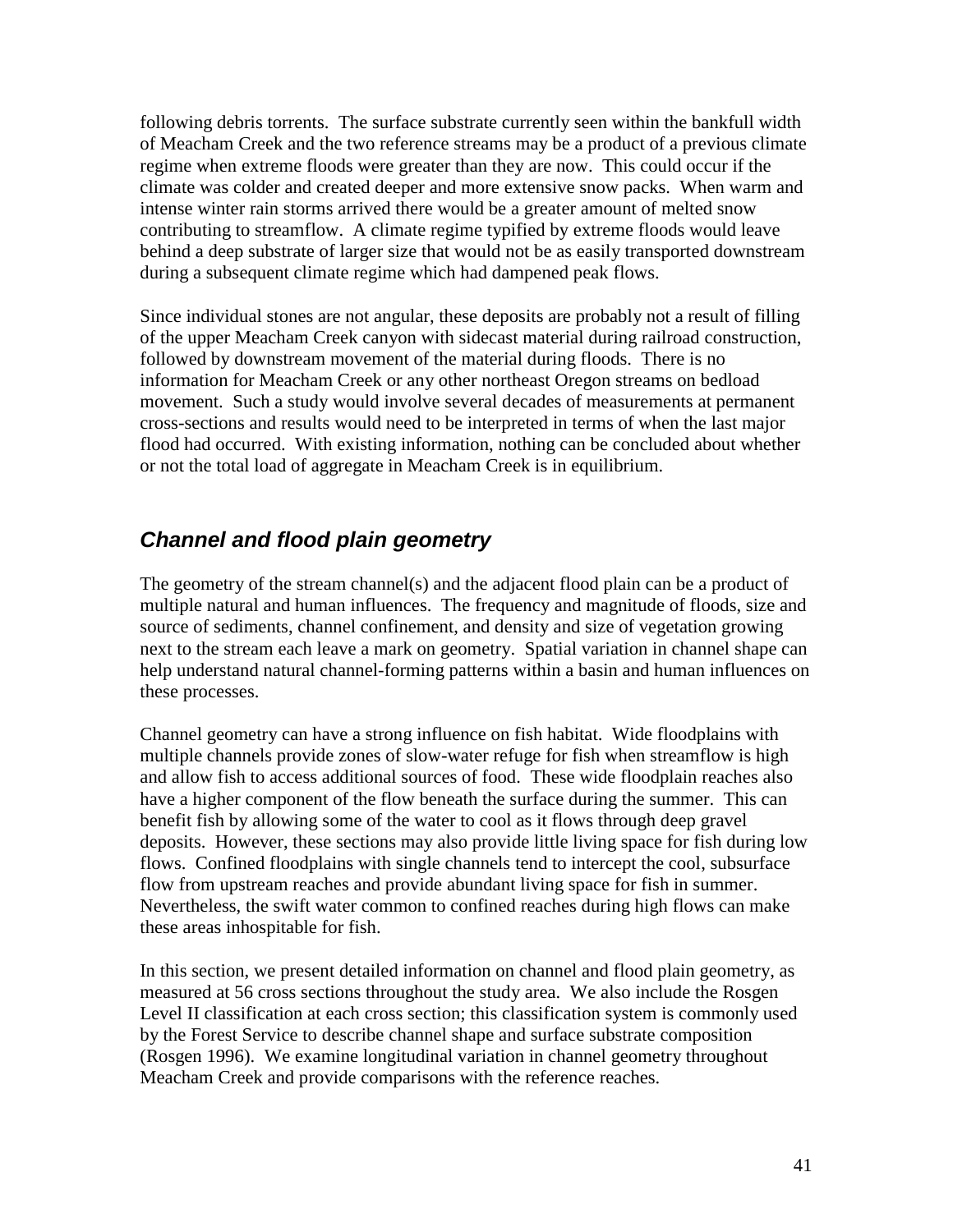## **Methods**

We measured valley floor width throughout the Meacham Creek and the two reference reaches using a digital elevation model. The valley floor was defined by selecting a lowgradient subset of grid values that bordered the general stream course and corresponded to the historic flood plain of the stream. The break between valley floor to steep hillslope was usually abrupt within the study area. The downstream end of those tributaries that have low-gradient, alluvial fans were not included in the valley floor width determination. Measurements were made for two scenarios; without the railroad grade and with the railroad grade in place.

Channel cross sections were surveyed every one-half mile along lower Meacham Creek and along the reference reaches. Cross sections were surveyed every mile along upper Meacham Creek. Cross sections began and ended at the elevation that roughly corresponded to the 10-year flow and extended across the flood plain to include all overflow channels.

We plotted the channel cross sections and used the computer software, WinXSPRO, to determine water elevation corresponding to the 1.5-year flow (bankfull flow) and the 10 year flow. The following parameters were then determined (and illustrated in Figure 16):

- <sup>In</sup> Combined widths of the water surface during the summer (July, 2002)
- $\Box$  Combined widths of the water surface at the 1.5-year (Q1.5) and 10-year (Q10) flow
- <sup>In</sup> Number of discrete channels at the 1.5-year and 10-year flow
- $\Box$  The active channel width at the 10-year flow (includes the width of any incorporated islands)
- <sup>I</sup> The floodprone width (elevation determined by taking the maximum channel depth at a bankfull flow and multiplying by two; floodprone width has no hydrological significance other than being a parameter for defining entrenchment and channel shape under the Rosgen Level II classification method).

We classified stream segments (from one cross section to the next) using the Rosgen Level II classification system. Under this classification, channel geometry (designated by a letter) is followed by a dominate substrate size (designated by a number), as illustrated in Figure 17. For this rating system, entrenchment ratio is defined as the floodprone width divided by the bankfull width. The width/depth ratio is defined as the bankfull width divided by the mean water depth during bankfull flow. Appendix B provides a summary of all hydrological and physical parameters evaluated for each cross section.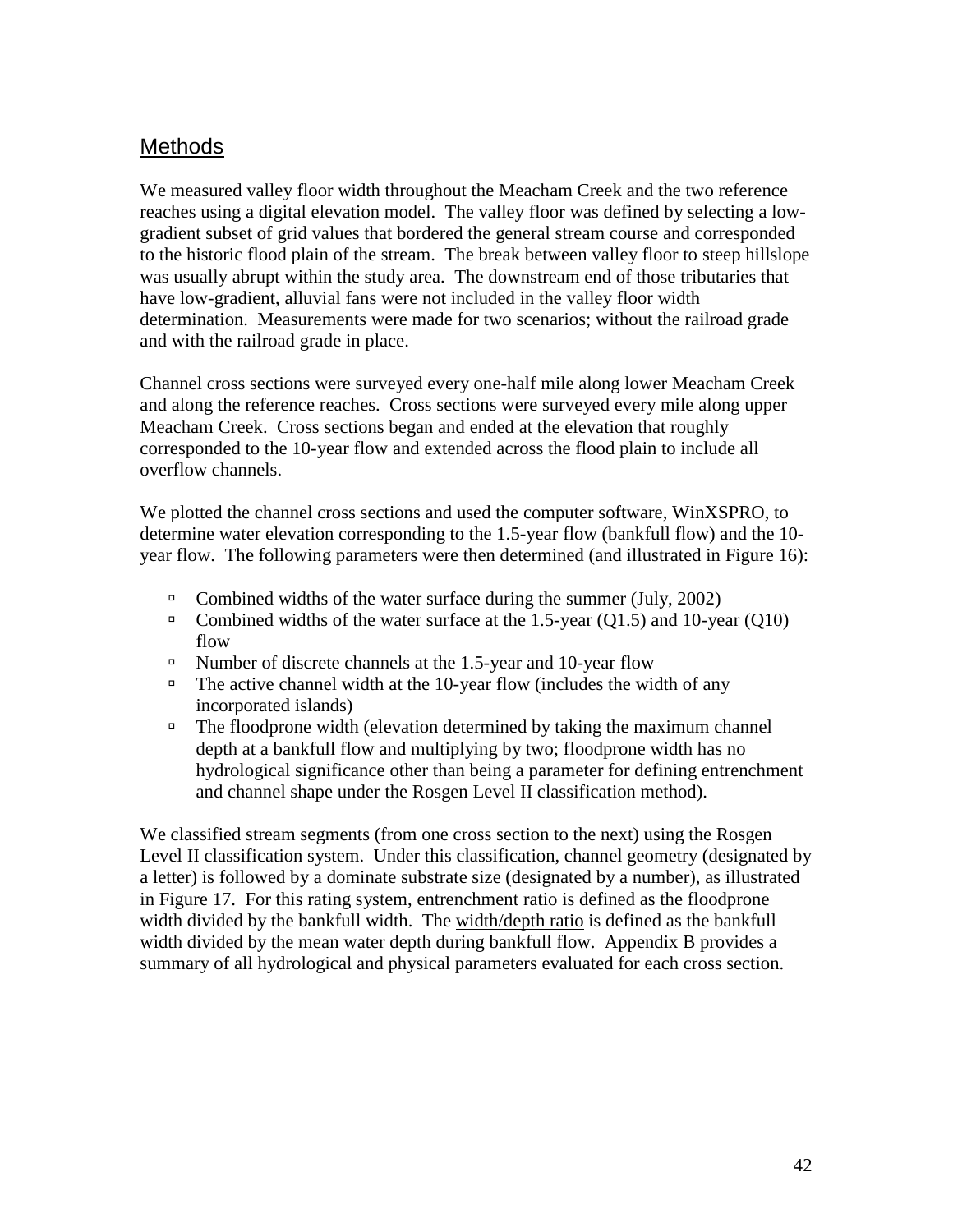

Figure 16. Example showing elevations of the surface of summer channels in blue, bankfull channels (Q1.5), and channels during a 10-year flow (Q10) in grey. Also shown is active channel width during a 10-year flow and the Rosgen floodprone elevation (green).

#### **Results**

#### *Valley floor width*

The railroad grade has narrowed the valley floor available for future stream meandering by 16 to 24% in lower Meacham Creek and 7 to 19% in upper Meacham Creek (Table 10). Losses in valley floor width were greatest from river mile 1.5 to 3.5 and from river mile 10 to 12 (Figure 18). The railroad crosses the stream twice in lower Meacham Creek and coincides with these locations of greatest valley floor width loss. In spite of the sizable losses in valley floor width in lower Meacham Creek, these altered reaches are still wider than the Wenaha River reference reach.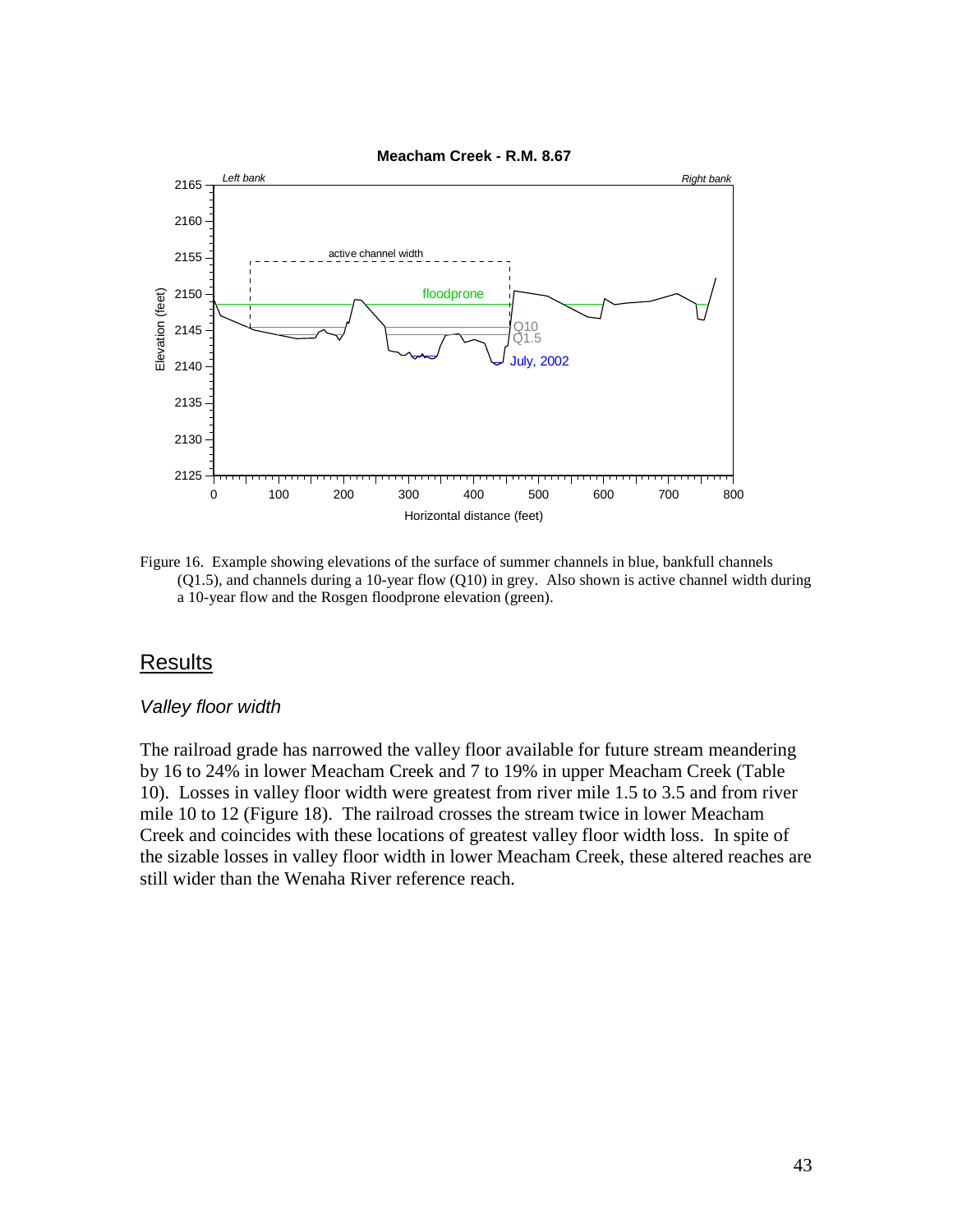

Figure 17. Rosgen Level II classification of stream channels.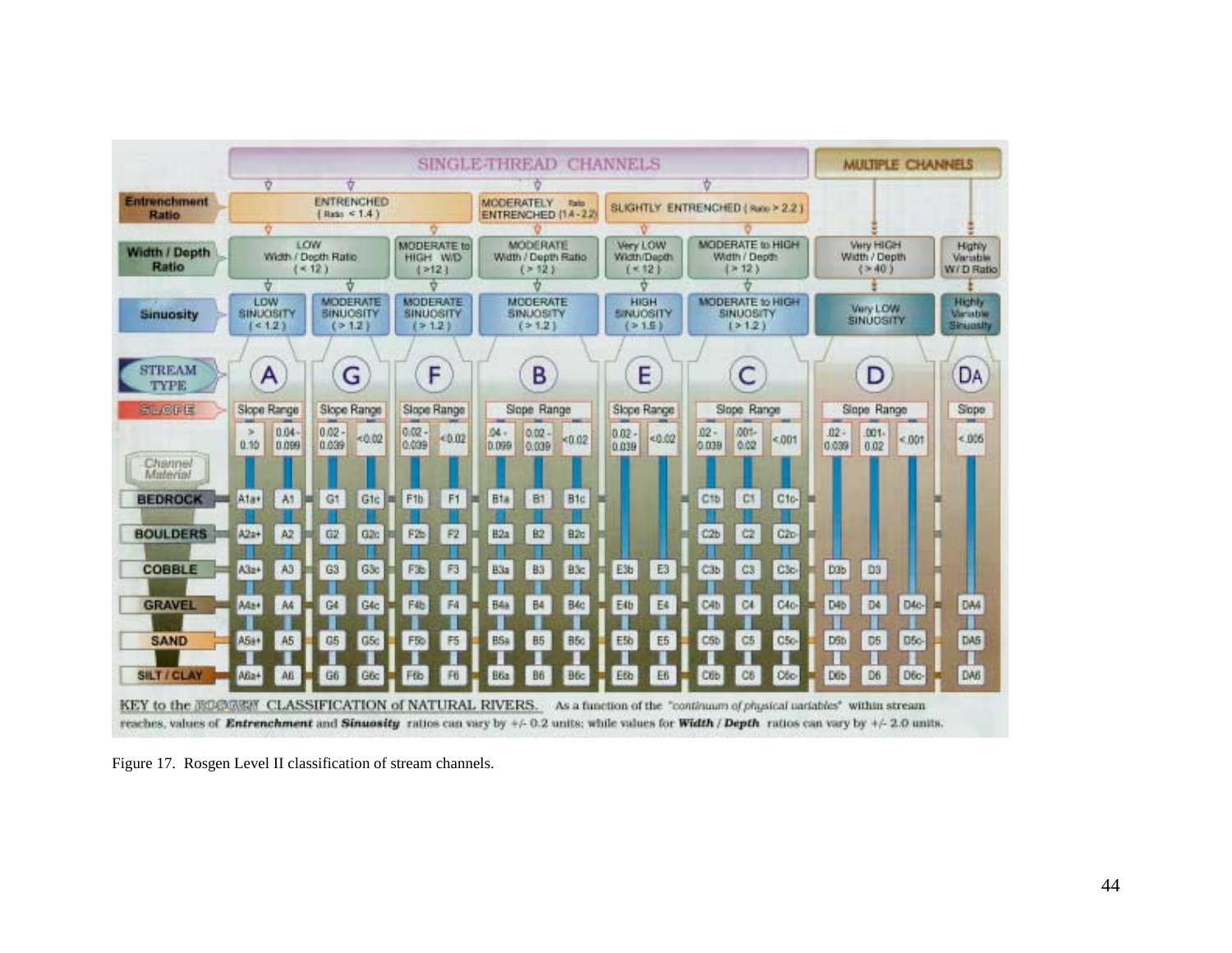|                    | Average valley floor width (feet) |               | Percent    |
|--------------------|-----------------------------------|---------------|------------|
|                    | without railroad                  | with railroad | difference |
| Lower Meacham      |                                   |               |            |
| Reach 3            | 970                               | 740           | $-24\%$    |
| Reach 4a           | 880                               | 730           | $-16%$     |
| Reach 4b*          | 1040                              | 800           | $-23%$     |
| Upper Meacham      |                                   |               |            |
| Reach $5**$        | 370                               | 300           | $-19%$     |
| Reach 6            | 190                               | 170           | $-7\%$     |
| Wenaha River       |                                   |               |            |
| Reach $1*$         | 620                               |               |            |
| North Fork Meacham |                                   |               |            |
| Reach $2**$        | 520                               |               |            |

Table 10. Summary of average valley floor widths by reach before and after railroad construction.

\* paired reaches \*\* paired reaches



Figure 18. Valley floor width of Meacham Creek before and after the railroad was constructed. Reach 3 is from R.M. 0.00 to 3.30, Reach 4a is from R.M. 3.30 to 7.08, Reach 4b is from R.M. 7.08 to 14.90,

Reach 5 is from R.M. 14.90 to 24.20, Reach 6 is from R.M. 24.2 to 28.18.

#### *Bankfull width*

The derivation of bankful width at cross sections is discussed in the methods section. Bankfull width, as derived from the WinXSPRO model, varied considerably among reaches but did not exhibit longitudinal trends within reaches (Table 11, Figure 19). In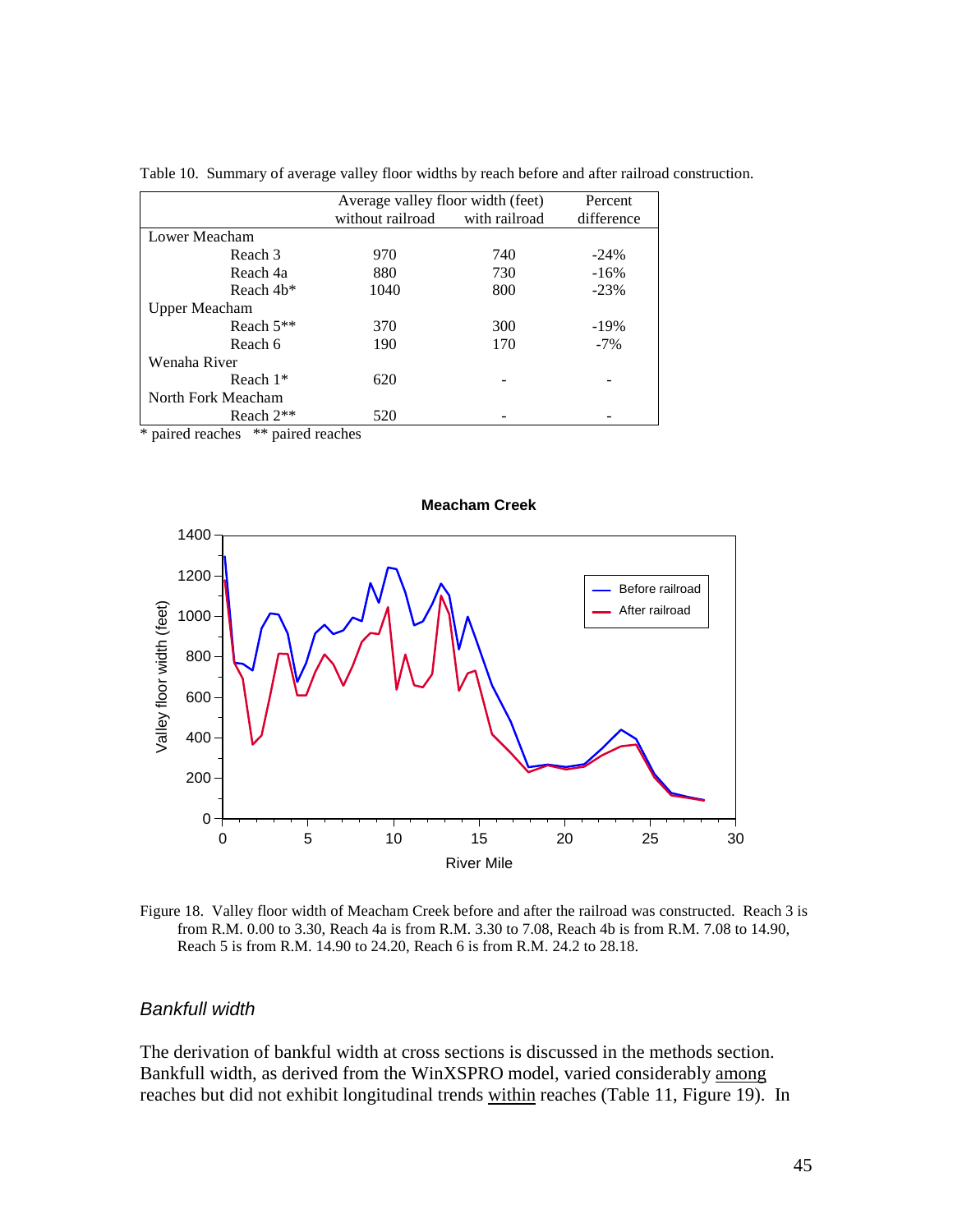lower Meacham Creek, bankfull width averaged nearly twice as much in the multichannel Reach 4b than it did in the single-channel Reach 3. Variability from station to station was high in Reach 4b. The bankfull width of Meacham Creek was markedly less (by over one-half) upstream of the North Fork Meacham Creek confluence (reach 5) and then again for upper Meacham Creek where flow is through a rocky gorge (reach 6).

Average bankfull width in reach 4b of lower Meacham Creek was over 25% greater than its paired reference reach in the Wenaha River. Similarly, reach 5 of upper Meacham Creek was 33% wider than its paired reference reach in North Fork Meacham Creek.

|                        | Bankfull width |
|------------------------|----------------|
|                        | (feet)         |
| Lower Meacham          |                |
| Reach 3                | 129            |
| Reach 4a               | 167            |
| Reach 4 <sub>b</sub> * | 238            |
| Upper Meacham          |                |
| Reach $5**$            | 97             |
| Reach 6                | 39             |
| Wenaha River           |                |
| Reach $1*$             | 172            |
| North Fork Meacham     |                |
| Reach 2 <sup>**</sup>  | 64             |

Table 11. Summary of bankfull (1.5-year flow) widths.

\* paired reaches \*\* paired reaches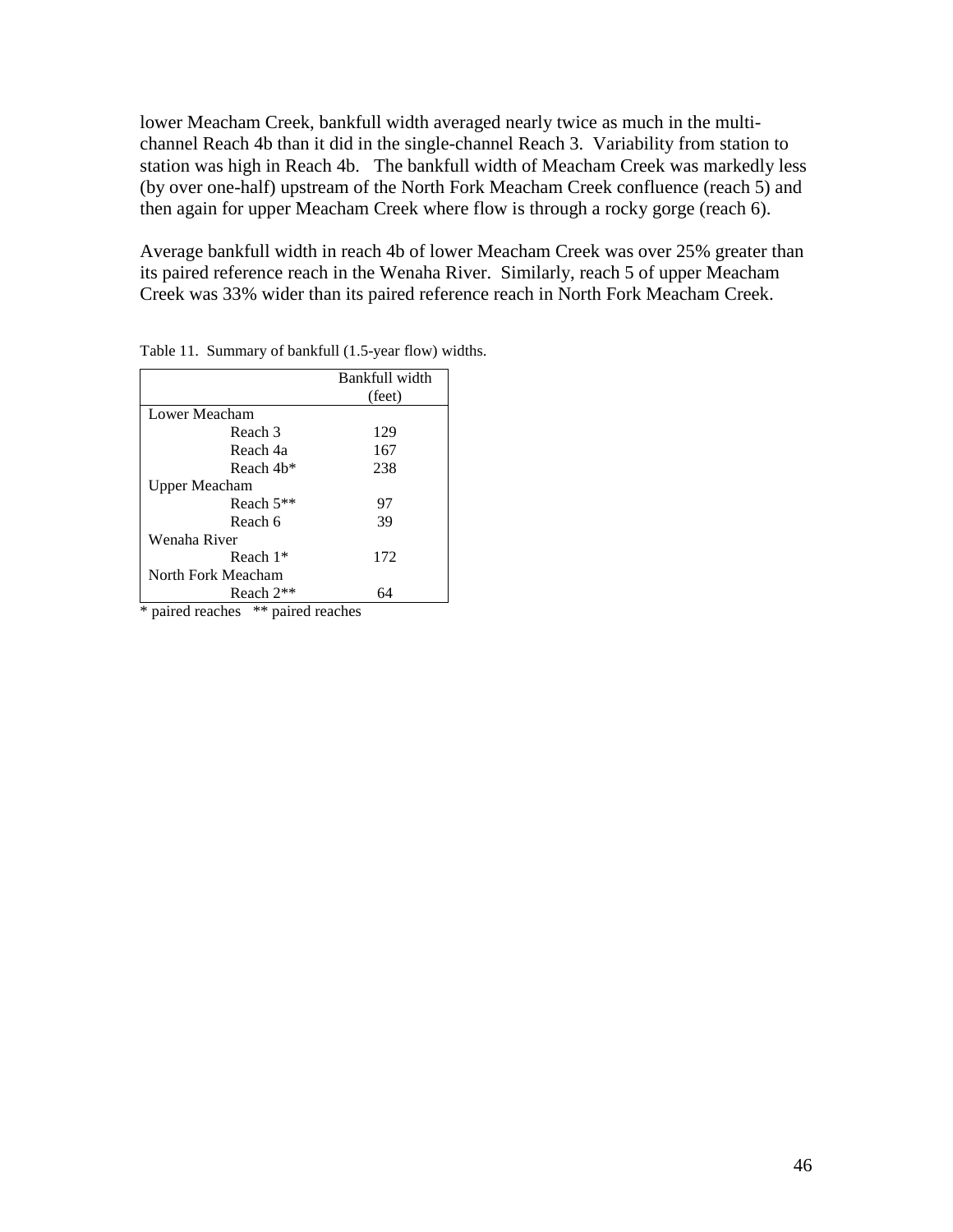

\*Bankfull width same as 1.5-year flow; summed wetted widths of all channels at 1.5-year flow.



Figure 19. Bankfull width for Meacham Creek and for the Wenaha River and North Fork Meacham Creek reference sites.

#### *Active channel width*

The active channel width associated with a 10-year flow increased in an upstream direction within reaches 4a and 4b (Table 12, Figure 20). Reach 3 had an average active channel width that was only about 30% of that for reach 4b. Variability among sites was very high throughout reach 4b and also throughout the Wenaha River, its reference reach. Within upper Meacham Creek, the active channel width in the non-gorge portion (reach 5) was over 2.5 times that of the gorge portion (reach 6).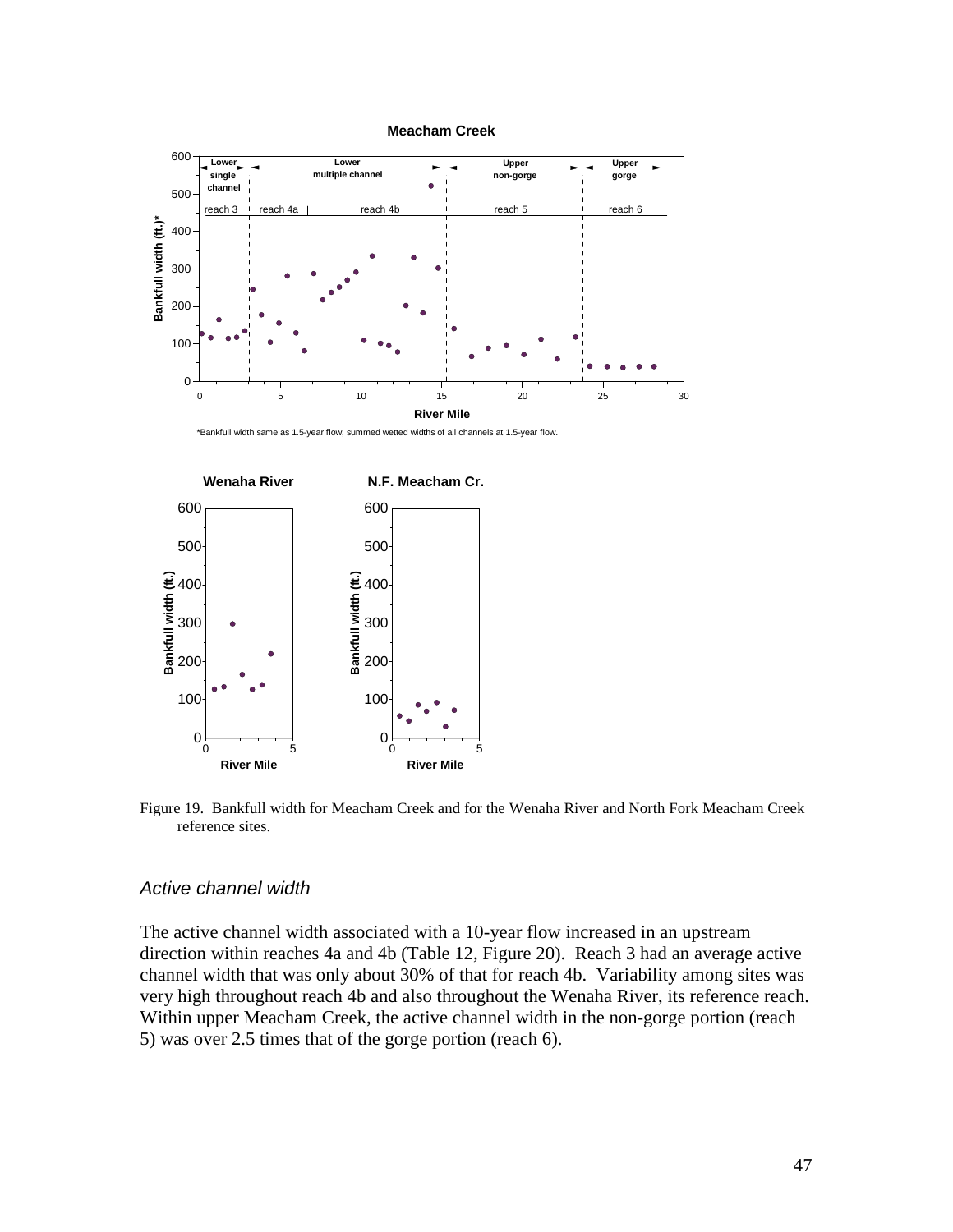The active channel width of reach 4b in lower Meacham Creek was about 1.4 times that of the Wenaha River reference reach. In contrast, the active channel width of reach 5 in upper Meacham Creek was 76% of the North Fork Meacham Creek reference reach.

| width (feet)<br>143 |
|---------------------|
|                     |
|                     |
|                     |
| 266                 |
| 473                 |
|                     |
| 133                 |
| 50                  |
|                     |
| 331                 |
|                     |
| 175                 |
|                     |

Table 12. Summary of active channel width associated with the 10-year flow.

\* paired reaches \*\* paired reaches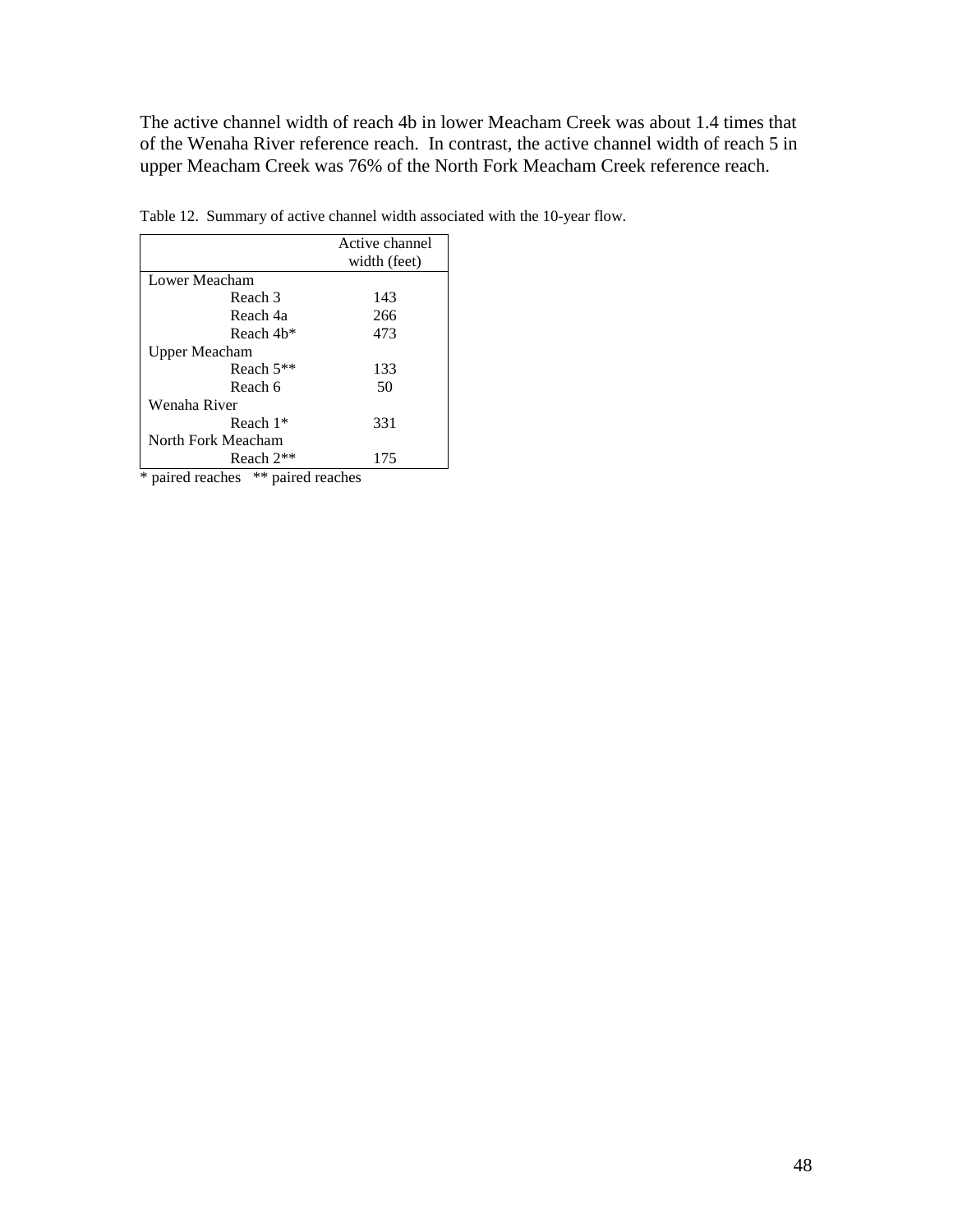

Figure 20. Active channel width during a 10-year flow for Meacham Creek and for the Wenaha River and North Fork Meacham Creek reference sites.

#### *Number of channels*

The number of channels with flowing water at lower Meacham Creek cross sections generally increased in an upstream direction (Table 13, Figures 21-23), especially for the 1.5-year flow. Multi-channel reaches were uncommon in upper Meacham Creek.

Reach 4b of lower Meacham Creek and the Wenaha River reference reach had a similar number of channels during the 1.5- and 10-year flows but fewer during summer flow. Reach 5 of upper Meacham Creek had far fewer channels during 1.5- and 10-year flows than did its reference reach (North Fork Meacham Creek).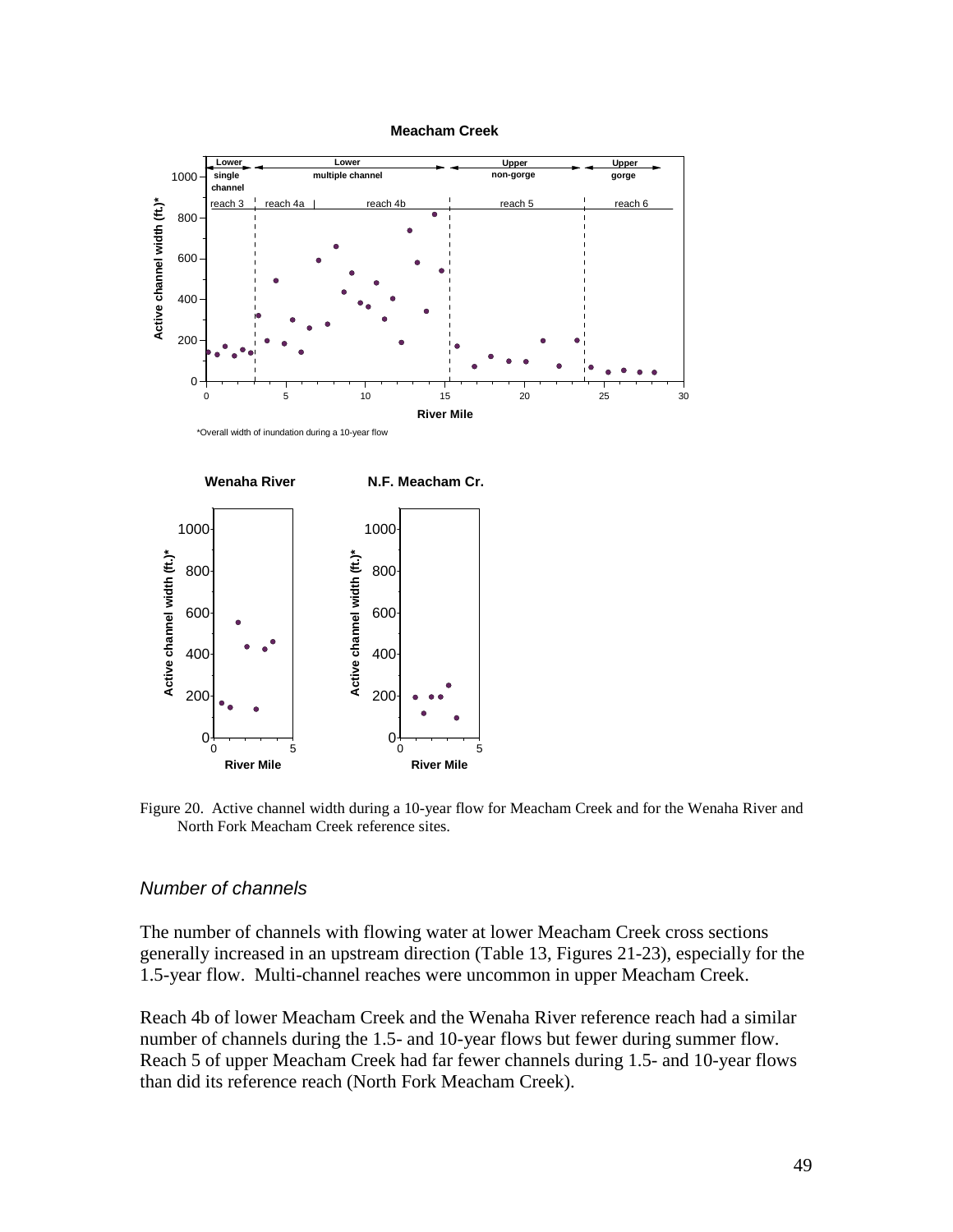|                      | Average number of discrete channels |               |              |  |  |  |  |  |
|----------------------|-------------------------------------|---------------|--------------|--|--|--|--|--|
|                      | Summer flow                         | 1.5-year flow | 10-year flow |  |  |  |  |  |
| Lower Meacham        |                                     |               |              |  |  |  |  |  |
| Reach 3              | 1.2                                 | 1.2           | 1.0          |  |  |  |  |  |
| Reach 4a             | 1.1                                 | 1.4           | 1.3          |  |  |  |  |  |
| Reach 4b*            | 1.4                                 | 2.8           | 2.9          |  |  |  |  |  |
| <b>Upper Meacham</b> |                                     |               |              |  |  |  |  |  |
| Reach $5**$          |                                     | 1.4           | 1.3          |  |  |  |  |  |
| Reach 6              |                                     | 1.0           | 1.0          |  |  |  |  |  |
| Wenaha River         |                                     |               |              |  |  |  |  |  |
| Reach $1*$           | 2.1                                 | 2.6           | 2.3          |  |  |  |  |  |
| North Fork Meacham   |                                     |               |              |  |  |  |  |  |
| Reach $2**$          | 1.0                                 | 1.6           | 2.3          |  |  |  |  |  |

Table 13. Summary of the number of channels associated with the summer, 1.5-year, and 10-year flow.

\* paired reaches \*\* paired reaches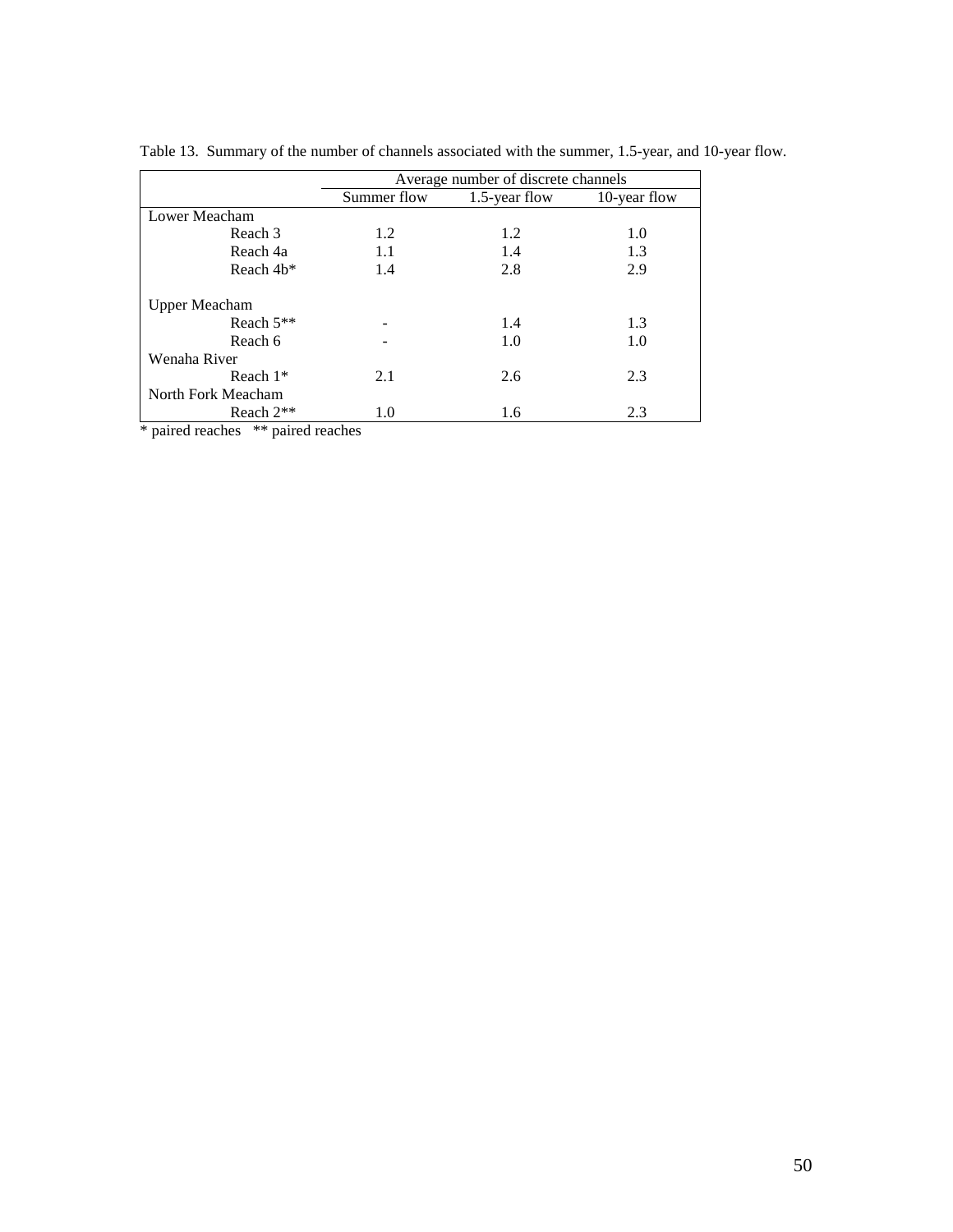



Figure 21. Number of discrete channels for Meacham Creek and for the Wenaha River and North Fork Meacham Creek reference sites during summer flow.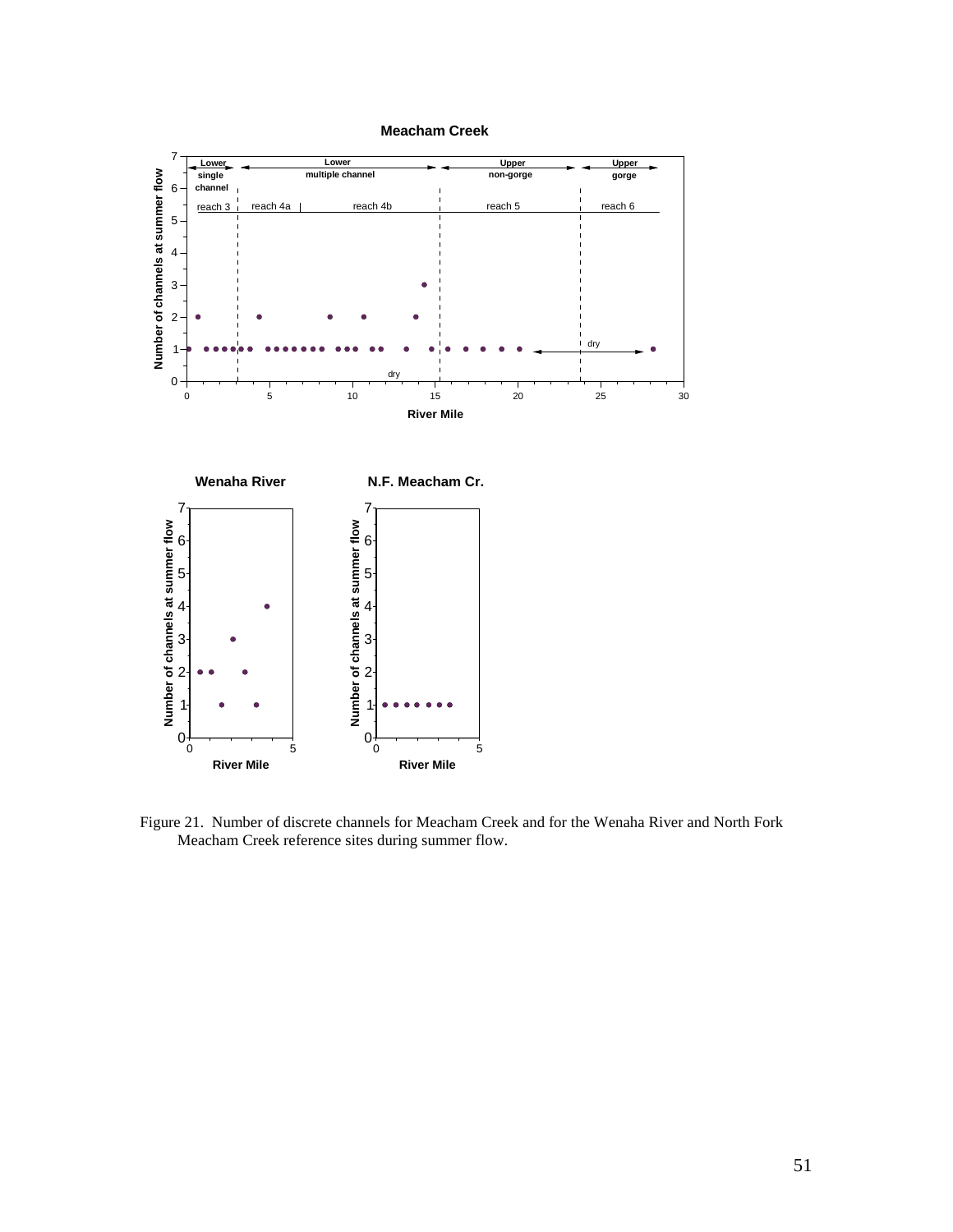

Figure 22. Number of discrete channels for Meacham Creek and for the Wenaha River and North Fork Meacham Creek reference sites during a bankfull flow.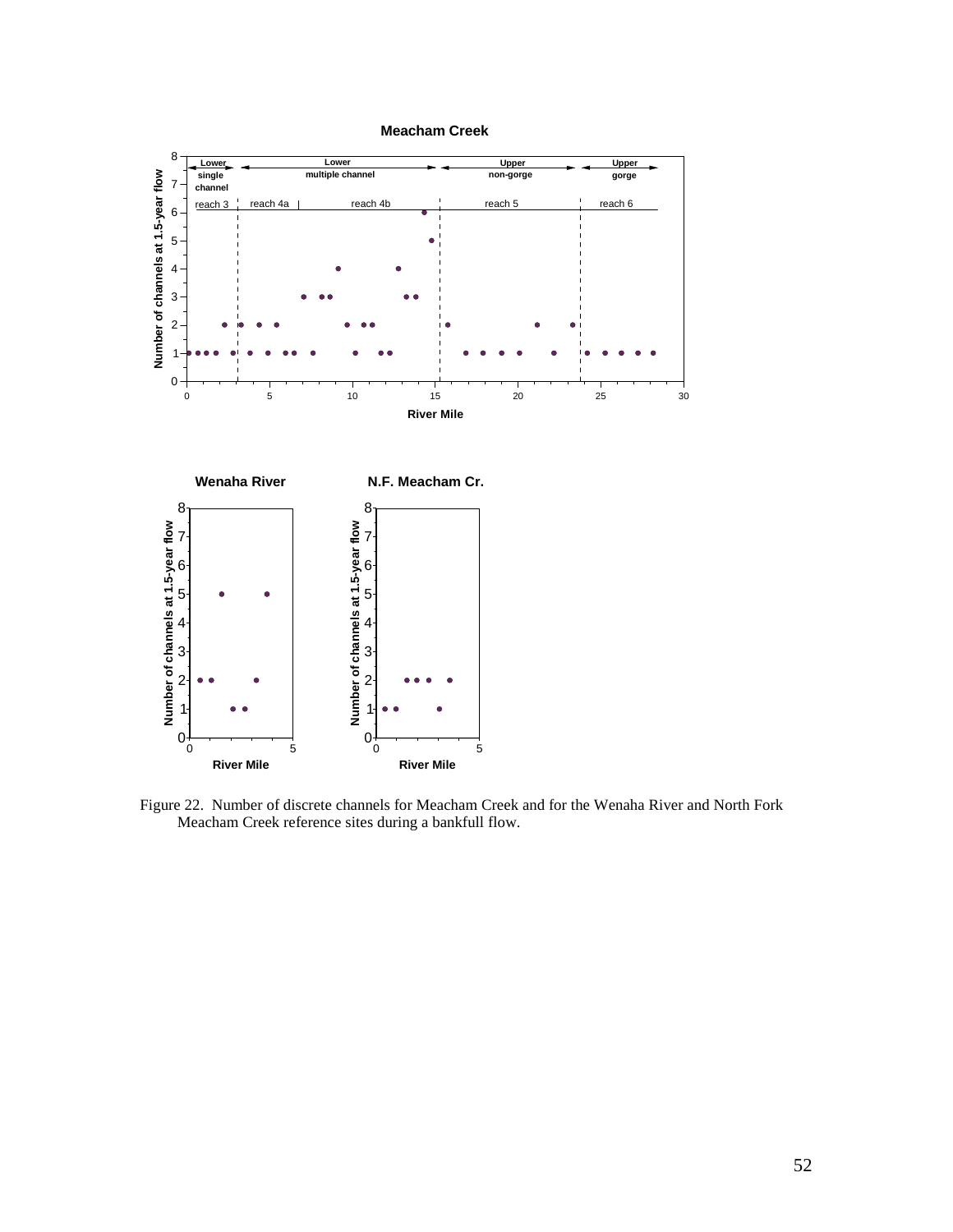

Figure 23. Number of discrete channels for Meacham Creek and for the Wenaha River and North Fork Meacham Creek reference sites during a 10-year flow.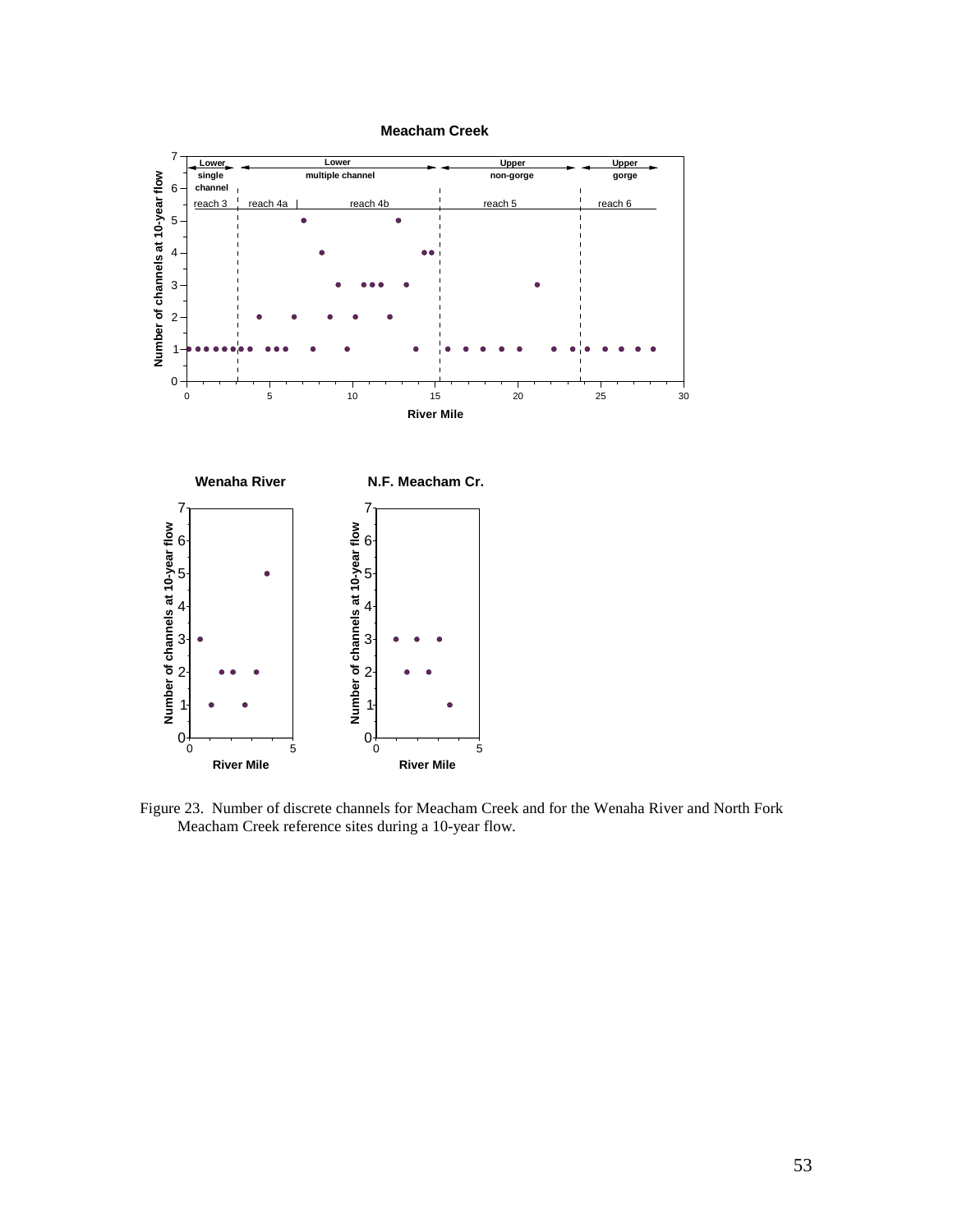#### *Rosgen channel classification*

The Rosgen Level II channel classification (see Figure 17 for details) is one or several methods designed to categorize differences in channel geometry and channel substrate size among stream reaches. In our study, the general reach breaks we initially observed throughout Meacham Creek (reach 3 through reach 6) were confirmed by the Rosgen channel classification. Reach 3 was dominated by Type C channels, while Reach 4a was a mix of Type C, D, and F channels (Table 14 and Table 15). Further upstream, reach 4 was dominated by multi-thread Type D channels. Upstream of the North Fork Meacham Creek confluence, reach 5 included a wide range of channel types including Bc, D, F, and C. Reach 6, a rocky gorge, was exclusively Bc and F types.

Reach 4b in lower Meacham Creek and the Wenaha River reference reach consisted mostly of Type C and D channels, but Meacham Creek had a higher proportion of the multi-thread Type D channels. The majority of cross sections in North Fork Meacham Creek were Type C channel types while its Meacham Creek counterpart included more Bc and F Types, signifying a more-confined stream channel.

| Meacham<br>Creek |                |      |                |                       |                |           |                  |         |                  | Wenaha<br>River |                | North Fork<br>Meacham |                  |
|------------------|----------------|------|----------------|-----------------------|----------------|-----------|------------------|---------|------------------|-----------------|----------------|-----------------------|------------------|
|                  | Reach 3        |      | Reach 4a       | Reach 4b <sup>*</sup> |                | Reach 5** |                  | Reach 6 |                  | Reach $1*$      |                | Reach $2**$           |                  |
| R.M.             | Type           | R.M. | Type           | R.M.                  | Type           | R.M.      | Type             | R.M.    | Type             | R.M.            | <b>Type</b>    | R.M.                  | <b>Type</b>      |
|                  |                |      |                |                       |                |           |                  |         |                  |                 |                |                       |                  |
| 0.14             | C4             | 3.30 | D4             | 7.08                  | D <sub>4</sub> | 15.78     | F3               | 24.20   | B <sub>3</sub> c | 0.53            | D <sub>3</sub> | 0.45                  | C <sub>4</sub>   |
| 0.70             | C4             | 3.84 | C <sub>4</sub> | 7.64                  | C <sub>4</sub> | 16.87     | B <sub>3c</sub>  | 25.28   | B <sub>3c</sub>  | 1.07            | C <sub>3</sub> | 0.98                  | C <sub>3</sub>   |
| 1.20             | F4             | 4.39 | D4             | 8.17                  | D <sub>3</sub> | 17.90     | B <sub>3</sub> c | 26.26   | B <sub>3</sub> c | 1.57            | D <sub>3</sub> | 1.51                  | C <sub>3</sub>   |
| 1.78             | C4             | 4.92 | F4             | 8.67                  | D <sub>3</sub> | 19.03     | F3               | 27.26   | F <sub>3</sub>   | 2.12            | C <sub>3</sub> | 1.99                  | D <sub>3</sub>   |
| 2.30             | C <sub>4</sub> | 5.44 | D <sub>4</sub> | 9.16                  | D <sub>4</sub> | 20.11     | C <sub>3</sub>   | 28.18   | F <sub>2</sub>   | 2.70            | F <sub>4</sub> | 2.57                  | C <sub>4</sub>   |
| 2.81             | C <sub>4</sub> | 5.98 | F4             | 9.70                  | D4             | 21.18     | D <sub>3</sub>   |         |                  | 3.25            | C4             | 3.08                  | E <sub>3</sub>   |
|                  |                | 6.50 | C <sub>3</sub> | 10.20                 | C <sub>4</sub> | 22.19     | B <sub>3</sub> c |         |                  | 3.76            | D <sub>3</sub> | 3.58                  | B <sub>3</sub> c |
|                  |                |      |                | 10.71                 | D4             | 23.32     | D <sub>3</sub>   |         |                  |                 |                |                       |                  |
|                  |                |      |                | 11.22                 | D <sub>3</sub> |           |                  |         |                  |                 |                |                       |                  |
|                  |                |      |                | 11.74                 | C <sub>3</sub> |           |                  |         |                  |                 |                |                       |                  |
|                  |                |      |                | 12.28                 | C <sub>4</sub> |           |                  |         |                  |                 |                |                       |                  |
|                  |                |      |                | 12.80                 | D <sub>3</sub> |           |                  |         |                  |                 |                |                       |                  |
|                  |                |      |                | 13.28                 | D <sub>3</sub> |           |                  |         |                  |                 |                |                       |                  |
|                  |                |      |                | 13.85                 | D <sub>3</sub> |           |                  |         |                  |                 |                |                       |                  |
|                  |                |      |                | 14.36                 | D4             |           |                  |         |                  |                 |                |                       |                  |
|                  |                |      |                | 14.80                 | D <sub>3</sub> |           |                  |         |                  |                 |                |                       |                  |

Table 14. Rosgen Type II channel classification for cross sections in Meacham Creek and in the Wenaha River and North Fork Meacham Creek reference sites. R.M. means river mile.

 $* =$  paired reaches  $* =$  paired reaches

Dominant substrate classes assigned to each cross section were either gravel (4) or cobble (3), except for the most upstream cross section in reach 6 which was classified as boulder (2). The dominant substrate within Reach 3 at the lowest end of Meacham Creek was exclusively gravel (Table 15). The percentage of cross sections with substrate dominated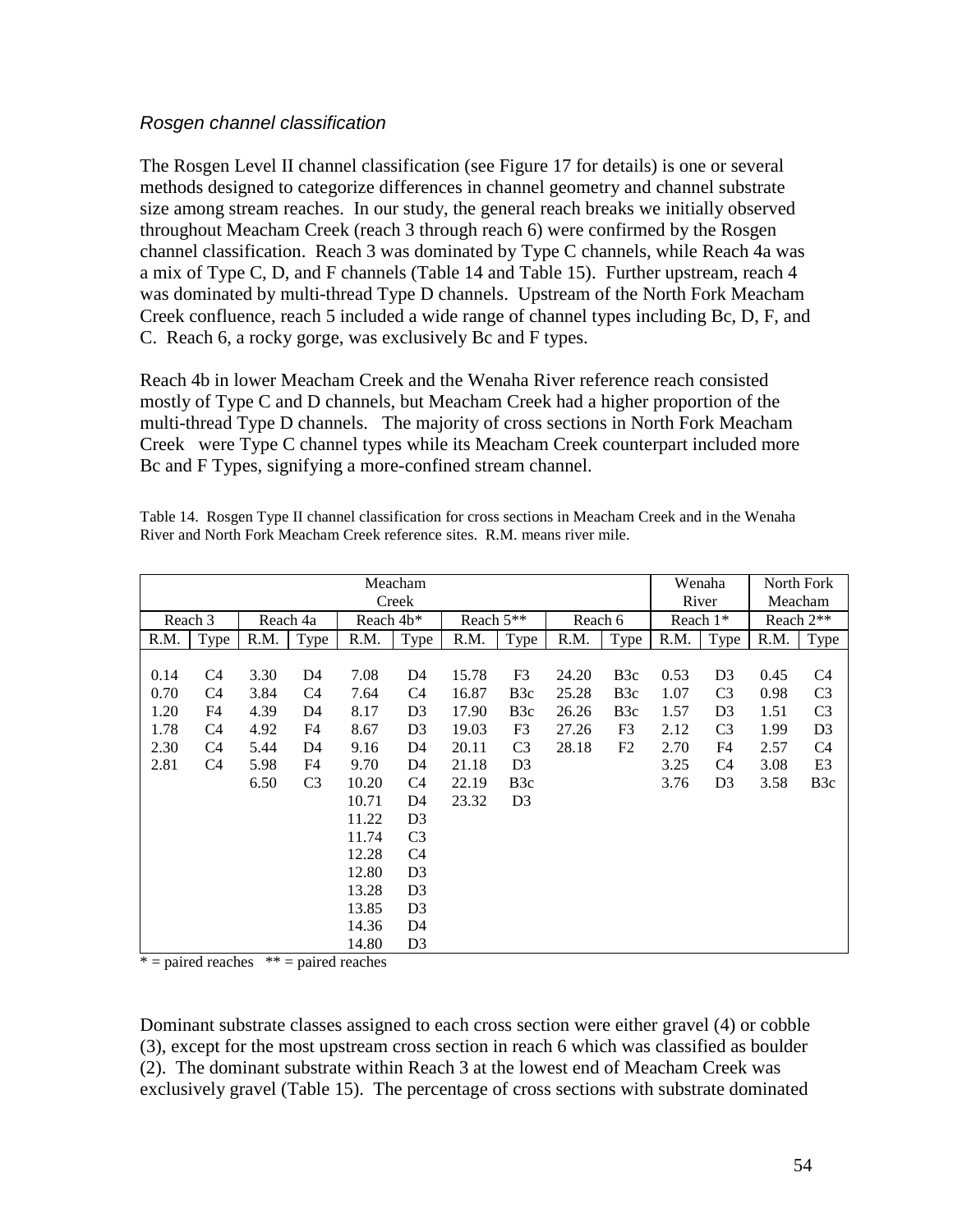by gravel decreased in an upstream direction. The Wenaha River reference reach had a greater percentage of cobble-dominated cross sections than reach 4b of Meacham Creek. In contrast, the North Fork reference reach had a mix of gravel and cobble cross sections while reach 5 of Meacham Creek was exclusively cobble.

|                   |          |          | Meacham Creek  |          |          | Wenaha   | North Fk. |
|-------------------|----------|----------|----------------|----------|----------|----------|-----------|
|                   | Reach    | Reach    | Reach          | Reach    | Reach    | Reach    | Reach     |
|                   | 3        | 4a       | $4b*$          | $5**$    | 6        | $1*$     | $2**$     |
| Channel geometry  |          |          |                |          |          |          |           |
| (% by type)       |          |          |                |          |          |          |           |
| C                 | 86%      | 29%      | 25%            | 12%      | 0%       | 43%      | 57%       |
| D                 | 0        | 43       | 75             | 25       | $\Omega$ | 43       | 14        |
| E                 | $\theta$ | $\Omega$ | $\theta$       | $\Omega$ | $\Omega$ | $\Omega$ | 14        |
| Bc                | 0        | $\theta$ | 0              | 38       | 60       | $\Omega$ | 14        |
| F                 | 14       | 29       | $\theta$       | 25       | 40       | 14       | $\Omega$  |
|                   |          |          |                |          |          |          |           |
| Channel substrate |          |          |                |          |          |          |           |
| (% by size class) |          |          |                |          |          |          |           |
| Gravel (4)        | 100%     | 86       | 50             | $\Omega$ | $\Omega$ | 29       | 29        |
| Cobble $(3)$      | $\Omega$ | 14       | 50             | 100      | 80       | 71       | 71        |
| Boulder (2)       | $\theta$ | $\Omega$ | $\overline{0}$ | $\Omega$ | 20       | $\Omega$ | $\theta$  |
|                   |          |          |                |          |          |          |           |

Table 15. Summary of Rosgen channel geometry types and channel substrate classes for cross sections in Meacham Creek and in Wenaha River and North Fork Meacham Creek reference sites.

 $* =$  paired reaches  $* =$  paired reaches

## **Discussion**

The channel and flood plain geometry of Meacham Creek can be separated into distinct reaches that conform to large-scale features of the watershed. North Fork Meacham Creek has an overwhelming influence on downstream portions of Meacham Creek. The wide and multi-channel portion of lower Meacham Creek (reach 4b) seems to be a creation of the disproportionate amounts of coarse sediments coming from North Fork Meacham Creek. Steep slopes throughout much of the North Fork basin, a relatively steep channel gradient, and a limited ability to store sediments in its own flood plain, points towards it as the source of the abundant deposits of coarse sediments seen throughout lower Meacham Creek. Areas in the upper Meacham Creek basin that are steep enough to contribute coarse sediments are limited and there was no evidence that channel filling of the gorge section (reach 6) during railroad construction has persisted. The high coarse sediment load coming from the North Fork Meacham Creek watershed is mostly natural since roads are few and located away from stream courses.

When compared to the Wenaha River reference reach, there is nothing particularly unusual about reach 4b of lower Meacham Creek; both have numerous multi-channel segments, a coarse surface substrate, and a wide active channel width. The overall valley floor width of reach 4b has been narrowed by the railroad grade but it is still wider than the Wenaha River. The obvious difference between the two reaches is that the Wenaha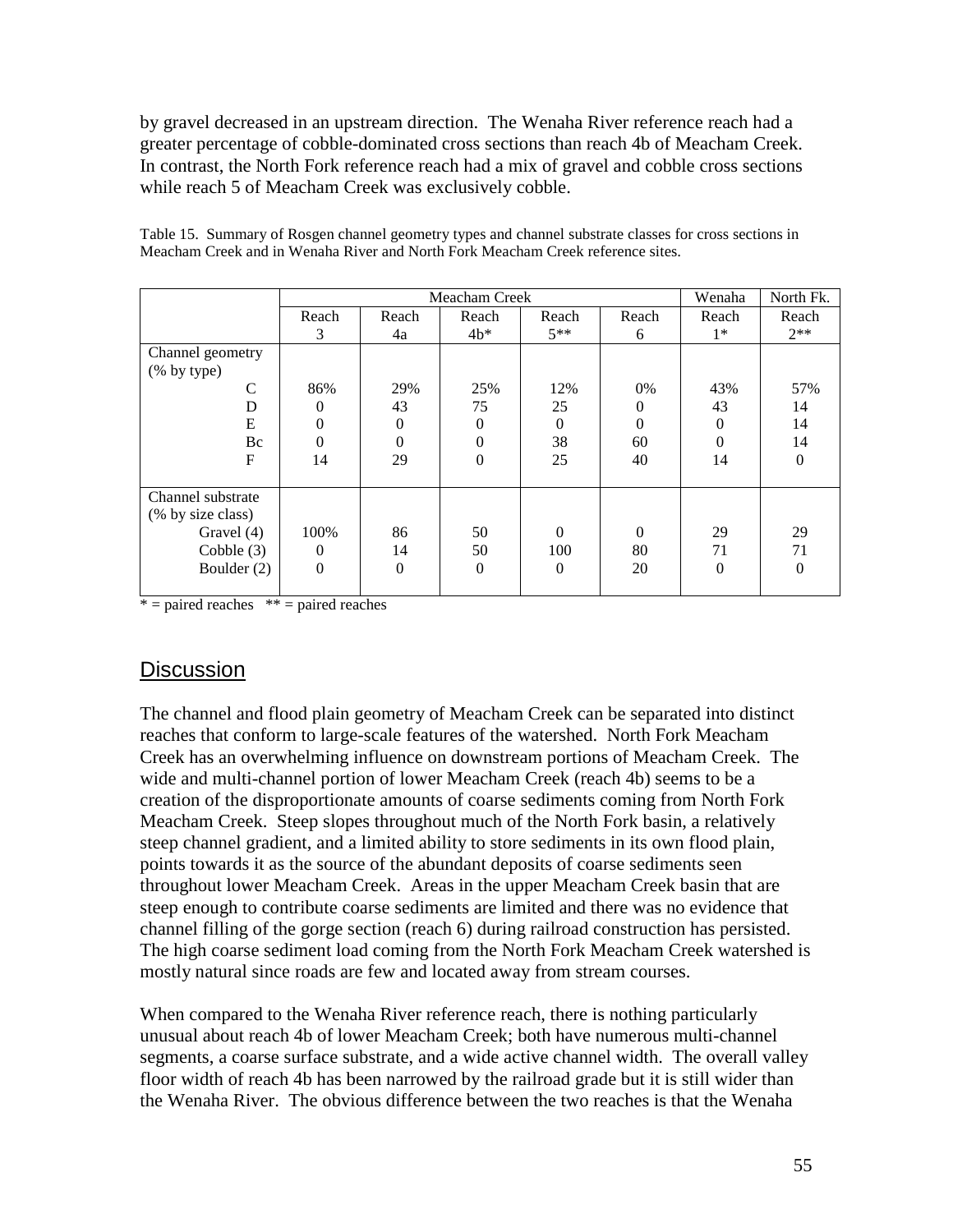River has much more surface flow during the summer. The higher water table resulting from abundant summer flow and the lack of grazing results in a dense understory that veils the multiple channels and coarse substrate of the Wenaha River.

Dikes along the railroad grade of lower Meacham Creek have generally pushed the stream towards the west side of the valley. The Meacham Creek channel, beginning downstream of river mile 6.7, has probably become more entrenched due to the dikes. The dikes periodically force the channel up against the bedrock slopes along the west side of the valley. As flow runs parallel along the relatively smooth bedrock banks much of the stream's energy is expended downwards, resulting in channel downcutting and isolation of the channel from its flood plain. The downcutting may also be contributing to lower soil moisture on streamside terraces during the summer and a resultant change in streamside vegetation.

The pronounced nick point at river mile 6.7 occurs where a dike forces the stream to the west. Upstream the stream is wide with multi-channeled channel (Figure 24); downstream, the channel is more entrenched (Figure 25). Upstream movement of this nick point over time is a possibility. The gradient change at river mile 6.7 is abrupt and there is no reason that the stream will not continue to carve downward through the deep sediments immediately upstream of river mile 6.7. A possible solution to preventing this and restoring some downstream segments to their original geometry is to create a break in the dike and allow some or all of the flow to spread out over the stream's former channels. A similar opportunity to restore the stream's geometry exists downstream of river mile 3.3. Details are included in the action plan section of this document.

The substrate in reach 5 is coarser than substrate in reference reach 2. This could be a result of encroachment of the railroad prism into the active channel width of reach 5. A more confined channel would result in higher water velocity during bankfull flows, and consequently, greater shear stress along the channel bottom and a higher propensity to move smaller-sized substrate downstream. However, the calculated shear stress at reach 5 cross sections is actually lower than values for reach 2 (1.2 versus 1.7 psf, significantly different at the  $P=0.01$  level using a t-test). This suggests that the coarseness of substrate in reach 5 is either due to the remnants of a historic pulse of unusually coarse rock (such as that which would be produced by blasting of canyon walls to construct the railroad) or a lack of smaller, gravel-sized material entering into reach 5. The former explanation seems more plausible. However, angular rock in the channel is uncommon in reach 5 and does not support the idea of a distinct source for the larger cobbles and boulders. Nevertheless, railroad construction occurred over one hundred years ago and this may have been enough time for the angular edges of rocks to become rounded.

Opportunities to create more room for the stream in reach 5 by moving the access road or railroad grade are limited due to the narrowness of the valley. Solutions for improving fish habitat in this reach will probably involve adding channel complexity to the existing stream channel via placement of large wood.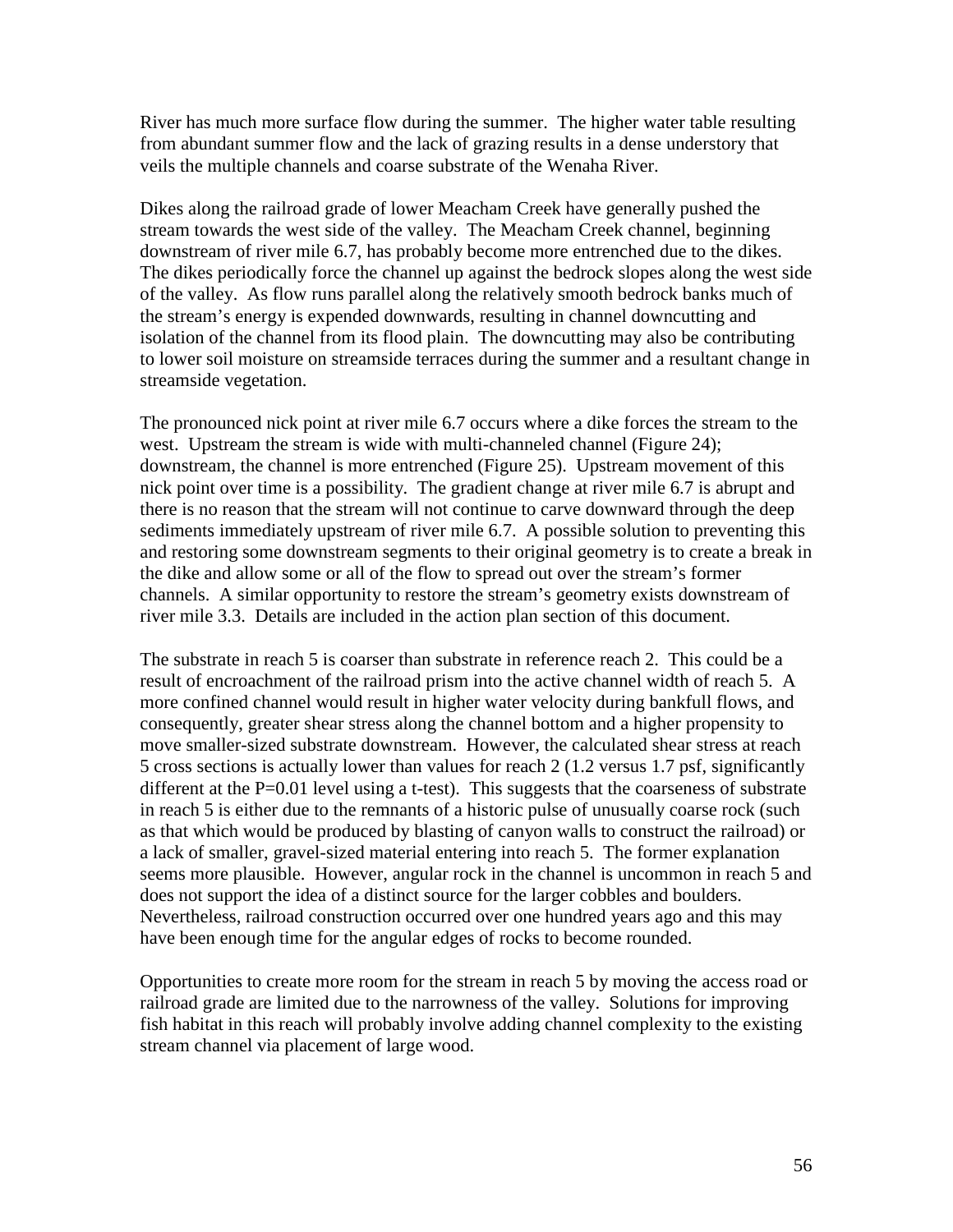As an aside, classifying channels using the Rosgen Type II system was frustrated by inconsistency associated with the channel sinuosity parameter. The other parameters, such as single vs. multiple channels, entrenchment ratio, width/depth ratio, channel gradient, and substrate lead to an obvious choice of channel type for particular segments. However, in nearly every case, the sinuosity class was inconsistent with the channel type. Thus, we ended up not using sinuosity as a parameter to classify channels.



**Meacham Creek - R.M. 7.08**

Figure 24. Channel cross section upstream of nick point at river mile 7.08.



#### **Meacham Creek - R.M. 6.50**

Figure 25. Channel cross section downstream of nick point at river mile 6.50.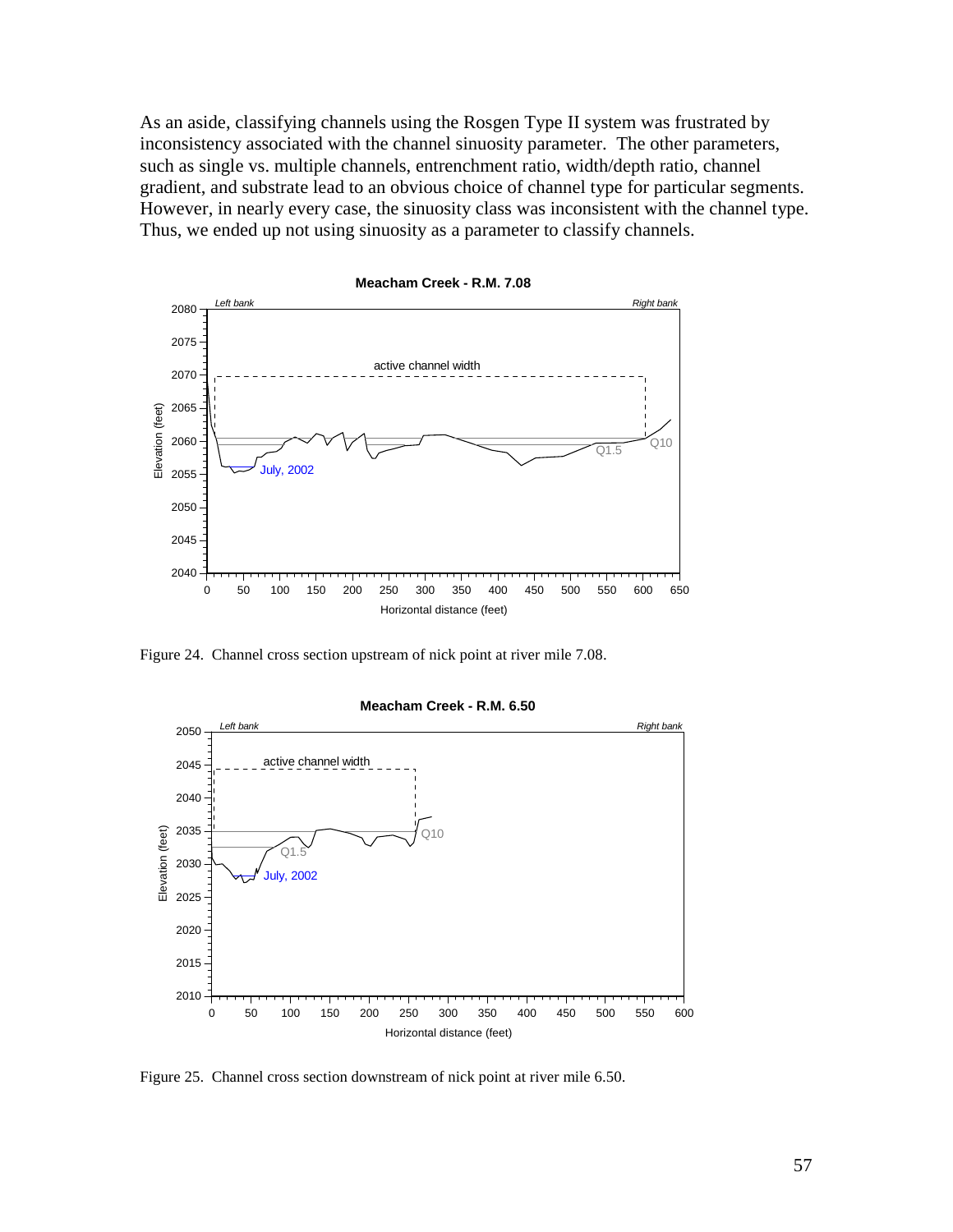# *Eroding banks*

Steep, eroding faces along a stream are a result of the stream meandering into the bank during high flows and undercutting supporting material at the base. Commonly, this scouring away of material along the outside of a bend is accompanied by sediment deposition on the inside of the bend. The rate of bank scour is moderated to some extent by the roots and trunks of vegetation growing along the bank. The web of roots and the bulkhead provided by the trunks of trees can often resist the channel's energy better than a bank with no trees or brush. Dikes and riprap also moderate bank scour by diverting fast water towards the center of the channel or providing a surface that is resistant to erosion.

The frequency and extent of eroding banks can provide some indication of the rate of channel migration and downstream transfer of stored sediments.

# **Methods**

We surveyed the beginning and ending points of eroding banks that were at least 5 feet higher than the summer water elevation in all reaches except for the Wenaha River (reach 1). The locations of these segments of eroding bank were included in the GIS and their frequency and longitudinal extent were then calculated.

# Results

The frequency and extent of eroding banks increased in an upstream direction throughout lower Meacham Creek (Table 16, Maps 6-9). The percent stream length with an eroding bank on at least one side was nearly 17% in reach 4b but only 8% in reach 3. Stream segments with eroding banks were relatively uncommon in upper Meacham Creek. Overall, 8% of the length of Meacham Creek had eroding banks.

The North Fork Meacham Creek reference reach had eroding banks along 9.1% of its length, while reach 5 of Meacham Creek had only 3.6%. The frequency of eroding banks in reach 5 was only half that of the reference reach.

## **Discussion**

Eroding banks are a common feature in the North Fork Meacham reference reach and throughout lower Meacham Creek. In these reaches, the percent of stream length with an eroding bank on at least one side varied from 8.2 to 16.8%. The eroding banks usually occurred on the outside of bends where the stream had meandered into a higher terrace. Scoured outside banks along bends were usually accompanied by depositional areas on the inside of the bends. The higher incidence of eroding banks in reach 4b of lower Meacham Creek is probably due to its aggregate-rich and multi-channel nature. Here, the channel freely meanders across most of its flood plain.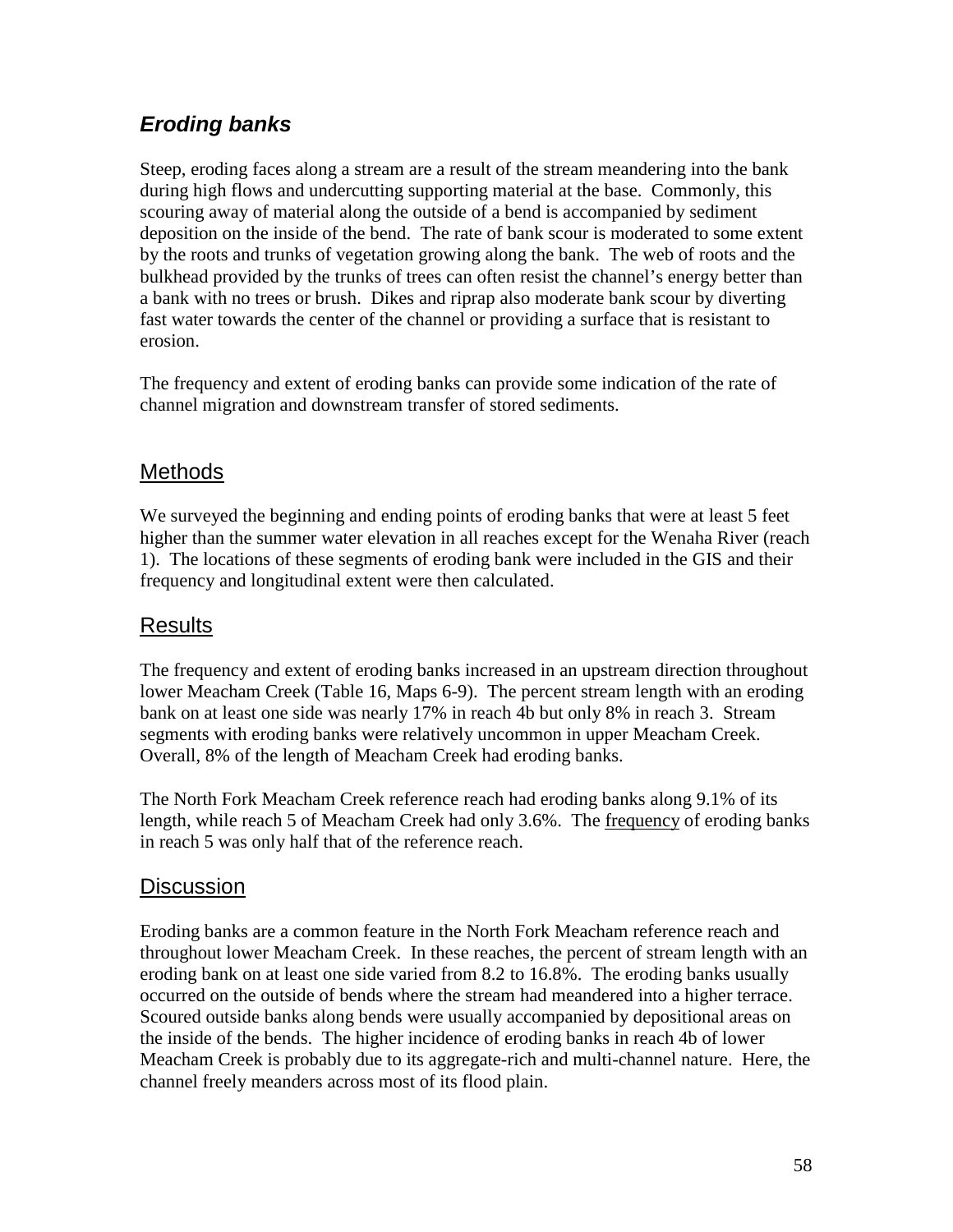|                                                                 | N. F.           |            |             | Meacham Creek |               |            |       |
|-----------------------------------------------------------------|-----------------|------------|-------------|---------------|---------------|------------|-------|
|                                                                 | Meacham<br>$2*$ | Reach<br>3 | Reach<br>4a | Reach<br>4b   | Reach<br>$5*$ | Reach<br>6 | Total |
| # Segments with<br>eroding banks                                | 12              | 9          | 14          | 32            | 13            | 1          | 69    |
| Total channel length<br>(mi.)                                   | 3.58            | 3.30       | 3.78        | 7.82          | 9.30          | 3.96       | 28.16 |
| # Eroding bank<br>segments per mile                             | 3.3             | 2.7        | 3.7         | 4.1           | 1.4           | 0.2        | 3.96  |
| Summed length of<br>eroding bank (ft.)                          | 1765            | 1424       | 2332        | 6927          | 1761          | 95         | 12539 |
| % of stream length<br>with eroding bank on<br>at least one side | 9.1%            | 8.2%       | 14.0%       | 16.8%         | 3.6%          | 0.5%       | 8.4%  |

Table 16. Actively eroding banks (5 feet or more in height) next to the channel for Meacham Creek and North Fork Meacham Creek.

 $* =$  paired reaches

Eroding banks in upper Meacham Creek were relatively rare due to intrusion of the railroad grade in the flood plain. Course boulders that accumulated along the banks of the stream due to railroad construction on steep slopes now provide an armoring of the stream channel bank. Also, eroding banks are probably less common because bedrock is a major component of the stream banks in upper Meacham Creek.

The density of eroding banks seen along study area streams is probably within the range of natural variability and not caused by human actions. Bank erosion may once have been more common in reaches 3 and 4a prior to intentional channelization of the stream.

## *Deep pools*

Deep pools provide unique habitat for fish, especially within Meacham Creek where adult chinook salmon need to find safe spots to pass the time in the summer before spawning in early fall. Deep pools provide living space, cover, and safety from predators. A stream with hardly any deep pools forces the spawners to congregate in the few existing pools, thereby increasing chances of spreading disease or early death by large predators. Deep pools are also preferred habitat for juvenile anadromous salmonids and resident trout during portions of the day. Deep pools often intercept cool water that remains stratified in the pool bottom thereby providing a cool-water refuge during the summer. At the upstream end of these pools are energy-efficient feeding stations for fish.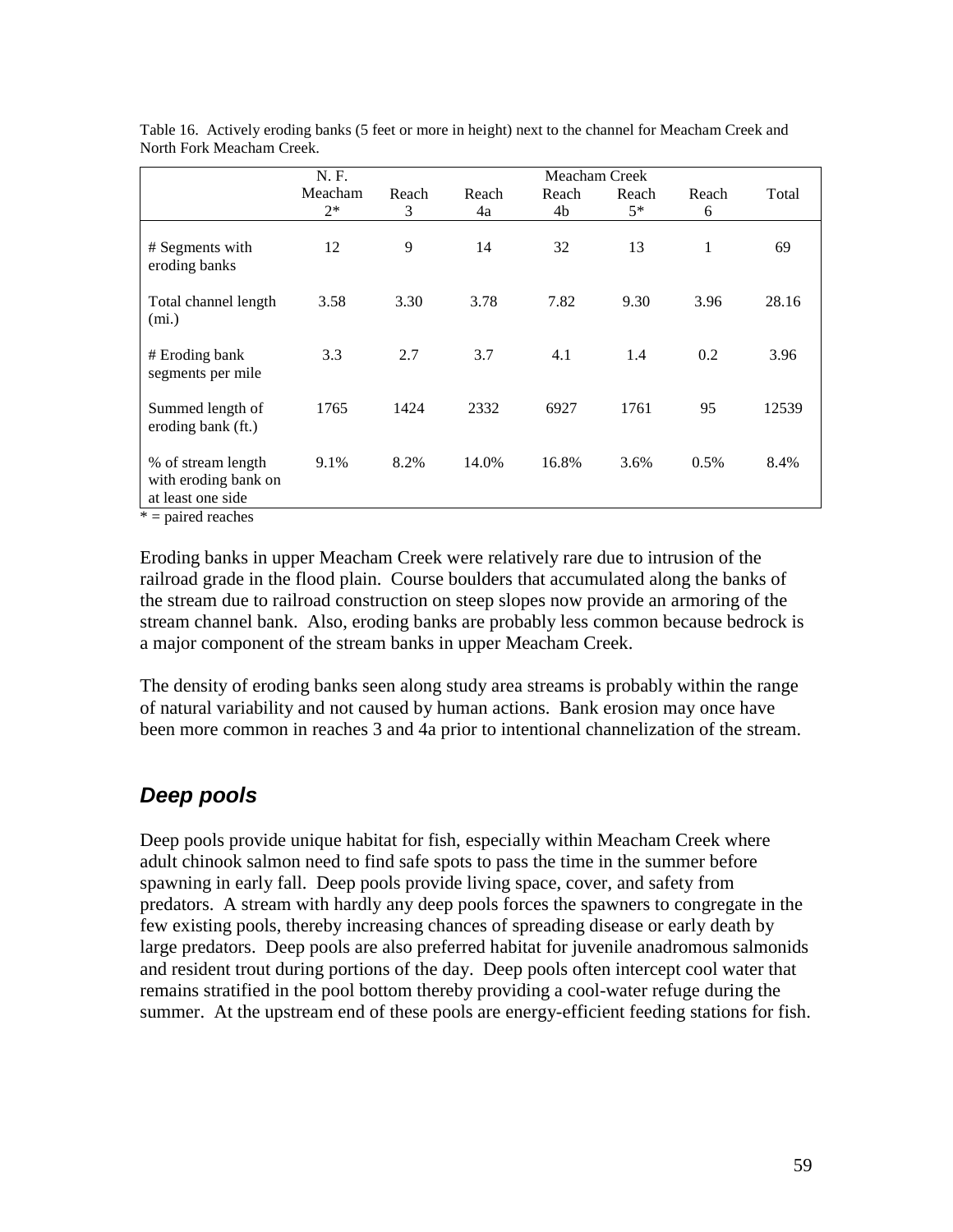## **Methods**

We surveyed all pools with a maximum depth of 4 feet or more during July, 2002. We also mapped stream segments with bedrock banks since we had initially noted a correlation between channel depth and rock banks. We also noted the length, maximum depth, and width of each pool.

## Results

Deep pools were uncommon throughout Meacham Creek except in reach 3 where they averaged 4.6 per mile (Table 17). Deep pools in the North Fork Meacham Creek reference reach averaged 2.7 per mile which was considerably greater than its Meacham Creek counterpart (reach 5) at 1.0 per mile.

Overall, two-thirds of deep pools were associated with the stream flowing against a bedrock bank. Within the North Fork Meacham Creek reference reach, 80% of deep pools were associated with a section of bedrock bank. The percentage of all bedrock bank stream segments that created a deep pool ranged from 3% in reach 6 to 80% in reach 4a (Table 17).

Deep pools were relatively short so only a small percentage of the total stream length consisted of deep pools. Reach 4a had the highest percentage of channel length consisting of deep pools (3.6%). The North Fork Meacham Creek reference reach had 1.3% of its length in deep pools, which is nearly three times that of reach 5 in upper Meacham Creek. The two reaches had about the same percentage of channel length bordered by bedrock banks.

Only a few pools in the study area were associated with large wood, which was scarce, or with stream improvement projects. Deep pools throughout the study area tended to lack any cover characteristics other than the deep water. Boulders and large wood were uncommon within these pools. Because a majority of the pools were associated with the stream flowing along bedrock banks, water velocity is expected to be high during flood flows and therefore be of limited use by fish at that time.

Average pool dimensions (maximum depth, width, length) were not consistently different between pools formed by bedrock banks and those not formed by bedrock banks when examined by reach (Table 17).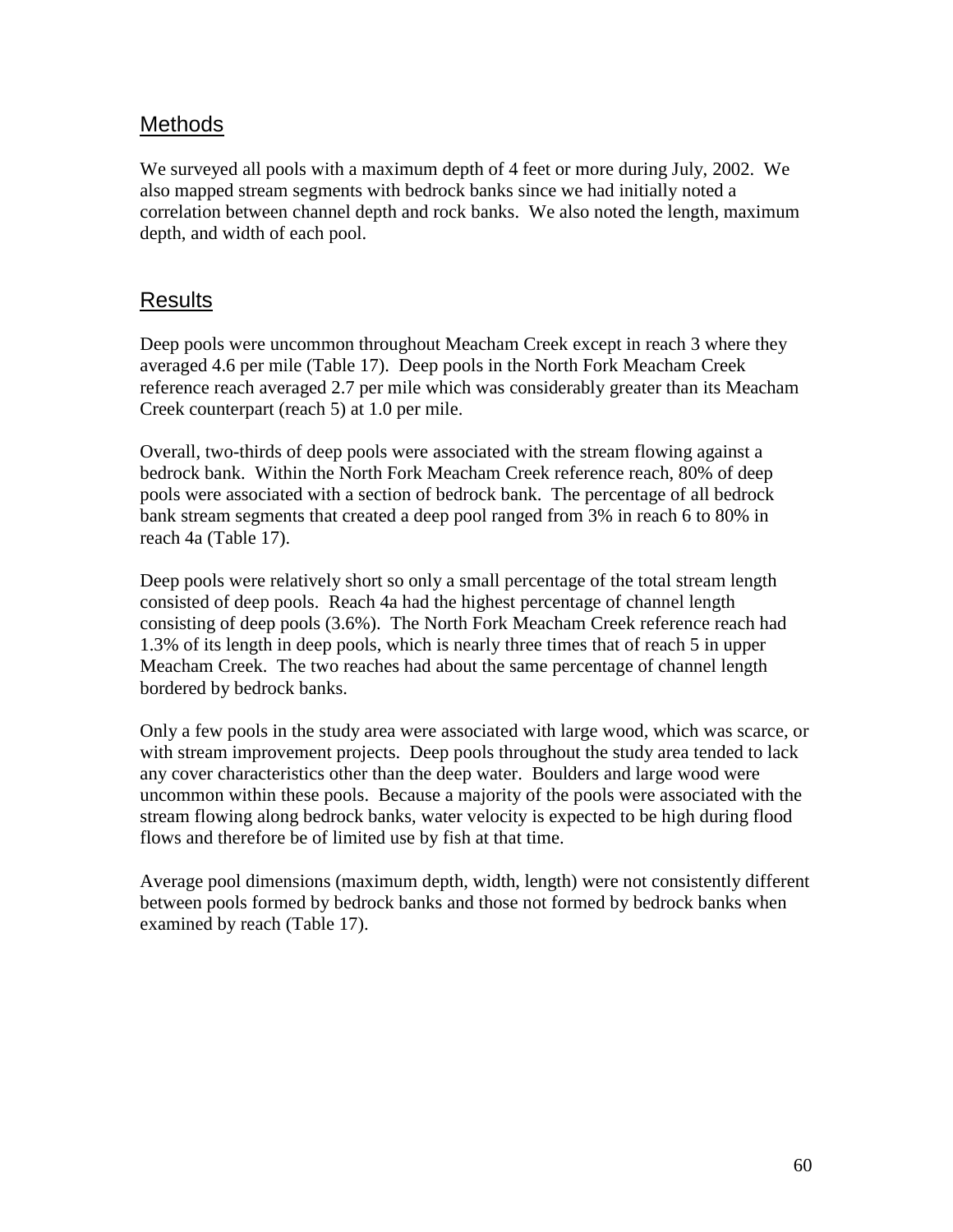|                                                               | N. F.           |            |                | Meacham Creek |                |              |                          |  |
|---------------------------------------------------------------|-----------------|------------|----------------|---------------|----------------|--------------|--------------------------|--|
|                                                               | Meacham<br>$2*$ | Reach<br>3 | Reach<br>4a    | Reach<br>4b   | Reach<br>$5*$  | Reach<br>6   | Total                    |  |
| # pools                                                       | 10              | 15         | 6              | 13            | $\overline{9}$ | $\mathbf{1}$ | 44                       |  |
| Total channel length<br>(mi.)                                 | 3.58            | 3.30       | 3.78           | 7.82          | 9.30           | 3.96         | 28.16                    |  |
| # pools per mile                                              | 2.7             | 4.6        | 1.6            | 1.7           | 1.0            | 0.2          | 1.6                      |  |
| # pools associated<br>with bedrock bank                       | 8               | $\tau$     | $\overline{4}$ | 5             | $\overline{4}$ | $\mathbf{1}$ | 29                       |  |
| Bedrock-associated<br>pools per mile                          | 2.2             | 2.1        | 1.1            | 0.6           | 0.4            | 0.2          | 1.0                      |  |
| % pools associated<br>with bedrock                            | 80%             | 47%        | 67%            | 38%           | 44%            | $(100\%)$    | 66%                      |  |
| Channel length with<br>pools (ft.)                            | 253             | 628        | 314            | 400           | 247            | 14           |                          |  |
| % channel length<br>with pools                                | 1.3%            | 3.6%       | 1.6%           | 1.0%          | 0.5%           | 0.1%         |                          |  |
| Channel length with<br>bedrock (ft)                           | 2404            | 1847       | 2420           | 3647          | 5662           | 9515         |                          |  |
| % of total channel<br>length with bedrock                     | 8.4%            | 10.6%      | 12.1%          | 8.8%          | 11.5%          | 45.5%        |                          |  |
| % of bedrock bank<br>reaches that form                        | 38%             | 78%        | 80%            | 56%           | 15%            | 3%           |                          |  |
| pools<br>Pools associated with<br>bedrock                     |                 |            |                |               |                |              |                          |  |
| Max. pool depth (ft)                                          | 4.6             | 5.3        | 6.2            | 4.6           | 4.8            | (3.9)        |                          |  |
| Avg. pool width (ft)                                          | 14              | 23         | 19             | 16            | 21             | (10)         |                          |  |
| Avg. pool length (ft)<br>Pools not associated<br>with bedrock | 28              | 28         | 42             | 19            | 38             | (54)         |                          |  |
| Max. pool depth (ft)                                          | 3.6             | 5.5        | 5.4            | 6.4           | 4.7            |              |                          |  |
| Avg. pool width (ft)                                          | 20              | 15         | 18             | 14            | 14             |              |                          |  |
| Avg. pool length (ft)                                         | 14              | 54         | 73             | 19            | 19             |              | $\overline{\phantom{m}}$ |  |

Table 17. Deep pools (maximum depth 4 feet or more) bedrock banks for Meacham Creek and North Fork Meacham Creek.

 $* =$  paired reaches

## **Discussion**

Deep pools are an essential component of habitat for adult chinook salmon and steelhead in the Meacham Creek watershed. The deep pools provide holding areas for chinook salmon during the summer and for steelhead during the spring. The deep pools can also be preferred habitat for juvenile salmonids and adult resident trout. However, a majority of deep pools now found in Meacham Creek do not have much cover or complexity and offer little protection from predators nor do they provide slackwater zones during high flows. In addition, deep pools are scarce throughout most of lower and upper Meacham Creek.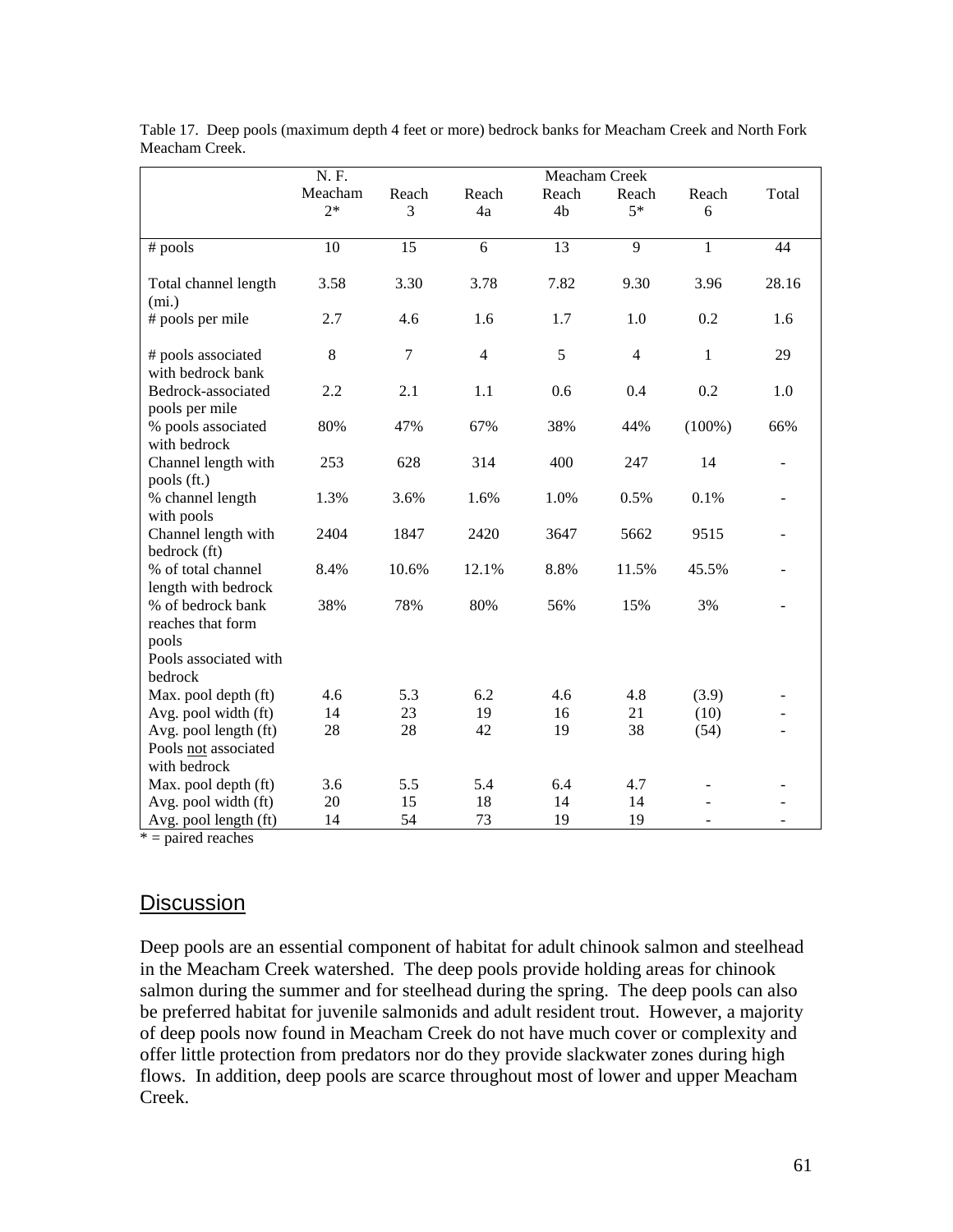Most existing deep pools in Meacham Creek are created by downward scouring of the channel as it flows against bedrock banks. These pools have high velocity water during higher flows which readily flushes out any large wood that is moving downstream. Large wood in a deep pool can readily increase the pool's use by fish; the wood provides cover and zones of slow moving water. Large wood, a major sculptor of pools in smaller, undisturbed eastern Oregon streams is scarce in Meacham Creek and so creates few pools.

Deep pools with favorable habitat could be created in Meacham Creek through the addition of large wood to the channel. However, as illustrated in a following section, the design of large wood structures must take into account stream power and be able to withstand both lateral and longitudinal displacement during floods.

# **Vegetation and channel structure**

## *Natural large wood*

Large wood in a stream obstructs the flow of water in a channel thereby creating unique features that can benefit fish. Deep pools can scour immediately downstream of a rootwad or bole, slow water zones can exist within and downstream of wood jams, and the many partitions created by a jam of wood provide protected feeding and hiding sites for individual fish. An evaluation of 19 streams in coastal Oregon indicated that 80% of pool-forming elements were large wood and boulders (Stack, 1988). A study of small streams in northeast Oregon (Carlson et al. 1990) indicated that large wood and stream gradient were the two most important factors associated with pool formation (Figure 26). Streams with the most wood combined with a gentle channel gradient had the greatest volume of pools during the summer. Large wood can also influence larger features in a stream. Log jams at the head of shallow gravel bars can initiate islands that then divide the flow into two or more channels. A log jam blocking an existing channel can lead to the creation of a new adjacent channel.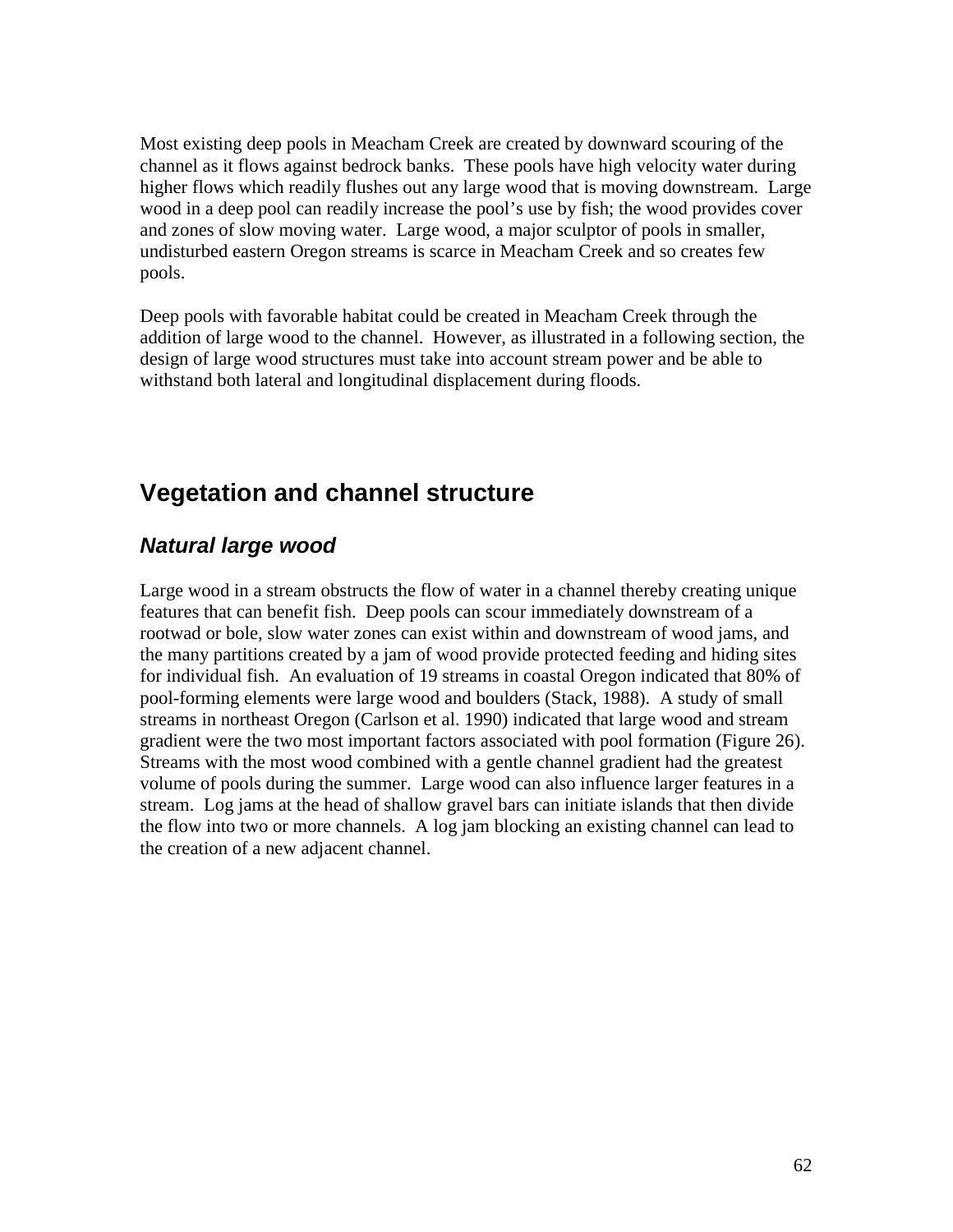

Figure 26. Pool volume in streams and relationship to large wood loading and channel gradient. Shown are results from a regression equation derived from measurements of 16 streams in far northeast Oregon. Pool volume =  $268 + 959$  / stream gradient + 0.432 \* wood volume – 410 \* ratio of summer stream width to bankfull width; adjusted R-squared  $= 0.74$ .

In a large stream such as Meacham Creek, tree trunks must be quite long and attached to a large rootwad to withstand downstream movement during high flows. Smaller wood in large streams typically gets rafted to the stream edges during high flows and consequently does not interact with the stream during lower flows. Jams of many logs resist downstream movement better than single logs (Braudrick and Grant 2000, Abbe and Montgomery 1996).

Most logs in a stream originate from the streamside forest, except in unusual cases where steep, tributary channels are capable of delivering wood during debris torrents. Common pathways for streamside trees to enter the stream channel include bank undercutting, windthrow, and the falling of dead trees killed by disease, fire, beaver, or competition for space with other trees.

In the following, we present results from a survey of large wood (excluding those logs intentionally placed in the stream as part of a stream improvement project) that we tallied in the July, 2002, survey of Meacham Creek and North Fork Meacham Creek.

#### **Methods**

We surveyed the location of all large pieces of wood that were within the bankfull width. The large end diameter of the piece needed to be 20 inches or greater, the length 30 feet or greater, and more than one-third of the bole within the bankfull width to be included. During the survey we kept track of which trees did and did not have an attached rootwad. Wood volume for the trunk of a piece was calculated using the following equation: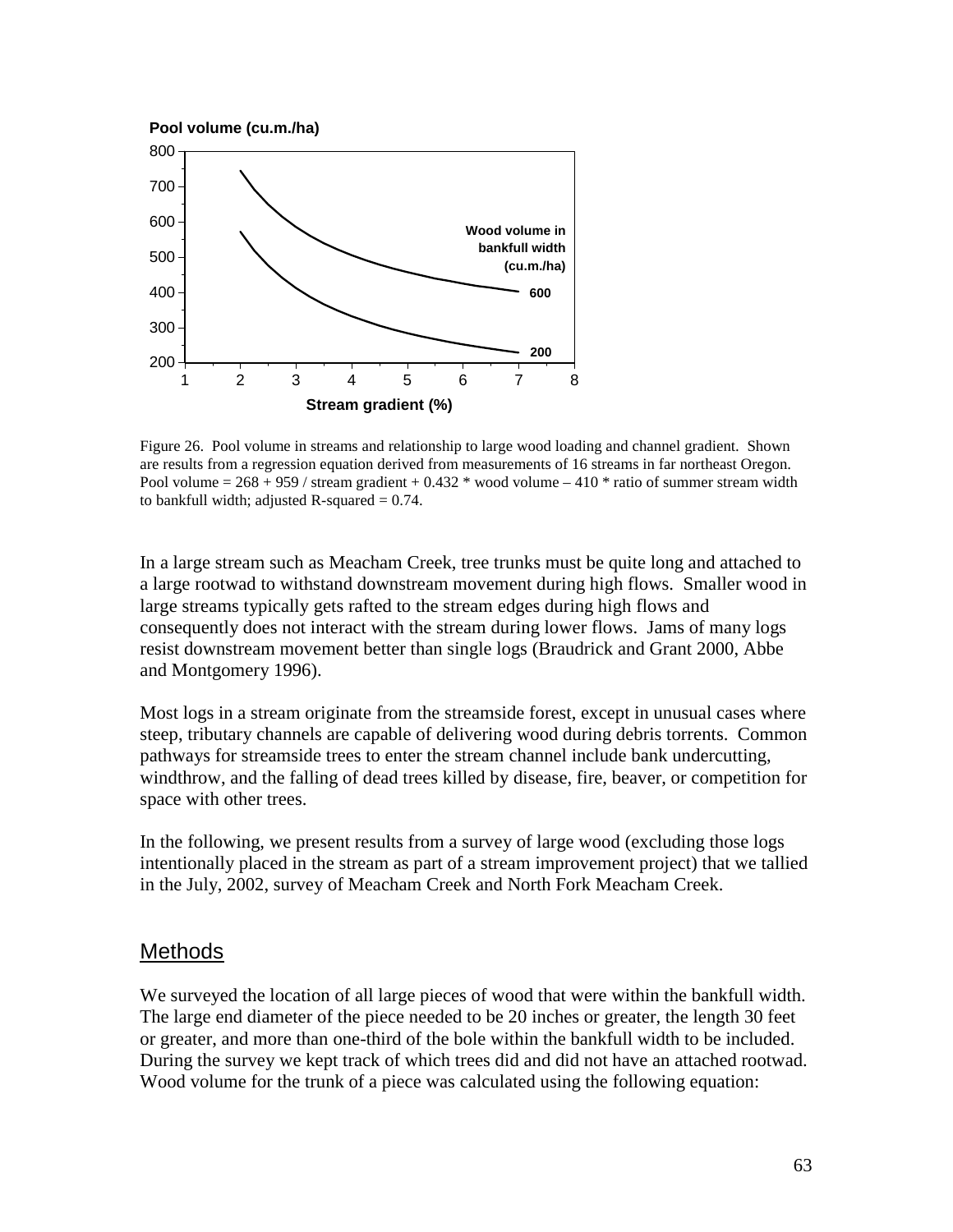$V = 3.14*D^{2}/4*L$ 

where,  $V =$  volume in cubic feet,  $D =$  diameter in feet at mid-span,  $L =$  length in feet.

No attempt was made to estimate the volume of wood associated with attached rootwads so actual wood loading is underestimated in the following discussion.

#### Results

Large wood was relatively uncommon in Meacham Creek, ranging from 1.2 pieces per mile in reach 3 to 4.3 pieces per mile in reach 4b (Table 18). Large wood was also uncommon (2.7 pieces per mile) within the North Fork Meacham Creek reference site. The volume associated with the boles of the large wood ranged from 302 cu.ft./mile in reach 6 to 968 cu.ft./mile in reach 4b. The per unit volume of wood in North Fork Meacham Creek was only about one-half of that found in reach 4b. Although not measured, wood volume in the other reference reach, the Wenaha River, seemed no greater than that inventoried in reach 4b of Meacham Creek.

The average mid-span diameter of the wood varied from 25 to 32 inches among reaches while the average length varied from 44 to 75 feet. Except in reach 6, a majority of pieces had an attached rootwad, ranging from 60 to 97% among reaches. North Fork Meacham Creek (reach 2) had 60% of pieces with rootwads which was similar to its Meacham Creek counterpart (reach 5) at 69%. Wood volume per mile and piece size characteristics were similar between reach 2 and reach 5, except that the average piece volume was considerably greater in reach 5.

## **Discussion**

The scarcity of large wood in Meacham Creek and in the North Fork Meacham Creek reference reach is likely a result of intentional removal. During early railroad days, wood in the stream and trees along the stream were probably used to fuel steam locomotives. Early settlement in North Fork Meacham Creek, along with a sawmill located at the lower end, also likely contributed to early removal of trees from the stream and those growing along the stream. Furthermore, jams of wood were commonly removed from the stream following large floods.

Large trees growing along most segments of Meacham Creek are uncommon and so the future supply of large wood in streams is limited. The scarcity of large wood within the Wenaha River reference reach was unexpected. The well-stocked stands of largediameter conifers growing along this reach are an obvious source of large wood. Furthermore, there is no reason that large logs would have ever have been removed from the Wenaha River, owing to its isolation and lack of homesteads. One possible explanation for the current lack of wood in the Wenaha River is that the streamside stand is healthy and few trees have died during the last century. Individual trees are older than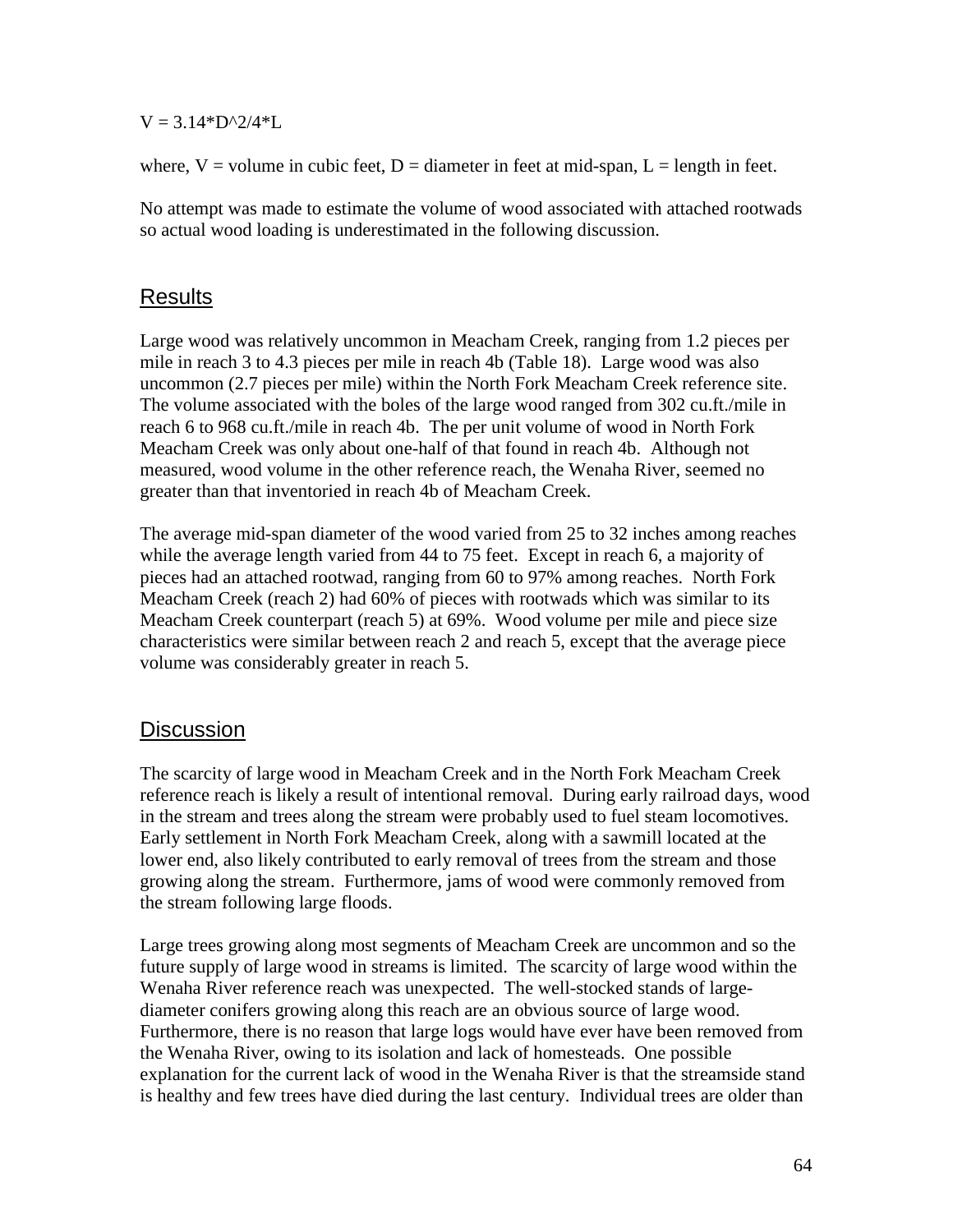200 years but show few signs of disease and trees are spaced far enough apart to avoid mortality through competition. Plentiful water during the summer probably promotes stand health. During the next two centuries, these trees will probably decline in health and then contribute significantly to wood loading in the Wenaha River.

| Table 18. Characteristics of natural large wood in channel. Large wood limited to trees with a large end       |
|----------------------------------------------------------------------------------------------------------------|
| diameter of 20 inches or greater, length of 30 feet or greater, and more than one-third of the bole within the |
| bankfull width.                                                                                                |

|                                     | North Fk. |       |       | Meacham Creek |       |       |                   |
|-------------------------------------|-----------|-------|-------|---------------|-------|-------|-------------------|
|                                     | Meacham   | Reach | Reach | Reach         | Reach | Reach | Total             |
|                                     | $2*$      | 3     | 4a    | 4b            | $5*$  | 6     |                   |
|                                     |           |       |       |               |       |       |                   |
| $#$ of logs                         | 10        | 4     | 10    | 34            | 13    | 9     | 70                |
| Channel length                      | 3.58      | 3.30  | 3.78  | 7.82          | 9.30  | 3.96  | 28.16             |
| (mi.)                               |           |       |       |               |       |       |                   |
| Logs per mile                       | 2.7       | 1.2   | 2.7   | 4.3           | 1.4   | 2.3   | 2.5               |
|                                     |           |       |       |               |       |       |                   |
| Wood volume                         | 1911      | 1596  | 2416  | 7566          | 4088  | 1197  | 16863             |
| (cu.fit.)                           |           |       |       |               |       |       |                   |
| Wood volume (cu.<br>ft.) per mile   | 519       | 483   | 639   | 968           | 440   | 302   | 599               |
| Average diameter                    | 25        | 31    | 30    | 28            | 32    | 24    |                   |
| (in.)                               |           |       |       |               |       |       |                   |
| Average length                      | 50        | 75    | 48    | 44            | 52    | 43    | $\qquad \qquad -$ |
| (f <sub>t</sub> )                   |           |       |       |               |       |       |                   |
| Average bole volume                 | 191       | 399   | 242   | 223           | 314   | 133   | $\overline{a}$    |
| (cu.fit.)                           |           |       |       |               |       |       |                   |
| Percentage of logs<br>with rootwads | 60        | 75    | 90    | 97            | 69    | 11    |                   |

 $* =$  paired reaches

# *Vegetation*

Vegetation along the two references reaches and their Meacham Creek counterparts are visually different. The Meacham Creek reaches have a sparser tree density and brush layer. Furthermore, the tree species composition is different between Meacham Creek and reference reaches. We attempted to quantify these and other vegetation patterns by mapping polygons of similar vegetation in streamside areas throughout the study areas using 1997 aerial photographs and field notes. Our goal was to derive information on both overstory and understory characteristics.

## **Methods**

Polygons enclosing similar vegetative communities were marked on 1997 color aerial photographs and transferred to the satellite imagery that formed the base layer of our GIS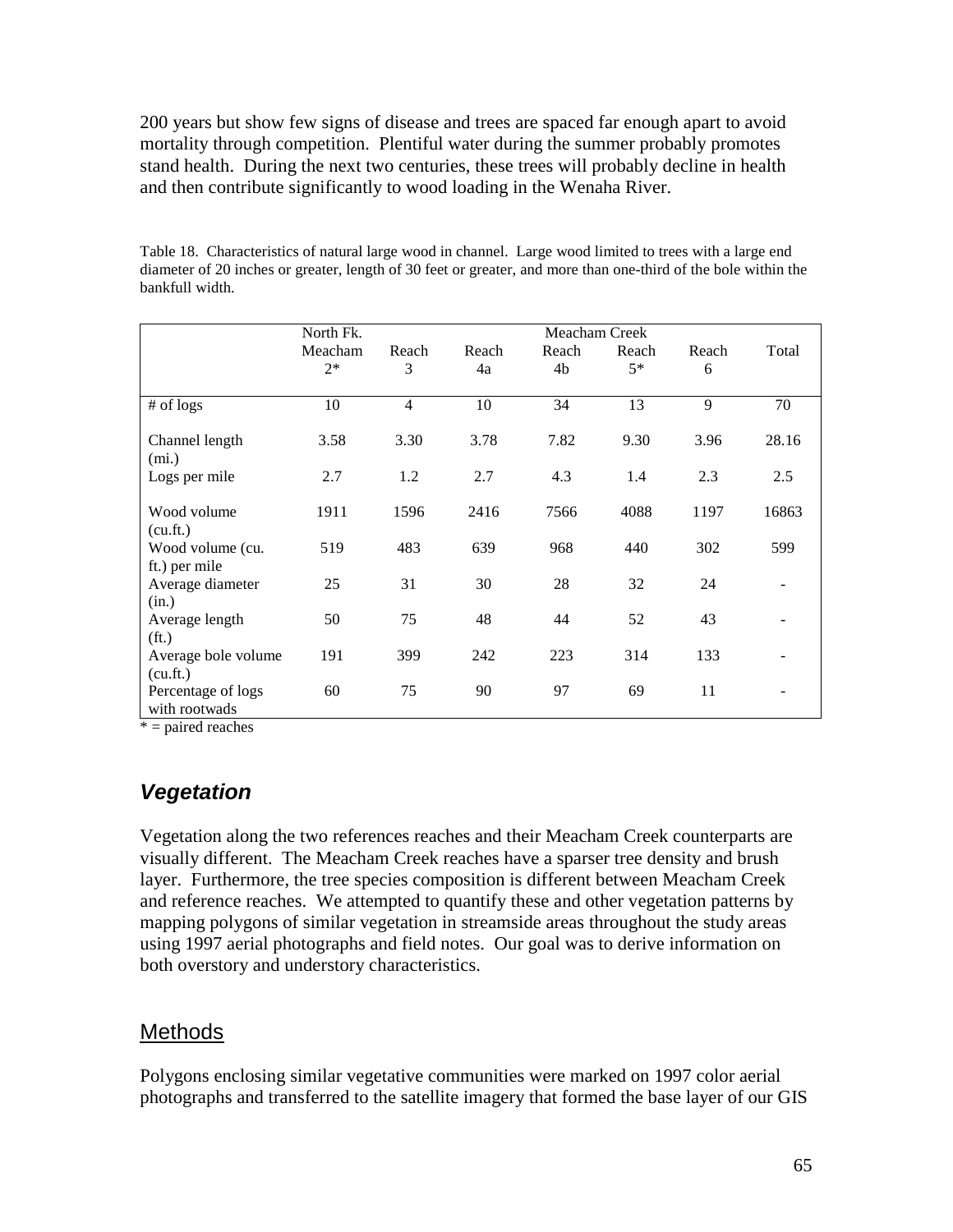product. Only areas between the stream and railroad tracks or up to 200 feet from the stream were included. Notes on vegetation growing within many of these polygons had been gathered during the field survey of stream channels and this information was used to verify what was observed in the stereoscope. Vegetation mapping methods were those used by the Malheur National Forest and are explained in Appendix C.

#### Results

As we surveyed Meacham Creek, we looked for evidence of the stand that existed prior to the current stands. We could find no evidence of a previous stand within the valley or on the lower slopes. All live trees seemed to be less than 100 years old and there were no snags or relic trees from a previous stand. Neither were there any large ponderosa pine stumps that would signify a previous stand.

Trees growing in streamside areas along reach 4b of lower Meacham Creek were mostly younger ponderosa pine with some patches of cottonwood nearest the river and within low depressions a distance from the river. The understory was patchy. In contrast, trees along the Wenaha River were mostly older Douglas-fir and grand fir with a dense, and nearly continuous understory (Table 19, Maps 10-13, 19). Conifer dominated stands with moderate to dense canopy cover covered 74% of the area along the Wenaha River but only 58% along reach 4b of Meacham Creek. The differences are probably due, in part, to the amount of water near the soil surface during the summer. In the Wenaha River, ample summer flow keeps the water table near the surface while summer water in Meacham Creek is relatively scarce. Also, the Wenaha River drainage basin upstream of reach 1 receives more average annual precipitation than the Meacham Creek drainage basin upstream of reach 4b (51 versus 36 inches, Table 2) . Furthermore, cattle grazing is now non-existent along the Wenaha River while most streamside areas along Meacham Creek are still heavily grazed.

Streamside areas in both North Fork Meacham Creek and reach 5 of upper Meacham Creek are both dominated by conifer forest but reach 5 had more areas with shrubs (Table 19). Ponderosa trees growing along lower Meacham Creek were older than we initially estimated. We measured the age of 10 dominant ponderosa trees using an increment borer and found that most were 85 to 105 years old (Figure 27), even though their diameters at breast height were only 15 to 28 inches. These pine trees regenerated from the years 1917 to 1937 and may be the result of decreased grazing pressure by sheep following World War I. The demand for wool decreased sharply once the war ended and sheep pastures were often abandoned, which allowed conifers to regenerate.

Many of the dikes along lower Meacham Creek that were installed in the 1970's and 1980's now support dense stands of ponderosa pine. The dikes were constructed of coarse basalt boulders and cobbles that were blasted from nearby pits. The original land surface between the dikes has spotty ponderosa pine regeneration.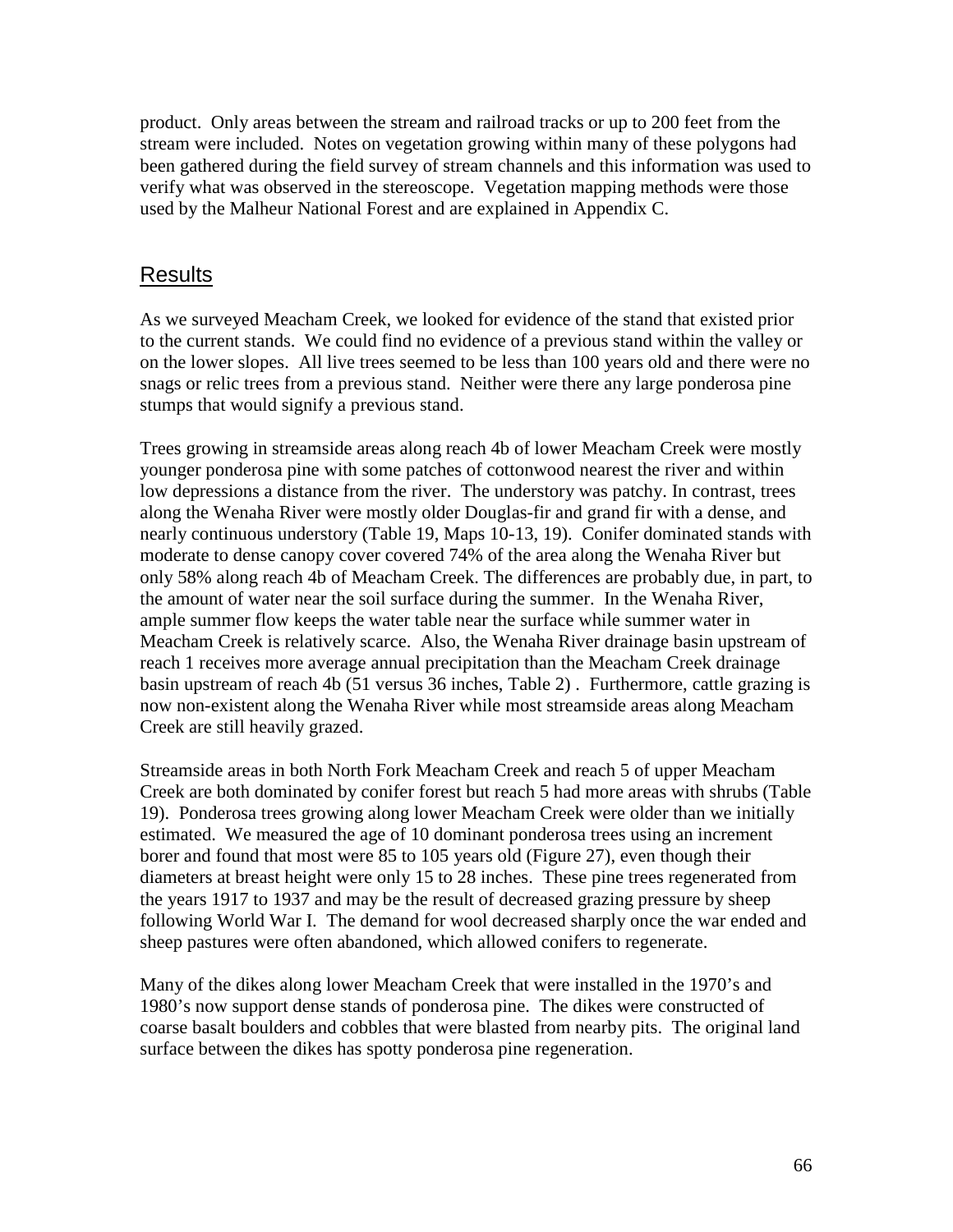| Dominance<br>type and<br>canopy<br>cover class | Meacham<br>Reach 3 | Meacham<br>Reach 4a | Meacham<br>$Reach4b*$           | Wenaha<br>Reach $1^*$ | Meacham<br>Reach 5**         | N. Fork<br>$Reach 2**$ | Meacham<br>Reach 6             |
|------------------------------------------------|--------------------|---------------------|---------------------------------|-----------------------|------------------------------|------------------------|--------------------------------|
| <b>Conifer</b>                                 |                    |                     |                                 |                       |                              |                        |                                |
| Sparse ***                                     | 0.0%               | 7.2%                | 15.3%                           | 11.4%                 | 20.2%                        | 14.9%                  | 19.5%                          |
| Moderate                                       | 39.3               | 40.8                | 24.2                            | 28.8                  | 38.9                         | 44.2                   | 14.0                           |
| Dense                                          | 16.6               | 21.1                | 33.4                            | 45.6                  | 26.4                         | 35.5                   | 52.9                           |
| <b>Hardwood</b>                                |                    |                     |                                 |                       |                              |                        |                                |
| Sparse                                         | 1.7                | 0.6                 | 0.0                             | 0.0                   | 0.0                          | 0.0                    | 0.0                            |
| Moderate                                       | 11.6               | 3.9                 | 6.2                             | 2.0                   | 0.0                          | 0.0                    | 0.0                            |
| Dense                                          | 14.1               | 7.5                 | 5.1                             | 0.0                   | 0.1                          | 0.9                    | 0.0                            |
| <b>Grass</b>                                   | 10.3               | 15.6                | 10.3                            | 4.2                   | 0.7                          | 2.4                    | 6.0                            |
| <b>Shrubs</b>                                  | 6.5                | 3.2                 | 5.4                             | 8.0                   | 13.7                         | 2.0                    | 7.5                            |
| <b>Total</b>                                   | 100%               | 100%                | 100%                            | 100%                  | 100%                         | 100%                   | 100%                           |
| <b>Most</b><br>common<br>conifers              | P. pine            | P. pine<br>$D.$ fir | P. pine<br>$D.$ fir<br>$G.$ fir | D. fir<br>$G.$ fir    | P. pine<br>$D.$ fir<br>Larch | P. pine<br>$D.$ fir    | P. pine<br>L. pine<br>$D.$ fir |

Table 19. Percent vegetative cover along stream by reach.

\* Paired reaches.

\*\* Paired reaches.

\*\*\* Canopy cover of trees:  $10-30\%$  = sparse,  $31-50\%$  = moderate,  $51-100\%$  = dense.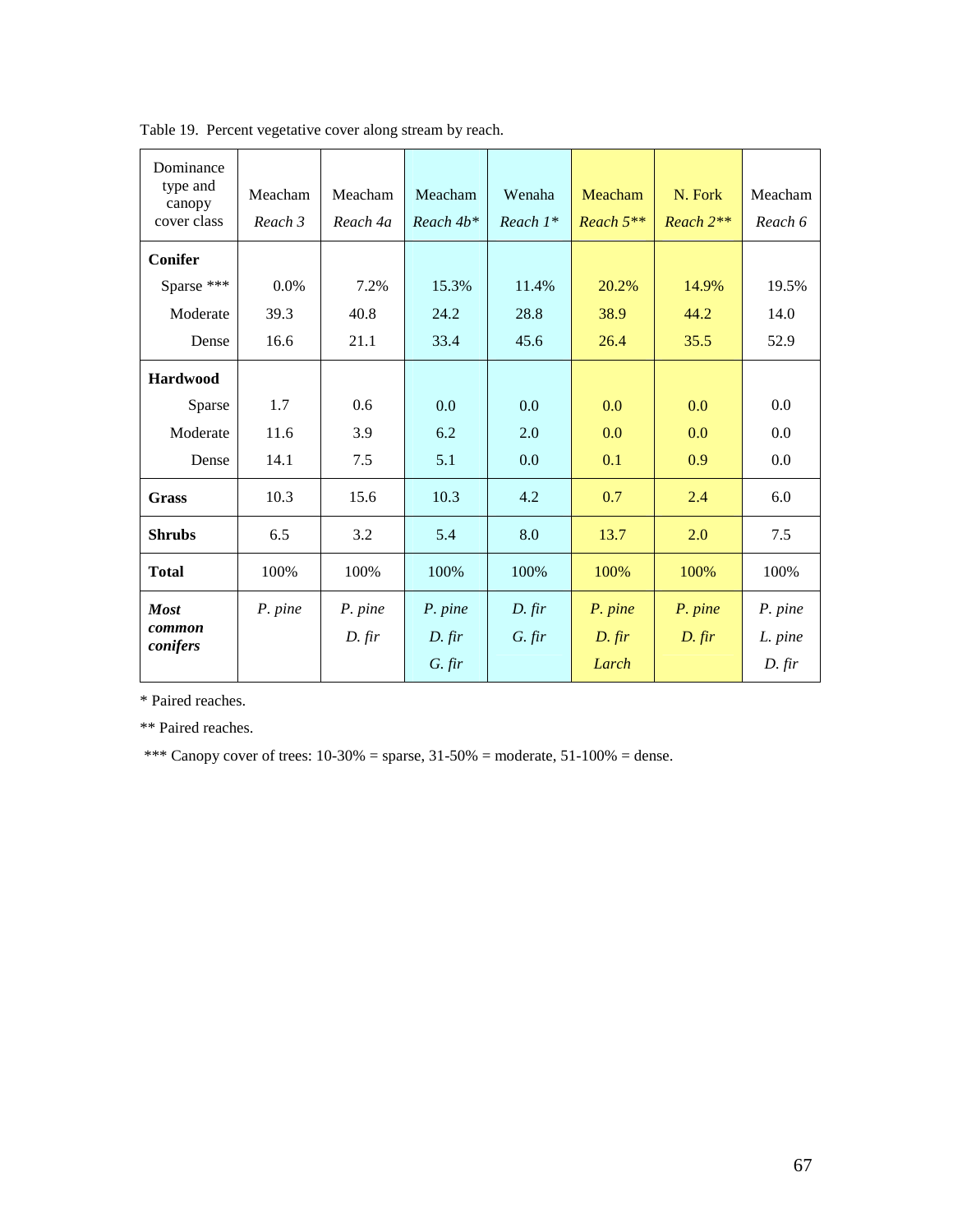

Figure 27. Tree age and diameter for dominant ponderosa pine trees growing along lower Meacham. Oldest and youngest year of origin for 8 out of 10 trees indicated by horizontal lines.

#### **Discussion**

Trees and other vegetation growing along the edge of a stream can influence the geometry of the channel by buttressing the bank and binding together non-cohesive sands and gravels. A study of 10 streams in northeast Missouri indicated that unforested bends in the river moved laterally at a rate 3 times that of paired forested bends (Burckhardt and Todd 1998). In our study, we demonstrated that channel and floodplain geometry for reach 4b of Meacham Creek was not much different than the Wenaha River reference reach. However, we had no means to measure the rate which each stream meandered across its floodplain. The heavily vegetated banks of the Wenaha River may help mute channel shifts and the sparsely vegetated banks of Meacham Creek may promote more rapid channel shifts. The wide and bare cobble surface of the active channel zone of Meacham certainly suggests a more active channel. It is possible that a positive feedback loop sets up wherever streamside vegetation is sparse; the lack of vegetation makes the stream more prone to move while the skeletal substrate created by a rapidly-meandering stream becomes a poor medium for plant establishment and growth.

Most puzzling in this case is why there is no sign of a previous forest along Meacham Creek. If all trees were cut in the valley during construction of the railroad and to fuel the boilers of the early steam trains, there should be at least a few stumps remaining. Large, ponderosa stumps are not likely to have decayed completely during the last 120 years. It is probable that the valley bottom was frequently burned by Native Americans prior to the railroad in order to improve vegetation for horses or elk. Prior to burning, the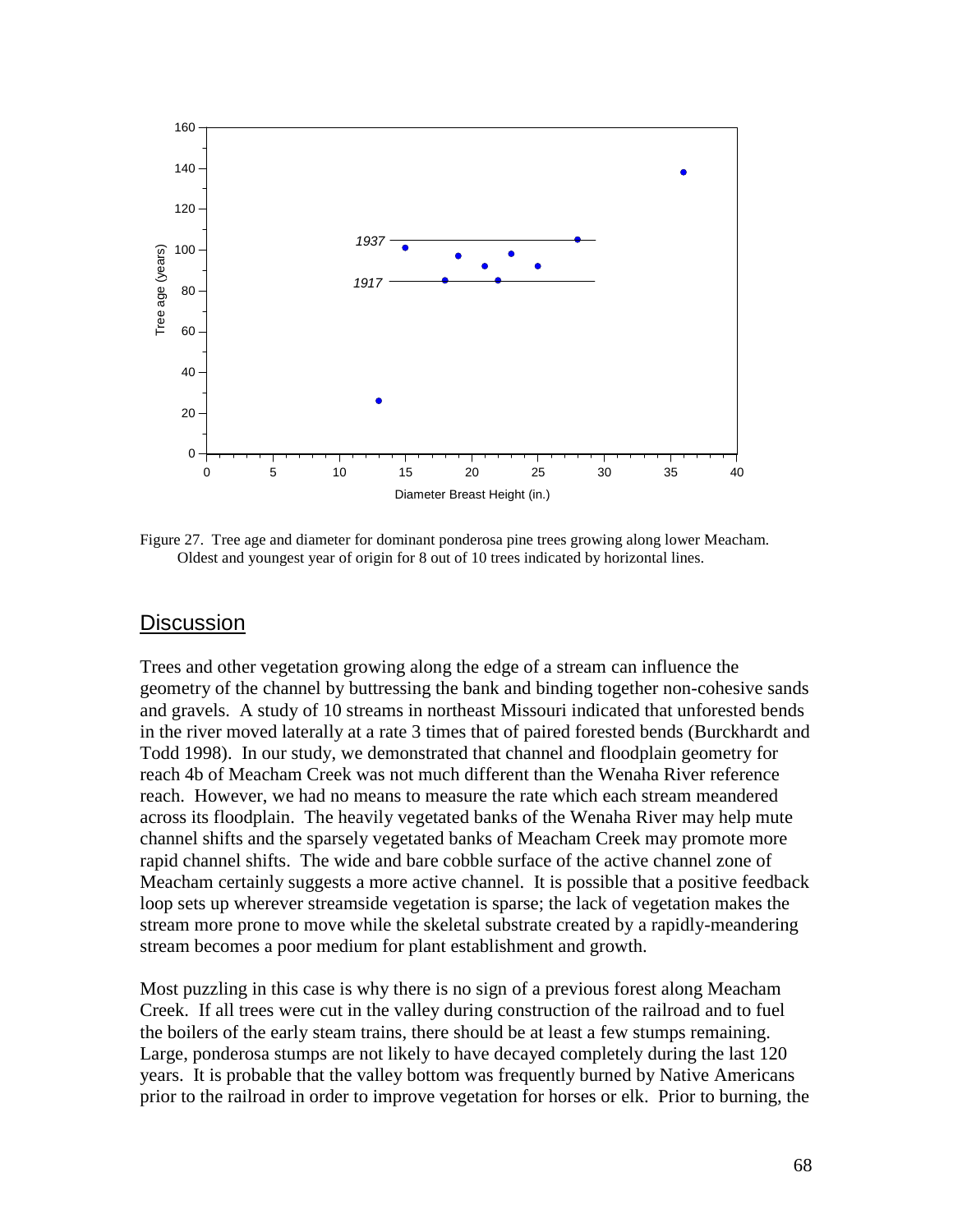valley may have been more similar to how the Wenaha River valley appears today. An alternative hypothesis is that wood necessary to fuel early stream trains was so scarce that all stumps and trees were harvested from the valley.

Tree regeneration is occurring on its own throughout much of the Meacham Creek valley bottom, most of which is ponderosa pine. Natural regeneration seems to be most successful where trees can escape trampling by cattle. This includes cobble bars with little grass and the tops and surfaces of dikes. Because of slow growth of riparian trees in this region, the benefit of young trees to the stream will be several centuries in the future.

# *Wildfire*

Wildfire has historically been a strong influence on watersheds in northeast Oregon. The average recurrence interval of fire within a portion of the nearby Tucannon River watershed was estimated to be 35 years between 1687 and 1900 (Heyerdahl et al. 2001). Fire frequency and size declined dramatically after 1900 probably due to a period of higher summer precipitation and reduction of fine fuels because of cattle grazing, and from effective fire suppression that began after the 1940's (Pyne 1982). Fires prior to 1900 tended to be low intensity and many older fire-tolerant trees such as ponderosa pine survived. The fires following 1900 tended to be intense and fueled by a dense understory of young grand fir and Douglas-fir (Heyerdahl et al. 2001). Under natural wildfire regimes, streamside areas have burned at about the same frequency as upslope areas in this region (Olson, 2000).

For the study, we examined the frequency and extent of fire in the Meacham Creek watershed during the last decade. We also examined the likely causes of fires and what burned during the fires.

# Methods

We obtained paper maps from the Oregon Department of Forestry and a GIS coverage from the U.S. Forest Service that showed the perimeters of wildfires that have occurred in the Meacham Creek watershed during the last decade. These sources also included the year and name of the fire. We did not examine wildfires prior to the last decade because of incomplete records and a need to capture recent railroad practices and firefighting effort.

The detailed aerial photographs available to us during this project were flown in the summer of 1997, so we could evaluate burned vegetation in detail only for the Milepost 248 fire and the Short Canyon fire. We roughly evaluated burned vegetation for the other fires using the 2002 black and white satellite imagery. Areas that support grass and brush quickly recover following wildfire and so little information can be gleaned from aerial photographs or satellite imagery about which of these areas burned and which were skipped over. Salvage logging of fire-killed trees was either spotty or non-existent and so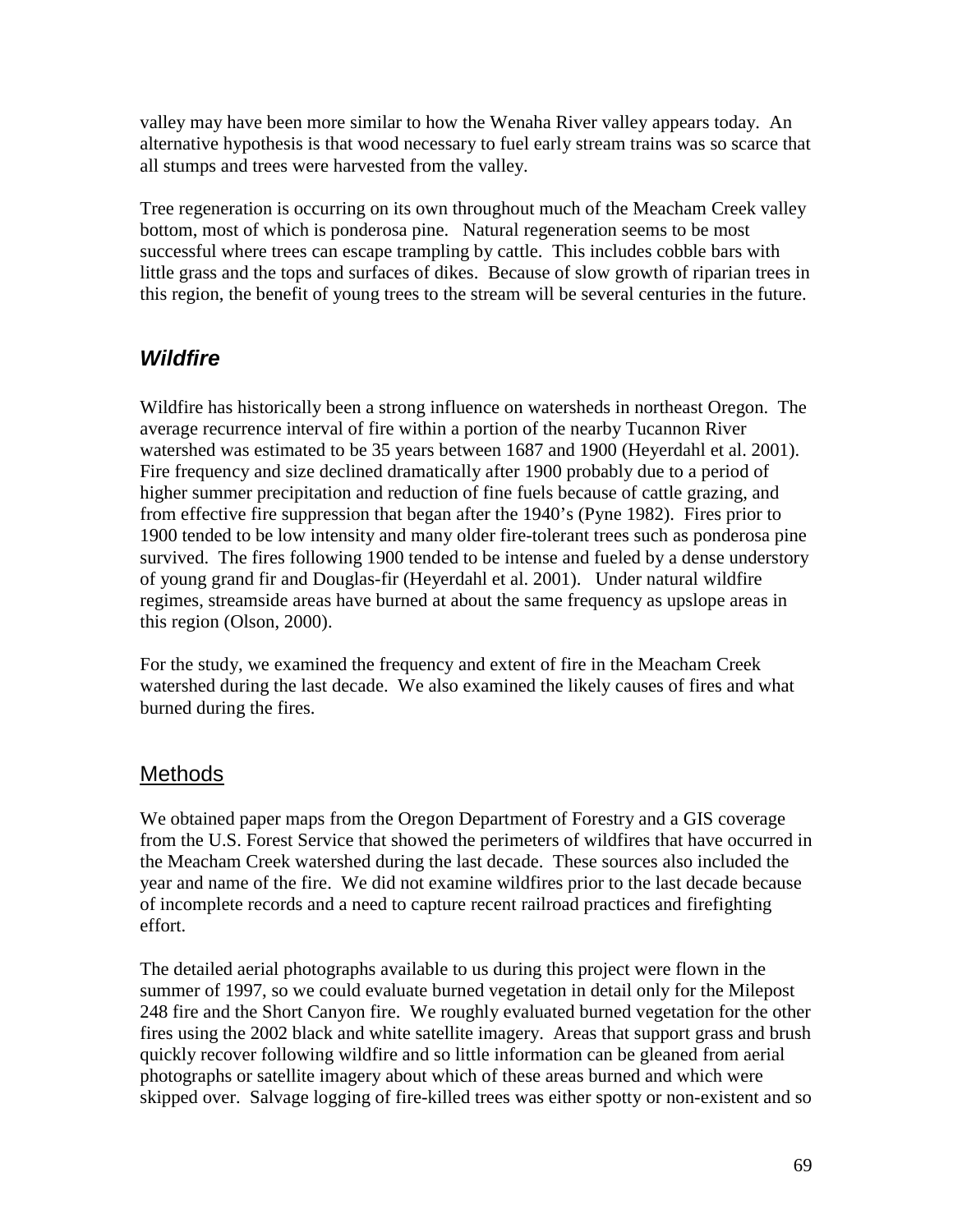it was possible to discern live and dead trees using the photographs and satelite imagery, even years after the fire.

# Results

Six fires have occurred in the Meacham Creek watershed during the last decade, ranging from 3 to 4040 acres in size (Table 20). Five of the six fires and nearly all of the acres burned during a 4-year period from 1997 to 2000.

Overall, 5342 acres burned during the last decade or 4.7% of the watershed. Averaged over the entire basin this corresponds to a fire recurrence interval of 212 years. However, the fires were not randomly located throughout the watershed. All of the six fires bordered the railroad tracks. The Oregon Department of Forestry believes that each of the fires was ignited by a train and then burned upslope (John Buckman, personal communication). Fire fighting efforts by the U.S. Forest Service and the Oregon Department of Forestry helped control the size of most of these fires. It was unclear how many fires had been extinguished next to the tracks by railroad crews before they could spread.

Detailed measurements of the Milepost 248 fire (Table 20) indicate that only 19% of the burn area (189 acres) had fire-killed trees. The remainder was either burned grass and brush (45%) or conifers that survived the fire (35%). Combining the acreage of all fires, two-thirds of the area within fire perimeters was grass and brush and only 11% (608 acres) was fire-killed trees. The timber on the burned slopes tended to be young (less than 100 years) and consisted mostly of ponderosa pine with some grand fir and Douglasfir on north-facing slopes.

| Fire<br>Name        | Year | Acres within<br>fire perimeter | Vegetation within fire perimeter                           |
|---------------------|------|--------------------------------|------------------------------------------------------------|
| <b>Short Canyon</b> | 1993 | 3                              | $100\%$ grass/brush**                                      |
| Milepost 248        | 1997 | 996                            | 45% grass/brush, 19% burned timber, 35% live<br>trees $**$ |
| Duncan              | 1998 | 53                             | 90% grass/brush, 5% burned trees, 5% live trees*           |
| Tie Creek           | 1999 | 127                            | 90% grass/brush, 10% live trees*                           |
| Milepost 225        | 2000 | 121                            | 95% grass/brush, 10% burned trees.*                        |
| Milepost 224        | 2000 | 4040                           | 70% grass/brush, 10% burned trees, 20% live trees.         |
| Sum                 |      | 5342                           | Occurred several weeks after Milepost 225 fire*            |

Table 20. Fire acreage and resultant tree condition in the Meacham Creek watershed for the last decade.

\* Estimated using satellite imagery \*\* Measured using aerial photographs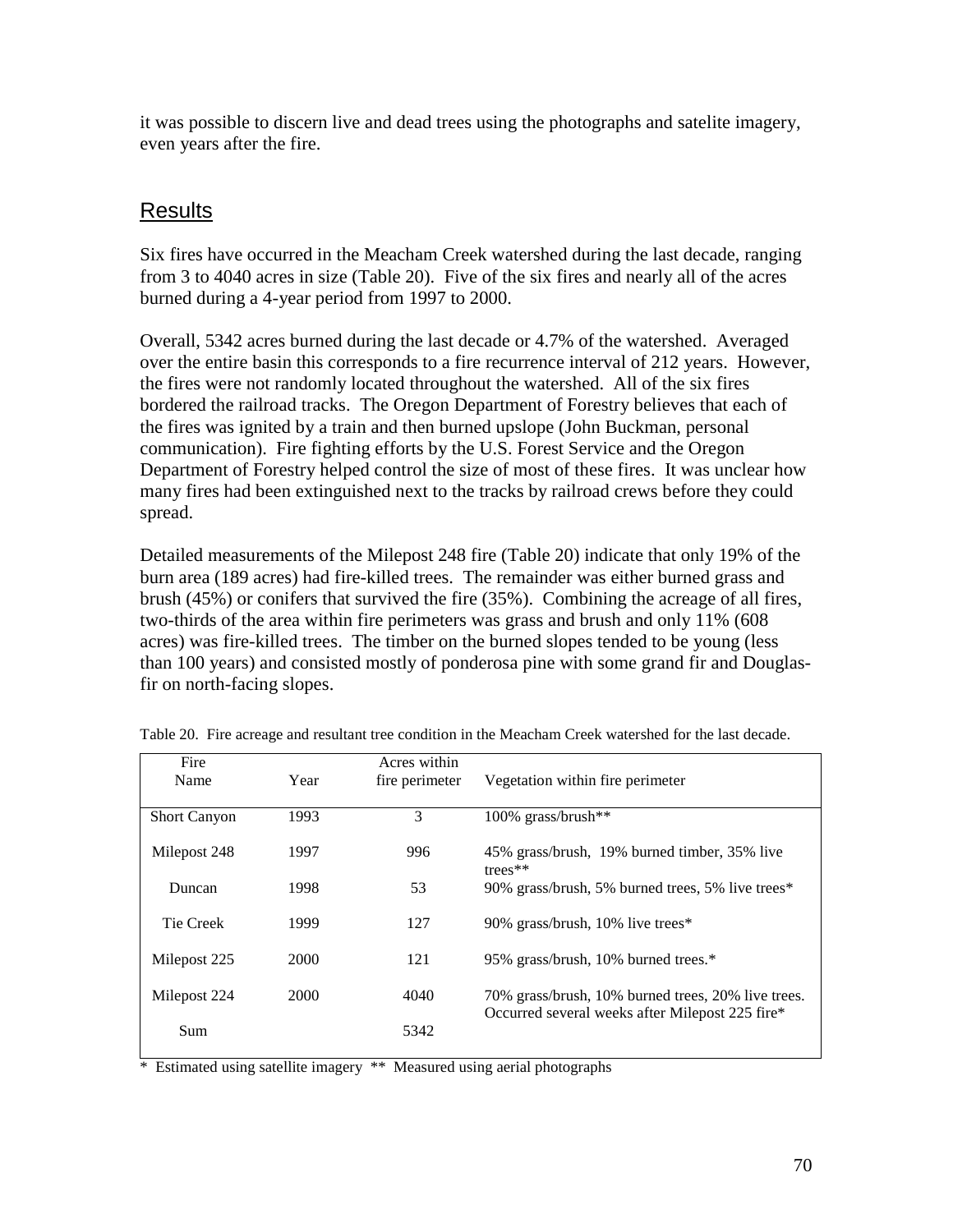#### **Discussion**

Wildfires in Meacham Creek during the last decade have killed only relatively small areas of trees. These trees had limited value due to their small size and the difficult access. All fires seem to have originated at the railroad grade and would have probably spread to a larger area if they had not been contained by fire crews.

The prospect of a wildfire beginning in North Fork Meacham Creek seems most ominous for the future. The north-facing slopes and riparian corridor of this basin support a nearly-continuous belt of timber; a fire starting at the mouth of the basin could readily spread to the east through these stands of dense pine, Douglas-fir, and grand fir. Elimination of streamside trees throughout the basin would likely lead to a rise in water temperature. North Fork Meacham Creek provides the best habitat for bull trout spawning and rearing and for chinook salmon holding and spawning in the Meacham Creek watershed. Both of these species require cool water in the summer.

Considering the consequences, efforts to eliminate wheel sparking and the ignition of vegetation growing along the railroad, would be best focused on the stretch of tracks nearest the North Fork Meacham Creek confluence.

# *Past stream improvement efforts*

Efforts to add structural features to improve fish habitat and retard stream meandering have occurred in Meacham Creek during the last decade. Much of the work was done prior to 1991, before the high flow on November 28, 1995, (10-25 year recurrence interval) during which, some of these features were washed out or rearranged by the high flow.

Structural features that have been added to Meacham Creek include:

- <sup>In</sup> Log-boulder structures; usually consisting of one or two logs anchored to boulders using cable.
- ! Rock barbs; usually consisting of both large and small shot rock extending from the bank and placed at an angle to the bank (either upstream or downstream).
- <sup>In</sup> Boulder berms; usually a linear series of large boulders connected by cable.
- <sup>In</sup> Boulder clumps; usually a clump of large boulders connected by cable.

Rock barbs are designed to deflect flow away from the outer bank on a bend to truncate localized stream meandering. Upstream-facing barbs also create a zone of slower water immediately downstream of the barb which is favored habitat for fish. The other structures are intended to create pools, zones of slower water, and cover for fish.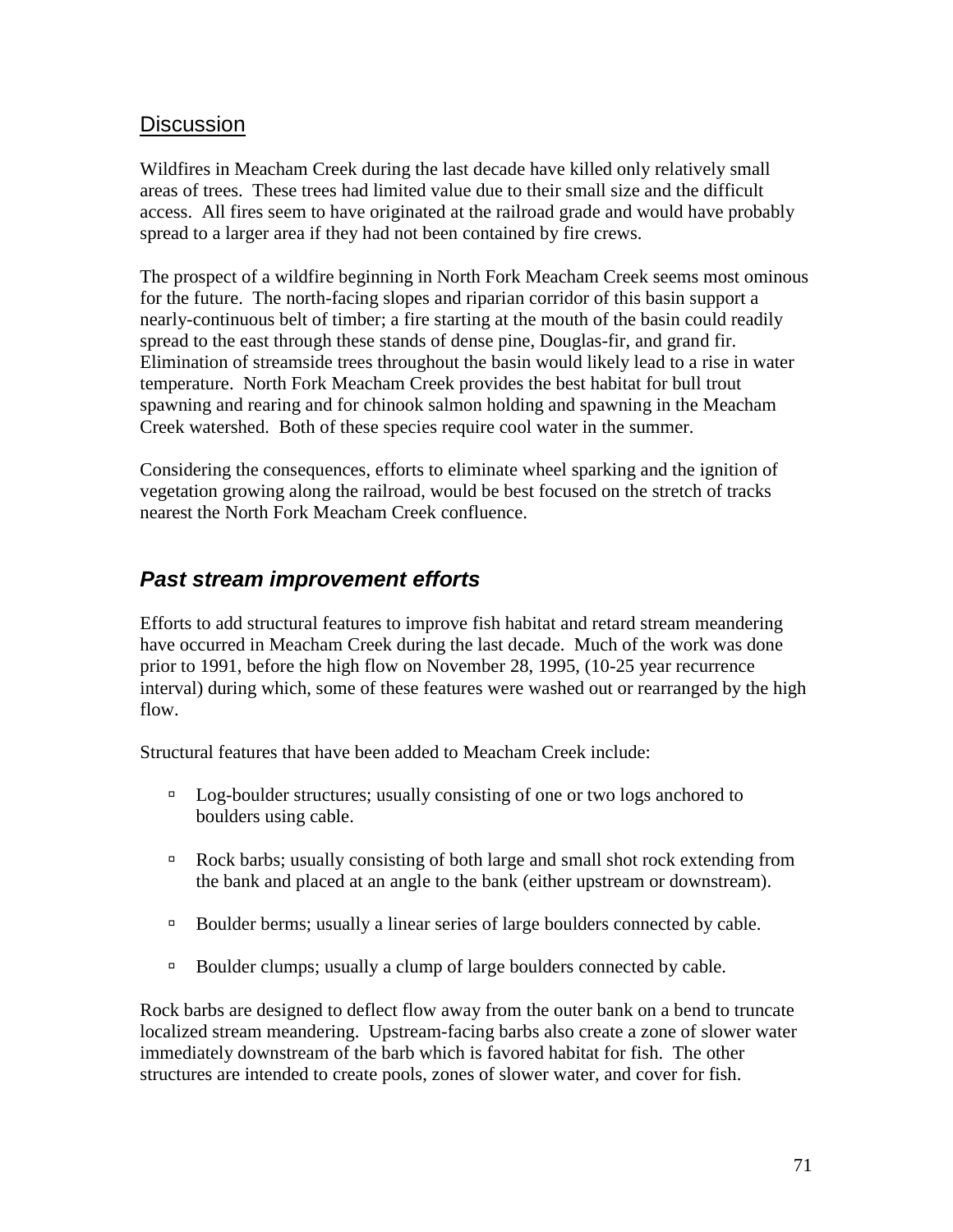Nearly all of the improvement projects are downstream of river mile 5, although a few Forest Service log/boulder structures exist in upper Meacham Creek.

# Methods

We documented the position (using GPS coordinates) and characteristics of single or groups of improvement structures we encountered along the main channel of Meacham Creek from the mouth to the North Fork Meacham Creek confluence. All improvement structures we could see as we surveyed the channel were included. We noted the type of structure and its influence on fish habitat. Influence categories and their description are:

- <sup>I</sup> *Very good*; creates complex cover and pools that are available to fish at both low and high flows.
- <sup>If</sup> *Good*; creates cover and pools but may be used by fish only part of the year.
- <sup>In</sup> *Some*; creates some alteration to the stream channel that may benefit fish at least during part of the year.
- <sup>In *Minimal*; has minimal influence on the stream channel and does not appear to</sup> produce fish habitat features.
- <sup>If</sup> *Harmful*; creates a barrier to the movement of young fish during low flows.

Detailed information on each structure or group of structures is provided in Appendix D.

# Results

We did not have information on the number of structures that existed prior to the November, 1995, high flow, although observations by those familiar with the projects indicate that some of the log/boulder structures were washed out of the Meacham Creek watershed. Many of the remaining log/boulder structures have been altered since their introduction; many are now found perched on the lower streamside terraces (Figure 28). In contrast, most of the boulder berms and clusters seem to be intact and in their original locations. Most of the rock barbs are recent and did not experience the 1995 high flow and are intact.

We encountered 91 stream improvement structures, of which over one-half were log/boulder structures (Table 21, Map 14). Most of the others were rock barbs or boulder berms. Overall, only 9% of the structures created good or very good fish habitat. Nearly 60% created only minimal habitat or were harmful to fish. The single structure that was harmful consisted of a series of large boulders added to the top of a bedrock cascade near the gauging station (river mile 1.7). These boulders create a barrier to the upstream movement of juvenile fish during the summer. Water in lower Meacham Creek becomes too warm for fish (discussed in a later section), requiring them to move upstream of this point to find zones of cooler water.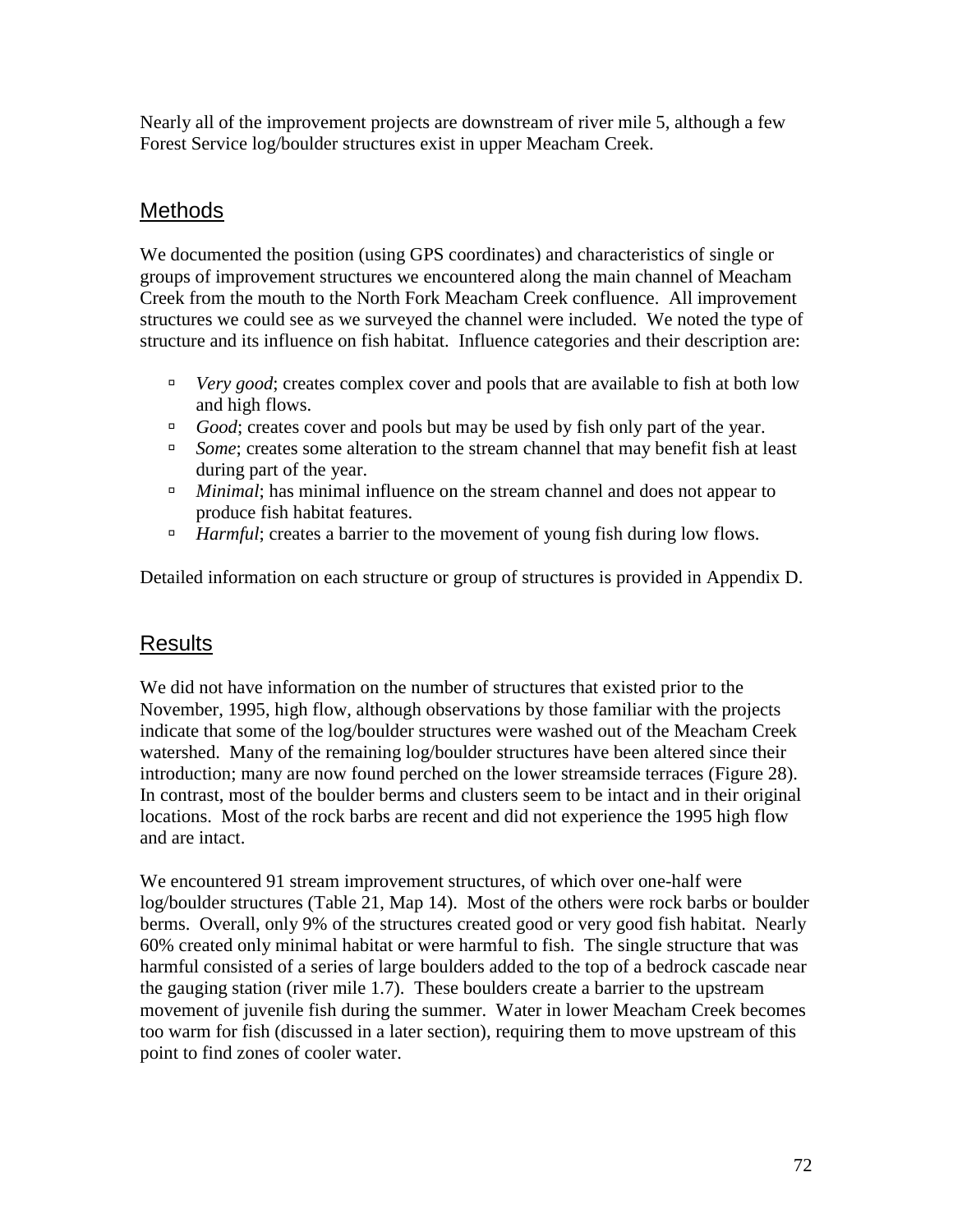

Figure 28. Log/boulder structures near river mile 3.6 rafted onto a low terrace during a high flow.

The most common problem with the log/boulder structures was their small size compared to the size of the stream. Logs were usually less than 50 feet long and were too small in diameter to have rootwads large enough to provide much stability during high flows. Structures usually consisted of only single logs which further promoted downstream movement. Many of these log/boulder structures are now found perched on the lower streamside terraces and have little interaction with the stream except during high flows.

|                    |                |                | Influence on fish habitat |         |          |       |
|--------------------|----------------|----------------|---------------------------|---------|----------|-------|
|                    | Very good      | Good           | Some                      | Minimal | Harmful  | Total |
|                    |                |                |                           |         |          |       |
| $Log/boulder$ #    | $\mathfrak{D}$ | $\mathfrak{D}$ | 10                        | 38      | $\Omega$ | 52    |
| $\%$               | 4%             | 4%             | 19%                       | 73%     | 0%       | 100%  |
|                    |                |                |                           |         |          |       |
| Rock barb<br>#     | $\Omega$       | $\Omega$       | 13                        | 10      | $\Omega$ | 23    |
| $\%$               | 0%             | 0%             | 57%                       | 43%     | 0%       | 100%  |
|                    |                |                |                           |         |          |       |
| Boulder berm #     | $\theta$       | 3              | 6                         | 4       |          | 14    |
| $\%$               | 0%             | 21%            | 43%                       | 29%     | 7%       | 100%  |
| Boulder clump<br># | $\Omega$       | 1              | $\theta$                  |         | $\Omega$ | 2     |
|                    |                |                |                           |         |          |       |
| $\%$               | 0%             | 50%            | 0%                        | 50%     | 0%       | 100%  |
| #<br>Total         | 2              | 6              | 29                        | 53      |          | 91    |
| $\%$               | 2%             | 7%             | 32%                       | 58%     | 1%       | 100%  |
|                    |                |                |                           |         |          |       |

Table 21. Summary of the influence of stream improvement structures on fish habitat within Meacham Creek.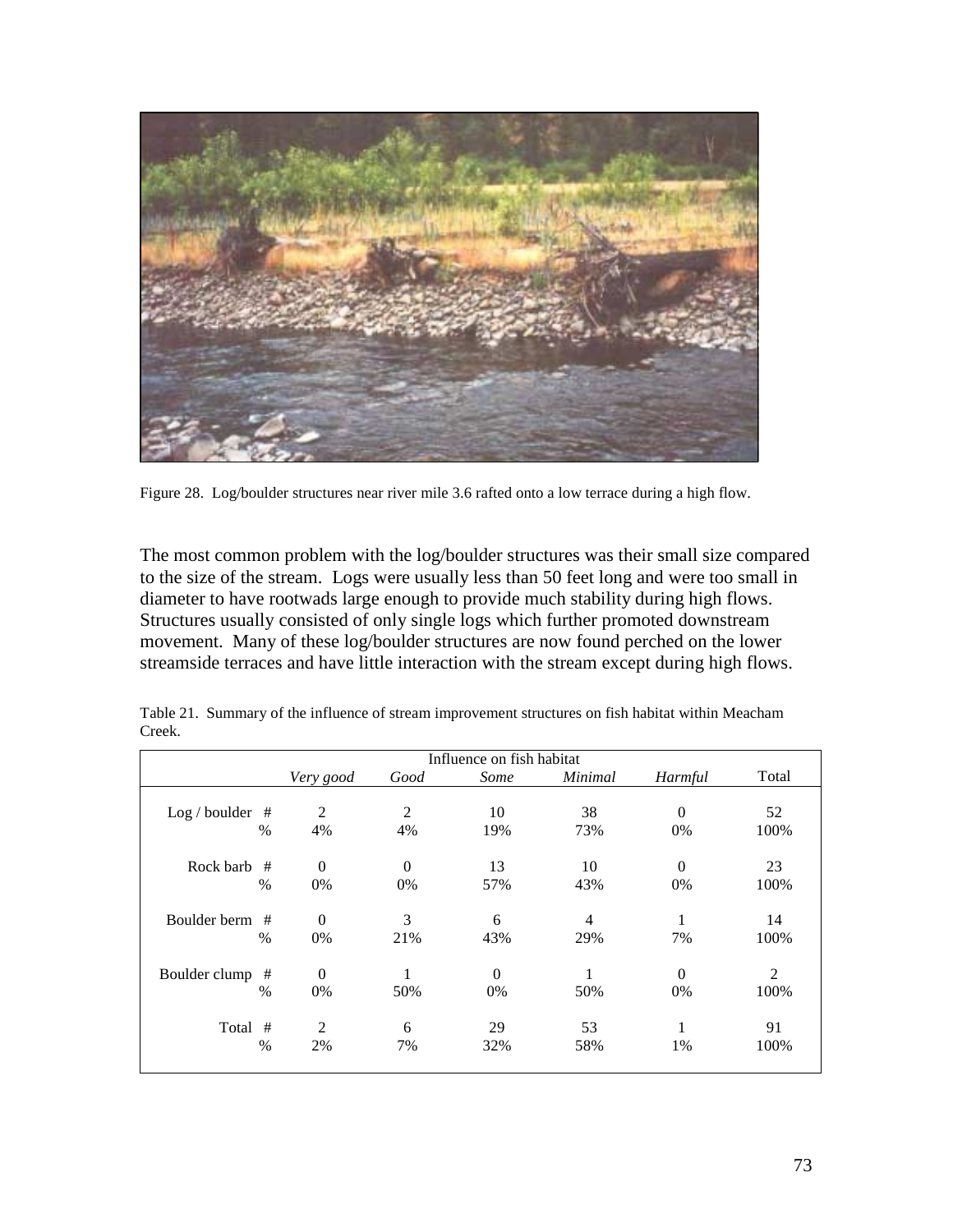Where the log/boulder structures created good or very good habitat, the structures consisted of two or more very large logs with rootwads. Some had trapped floating large wood and had become even more effective.

Boulder berms and clumps were usually stable in the channel but did not seem to create much usable fish habitat. Pools adjacent to boulders were small and probably too turbulent for fish to use during high flows. Some of the boulder berms were barely visible in the streambed. They had either locally elevated the streambed by trapping substrate or had sunk into the existing substrate as a result of localized scouring. Most of the boulder berms that created good habitat were full-spanning structures constructed of very large boulders. Deep plunge pools were created immediately downstream of these structures and created useful habitat for fish during lower flows. However, these pools are probably too turbulent for fish to use during higher flows.

None of the rock barbs created good or very good habitat, although we may have underestimated their value since we were examining them at low flows rather than at high flows. The zone of slack water commonly created immediately downstream of upstreamfacing barbs during high flows can be an important refuge for fish (especially chinook salmon).

#### **Discussion**

The well-intentioned and intensive efforts to improve fish habitat in lower Meacham Creek have not lead to the improvements in fish habitat that was probably envisioned by the designers of these structures. Some structures, especially those made of materials large enough to withstand lateral or longitudinal displacement by the stream, provide good examples of what is feasible (Figure 29) in Meacham Creek, but the majority of structures have not provided the kind of habitat that is currently limiting fish production in Meacham Creek. Limiting habitat in Meacham Creek includes year-round, deep pools with complex structure and overhead cover.

Most fish habitat improvement structures have been constructed in the downstream section of Meacham Creek (reaches 3 and 4a). While this section lacked channel complexity and cooperative landowners provided an impetus to concentrate on this section, high water temperature limits fish use of this section during the summer (discussed below). Future efforts to improve stream structure would benefit fish more if structures were located upstream of Line Creek (river mile 4.95) where water temperatures are low enough to support fish year-round. A major consideration for improving stream structures in this area is gaining the cooperation of landowners.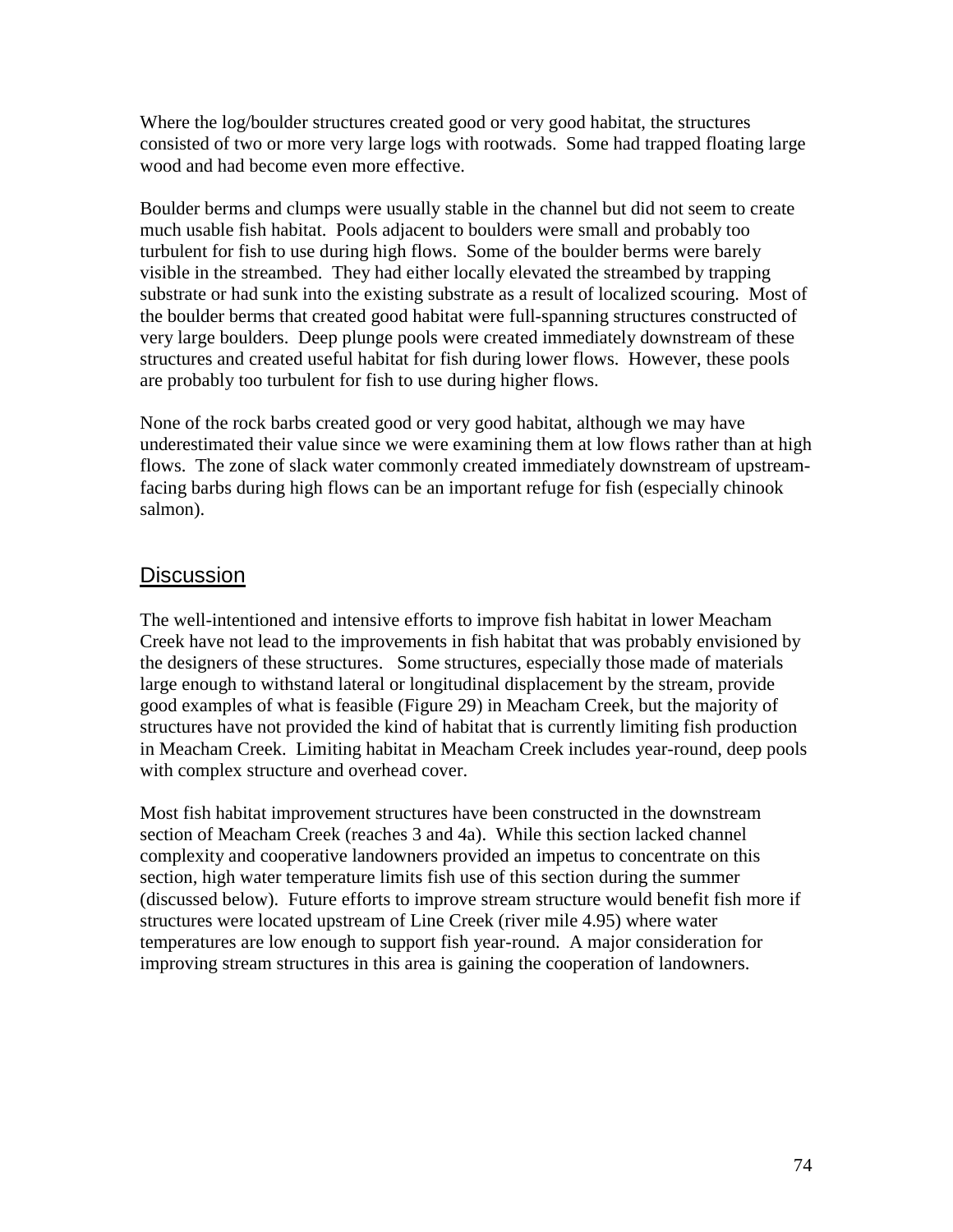

Figure 29. Well-designed log/boulder structure (# 26 at river mile 2.25) that creates year-round cover and pools.

Results from these past improvement efforts point to a need for re-examining the design of structures installed in Meacham Creek. Recent studies elsewhere point to large, complex jams of stable logs as an effective design in wide streams with active flood plains (Abbe 1999, Abbe and Montgomery 1996). Design features that promote stability and fish habitat creation include the use of long logs with large attached rootwads and limited cabling to ensure that the jam acts as a single but flexible unit. The National Marine Fisheries Service, through their participation in permit approvals conducted by the U.S. Corps of Engineers, has not been particularly supportive of using cable in the design of created log jams in streams over the last decade. However, recently they have modified this stance and will entertain designs that use cable simply to hold large logs together, rather than rigidly attach them to bedrock or to banks. This is particularly important for large streams where logs long enough to remain stable in the channel on their own are no longer available.

Obtaining and moving large-diameter logs with rootwads is challenging in Meacham Creek where older trees are not plentiful and the road bridges may not be strong enough to handle over-loaded log trucks. However, there may be opportunities to use train cars for transporting suitable logs to sites. The largest trees growing along the lower slopes of the basin (Douglas-fir, ponderosa pine, and western larch) are found on high terraces in lower North Fork Meacham Creek. Very large grand fir can be found in headwater areas of upper Meacham Creek.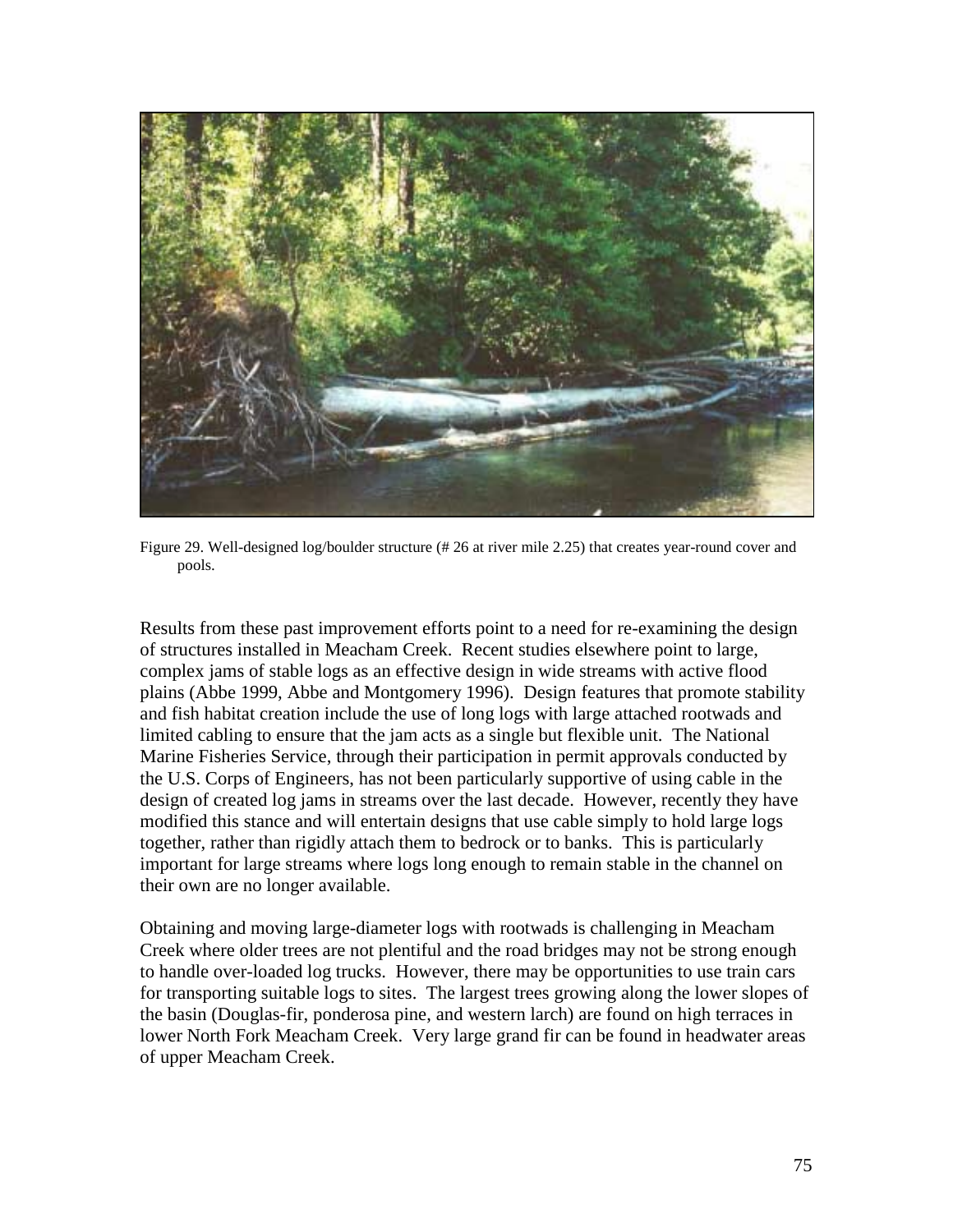Boulder berms installed in lower Meacham Creek have not resulted in much high quality fish habitat and this design should probably be abandoned. Boulders may be re-used for cabling to log structures for the purpose of increasing log jam stability.

Rock barbs have been used in the portion of lower Meacham Creek upstream of the county bridge to limit channel migration into streamside terraces used for pasture and to align flow upstream of the county bridge. Low-profile rock barbs were installed in 1998, in conjunction with planting of streamside vegetation, to prevent further erosion of the outside bank of the stream. Little bank migration has occurred since installation of the rock barbs.

Although rock barbs can provide some incidental habitat immediately downstream of the barb, these features should probably not be viewed as fish habitat enhancement features. Their main function is to limit stream meandering and, as demonstrated in previous sections of this document, reducing channel migration can lead to further downcutting of the channel and increased disconnection between the channel and its flood plain. The use of rock barbs elsewhere in the basin should be limited to segments where the railroad grade or access road is being actively undercut by the stream.

Portions of lower Meacham Creek (4.5 miles) and lower Boston Canyon Creek have been fenced to exclude cattle from streamside areas. The project began in 1989 and was accompanied by long-term leases with participating landowners. The high-tensile wire fence has withstood collapse by elk and fallen trees over the years.

Sprouting of hardwoods and shrubs from long-grazed root stock along the stream began immediately after fences were installed and was rapid until the 1996 flood. The flood scoured out some of this vegetation but re-growth has continued to occur. Most notable has been dense patches of alder and willow along the channel fringe (Figure 29.1). Many trees planted along the channel terraces located further from the stream did not survive the hot summer conditions.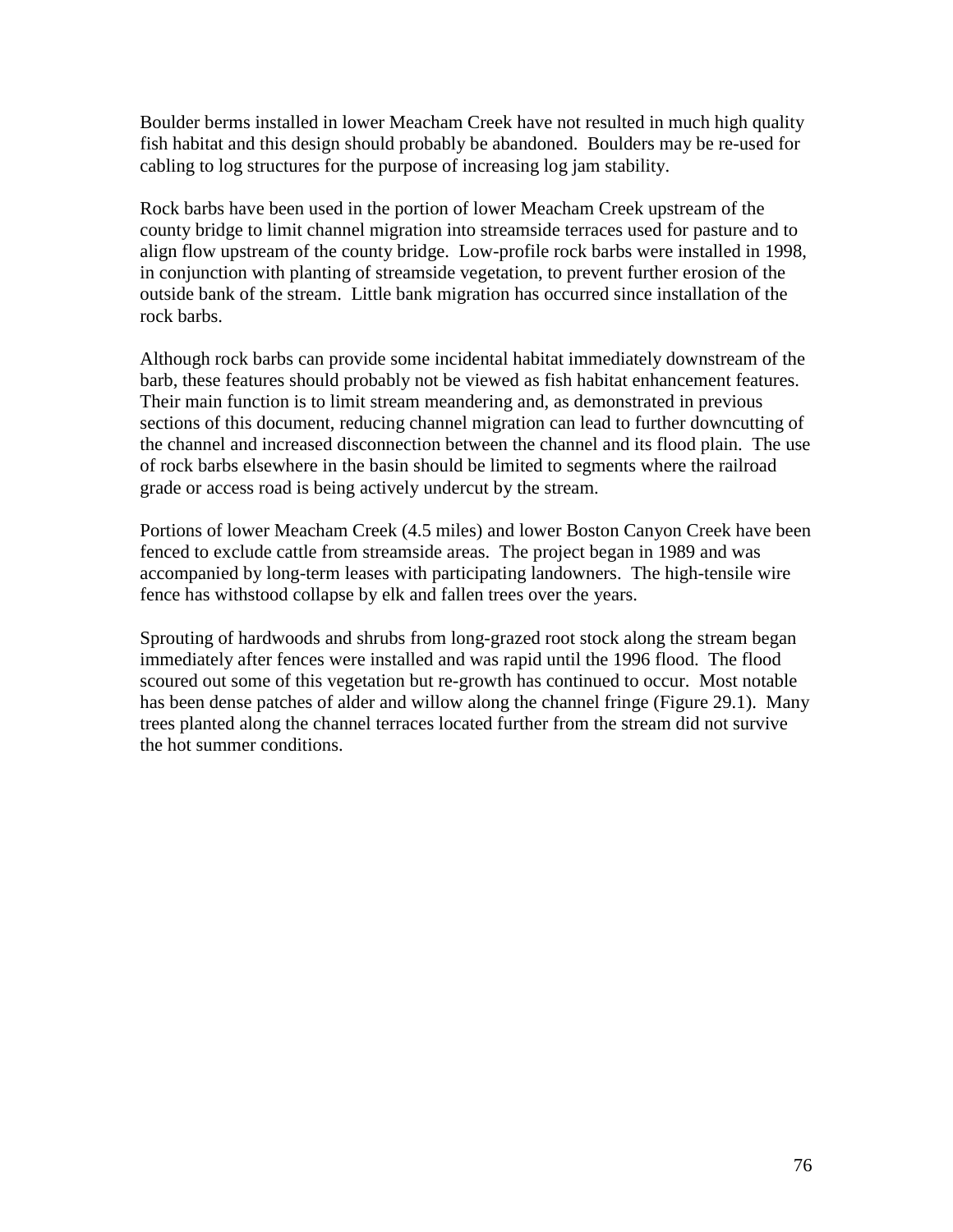

Figure 29.1. Regeneration of alder on gravel bar following 4 years of grazing exclusion (1988 to 1992).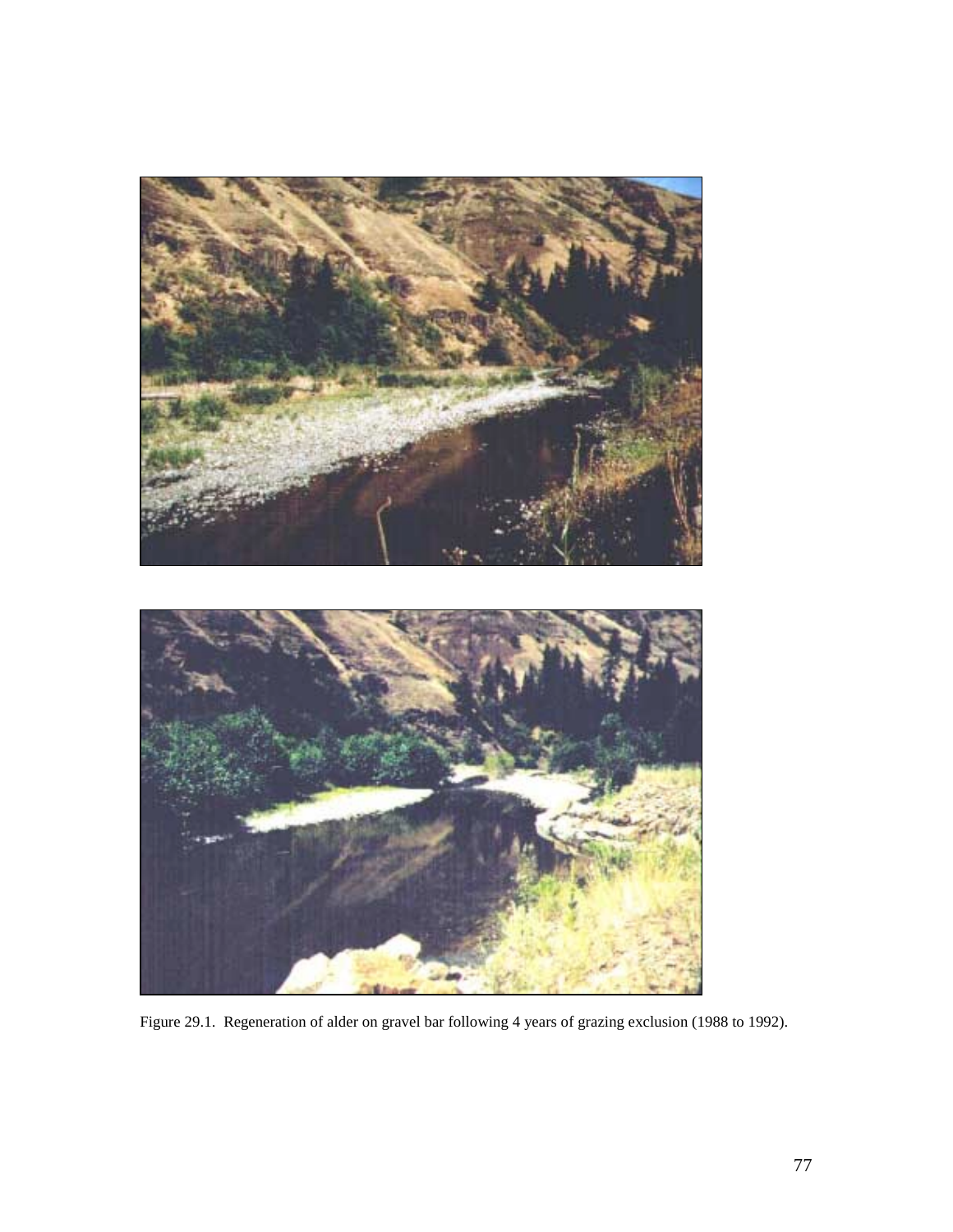## **Water quality**

#### *Water temperature*

The climate of the Umatilla River basin makes water temperature an important aspect of overall fish habitat during the summer. The low elevation of Meacham Creek (1800 feet at the mouth) combined with sustained hot spells with maximum air temperatures over 95 deg F and only moderate nighttime cooling, results in water temperatures that can reach or exceed that which can be tolerated by native fish. Low summer streamflow in Meacham Creek complicates the situation for native fish because the water becomes so shallow (or goes subsurface) that fish are unable move upstream into cool water zones.

Water temperatures in streams flowing through the bedded basalt geology of northeast Oregon are spatially influenced by the non-homogenous entry of cool groundwater. Some of the basalt layers are less porous than others and so groundwater is intercepted at the impervious layers and shuttled into streams at discrete points. An example of this is shown for a section of Phillips Creek, located 14 miles east of Meacham Creek (Figure 30). Contrary to conventional wisdom, a section of the stream that was fully exposed to sunlight due to clearcut harvest of streamside trees, cooled 8 deg F as it flowed through the section. Here, the entry of cool groundwater overwhelmed the warming of water due to exposure to sunlight.



Figure 30. Interactions between stream shading and groundwater inputs for a stream 14 miles east of Meacham Creek. Data provided by the Oregon Department of Forestry.

Similarly, streams will undergo rapid changes in temperature as the ratio of surface flow to subsurface flow is altered by deep alluvial deposits.

The current use of state water temperature standards to define the suitability of streams to support fish has created considerable confusion. By establishing a region-wide goal of 64 deg F for those streams that support salmonids, some have interpreted this to mean that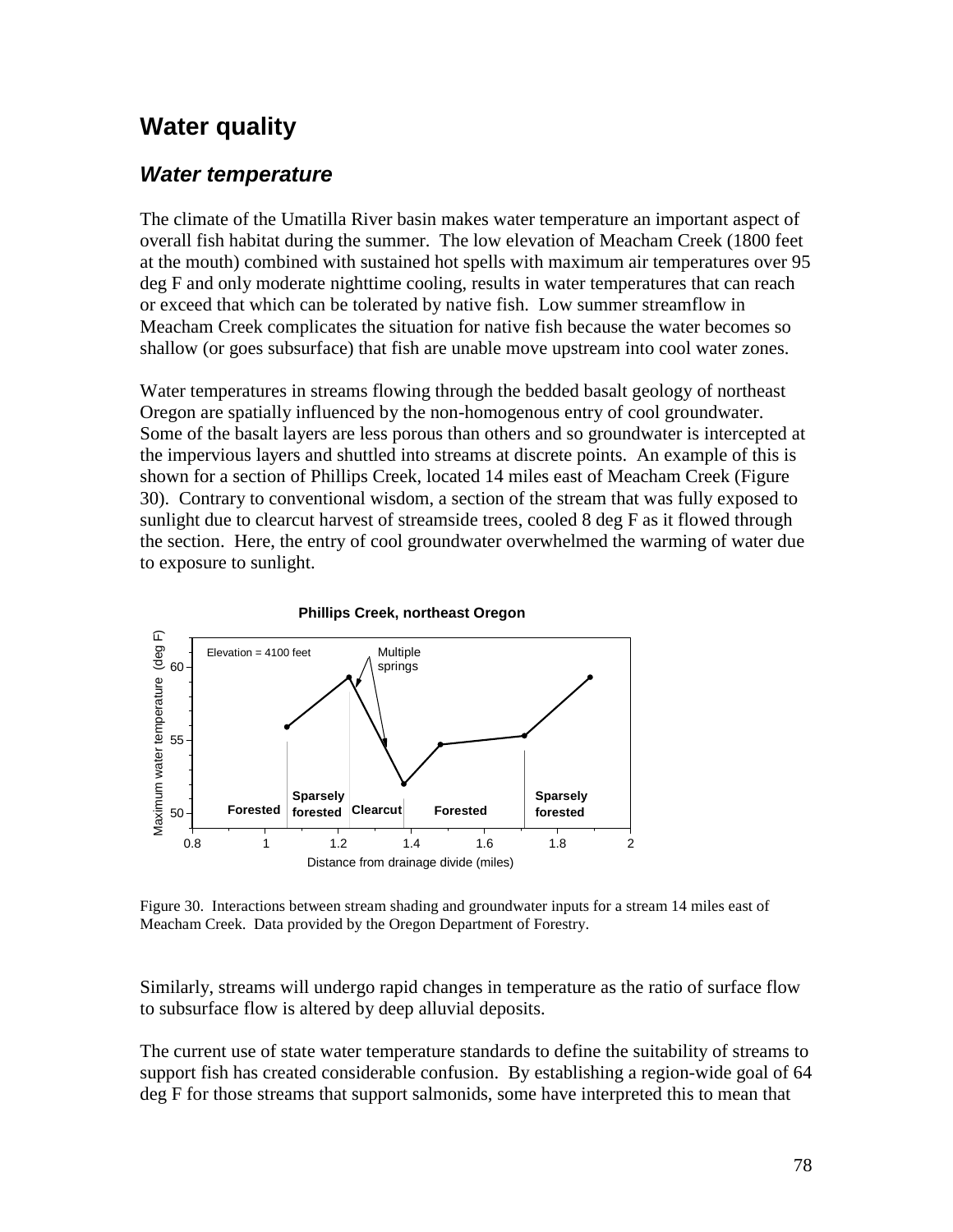streams exceeding the standard (expressed as the maximum 7-day average of daily maximum temperatures) are that way because of human actions. By ignoring the universal trend that streams warm in a downstream direction and by over-estimating the capability of streamside trees to provide effective shade to wide streams, the influence of human activities on water temperature are often overestimated. Most of the computer models designed to predict water temperature lack important algorithms that are needed to account for variability in surface water temperature, such as the cooling effects associated with some of the flow going subsurface and re-surfacing downstream or the entry of groundwater in the form of springs.

Adding to the confusion is a lack of understanding of how native fish have evolved to minimize their exposure to warm water. Fish will commonly search out cool water pockets during the hottest part of the day or migrate upstream to cooler portions of the stream system to conserve energy and reduce their need for food (Matthews and Berg 1997). Juvenile steelhead are commonly found rearing in northeast Oregon streams that have a 7-day average maximum exceeding 70 deg F.

For these reasons, we do not include an analysis of water temperature in Meacham Creek based on state water quality standards and modeling. Instead, we examine the spatial patterns of temperature that were measured throughout the basin, coupled with our observations of the behavior of juvenile fish during a hot spell in July, 2002.

#### **Methods**

We used three sources of information to evaluate maximum water temperature in Meacham Creek. One source was the temperature information gathered at 6 sites in Meacham Creek and selected tributaries using recording gauges. Years of record were 1988 and from 1992 to 2001, although no single site included all years of record. Only during 1999 and 2000 did the six sites have a common period of record. From the raw temperature records, we determined the greatest 7-day running average of maximum temperatures for each year.

The second source of information was thermal imaging collected in August, 2001. A thermal imagining camera housed in a helicopter was used to capture reflected heat from the surface of the stream throughout the Meacham Creek study area. Recording temperature gauges placed at four sites prior to the flight provided a means to conduct a calibration check. We did not have enough funds to rectify the thermal images to the landscape in order to examine fine-scale patterns in surface water temperature. Instead, information was extracted from single frames at selected spots spaced at quarter-mile intervals. We assigned the location of the spots to the GPS coordinates defining the helicopters path. Usually, the helicopter was not directly over the stream so these locations show up as offsets in the GIS coverage. The temperature at each spot was an average of about 10 values, with each value selected to avoid areas with half-submerged rocks, shaded areas, and other anomalies that would cause an erroneous surface water temperature value. Thermal imagery measures only the temperature of the very surface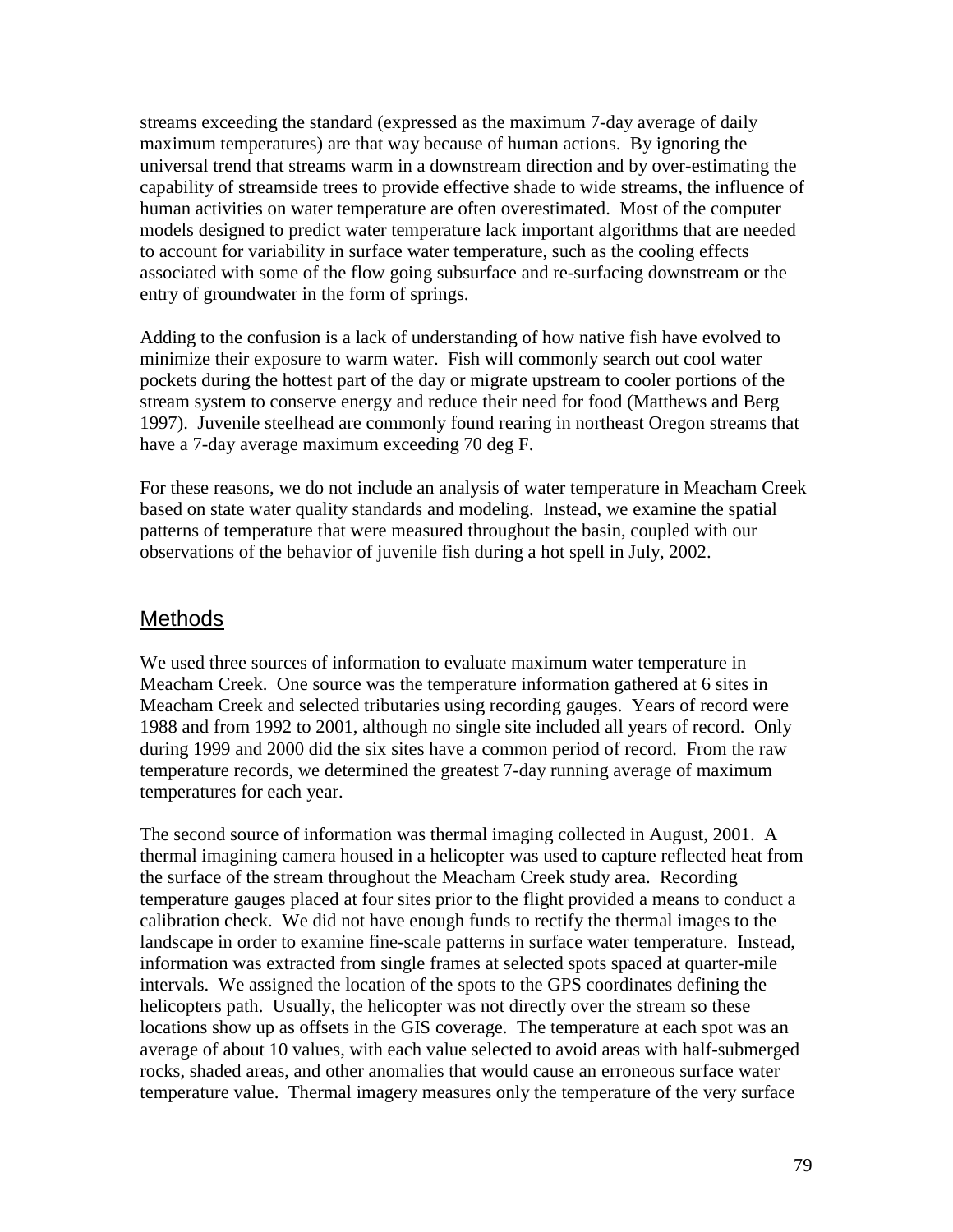of the stream so where the surface water is not mixed with the cooler water underneath, the overall water temperature can be greatly over-estimated.

The third source of temperature information we used in this study was that which we gathered in the field during a hot spell in mid-July, 2002. Maximum daily air temperatures directly above the water were 95 to 101 deg F and water levels were unusually low for mid-July. We used a digital thermometer to measure the water at selected sites, including the main stem of Meacham Creek, tributaries, and zones of unusually cool water (usually alcoves). Alcoves are like side channels but have no upstream connection with the main channel of the stream during low flows. For this analysis, we used only those readings taken between 2 and 6 pm. During this hot spell streams approached their daily maximum by 2 pm and did not cool off much until after 6 pm.

#### Results

The recording gauges in the lowest portion of Meacham Creek (R.M. 1.4 and 5.0) indicated that the greatest 7-day running average of daily maximum temperature routinely exceeded 75 deg F each year. Water temperature was more moderate at river mile 13.0, averaging about 70 deg F (Table 22). The two lower gauges are separated from the upper gauge by a section of subsurface flow centered on river mile 12.

Examining only those years where the lower and upper gauges on North Fork of Meacham Creek were both operating, water at the upper gauge was 1.0 deg F cooler than the lower gauge near the Meacham Creek confluence (70.2 deg F). Water at the lower gauge in North Fork Meacham Creek is nearly the same temperature as that measured in Meacham Creek at river mile 13. East Meacham Creek is considerably cooler than either Meacham Creek or North Fork Meacham Creek with maximum 7-day averages ranging from 64.5 to 68.8 deg F each year. Variation of maximum temperature among years was relatively high at all gauges with standard deviations ranging from 1.0 to 1.8 deg F.

The rate of heating for Meacham Creek between R.M. 5.2 and 2.00 (1999-2000) was 0.1 deg F per mile, while the rate of heating for North Fork Meacham Creek between R.M. 3.5 and 0.5 (1999-2000) was 0.5 deg F per mile. The rating of heating was less within lower Meacham Creek probably because it had reached equilibrium where cooling forces (groundwater, heat loss to the channel substrate, evaporation) counteracted warming forces (solar radiation and heat transfer from air to water).

Combined information from field measurements and thermal imaging revealed a complex longitudinal pattern in maximum water temperature throughout the study area (Figure 31). Starting at river mile 28 in Meacham Creek, water temperature increased rapidly in a downstream direction. The thermal imagery shows high variability in temperature among adjacent sites while the field data indicates a more steady increase.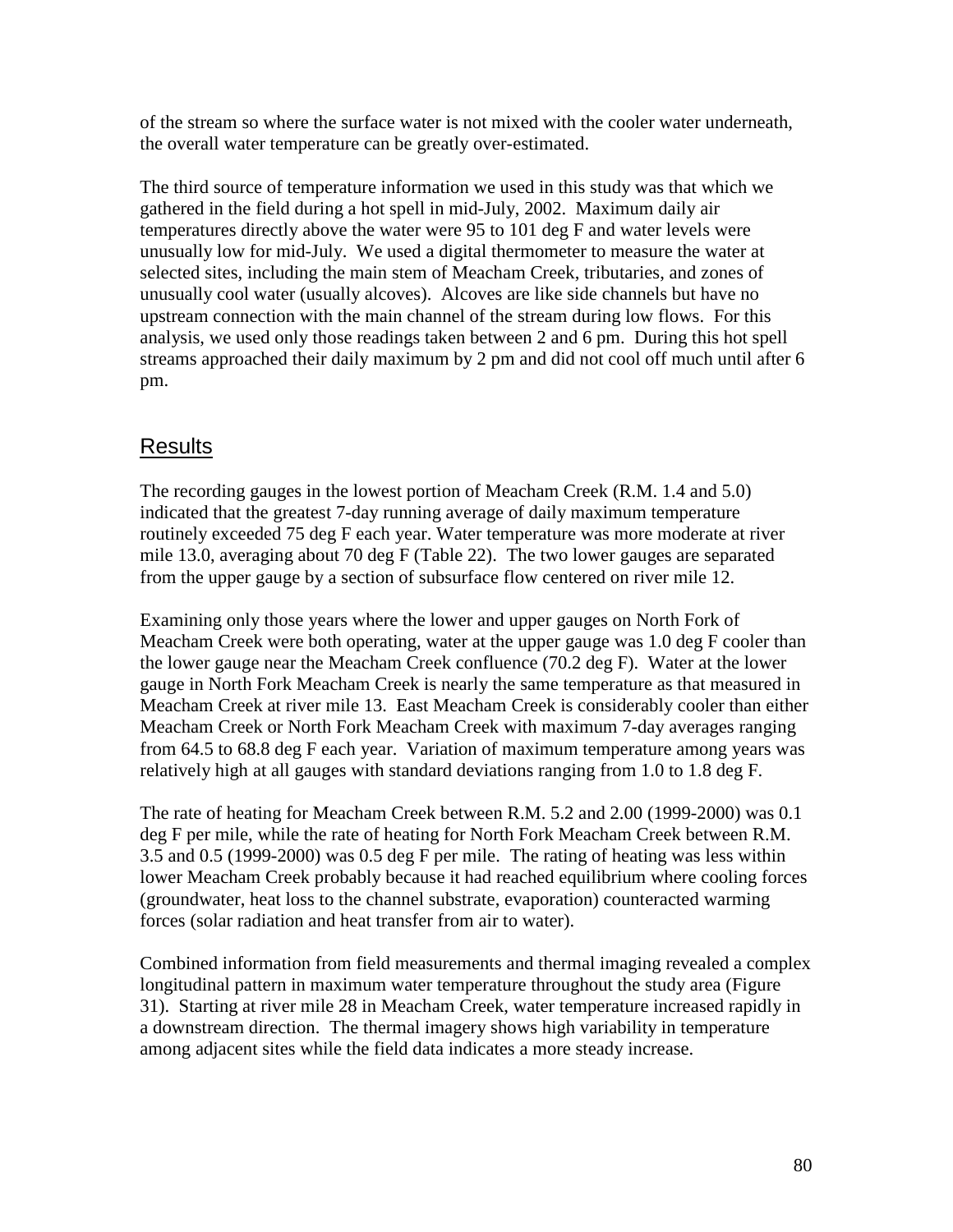|            |                          |            |            | North Fork | North Fork | East       |
|------------|--------------------------|------------|------------|------------|------------|------------|
| Year       | Meacham Cr               | Meacham Cr | Meacham Cr | Meacham Cr | Meacham Cr | Meacham Cr |
|            | R.M. 1.4                 | R.M. 5.2   | R.M. 13.0  | R.M. 0.5   | R.M. 3.5   | R.M. 0.1   |
|            |                          |            |            |            |            |            |
| 2001       | 76.7                     | 77.3       |            | 68.2       | 69.4       |            |
| 2000       | 76.7                     | 76.6       | 70.9       | 72.3       | 69.9       | 66.0       |
| 1999       | 74.8                     | 74.4       | 69.7       | 69.2       | 68.5       | 67.5       |
| 1998       | $\overline{\phantom{a}}$ | 76.4       | 71.2       | 71.9       | 70.3       | 68.8       |
| 1997       | 76.2                     |            | 69.0       | 69.2       | 67.9       |            |
| 1996       | 74.7                     |            |            | 68.6       |            | 66.8       |
| 1995       | 74.8                     |            |            |            |            | 65.5       |
| 1994       | $\blacksquare$           |            |            |            |            |            |
| 1993       | 74.2                     |            | 72.5       |            |            | 64.5       |
| 1992       | 78.7                     |            |            |            |            |            |
| 1988       | 77.4                     |            |            |            |            |            |
| All years  |                          |            |            |            |            |            |
| mean       | 76.0                     | 76.2       | 70.7       | 69.9       | 69.2       | 66.5       |
| std. dev.* | 1.5                      | 1.2        | 1.4        | 1.8        | 1.0        | 1.5        |
|            |                          |            |            |            |            |            |
| 1999-2000  |                          |            |            |            |            |            |
| mean       | 75.8                     | 75.5       | 70.3       | 70.8       | 69.2       | 66.8       |
|            |                          |            |            |            |            |            |
| 1997-2001  |                          |            |            |            |            |            |
| mean       |                          |            |            | 70.2       | 69.2       |            |
| std. dev.* |                          |            |            | 1.8        | 1.0        |            |
|            |                          |            |            |            |            |            |

Table 22. Greatest 7-day running average of daily maximum temperatures by year for Meacham Creek and selected tributaries. Data gathered by the Tribes and the Forest Service using recording gauges.

\* standard deviation of a sample

The narrow width of Meacham Creek and vegetative shading creates problems with determining the stream's temperature using thermal imagery. Field data for this reach probably better reflects spatial variation than the thermal imagery. A sharp increase in water temperature as the stream approached the first dry section (between river mile 24.9) and 20.7) was probably due to declining surface water flow. By the time the stream approached river mile 25 most of the water was subsurface leaving only a shallow layer of water at the surface that was easily warmed by exposure to solar radiation (Figure 31).

In areas where they overlapped, the field data water temperature was considerably higher than the thermal imagery temperatures. This difference is probably real since weather and streamflow conditions were moderate when the thermal imagery was flown in 2001 and exceptionally warm (with abnormally low flows) in 2002 when the field measurements occurred.

By the time the stream surfaced downstream of river mile 24.9 the temperature of the water had dropped to below 65 deg F. It then warmed into the mid-70's before again going subsurface. East Meacham Creek provided cool water to moderate temperature increases in Meacham Creek within this section. The water surfaced again upstream of the North Fork Meacham Creek confluence and was warmed to the temperature of the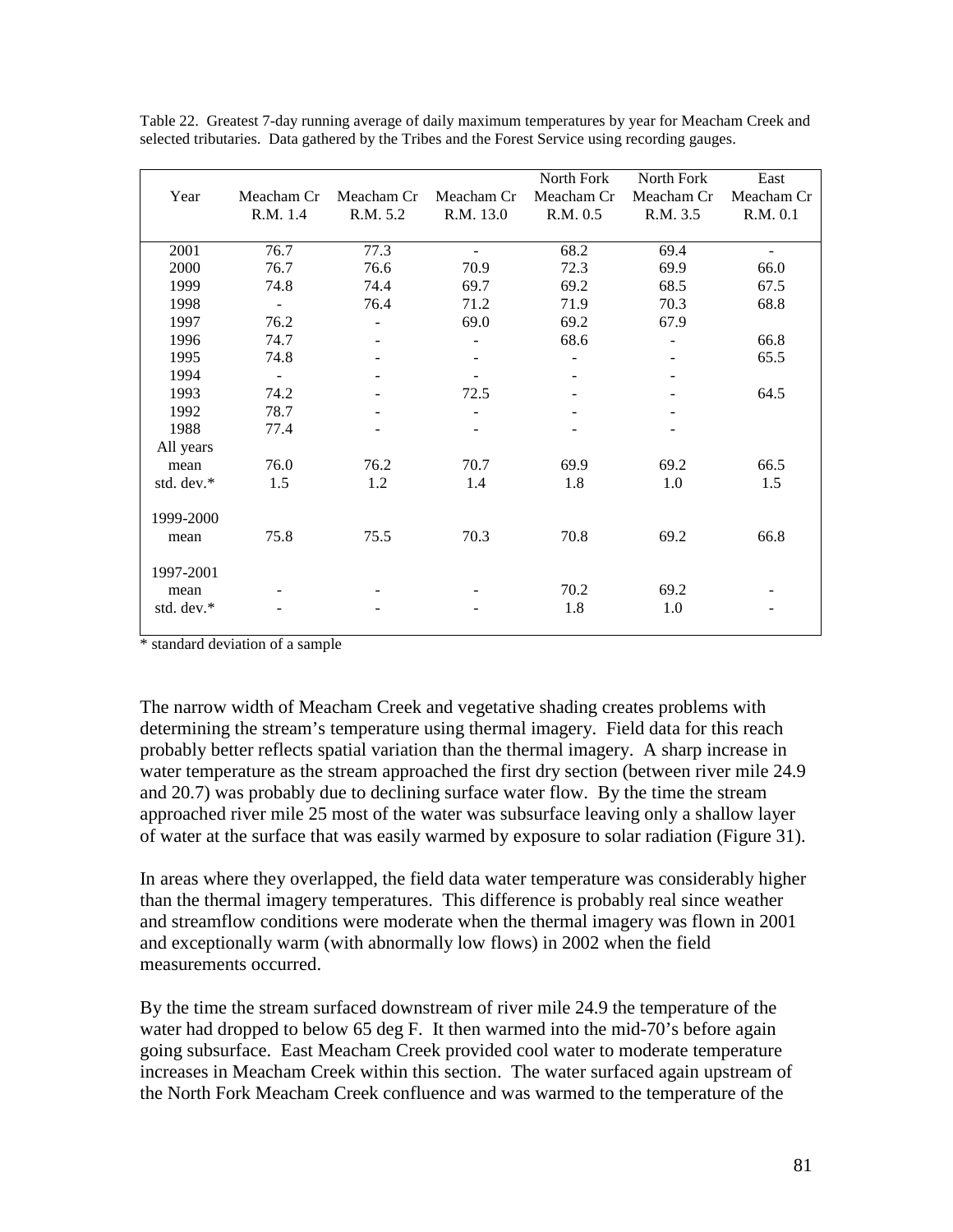North Fork where they combine. The water stayed below 70 deg F until it approached the last segment of subsurface flow and increased to about 80 deg F as the surface water became shallow. Meacham Creek exited gravels from this subsurface reach at a cool 59 deg F and then warmed steadily in a downstream direction. The warm water (72 deg F) of Camp Creek at river mile 11.16 contributed to this increase. The Milepost 224 fire in 2000 burned through much of the Camp Creek watershed and may have reduced shade along the stream. Furthermore, the Camp Creek watershed faces west and receives direct sunlight throughout the afternoon.

Meacham Creek continued its increase in temperature until river mile 5 and then maintained a relatively steady temperature (73 to 75 deg F, 2001 values) until its confluence with the Umatilla River. The values in 2002 approached 80 deg F in this lowest section. Line Creek is cool, owing to a series of springs that enter the channel between the railroad and Meacham Creek but the volume of flow is only a small portion of the flow in Meacham Creek during the summer so its influence on Meacham Creek was small.

At the upstream end of the North Fork Meacham Creek reach, Bear Creek contributes exceptionally cool water (58 deg F) (Figure 31). It flows from a north-facing slope, while North Fork Meacham Creek drainage faces mainly west. The temperature of Bear Creek obtained with the thermal imagery is erroneous.

Throughout lower Meacham Creek and North Fork Meacham Creek we found alcoves and side channels with water that were much cooler than the main channel (Figure 31). The water temperature within these features was commonly 55 to 60 deg F. We could see juvenile steelhead congregating in these cool off-channel areas during the heat of the day, as long as the water was deep enough. During morning hours when the water was still cool, we observed juvenile steelhead throughout most of the Meacham Creek study area in mid-July, 2002. Only in the lowest 2 miles did we not see fish in the main channel during the morning.

We wore porous boots as we surveyed Meacham Creek and so could detect pockets of cool water within the main channel as we moved upstream. Cool water pockets were common at the bottom of deep pools and at the downstream end of large gravel bars. During a previous trip on June 12, 2002, we measured the temperature of water upstream and downstream of a gravel bar at river mile 7.19. Although the water was much cooler in June than it was in July, these measurements demonstrate a phenomenon that seems to persist throughout the summer.

The water temperature in the main channel at the upstream and downstream end of the gravel bar was about 57 deg F (Figure 32). However, along the downstream edge of the gravel bar were pockets of water that were 4 to 7 degrees cooler. The coolest water was that closest to the edge of the gravel bar. The exit of subsurface water at the downstream end of the gravel bar was further confirmed by abundant growths of algae. Studies elsewhere in the Pacific Northwest indicate that the subsurface water picks up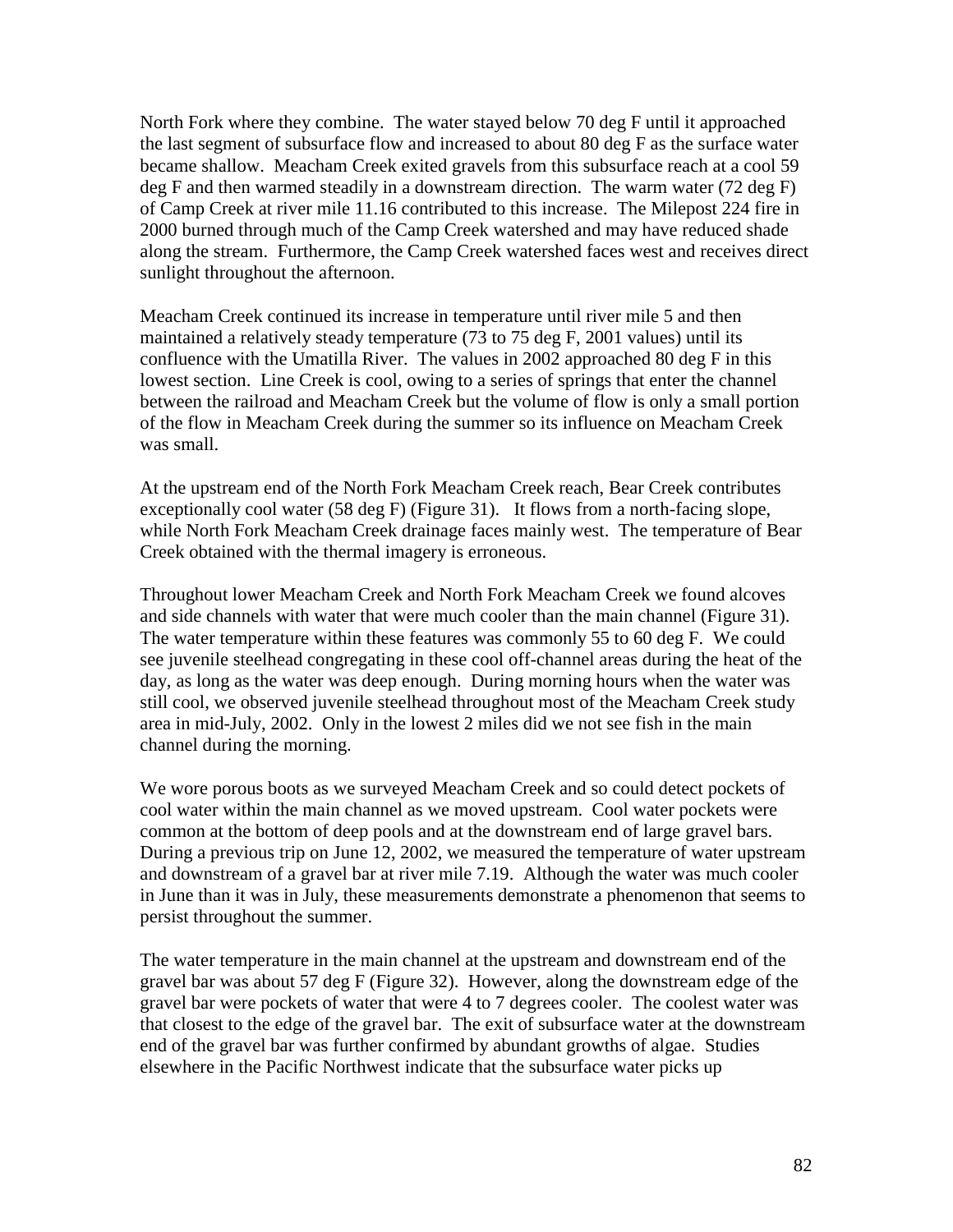phosphorus from fine sediments as it flows through gravel deposits (Fernald, et al. 2001) and is quickly exploited by algae once exposed to sunlight.



**Meacham Creek**

Figure 31. Water temperature as determined from thermal imagery (August, 2001) and field measurements taken between 2 and 6 pm on very hot days in mid-July, 2002.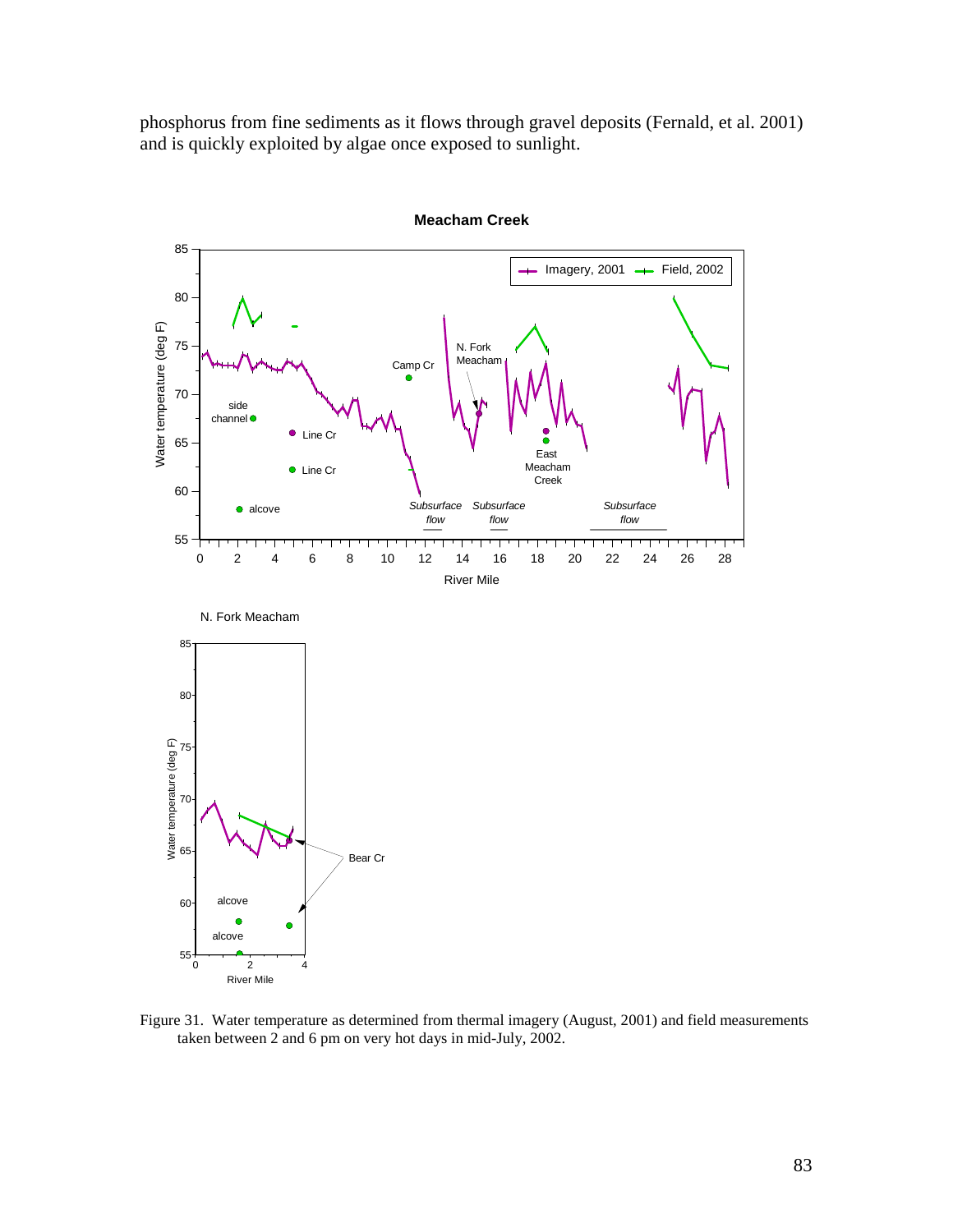

Figure 32. Changes in water temperature as Meacham Creek flows over and through a deposit of gravel and cobbles in mid-June, 2002.

Most of the streams in the study area were too wide for the surrounding trees to provide shade over the channel during the hottest part of the day. An inspection of aerial photographs and observations in the field indicated that even the tall and relatively wellstocked conifer stands along the Wenaha River and North Fork Meacham Creek reference reaches failed to provide much shade to the channel. Certain tributaries and springs (Boston Canyon, Bonifer Pond spring, Line Creek, R.M. 9.79 spring, East Meacham Creek, and Butcher Creek) currently provide cold water to Meacham Creek and create zones of thermal refuge for fish. Streamside vegetation along these narrow streams can greatly influence maximum water temperature.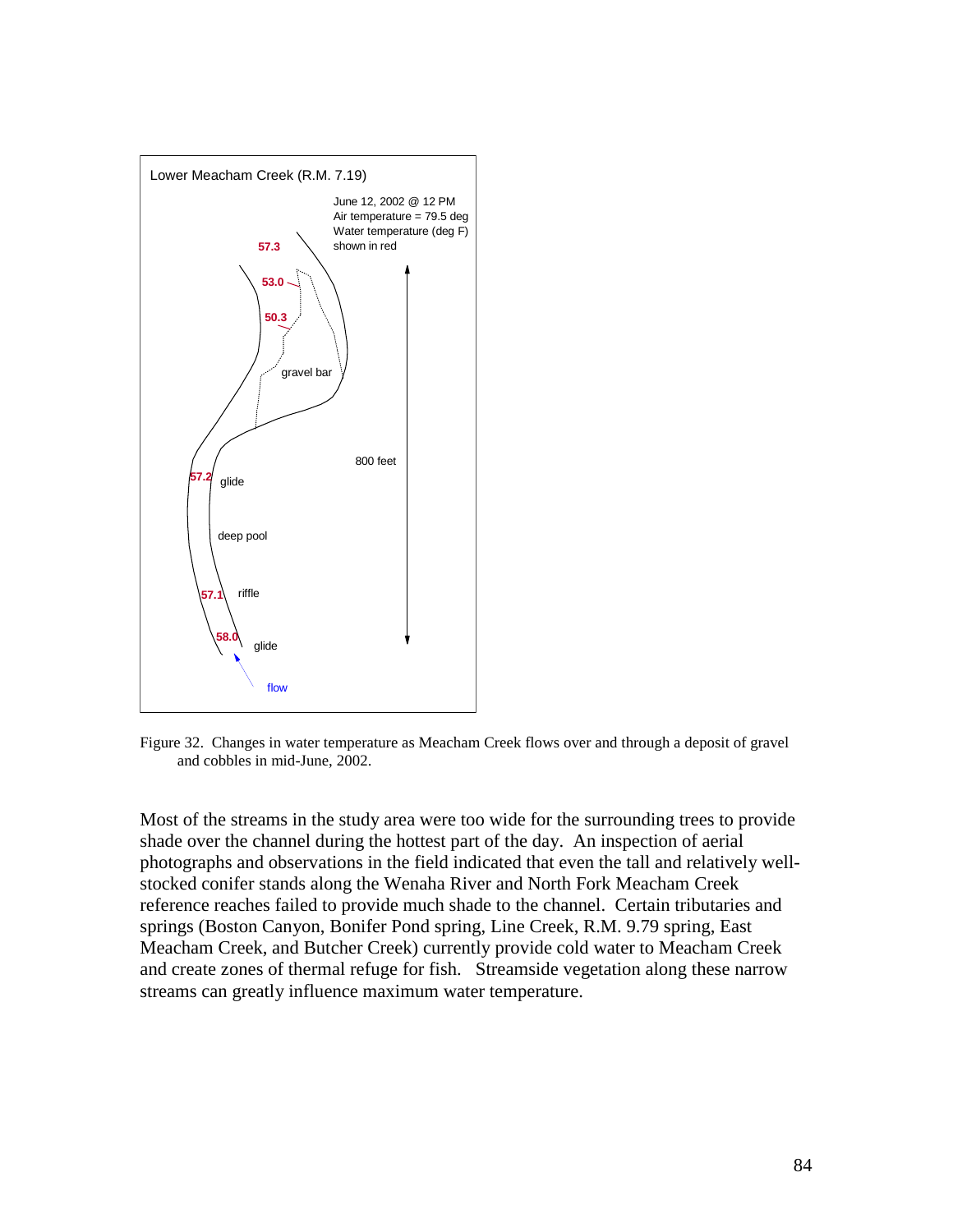#### **Discussion**

Maximum water temperature found in reaches 3 and 4a of lower Meacham Creek routinely exceed the upper incipient lethal level for adult chinook salmon (77 deg F) and limits the ability of juvenile fish to rear in these reaches in the summer. Juvenile salmonids have some access to thermal refuges such as the downstream ends of gravel bars, alcoves, side channels, and tributary confluences, to escape high temperatures in the main channel. Spring chinook spawners in the upper John Day River survive water temperatures that frequently exceeded their upper tolerance level of 77 deg F by congregating in pools with cool water (Torgersen et al. 1999). Nevertheless, such survival technique compromises their ability to feed, avoid predators, and resist disease.

Favorable temperature conditions exist in reach 4b, especially immediately downstream of river mile 12 where the stream exits a subsurface reach at a very cold temperature. These temperature patterns in lower Meacham Creek are probably natural since the channel is much too wide for streamside trees to cast a shadow on the water and summer flows are not diminished by water withdrawals (discussed later). Camp Creek, the tributary with the largest flow in lower Meacham Creek, may now be somewhat warmer than normal due to a fire in 2000.

Water temperatures within North Fork Meacham Creek and a section of Meacham Creek immediately downstream of the North Fork confluence are favorable for supporting salmonids year-round. On the other hand, thermal conditions in upper Meacham Creek alternate between favorable and unfavorable; water entering two subsurface reaches warms considerably as surface flow becomes shallow, while cool water exiting the subsurface reaches and cool water from tributaries provides excellent thermal refuge.

The multi-channel and aggregate-rich nature of reach 4b promotes alternate subsurface routes for portions of the flow. Within these subsurface routes water is cooled as it exchanges heat with the aggregate and is sheltered from the heating influence of solar radiation. When this water surfaces downstream it is much cooler than when it entered. Structural features in the channel such as pools created by log jams or scour pools on the outside of bends are places where this subsurface water is commonly intercepted and incorporated into the surface flow. A stream with little large wood or a stream that is not allowed to meander freely will not have as many opportunities to intercept the cool, subsurface flow.

It is not possible to estimate the temperature regime of Meacham Creek prior to European settlement since the type of vegetation bordering the stream at that time is unknown. Current measurements of temperature along the stream suggest that water temperature is greatly controlled by the presence of zones with subsurface flow. Where the stream surfaces after cooling off within an upstream subsurface reach, the streams loses all "memory" of the warming that had occurred further upstream in the watershed. We found nothing to suggest that the pattern of surface and subsurface reaches in most of the basin have changed since European settlement. However, one could speculate that some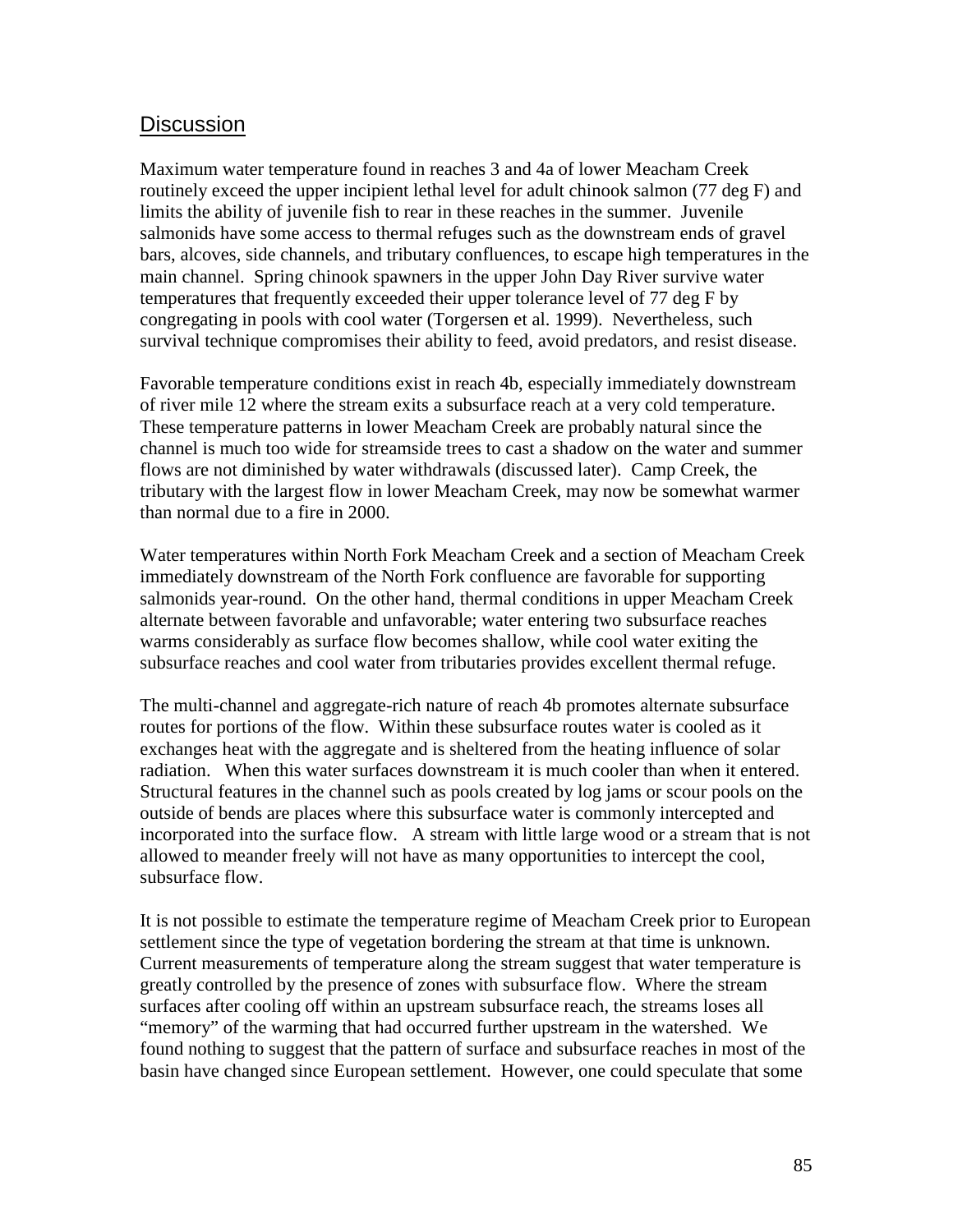subsurface flow sections may have once existed downstream of river mile 7 but became surface flow after the dikes were installed.

## *Nutrients*

Typically, nitrogen and phosphorus are cycled tightly in natural streams flowing through mountainous regions of the Intermountain West since both nutrients are in short supply. The geology yields only scant amounts of phosphorous as rocks weather and the alternating cold and dry climate does not promote quick decay of organic material and the release of nitrogen from this material or from the by-products of bacteria feeding on organic material. Bioavailable forms of nitrogen and phosphorus that reach the stream are quickly taken up by algae, some of which becomes food for aquatic macroinvertebrates, and then later, food for fish.

High levels of nutrients can be found in the water column of streams that have large and chronic sources of organic pollution. Typically, large loads of nutrients come from fertilizer, manure, sewage treatment or industrial plants, septic tanks, or stormwater draining from urban areas.

In this study, we examined nutrients in water from Meacham Creek from the limited sampling done in the spring and summer of 1998.

#### Methods

Information was provided by the Oregon Department of Environmental Quality on nitrogen and phosphorus compounds within Meacham Creek during April and August, 1998. Parameters included combined nitrate/nitrite, ammonia, Kjeldahl nitrogen, orthophosphate, and total phosphorus. Detection limits were not included with the data but detection limits usually used by the Department for these parameters are 0.02 mg/L as N for nitrate/nitrite, ammonia, and Kjeldahl, 16 *u*g/L for orthophosphate, and 30 *u*g/L for total phosphorus.

#### Results

Values for nitrogen and phosphorus were at or below detection limits for all samples, indicating that Meacham Creek has a very low nutrient status (Table 23). Samples taken in April (when nutrient uptake by algae is low) were no greater than those taken in August (when nutrient uptake is high) which suggests that there are no chronic sources of nutrients attributable to human activities.

Cow manure is abundant along heavily grazed portions of Meacham Creek but it is dispersed and the land is flat. There are no confined animal feeding areas. The pathways for this manure to enter Meacham Creek are limited to overland transport during high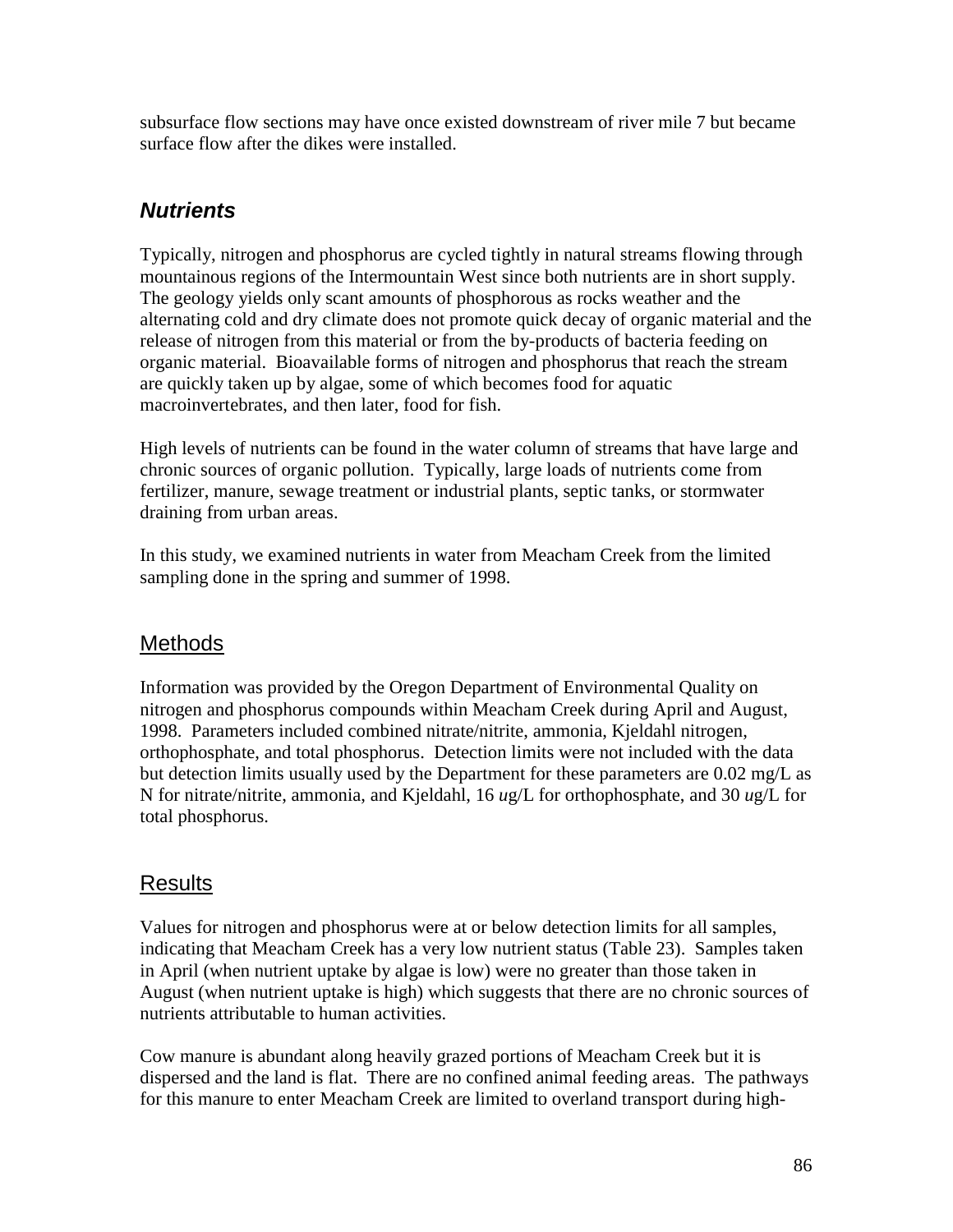intensity runoff and the cows doing their business while standing in the stream. Cow manure flushed into the stream during high flows is not likely to cause problems with water quality in Meacham Creek since little nutrient uptake occurs in winter and early spring and it is rapidly transported downstream.

|                                    | Nitrate/<br>Nitrite<br>(mg/L as N) | Ammonia<br>(mg/L as N) | Kjeldahl<br>nitrogen<br>(mg/L as N) | Ortho-<br>phosphate<br>(ug/L) | Total<br>phosphorus<br>(ug/L) |
|------------------------------------|------------------------------------|------------------------|-------------------------------------|-------------------------------|-------------------------------|
| Meacham Cr at mouth<br>8/25/98     | 0.02                               |                        | < 0.02                              | 16                            | 30                            |
| Meacham Cr at R.M. 0.5<br>4/29/98  | < 0.02                             | $\epsilon$ detection   | < 0.02                              |                               | 30                            |
| Meacham Cr at R.M. 1.4<br>4/29/98  | < 0.02                             | 0.02                   | < 0.02                              |                               | 30                            |
| Meacham Cr at R.M. 11.2<br>4/29/98 | < 0.02                             | $\alpha$ detection     | ${}_{0.02}$                         |                               | 30                            |
| Meacham Cr near I84<br>8/25/98     | < 0.02                             |                        | < 0.02                              | 16                            | 30                            |

Table 23. Nitrogen and phosphorus data for Meacham Creek in 1998. Data provided by the Oregon Department of Environmental Quality.

#### **Discussion**

The limited nutrient information available for Meacham Creek suggests that nutrients are both scarce and tightly cycled within its aquatic environment. Obvious sources of nutrient enrichment are lacking in the watershed. Nutrients resulting from moderate to heavy grazing along Meacham Creek are not showing up in the water column.

Potential episodic increases in nutrients include that associated with train derailments or fire-fighting. Nitrogen in the form of liquid ammonia or granular fertilizer could be introduced into Meacham Creek during a train derailment. Phosphorus in the form of granular fertilizer could be added to the stream during a train derailment or in the form of fire retardant while trying to control a wildfire.

#### *Suspended sediment and turbidity*

Human-caused increases in suspended sediment and turbidity can influence habitat quality for fish. Most fish feed by sight and so chronic turbidity can make feeding less efficient. A layer of fine sediments deposited over gravels and cobbles in a stream can make the stream bottom less productive by occluding algae and some aquatic organisms on which fish depend for food. In some cases, fine sediment deposits can fill in the spaces between gravels and prevent oxygen-rich water from flowing around eggs that have been deposited by fish. Without enough oxygen, the eggs do not develop. Many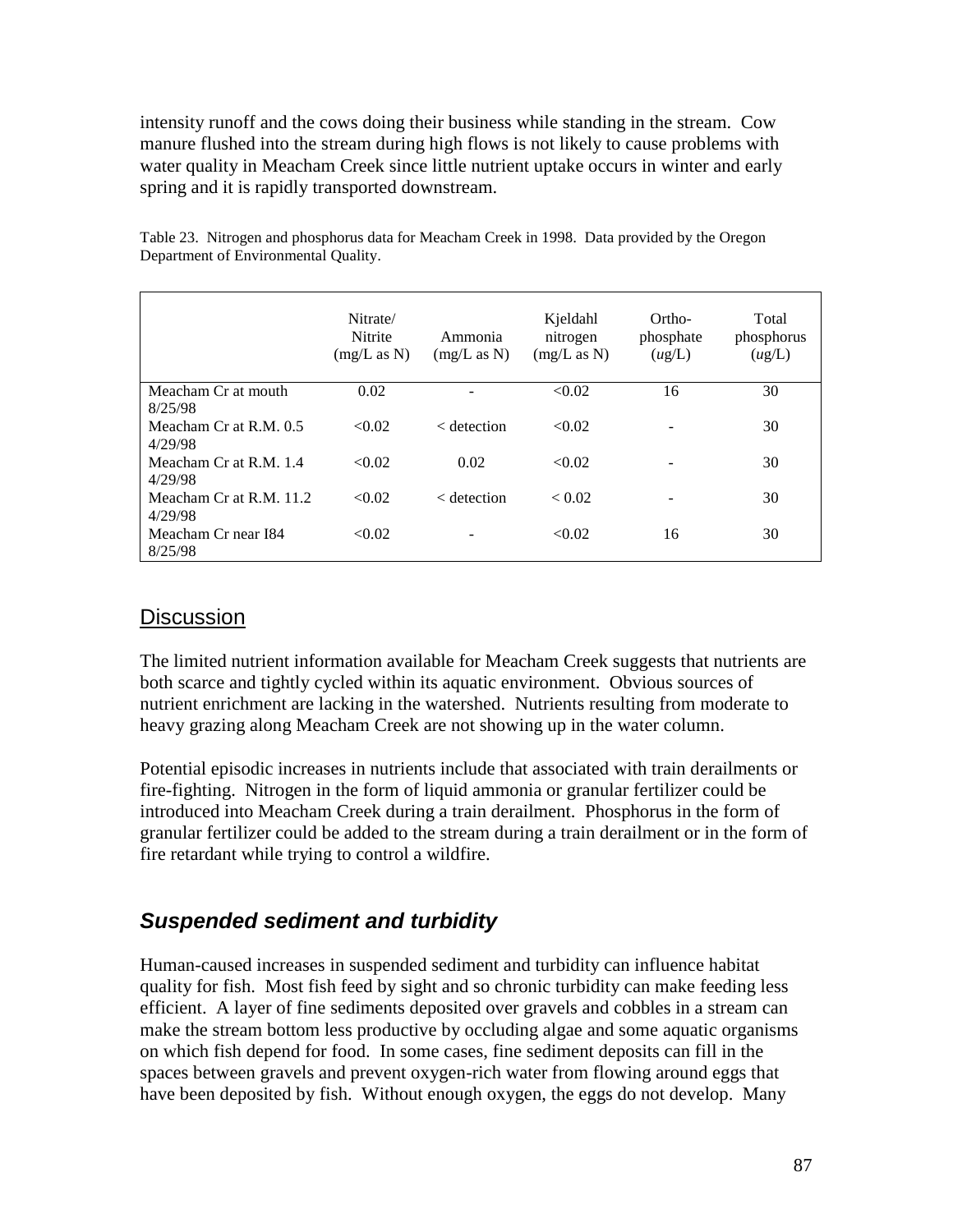fish have evolved to address this problem by using their tails to swish the fine sediments out of gravels before laying their eggs and building redds of porous gravels that favor water exchange.

In this section, we evaluate limited information available for understanding natural and human-caused sources of sediment in Meacham Creek.

## **Methods**

Average daily turbidity and suspended sediment loads were extracted from a monitoring summary report prepared by the Umatilla County Soil and Water Conservation District (King 2002). The report contained information on suspended sediment loads from the 1998 to the 2001 water year and turbidity data from 2000 and 2001 water years. Automated water samplers (Isco) were used in all years to extract water samples . Daily composite samples were taken from November 1 to June 5 in 2001. Samples were successfully gathered during 65% of the days at the Umatilla River site upstream of Meacham Creek and 71% of the days at the Umatilla River site near Hermiston. Missed sampling days during periods of high runoff can greatly skew average values of sediment load. Gaps in the record for the Umatilla River site upstream of Meacham Creek and the Umatilla River site near Hermiston did not occur during peak runoff periods. However, for the Meacham Creek site a portion of samples were missed during the peak runoff period. Few sizable peak flows have occurred in the Umatilla River basin since suspended sediment sampling began in the 1998 water year, so sediment load estimates from this period are probably much less than during periods of normal or abnormally high runoff.

Suspended sediment loads presented below are expressed as pounds of sediment per day per square mile of drainage area.

#### Results

Meacham Creek had an average daily unit load of suspended sediment that was only 70% of the unit load recorded in the Umatilla River upstream of Meacham Creek and 37% of the unit load in the Umatilla River near Hermiston (Table 24). The average daily load from 1998 to 2001 water years in Meacham Creek had a mean value of 70 lbs/sq.mi./day and is very low compared to other Pacific Northwest rivers. The McKenzie River, a western Cascade Mountains river noted for its unusual clarity, has a long-term suspended sediment load of 470 lbs/sq.mi./day. Longer-term monitoring that includes periods of unusually high flow will likely show that the suspended sediment load is considerably greater than 70 lbs/sq.mi./day for Meacham Creek.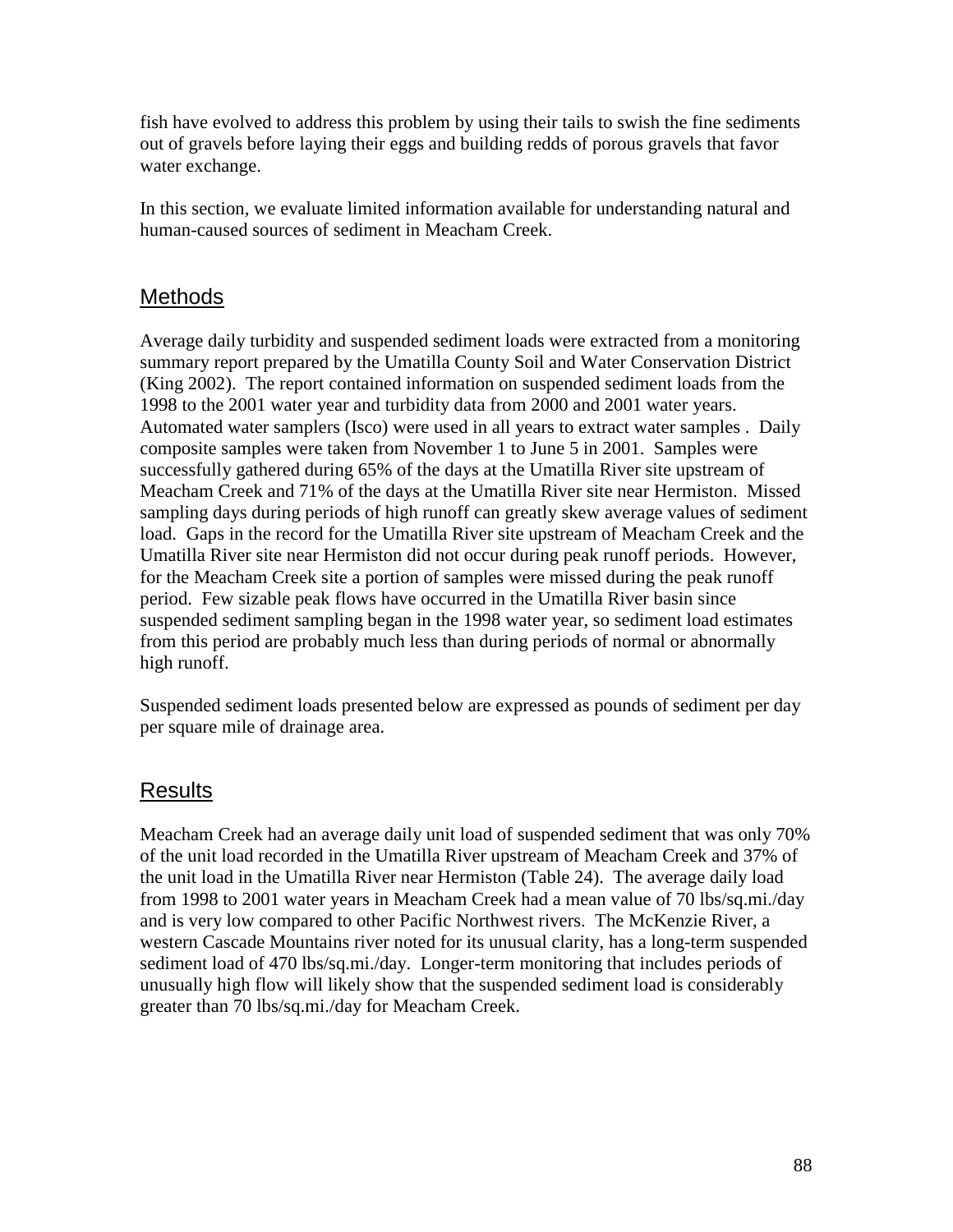|                                   | Meacham<br>Creek | Umatilla River<br>upstream of<br>Meacham Creek | Umatilla River<br>near Hermiston |
|-----------------------------------|------------------|------------------------------------------------|----------------------------------|
| Average daily suspended unit load |                  |                                                |                                  |
| (lbs/sq.mi./day:                  |                  |                                                |                                  |
| 1997-1998                         | 60               | 100                                            |                                  |
| 1998-1999                         | 120              | 120                                            | 240                              |
| 1999-2000                         | 60               | 100                                            | 240                              |
| 2000-2001                         | 40               | 80                                             | 100                              |
|                                   |                  |                                                |                                  |
| average                           | 70               | 100                                            | 190                              |
| Average turbidity (NTU)           |                  |                                                |                                  |
| 1999-2000                         | 5.3              | 5.4                                            | 29.3                             |
| 2000-2001                         | 6.3              | 5.1                                            | 43.2                             |

Table 24. Total suspended sediment load and turbidity measured at the mouth of Meacham Creek and the Umatilla River upstream of Meacham Creek from Nov. 1 to June 5 (adapted from King 2002).

The lower suspended sediment load in Meacham Creek when compared to the upper Umatilla River was not expected since the Meacham Creek valley is more arid and grazed heavily. In addition, wildfires next to Meacham Creek from 1997 to 2000 are a potential source of accelerated sedimentation. Field observations confirmed that Meacham Creek has a low suspended sediment load. Deposits of fine sediment within the active channel width were rare except where overbank flow allowed deposition on higher terraces. The surface substrate of the channel was skeletal and included very few fines. Nevertheless, fine materials were a sizable component of the bank matrix observed where the stream had recently scoured the faces of older terraces.

We could find few sources of accelerated sedimentation along Meacham Creek. The railroad grade and most of the access road were well-drained and do not concentrate flow and cause erosion. An exception is a section of the access road in upper Meacham Creek where the road does not follow the railroad grade. Here, the road concentrates water within a rutted surface and funnels sediment-laden water to the stream.

Heavily grazed pastures next to Meacham Creek showed no sign of rill erosion and bank sloughing due to cattle trampling was not obvious. The few roads that follow tributaries (North Fork Meacham Creek and East Meacham Creek) are usually located away from the channel. Where roads do approach the channel, vulnerable sections were washed out decades ago.

Although not quantified, fine sediment deposition on streamside terraces seemed to be deeper in the reference reaches than in Meacham Creek. A dense growth of shrubs and trees along the reference reaches probably slows the water flowing across terraces during high flows better than does the sparse vegetation growing on terraces next to Meacham Creek. This allows more of the suspended sediment load to settle out of the water column.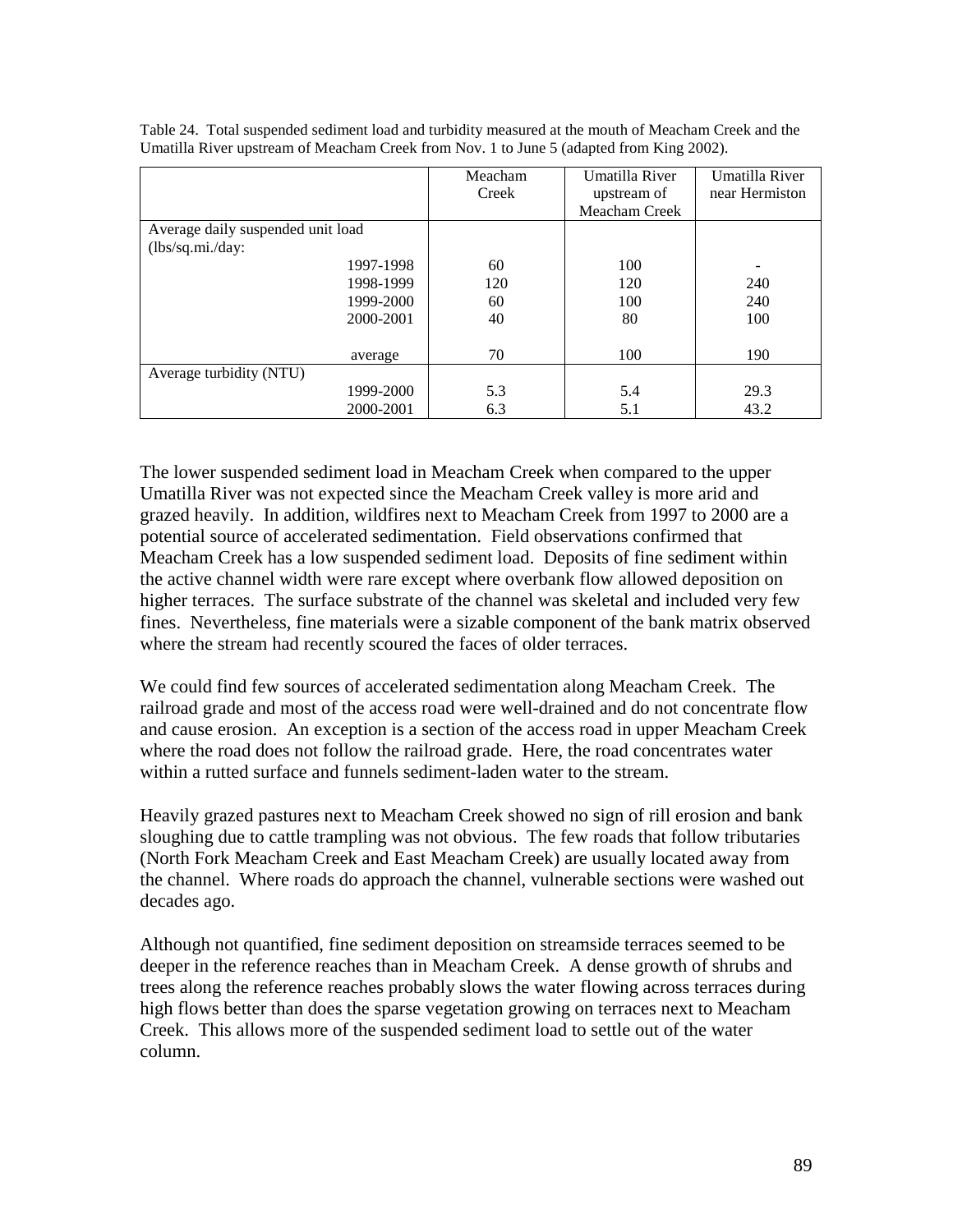#### **Discussion**

Turbidity values and suspended sediment loads measured in Meacham Creek from 1998 to 2001 water years are surprisingly low. These low values are partly a result of the lack of high flows in Meacham Creek during the last 5 years. Suspended sediment concentration and turbidity in a stream usually increases exponentially with flow as the stream rises. During periods without high flows, the long-term average suspended sediment load can be greatly underestimated.

The velocity and geometry of Meacham Creek, combined with a limited source of fine sediments throughout the basin, has resulted in few fines among the gravel and cobble surface substrate. Obvious sources of fine soil particles entering Meacham Creek are few. Most roads are located away from stream channels and where heavy grazing occurs along streams the ground is level. A surge of fine sediments must have occurred during construction of the railroad and access road, but this material seems to have moved out of the system during the last 120 years.

# **Other topics**

#### *Recreation*

Extensive private ownership in lower Meacham Creek and locked gates has prevented recreational development in the study area. The Forest Service portion of the upper basin is used for big game hunting in fall and some snowmobiling in winter. Lower Meacham Creek becomes warm enough for swimming during summer hot spells. A favorite swimming area with deep pools is located upstream of the first railroad bridge at about river mile 1.8. This area was heavily used by local people in 2002 because Union Pacific Railroad kept the gate open for the summer. Use of the swimming area is probably less during summers when the gate is locked since the walk from the gate to the swimming area is about 1.5 miles.

Recreational development in the upper Meacham basin seems unlikely since existing water rights would disallow much additional appropriation of water for storage. The 102 cfs instream water right for upper Meacham Creek, held by the Oregon Department of Fish and Wildlife, would prevent any future diversion of water out of streams except during high runoff periods in the winter and spring. A reservoir would probably have to receive some year-round flow to keep it full and attractive if it were to serve as the center of a developed recreational facility, such as a recreational vehicle campground.

The deep pools in lower Meacham Creek that are used for swimming are structurally favorable for holding chinook salmon spawners from early summer to fall. And, the use of these pools by swimmers could potentially disturb the salmon. Nevertheless, water temperatures in this reach are too warm for the spawners to survive except during the coolest of summers, so we do not consider disruption by swimmers to be an issue.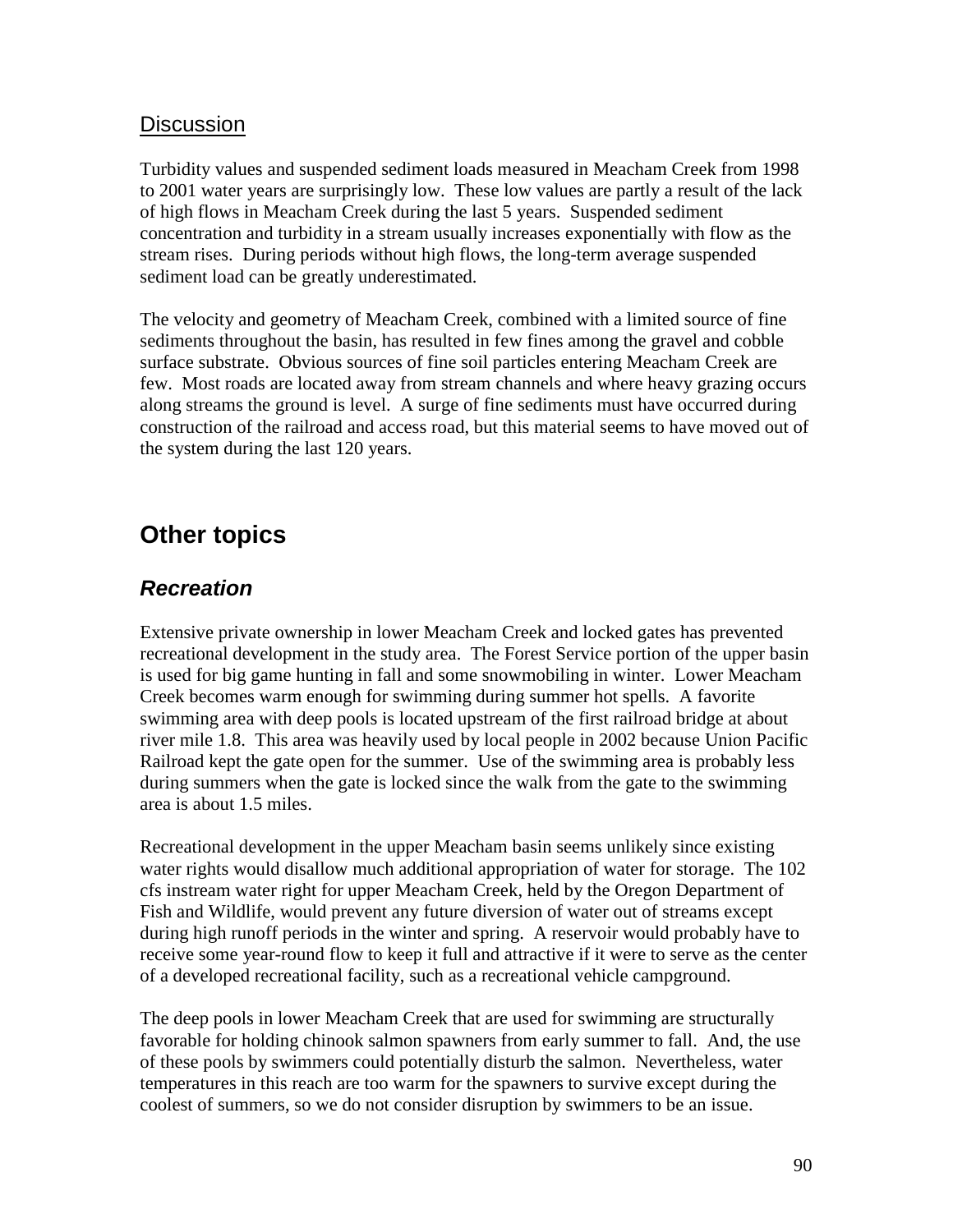#### *Water use*

Water withdrawals from streams have affected the quality of fish habitat throughout much of eastern Oregon. Diverting water from streams during the summer can decrease living space for fish or may result in dewatered reaches. Reduced flow can also cause the water temperature to increase since shallow streams are more readily warmed by solar radiation than deeper streams.

In this section, we examine surface water withdrawals throughout the Meacham Creek watershed. We limited our investigation to surface water rights that are consumptive or those that are instream water rights. Numerous water rights have been obtained within the Meacham Creek basin by the U.S. Forest Service and Pendleton Ranches for springs or for the filling of small ponds that are used to water stock. They are not included here since they do not involve much consumption of water. We also did not investigate how senior water rights in the lower Umatilla River would influence any further appropriation of water in the Meacham Creek basin.

#### **Methods**

We used an online service provided by the Oregon Water Resources Department to examine existing water rights in the Meacham Creek watershed. This easy-to-use web site provides detailed information on individual water rights, although in-progress applications for water appropriations are not shown. We did not think there are any water rights in-progress since no surface water rights have been granted for Meacham Creek since instream water rights were granted to the Oregon Department of Fish and Wildlife in 1990. The internet address for the web site is:

http://stamp.wrd.state.or.us/apps/wr/wrinfo/wrinfo.php?search\_type=FindStream.

#### Results

Little consumptive water use occurs within the Meacham Creek basin. Surface water rights with priority dates of 1888 and 1897 were granted to the Oregon Railroad and Navigation Co. (now Union Pacific Railroad) for railroad camps at 5 locations along Meacham Creek (Table 25). However, these rights have not been used for many years and would probably be cancelled if they were ever challenged. No maximum rates of usage are indicated in the water right certificates but they can be interpreted to be small since the stated diversion pipe sizes were small (4 to 6 inches) and probably gravity-fed.

The largest water use in the basin is a diversion from lower Camp Creek to irrigate 23 acres and to supply water for domestic use and to water stock. This water right has a priority date of 1891 and a maximum diversion rate of 0.29 cfs. All other consumptive surface water rights in the basin are very small (less than 0.02 cfs).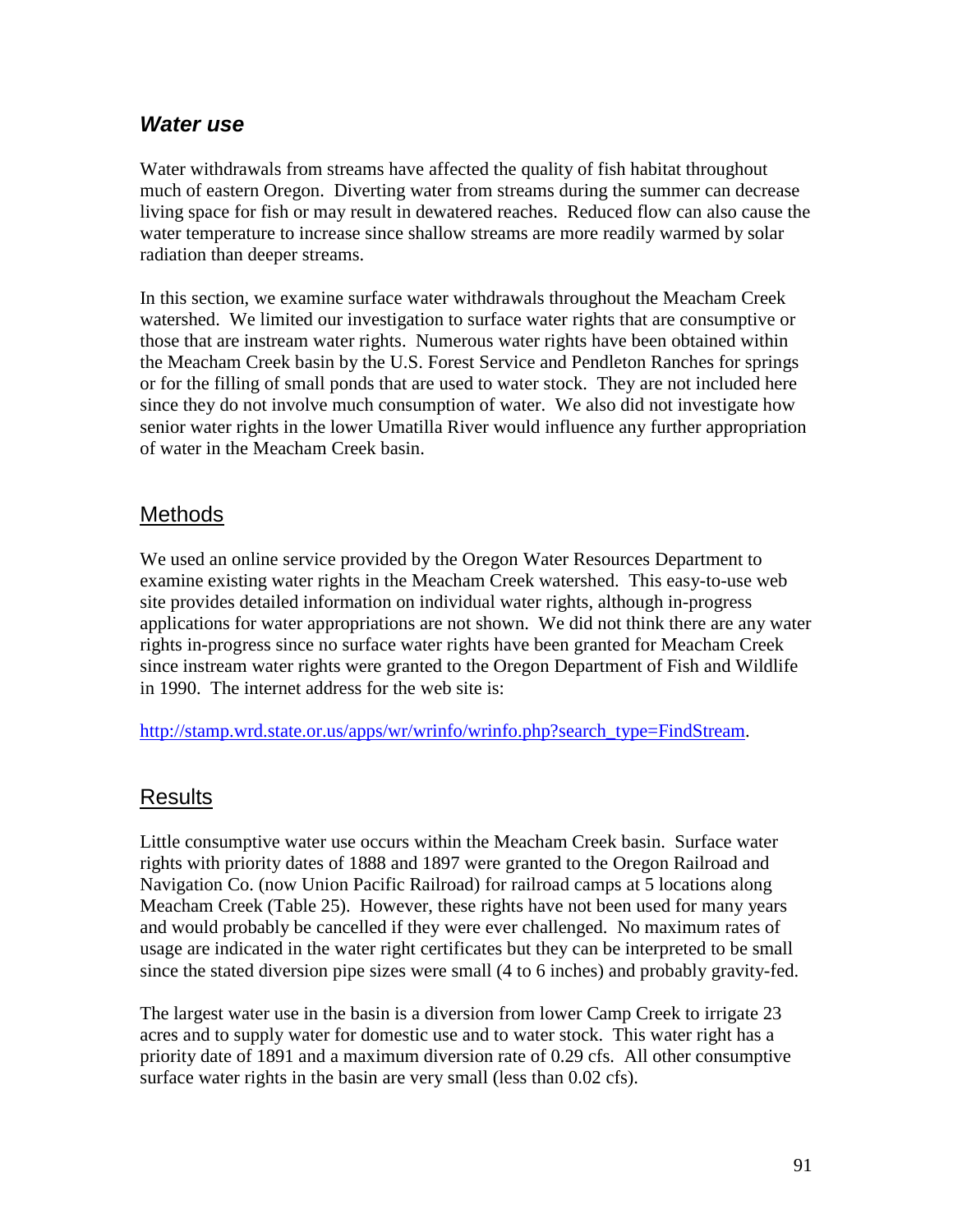The Oregon Department of Fish and Wildlife was granted instream water rights to support fish rearing with priority dates of 1988 and 1990. The water rights are large (225 cfs for lower Meacham Creek, 100 cfs for North Fork Meacham Creek, and 102 cfs for upper Meacham Creek) and will probably prevent any further allocation of water, except during periods of very high flow in the winter and spring.

| time of<br>date<br>status<br>issuance<br>Tie Cr, tributary of<br>Inactive*<br>1888<br>Railroad, 6 in. pipe<br>SE1/4, NW1/4,<br>Oregon<br>lower Meacham<br>Railroad and<br>Sec. 16, T.1N,<br>Navigation Co.<br>Creek (Duncan<br>R. 36E<br>Station)<br>1888<br>Railroad, 6 in. pipe<br>Inactive*<br>Beaver Cr,<br>SW1/4, NE/4,<br>Oregon<br>Railroad and<br>tributary of upper<br>Sec. 9, T.1S,<br>Meacham Creek<br>Navigation Co.<br>R.36E<br>(Meacham Station)<br><b>Upper Meacham</b><br>1888<br>NW1/4, NW1/4,<br>Railroad, 3 in. pipe<br>Inactive*<br>Oregon<br>Railroad and<br>Creek (Huron<br>Sec. 8, T.1S,<br>Station)<br>Navigation Co.<br>R.36E<br>Lower Meacham<br>1897<br>Railroad, 6 in. pipe<br>Inactive*<br>NE1/4, SE1/4,<br>Oregon<br>$\equiv$<br>Railroad and<br>Creek (Gibbon<br>Sec. 31, T.3N,<br>Navigation Co.<br>Station)<br><b>R.36E</b> |
|--------------------------------------------------------------------------------------------------------------------------------------------------------------------------------------------------------------------------------------------------------------------------------------------------------------------------------------------------------------------------------------------------------------------------------------------------------------------------------------------------------------------------------------------------------------------------------------------------------------------------------------------------------------------------------------------------------------------------------------------------------------------------------------------------------------------------------------------------------------|
|                                                                                                                                                                                                                                                                                                                                                                                                                                                                                                                                                                                                                                                                                                                                                                                                                                                              |
|                                                                                                                                                                                                                                                                                                                                                                                                                                                                                                                                                                                                                                                                                                                                                                                                                                                              |
|                                                                                                                                                                                                                                                                                                                                                                                                                                                                                                                                                                                                                                                                                                                                                                                                                                                              |
|                                                                                                                                                                                                                                                                                                                                                                                                                                                                                                                                                                                                                                                                                                                                                                                                                                                              |
|                                                                                                                                                                                                                                                                                                                                                                                                                                                                                                                                                                                                                                                                                                                                                                                                                                                              |
|                                                                                                                                                                                                                                                                                                                                                                                                                                                                                                                                                                                                                                                                                                                                                                                                                                                              |
|                                                                                                                                                                                                                                                                                                                                                                                                                                                                                                                                                                                                                                                                                                                                                                                                                                                              |
|                                                                                                                                                                                                                                                                                                                                                                                                                                                                                                                                                                                                                                                                                                                                                                                                                                                              |
|                                                                                                                                                                                                                                                                                                                                                                                                                                                                                                                                                                                                                                                                                                                                                                                                                                                              |
|                                                                                                                                                                                                                                                                                                                                                                                                                                                                                                                                                                                                                                                                                                                                                                                                                                                              |
|                                                                                                                                                                                                                                                                                                                                                                                                                                                                                                                                                                                                                                                                                                                                                                                                                                                              |
|                                                                                                                                                                                                                                                                                                                                                                                                                                                                                                                                                                                                                                                                                                                                                                                                                                                              |
|                                                                                                                                                                                                                                                                                                                                                                                                                                                                                                                                                                                                                                                                                                                                                                                                                                                              |
|                                                                                                                                                                                                                                                                                                                                                                                                                                                                                                                                                                                                                                                                                                                                                                                                                                                              |
|                                                                                                                                                                                                                                                                                                                                                                                                                                                                                                                                                                                                                                                                                                                                                                                                                                                              |
| Lower Meacham<br>Railroad, 4 in. pipe<br>1897<br>NE1/4, SE1/4,<br>Inactive*<br>Oregon                                                                                                                                                                                                                                                                                                                                                                                                                                                                                                                                                                                                                                                                                                                                                                        |
| Railroad and<br>Creek (Camp<br>Sec. 15, T.1S,                                                                                                                                                                                                                                                                                                                                                                                                                                                                                                                                                                                                                                                                                                                                                                                                                |
| Navigation Co.<br>Station)<br>R.36E                                                                                                                                                                                                                                                                                                                                                                                                                                                                                                                                                                                                                                                                                                                                                                                                                          |
| Camp Cr, tributary<br>$0.29$ cfs<br>Irrigation of 23 ac.,<br>1891<br>$NW1/4$ and<br>Ephriam<br>Active                                                                                                                                                                                                                                                                                                                                                                                                                                                                                                                                                                                                                                                                                                                                                        |
| of lower Meacham<br>domestic and stock<br>Wilbur<br>SW1/4, Sec. 9,                                                                                                                                                                                                                                                                                                                                                                                                                                                                                                                                                                                                                                                                                                                                                                                           |
| Cr<br>T.1N, R.36E<br>use                                                                                                                                                                                                                                                                                                                                                                                                                                                                                                                                                                                                                                                                                                                                                                                                                                     |
| Lower Meacham<br>$0.02$ cfs<br>Irrigation of 1 ac.,<br>Ben Brown<br>1904<br>Active<br>SE1/4, Sec.30,                                                                                                                                                                                                                                                                                                                                                                                                                                                                                                                                                                                                                                                                                                                                                         |
| domestic and stock<br>Cr<br>T.2N, R.36E                                                                                                                                                                                                                                                                                                                                                                                                                                                                                                                                                                                                                                                                                                                                                                                                                      |
| use<br>Robert and<br>North Fork<br>$0.01$ cfs<br>NE1/4, NE1/4,<br>1970<br>Domestic<br>Active                                                                                                                                                                                                                                                                                                                                                                                                                                                                                                                                                                                                                                                                                                                                                                 |
| Meacham Creek<br>Fred Hoskins<br>Sec. 12, T.1S,                                                                                                                                                                                                                                                                                                                                                                                                                                                                                                                                                                                                                                                                                                                                                                                                              |
| <b>R.36E</b><br>Jr.<br>(spring)                                                                                                                                                                                                                                                                                                                                                                                                                                                                                                                                                                                                                                                                                                                                                                                                                              |
| East Meacham<br>Domestic<br>Robert and<br>1970<br>0.007<br>NE1/4, SW1/4,<br>Active                                                                                                                                                                                                                                                                                                                                                                                                                                                                                                                                                                                                                                                                                                                                                                           |
| cfs<br>Fred Hoskins<br>Creek (spring)<br>Sec. 30, T.1S,                                                                                                                                                                                                                                                                                                                                                                                                                                                                                                                                                                                                                                                                                                                                                                                                      |
| <b>R.37E</b>                                                                                                                                                                                                                                                                                                                                                                                                                                                                                                                                                                                                                                                                                                                                                                                                                                                 |
| Upper Meacham<br>Domestic<br>Floyd Harris<br>1973<br>0.005<br>NW1/4, SE1/4,<br>Active                                                                                                                                                                                                                                                                                                                                                                                                                                                                                                                                                                                                                                                                                                                                                                        |
| Creek (spring)<br>Sec. 27, T.1N,                                                                                                                                                                                                                                                                                                                                                                                                                                                                                                                                                                                                                                                                                                                                                                                                                             |
| R.35E                                                                                                                                                                                                                                                                                                                                                                                                                                                                                                                                                                                                                                                                                                                                                                                                                                                        |
| <b>Upper Meacham</b><br>1973<br>0.01<br>NE1/4, SE1/4,<br>Domestic<br>Active<br>John Doherty                                                                                                                                                                                                                                                                                                                                                                                                                                                                                                                                                                                                                                                                                                                                                                  |
| Creek (spring)<br>Sec. 35, T.1S,                                                                                                                                                                                                                                                                                                                                                                                                                                                                                                                                                                                                                                                                                                                                                                                                                             |
| R.35E                                                                                                                                                                                                                                                                                                                                                                                                                                                                                                                                                                                                                                                                                                                                                                                                                                                        |
| Camp Creek<br>1988<br>11 cfs<br>Instream, supporting<br>Oregon Dept.<br>At Mouth<br>Active                                                                                                                                                                                                                                                                                                                                                                                                                                                                                                                                                                                                                                                                                                                                                                   |
| aquatic life<br>Fish & Wildlife                                                                                                                                                                                                                                                                                                                                                                                                                                                                                                                                                                                                                                                                                                                                                                                                                              |
| North Fork<br>1988<br>40 cfs<br>Bear Creek to<br>Oregon Dept.<br>Instream, supporting<br>Active                                                                                                                                                                                                                                                                                                                                                                                                                                                                                                                                                                                                                                                                                                                                                              |
| Fish & Wildlife<br>Meacham Creek<br>aquatic life<br>mouth                                                                                                                                                                                                                                                                                                                                                                                                                                                                                                                                                                                                                                                                                                                                                                                                    |
| 1990<br>$100$ cfs<br>Instream, for fish<br>North Fork<br>Oregon Dept.<br>Mouth to<br>Active                                                                                                                                                                                                                                                                                                                                                                                                                                                                                                                                                                                                                                                                                                                                                                  |
| Fish & Wildlife<br>Meacham Creek<br>headwaters<br>rearing                                                                                                                                                                                                                                                                                                                                                                                                                                                                                                                                                                                                                                                                                                                                                                                                    |
| <b>Upper Meacham</b><br>$102$ cfs<br>Instream, for fish<br>Oregon Dept.<br>1990<br>North Fork to<br>Active                                                                                                                                                                                                                                                                                                                                                                                                                                                                                                                                                                                                                                                                                                                                                   |
| Creek<br>R.M. 35<br>Fish & Wildlife<br>rearing<br>Lower Meacham<br>1990<br>225 cfs<br>Mouth to North<br>Instream, for fish<br>Active<br>Oregon Dept.                                                                                                                                                                                                                                                                                                                                                                                                                                                                                                                                                                                                                                                                                                         |
| Creek<br>Fish & Wildlife<br>Fork<br>rearing                                                                                                                                                                                                                                                                                                                                                                                                                                                                                                                                                                                                                                                                                                                                                                                                                  |
| 11 cfs<br>Mouth to R.M.<br>Instream, for fish<br>Camp Creek<br>1990<br>Oregon Dept.<br>Active                                                                                                                                                                                                                                                                                                                                                                                                                                                                                                                                                                                                                                                                                                                                                                |
| rearing<br>Fish & Wildlife<br>2.8                                                                                                                                                                                                                                                                                                                                                                                                                                                                                                                                                                                                                                                                                                                                                                                                                            |

Table 25. Surface water rights (consumptive and instream uses) for the Meacham Creek watershed.

\* probably has expired due to non-use over the last 5 years.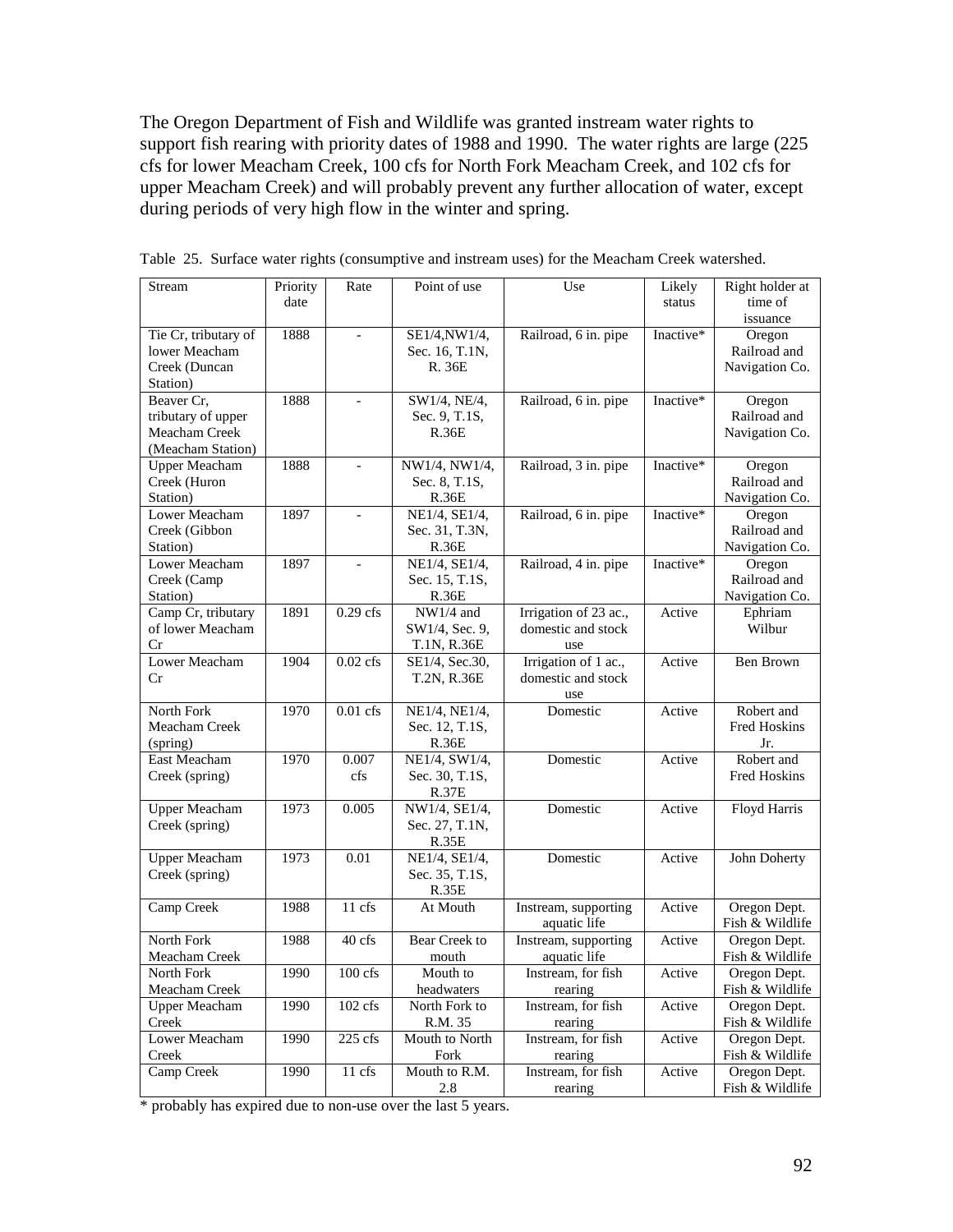Senior water rights in the lower Umatilla River basin may have already disallowed further allocation of water from Meacham Creek, even prior to granting of the instream flows.

#### **Discussion**

Flows in Meacham Creek and its tributaries are essentially natural flows. Exercised water rights result in only minor reductions in streamflow. Further allocation of water from Meacham Creek is unlikely due either to senior water rights in the lower Umatilla River or the large instream water rights that were granted for fish rearing in 1998 and 1990. Water surface permits with small water use rates are usually granted for domestic use, in spite of a general closure of a basin to further water allocation. In the future, houses may be built on plots of private land along Meacham Creek and water rights would probably be granted for domestic use but not for irrigation.

## *Fish passage*

At least four species of adult fish seasonally migrate in the Meacham Creek watershed. Steelhead migrate into Meacham Creek during the winter and spawn in many tributaries of the basin in the spring. Chinook salmon move into the watershed during early summer and most migrate into lower Meacham Creek and North Fork Meacham Creek where they find deep pools to over-summer and then spawn in the fall. Adult bull trout roam during higher water in search of food and then retreat into areas with cool water for the summer. Pacific lamprey move upstream into Meacham Creek in early summer to immediately spawn, although their spawning areas are not well known within the watershed.

In addition, juvenile anadromous salmonids, resident rainbow trout, and mountain whitefish will move upstream at various times of the year. Fish can get displaced downstream during higher flows or elect to move downstream in search of early sources of food in the spring and then later move upstream to favored feeding areas that develop later in the season. In addition, fish will abandon downstream portions of the watershed when the water becomes too warm in the summer.

Adult fish have evolved to jump (salmonids) or suck (lamprey) their way over obstacles. Steelhead are known to scale water falls as high as 11 feet (Salmonberry River in northwest Oregon) and lamprey routinely scale water falls (50-feet-high Willamette Falls on the Willamette River) by inching up the bedrock face with their mouths.

Obstacles are much more a problem for juvenile fish and resident trout, for which even a 12- to 18-inch drop can block upstream passage. Fish passage obstacles are often seasonal. Stair-stepped drops in bedrock- or boulder-dominated channels can become obstacles to fish when flows are low. Low flows can also result in sections of subsurface flow, which creates an obvious fish passage problem.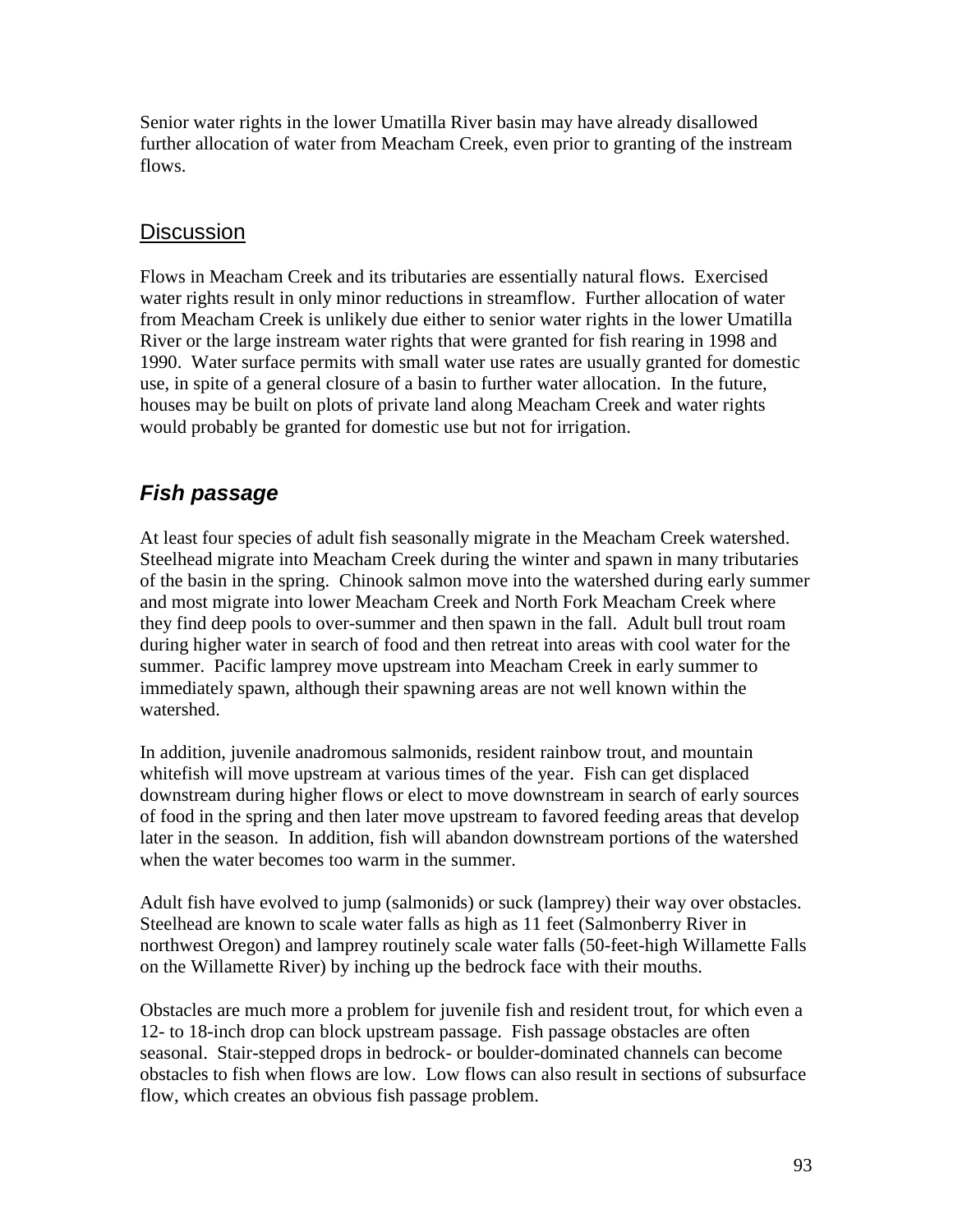In this section, we evaluate the obstacles to fish passage that we and others have noted in the study area.

#### **Methods**

The Oregon Department of Fish and Wildlife provided us with a table of known obstacles to fish passage in the northern Blue Mountains. Two records in the table pertained to the Meacham Creek watershed. In addition, we noted obstacles that we encountered as we surveyed the study area.

#### Results

The Meacham Creek study area has few fish barriers that are human-caused. An effort to improve fish habitat at river mile 1.7 of Meacham Creek has resulted in a barrier to the upstream movement of juvenile fish during the summer (Table 26, Figure 33). Old concrete dams in lower Camp Creek (R.M. 0.3) and upper Meacham Creek (R.M. 20.2) are obstacles to juvenile fish and resident trout. All other obstacles are natural features. Camp Creek has a 40-foot-high falls at river mile 3.1 and is a blockage to all fish although isolated resident fish may live upstream of the falls. Segments of subsurface flow in lower Meacham Creek (R.M. 12.0 to 13.2) and in upper Meacham Creek (R.M. 15.2 to 15.6 and 20.8 to 24.9) are barriers to all fish by the middle of summer.

Barriers to fish movement in smaller tributaries and Meacham Creek upstream of the study area, especially at road crossings, may exist but we are not aware of any surveys to determine this in these smaller streams.

| Description                 | Location       | Season     | Human-caused | Fish blocked   |
|-----------------------------|----------------|------------|--------------|----------------|
| Cabled boulders at rim of   | Meacham Cr     | summer     | yes          | juvenile       |
| bedrock cascade (2 ft high) | R.M. 1.7       |            |              |                |
| Concrete dam                | Camp Cr        | year-round | yes          | juvenile and   |
| (4.3 ft high)               | R.M. 0.3       |            |              | resident trout |
| Falls                       | Camp Cr        | year-round | no           | all            |
| $(40$ ft high)              | R.M. 3.1       |            |              |                |
| Subsurface flow             | Meacham Cr     | summer     | no           | all            |
|                             | R.M. 12.0-13.2 |            |              |                |
| Subsurface flow             | Meacham Cr     | summer     | no           | all            |
|                             | R.M. 15.2-15.6 |            |              |                |
| Subsurface flow             | Meacham Cr     | summer     | no           | all            |
|                             | R.M. 20.8-24.9 |            |              |                |
| Concrete dam                | Meacham Cr     | year-round | yes          | juvenile and   |
| $(2.5 \text{ ft high})$     | R.M. 20.2      |            |              | resident trout |

Table 26. Listing of barriers to fish passage within the Meacham Creek basin.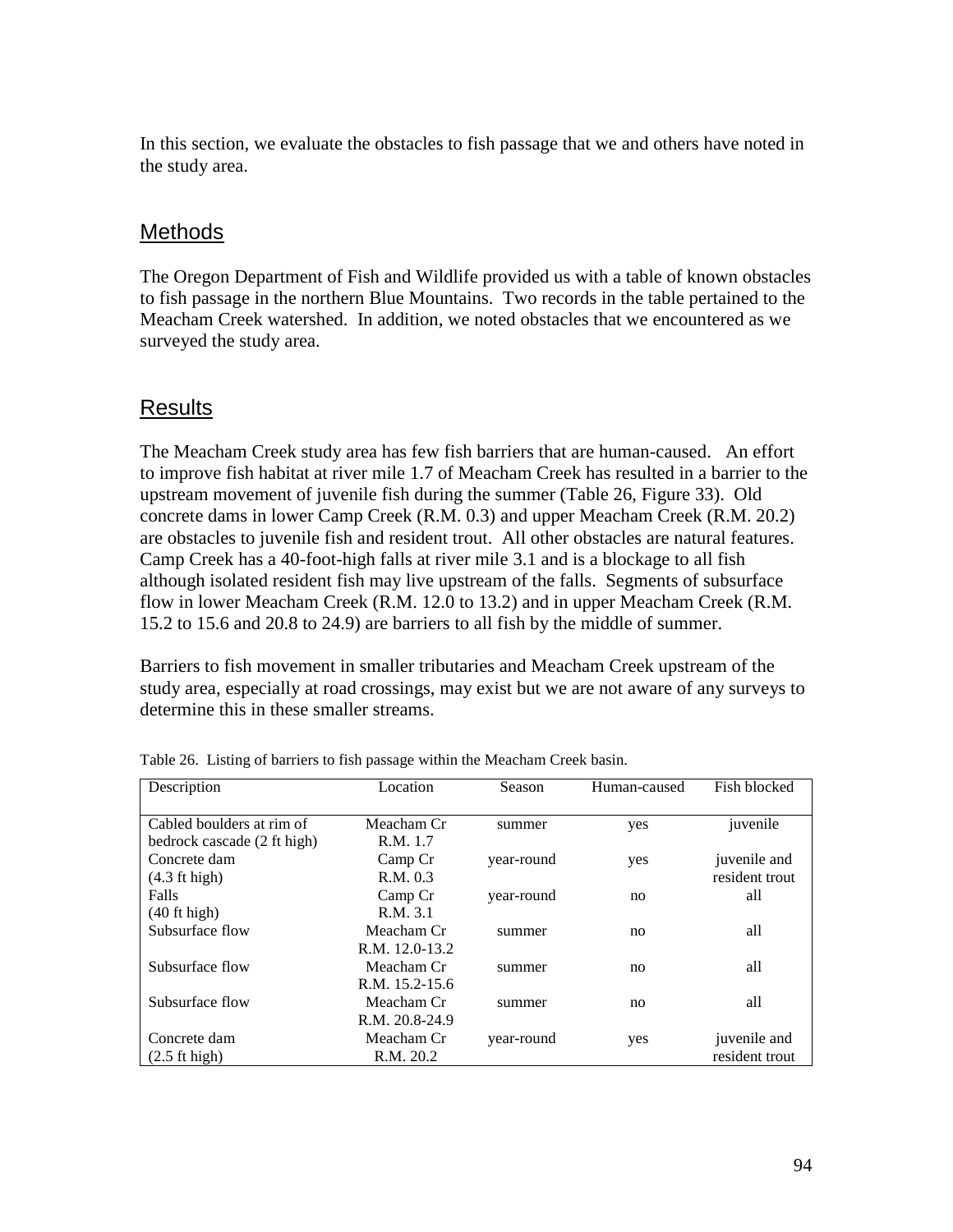

Figure 33. Cabled boulders added to the top of a bedrock cascade now prevent upstream passage of juvenile fish during summer low flow. Site number #7 in Appendix D.

#### **Discussion**

Meacham Creek has few human-caused obstacles to fish passage. Those that exist can probably be remedied without much cost. The concrete dam in upper Meacham Creek (river mile 20.2) is a relic from the steam locomotive days and is no longer used. It could be easily broken down using explosives or a crawler tractor winch. The obstacle created by the boulders placed in lower Meacham Creek (river mile 1.7) could be easily modified to allow fish passage using a crawler tractor winch or excavator. We did not see the concrete dam in lower Camp Creek nor do know if it has any current use. Therefore, we cannot make a recommendation about improving fish passage at this site.

## **Synthesis of conditions**

Overall, Meacham Creek provides important habitat for steelhead trout, chinook salmon, and other native fishes. Where fish habitat is less than ideal, both human and natural forces are accountable. The most influential human disruption of fish habitat has been the channelization of reaches 3 and 4a in lower Meacham Creek, a result of diking to keep the stream from meandering into the railroad prism. Natural features with strong influence on fish habitat include the three sections of subsurface flow that keep juvenile fish from migrating upstream to cool water portions of the basin such as North Fork Meacham Creek and East Meacham Creek during the summer. On the other hand, cool water refuges exists downstream of the subsurface flow sections and these greatly benefit fish.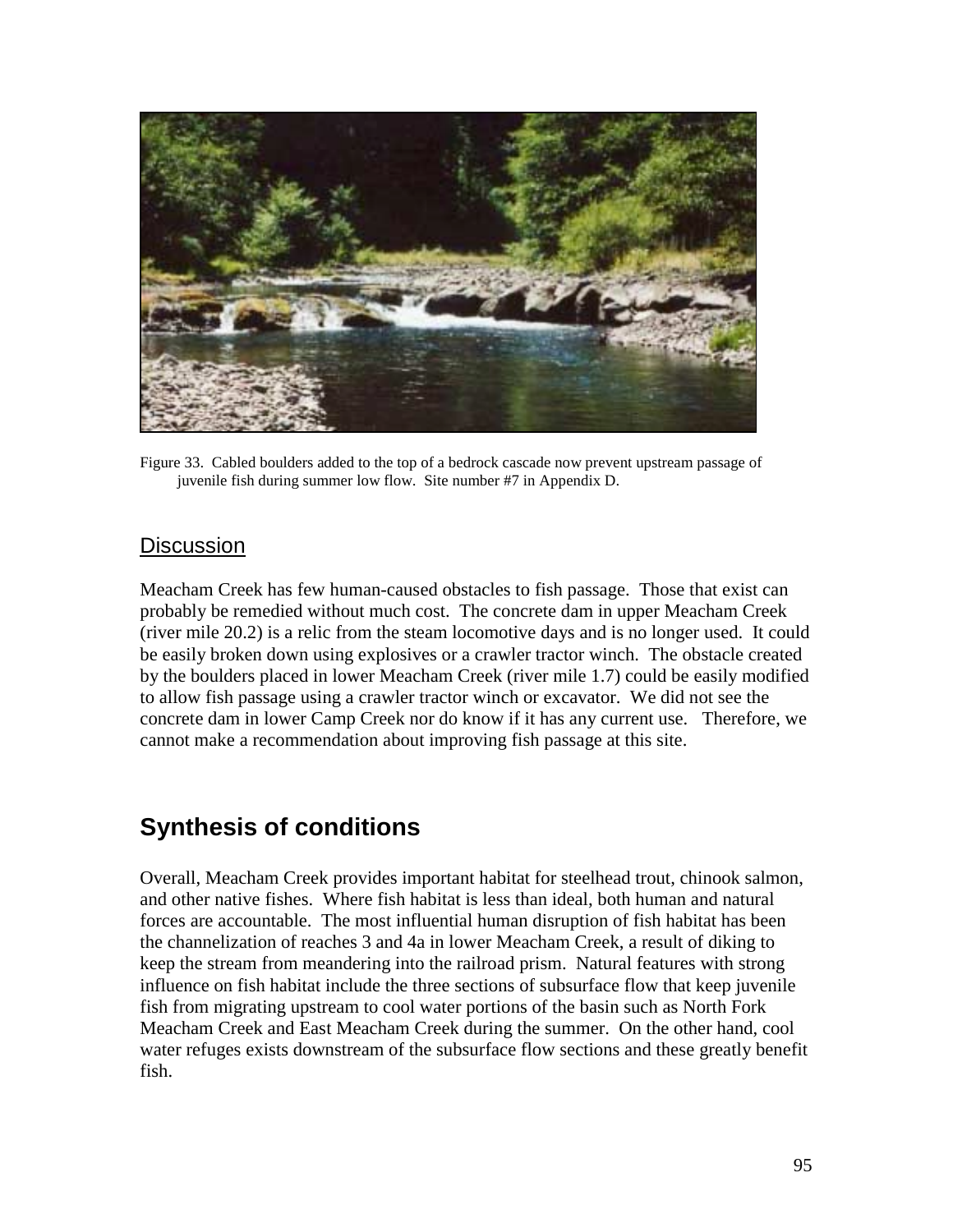Large wood is scarce throughout the study area. The flood plain of lower Meacham Creek is wide and probably retained only the largest pieces of wood following floods, even prior to disturbance by humans. A scarcity of large trees growing along the stream now does not indicate that natural delivery of large wood will improve conditions much during the next century. The lack of evidence of older stands growing in the valley bottom prior to construction of the railroad (no stumps, snags, or residual trees) is puzzling and may be a result of repeated burning by native Americans to promote pasture for horses. An alternative theory is that wood for the steam trains was once in such high demand that even stumps and snags were removed to feed the boilers.

The *original condition* of Meacham Creek, based on our current understanding of how the stream once operated to support populations of fish, is detailed below:

- A. Stream temperatures alternated between warm and cool in a downstream direction. Fish were able to access zones of thermal refuge downstream of subsurface reaches and where tributaries and springs entered.
- B. The meandering channel accessed the entire valley bottom with no propensity to run along the steep valley walls to the west or along the railroad grade. It created complex channel features that provided fish options for feeding and refuge from fast water. The channel form was only slightly entrenched allowing flood flows to overtop the streambanks without constrictions.
- C. The stream was bordered by diverse and abundant streamside forests, including areas of older trees that were large enough to be stable in the stream when eventually undercut by the stream. Large trees in the channel provided jams of wood that sculpted the channel and provided holding pools for spawners, highquality feeding areas for juvenile fish, and refuge from high-velocity water and predation.
- D. Diverse and dense vegetation among streamside trees filtered out finer sediments during high flows, thereby creating a fertile top soil that promoted vigorous vegetation along the stream.
- E. Channels were unobstructed to the passage of fish (except in subsurface reaches during the summer), allowing them to access their traditional spawning and rearing areas.
- F. Wildfires resulted in cool burns that crept along the ground, leaving riparian areas relatively intact, and sparing most of the older, green trees.

Summer flows were undiminished by water withdrawals. Water was low in fine sediments and nutrients were tightly recycled by aquatic biota with little excess to support nuisance growths of algae.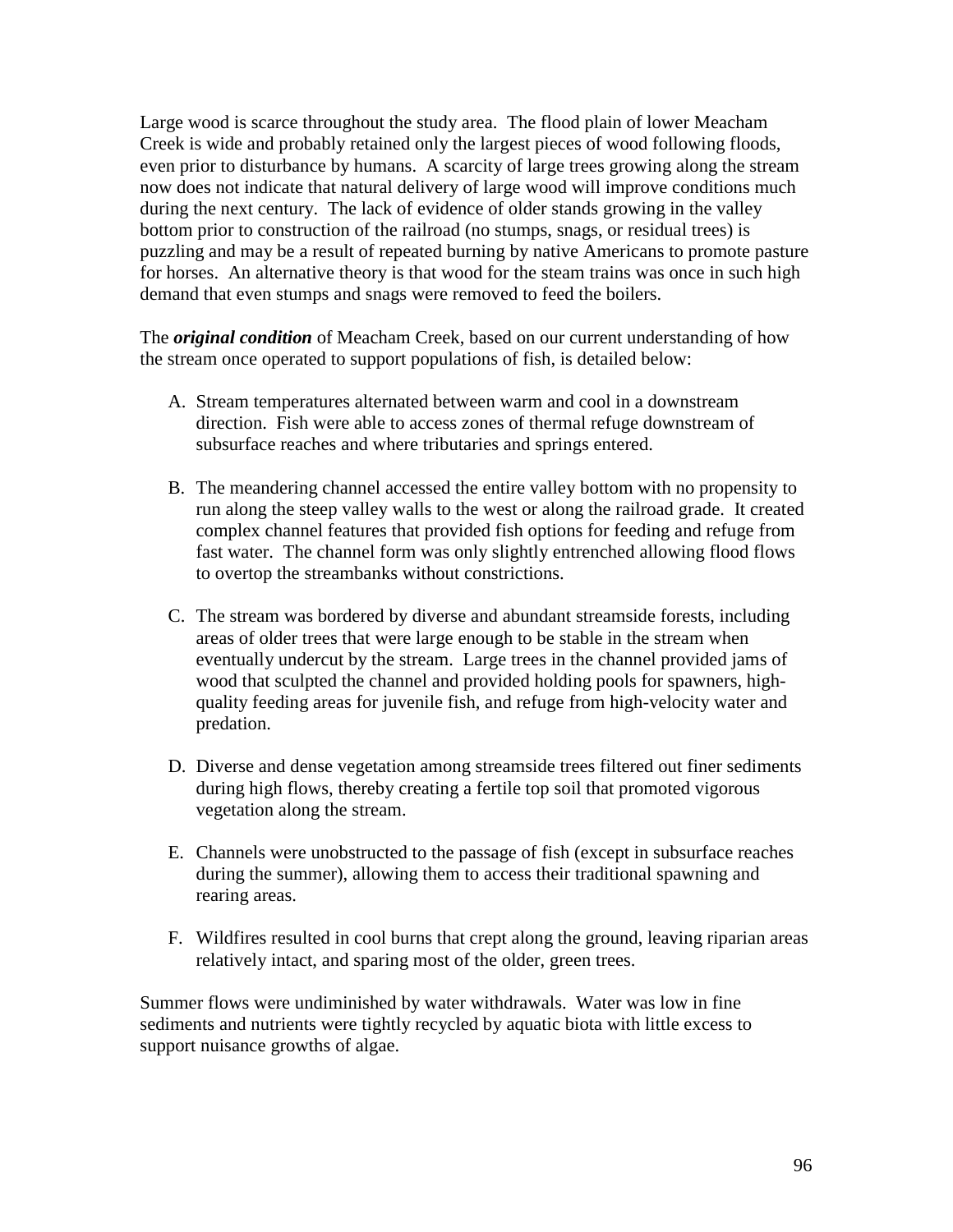Fish habitat in Meacham Creek today is fashioned, to some extent, by all of the parameters discussed above, including:

- <sup>"</sup> Channel sinuosity\*
- <sup>"</sup> Channel gradient
- <sup>"</sup> Streamflow\*
- <sup>"</sup> Channel surface substrate
- <sup>"</sup> Channel and floodplain geometry\*
- <sup>o</sup> Bank erosion
- **Example 1** Large wood\*
- <sup>"</sup> Riparian vegetation\*
- ! Fire
- <sup>In</sup> Stream improvement efforts
- ! Water temperature\*
- <sup>"</sup> Nutrients
- <sup>1</sup> Suspended sediments
- <sup>o</sup> Recreational use
- ! Water withdrawals
- $\blacksquare$  Fish passage\*

Of these 16 parameters, we have selected 7 that seem to influence aquatic habitat the most in Meacham Creek (marked by an asterisk in the list above). We evaluated the influence of each parameter on the relative quality of fish habitat within each reach. We have done this for three conditions. They are:

| Initial  | Conditions prior to European settlement.                                    |
|----------|-----------------------------------------------------------------------------|
| Current  | Current conditions and infrastructure (railroad, road, dikes) and land uses |
|          | (transportation, grazing, residential).                                     |
| Modified | Future conditions assuming reasonable investments in stream                 |
|          | improvement are made and some land uses are modified.                       |

For the modified condition we assumed that the effort made to improve conditions or modify land uses were limited to reasonable investments. Reasonable investments to restore initial conditions include activities such as removing some dikes, adding logs to the channel, restoring streamside vegetation, or fencing streamside areas. Investments not considered reasonable include activities such as relocating the railroad grade, removing all dikes, or banning all cattle grazing and tree harvest within the basin. In reality, all investments in future stream improvement of Meacham Creek are dependent on the goodwill of landowners in the basin. The Tribes and federal agencies have direct control over only a small portion of the streamside area within the study area.

We assigned each combination of fish habitat parameter and condition a subjective rating of fish habitat quality class, using the categories defined below:

Good Fish habitat promotes high densities of fish for multiple life stages and species.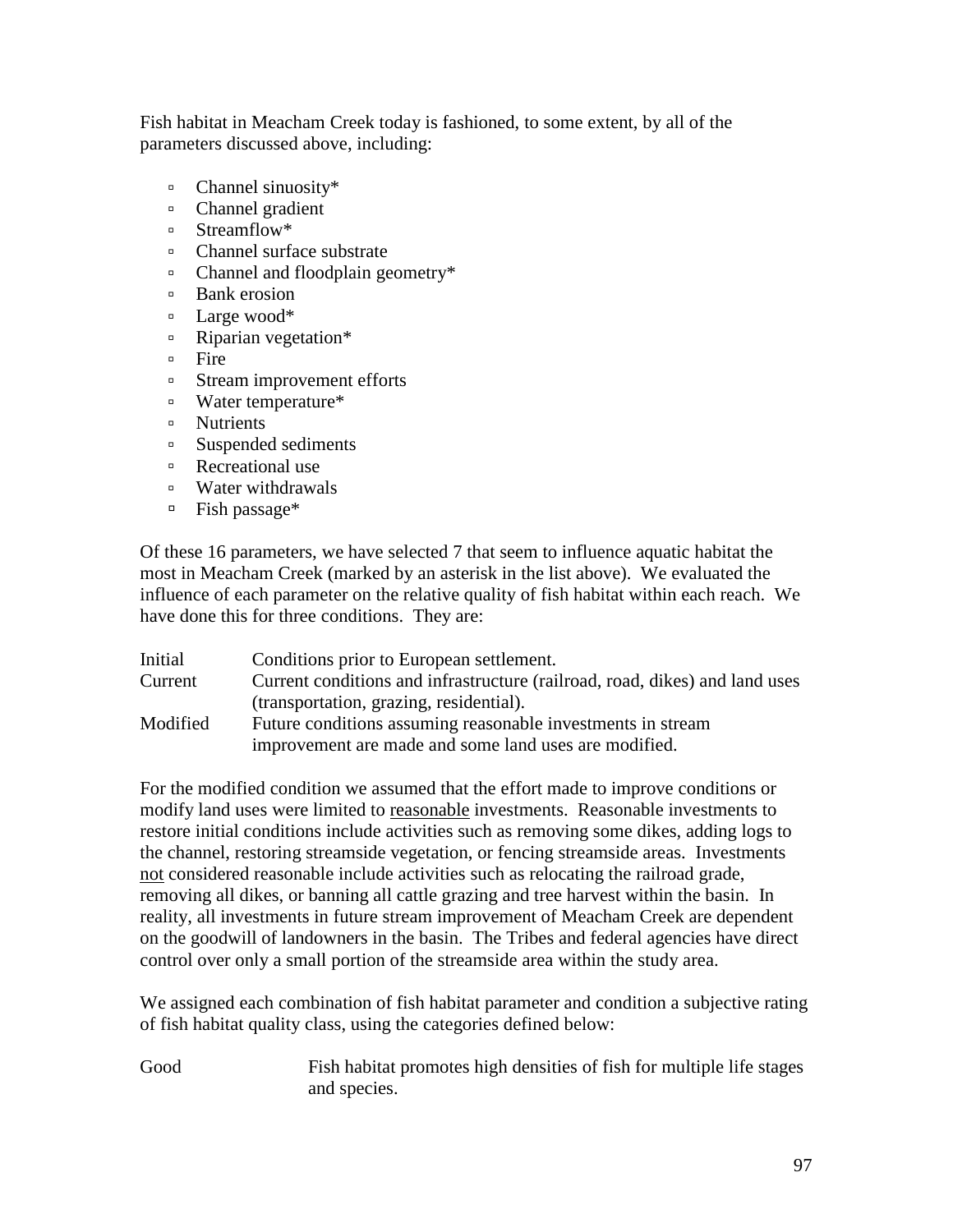| Moderately good | Fish habitat somewhat limited; promotes moderate densities<br>of fish.                                |
|-----------------|-------------------------------------------------------------------------------------------------------|
| Fair            | Fish habitat is limited, does not promote high or moderate densities                                  |
| Poor            | of fish or certain life stages.<br>Fish habitat is very limited, fish may be absent during the summer |
|                 | or fish densities are very low.                                                                       |

We assigned scores to fish habitat quality classes such that,  $4 = \text{good}, 3 = \text{moderately}$ good,  $2 = \text{fair}$ ,  $1 = \text{poor}$ . For an overall fish habitat score, values for the 7 parameters were averaged with equal weighting given to each parameter, except for water temperature which received twice the weighting of other parameters.

Discussions of criteria of fish habitat quality classes for each of the 7 parameters are provided below:

*Channel sinuosity*. We assumed that a stream channel capable of meandering across its flood plain without encountering human-placed features such as dikes and railroad grades had "good" habitat. "Moderately good" habitat was assigned to channels that were free to meander across a flood plain with only occasional interactions with human-place features. Channels rated as "fair" were those that had compromised fish habitat due to channelization or the channel was naturally and moderately confined by steep, canyon walls. "Poor" habitat was assigned to situations where extreme channelization had resulted in mostly unusable habitat by fish for parts of the year.

*Summer flow.* We assumed that a reach with abundant year-round summer flow with no obstacles to upstream movement provided "good" fish habitat. "Moderately good" habitat was assigned to conditions where living space for fish was somewhat limited by natural low flows or by minor water withdrawals or some limitations to upstream fish (such as subsurface) movement existed. Channels were categorized as "fair" if living space was substantially limited by lack of surface flow and/or by substantial barriers to upstream fish movement. "Poor" habitat was assigned to those reaches with little to no living space for fish and had few opportunities for fish to migrate into areas with water.

*Channel geometry.* We assumed that reaches with the capacity of forming multiple channels during flood flows and had a lesser average velocity were "good" fish habitat. These streams typically form a variety of water depths when large wood or boulders are present. "Moderately good" habitat was assigned to conditions where natural or human influences constrained the channel to some extent, thereby reducing refuge areas during high flows. Channels were categorized as "fair" if natural or human influences caused a majority of the area to have only a single channel and offered some refuge areas for fish. "Poor" habitat was assigned to reaches with an entrenched single channel with no refuge areas for fish.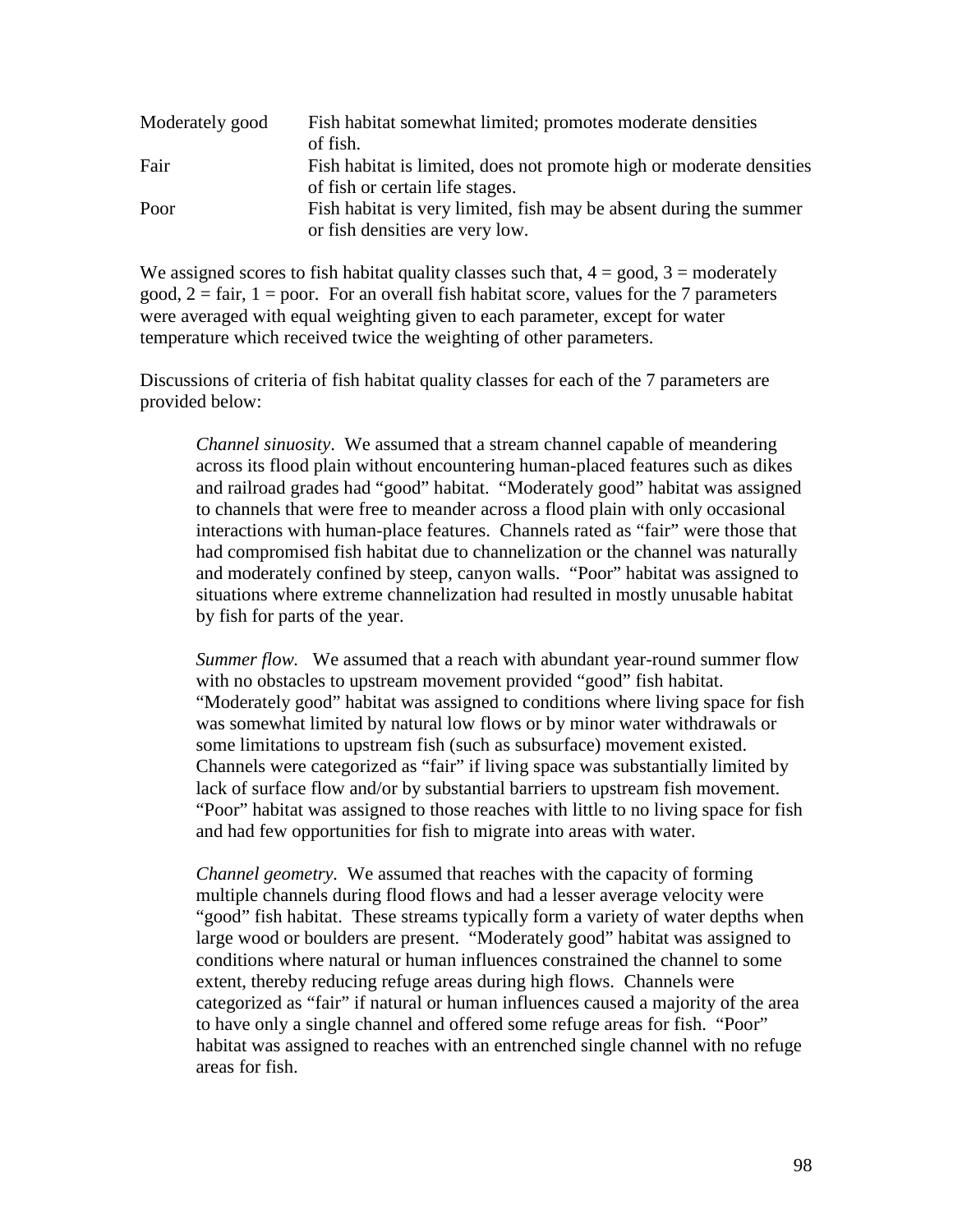Large wood. We assumed that "good" habitat was that where large wood was abundant enough to create pools and complex habitat and that the stream was narrow enough to readily retain both small and large pieces. "Moderately good" habitat was assigned to reaches where inputs of large wood were abundant but flood flows were too large to retain much of the smaller size classes of wood. Channels were characterized as "fair" if the supply of wood to the stream was not sufficient to create pools and other cover features or few stable pieces are present. "Poor" habitat was assigned to reaches with hardly any large wood with most existing pieces being too small to withstand downstream movement during high flows.

*Riparian vegetation.* We assumed that "good" habitat existed where well-stocked stands of large trees were continuous and had an intact understory outside of the active flood plain and abundant brush and young trees were regenerating within the active flood plain. "Moderately good" habitat was assigned to reaches where the stocking of large trees was patchier, and the brush and young trees were occasionally missing due to grazing. Reaches were characterized as "fair" habitat if most stands of streamside trees were understocked and brush was spotty along the stream. "Poor" habitat was assigned to reaches with few large trees or little brush growing next to the stream.

*Summer water temperature.* We assumed that "good" habitat existed where maximum temperatures were routinely less than 65 deg F. "Moderately good" habitat was assigned to reaches where maximum temperatures routinely reached 70 deg F and fish had access to thermal refuge areas (springs, alcoves, deep pools). Reaches were characterized as "fair" habitat if maximum temperatures routinely exceeded 70 deg F, but fish had access to thermal refuge areas. "Poor" habitat was assigned to reaches that typically exceeded 75 deg F, and fish had few thermal refuges.

*Summer passage for fish.* We assumed that "good" conditions existed where fish had no natural or human obstacles to summer movement. "Moderately good" conditions were typified by only limited obstructions to movement. Reaches were characterized as "fair" where significant obstacles to upstream movement existed. "Poor" condition was assigned to reaches where numerous passage obstacles exist, including shallow flow, high jumps, dewatered sections.

For all parameters, the quality of fish habitat was rated less or the same today than it was prior to European settlement (Table 27). Differences were greatest for channel geometry, large wood, and riparian vegetation. Overall fish habitat rated as moderately good prior to European settlement and fair for current conditions (Figure 34). Reach 4b in lower Meacham Creek had the least difference and was rated as moderately good for both periods.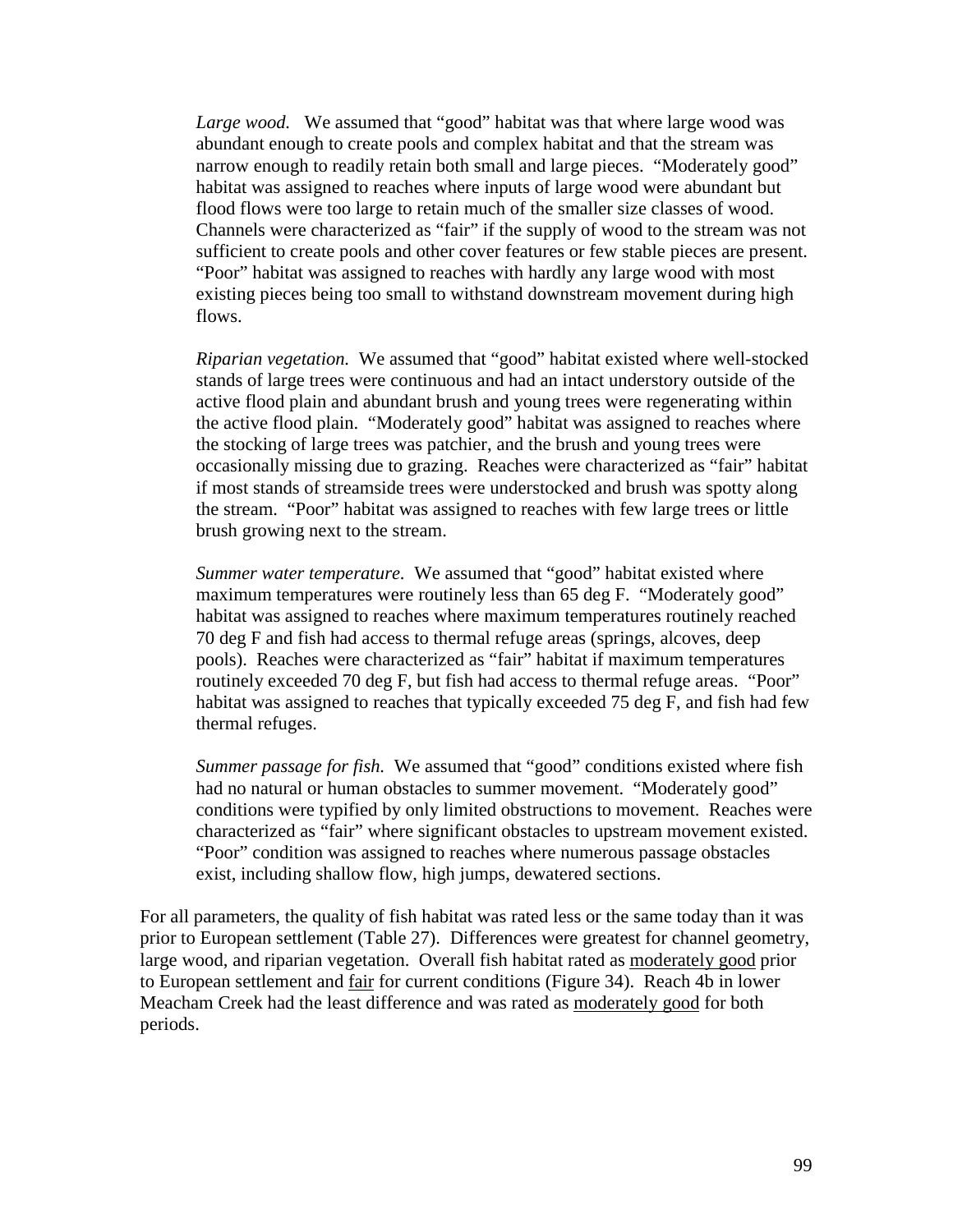| Parameter                           | Condition                      |                                            | Rating of fish habitat quality by reach    |                                                 |                                            |                                            |  |  |
|-------------------------------------|--------------------------------|--------------------------------------------|--------------------------------------------|-------------------------------------------------|--------------------------------------------|--------------------------------------------|--|--|
|                                     |                                | Reach 3                                    | Reach 4a                                   | Reach 4b                                        | Reach 5                                    | Reach 6                                    |  |  |
| Sinuosity                           | Initial<br>Current<br>Modified | Mod. good<br>Fair<br>Mod. good             | Mod. good<br>Fair<br>Mod. good             | Good<br>Good<br>Good                            | Mod. good<br>Fair<br>Mod. good             | Fair<br>Fair<br>Fair                       |  |  |
| Summer<br>flow                      | Initial<br>Current<br>Modified | Mod. good<br>Mod. good<br>Mod. good        | Mod. good<br>Mod. good<br>Mod. good        | Mod. good<br>Mod. good<br>Mod. good             | Fair<br>Fair<br>Fair                       | Poor<br>Poor<br>Poor                       |  |  |
| Channel<br>geometry                 | Initial<br>Current<br>Modified | Mod. good<br>Fair<br>Mod. good             | Mod. good<br>Fair<br>Mod. good             | Good<br>Mod. good<br>Mod. good                  | Mod. good<br>Fair<br>Fair                  | Mod. good<br>Fair<br>Fair                  |  |  |
| Large<br>wood                       | Initial<br>Current<br>Modified | Mod. good*<br>Poor<br>Mod. good            | Mod. good*<br>Poor<br>Mod. good            | Mod. good*<br>Poor<br>Mod. good                 | $Good*$<br>Poor<br>Good                    | $Good*$<br>Poor<br>Good                    |  |  |
| Riparian<br>vegetation              | Initial<br>Current<br>Modified | $Good*$<br>Fair<br>Mod. good               | $Good*$<br>Fair<br>Good                    | Mod. good*<br>Poor<br>Mod. good                 | $Good*$<br>Fair<br>Good                    | $Good*$<br>Fair<br>Good                    |  |  |
| Summer<br>water<br>temperature      | Initial<br>Current<br>Modified | Fair<br>Poor<br>Fair                       | Fair<br>Poor<br>Fair                       | Mod. good<br>Mod. good<br>Mod. good             | Fair<br>Poor<br>Fair                       | Mod. good<br>Mod. good<br>Mod. good        |  |  |
| Summer<br>passage for<br>fish       | Initial<br>Current<br>Modified | Good<br>Mod. good<br>Good                  | Good<br>Good<br>Good                       | Fair<br>Fair<br>Fair                            | Poor<br>Poor<br>Poor                       | Fair<br>Fair<br>Fair                       |  |  |
| Overall fish<br>habitat<br>score ** | Initial<br>Current<br>Modified | 3.0 Mod. good<br>1.9 Fair<br>2.9 Mod. good | 3.0 Mod. good<br>2.0 Fair<br>3.0 Mod. good | 3.1 Mod. good<br>2.5 Mod. good<br>3.0 Mod. good | 2.6 Mod. good<br>1.5 Fair<br>2.5 Mod. good | 2.8 Mod. good<br>2.0 Fair<br>2.6 Mod. good |  |  |

Table 27. Rating of fish habitat quality (by reach) for initial, current, and modified conditions.

Condition:

Initial = Conditions prior to European settlement.

Current = Current infrastructure (railroad, road, dikes) and land uses (transport, grazing, residential).

Modified = Future conditions assuming reasonable investments in stream improvement made and continuing the current land uses.

Fish habitat quality:

Good = Fish habitat promotes high densities of fish for multiple life stages and species.

Moderately good = Fish habitat only somewhat limited; promotes moderate densities of fish.

Fair = Fish habitat is somewhat limited, does not promote high densities of fish or certain life stages.

Poor = Fish habitat is very limited, fish may be absent during the summer or fish densities very low. \* Prior to any regular burning of the valley by native Americans.

\*\* Scores assigned to fish habitat quality classes are:  $4 = \text{good}, 3 = \text{moderately good}, 2 = \text{fair}, 1 = \text{poor}.$  For the overall fish habitat score, values for the 7 parameters were averaged with equal weighting given to each parameter, except for water temperature which received twice the weighting of other parameters.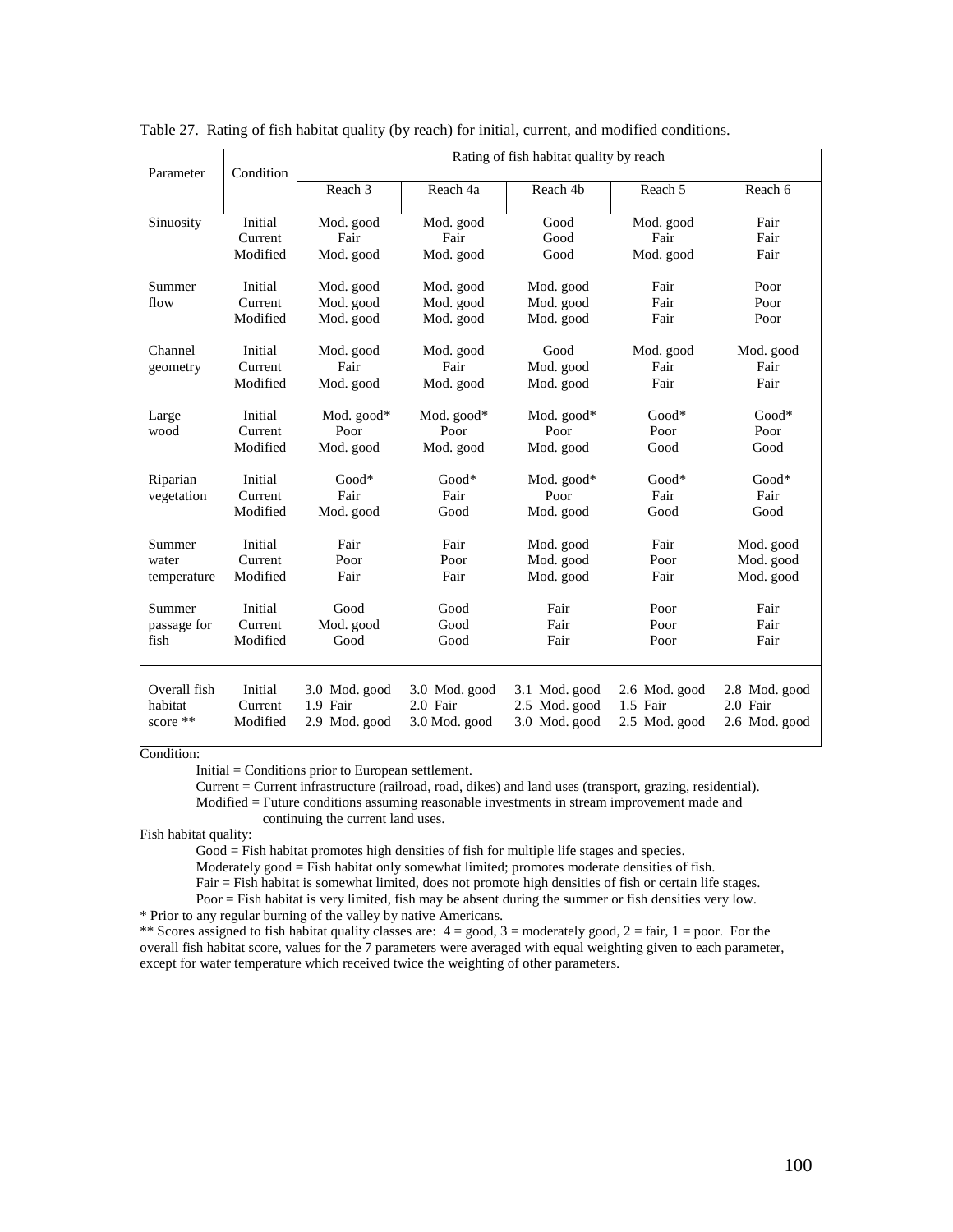

#### **Meacham Creek**

Figure 34. Overall fish habitat scores (see description above) for reaches 3 through 6 in Meacham Creek for initial, current and modified conditions.

The rating system indicates that much of the loss in fish habitat during the last 120 years could probably be recovered through reasonable stream improvement efforts and modifying some current land use practices. Some characteristics of Meacham Creek (sections of sub-surface flow, low summer flow, high temperature) greatly influence fish use during the summer, but are not a result of human activities. There is little that can be changed to improve fish habitat that is linked to these characteristics.

While most of Meacham Creek offers good habitat for fish at least during a portion of the year, the North Fork Meacham Creek is the most important component of the basin. Moderate water temperature, relatively abundant flow with no subsurface reaches, mostly intact riparian vegetation, and a channel not constricted by human infrastructure provides good overall habitat for fish. It is not surprising that those species with the most specialized habitat needs (bull trout that need spawning and juvenile rearing areas and chinook salmon spawners that require summer holding areas) are still found in this drainage. A current deficiency in at least the lower portion of North Fork Meacham Creek is large, stable wood. Wood was probably intentionally removed during the last 120 years. Wildfire is a particular threat to this basin since a source of ignition (the railroad) is at its downstream and windward boundary, and abundant timber along the riparian corridor and north-facing slopes could easily move a fire throughout the basin. A major wildfire would decrease channel shading and truncate the current stand rotation (about 100 years old), which is only beginning to provide wood that is large enough to be stable in the channel.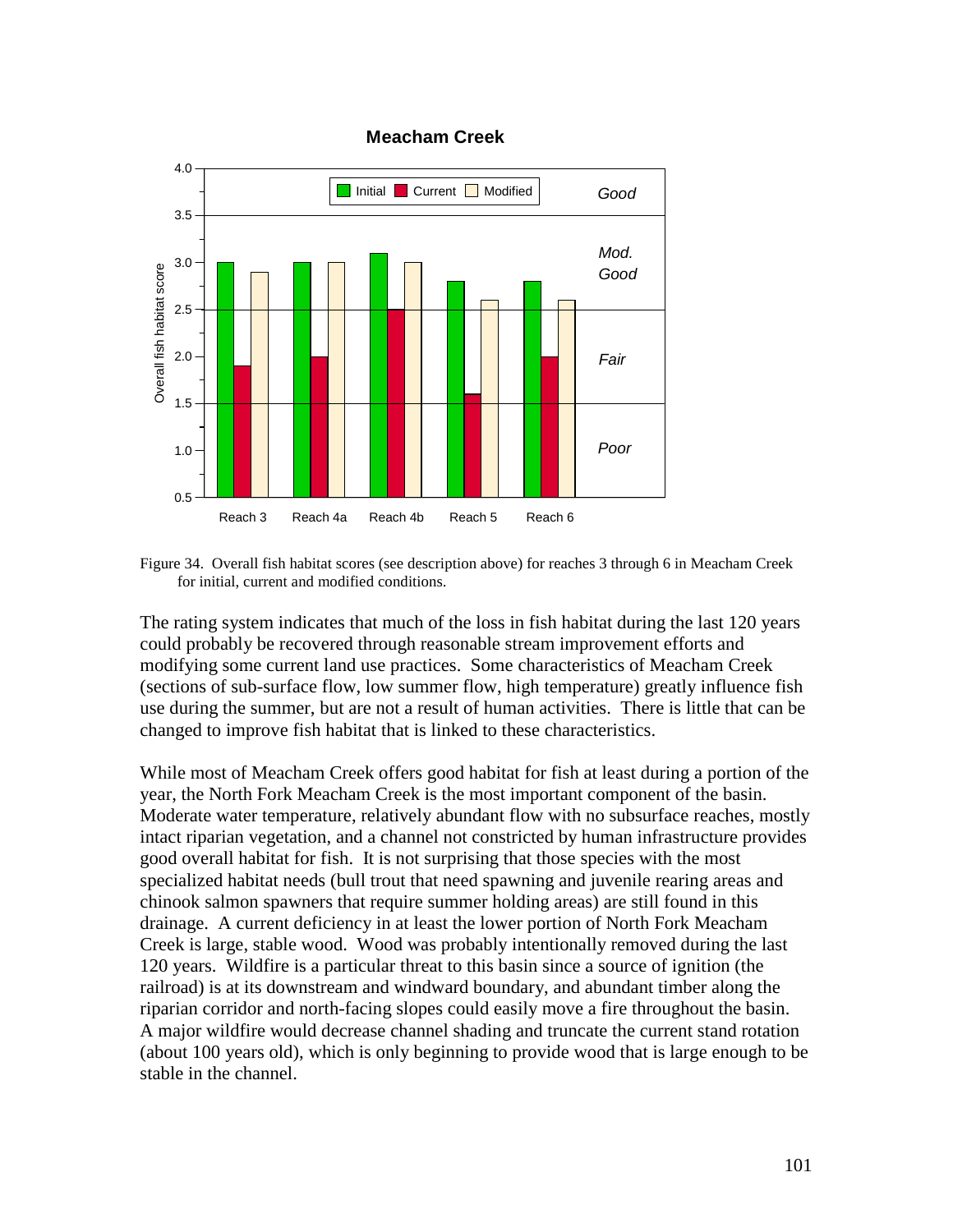A central question of this study was whether or not the channel substrate of Meacham Creek was unnaturally coarse or the active flood plain unnaturally wide due to the railroad, grazing, and other human influences. When compared to the relatively undisturbed reference reaches, Meacham Creek turned out not to be different. There was little evidence that filling of the gorge with blasted rock during construction of the railroad grade has persisted to this day. In fact, the extensive alluvial deposits in Meacham Creek downstream of the North Fork Meacham Creek confluence and the limited alluvial deposits upstream of the confluence within Meacham Creek suggest that North Fork Meacham Creek is the major donor of coarse sediments to lower Meacham Creek. Physical features of the North Fork basin such as extensive areas with steep slopes, a steeper channel gradient compared to Meacham Creek, and a more extensive higher-elevation zone that is reactive during rain-on-snow events make it conducive to higher inputs of bedload. Human sources of coarse sediment are lacking in North Fork Meacham Creek since nearly all logging roads are near ridge tops or flat plateaus.

Camp Creek is the only other tributary of Meacham Creek that is large enough to provide much year-round habitat for fish. Fish have limited access into the Camp Creek basin due to a concrete dam near its mouth and an impassible falls at river mile 3.1. Unlike other tributaries, Camp Creek does not have cool water, and this may be a result of a large fire that occurred within its basin boundary in 2000.

The other tributaries provide zones of cool water refuge where they flow into Meacham Creek, but do not have enough flow to significantly change the temperature of Meacham Creek. Only at Bonifer Pond have cool water sources been intentionally altered to enhance summer fish habitat. Here, a large pond fed by cool springs provides an acclimatization area for juvenile hatchery fish prior to their release. The use of cool water zones by fish is often limited by shallow water and lack of overhead cover.

Currently, the railroad is only an indirect influence on lower Meacham Creek. Except where the railroad crosses the stream at two locations, the railroad is at the far edge of the stream's meander zone. The stream flows against the railroad grade at 6 places and little undercutting of the grade is occurring. The major influence of the railroad on Meacham Creek has been the extensive systems of dikes built to keep the stream away from the railroad grade.

In reach 3 and 4a, the dikes appear to have caused portions of the stream to incise within its flood plain and abandon its side channels, resulting in a deep, single channel that has fast water during high flows. This channelization process has the potential to move upstream over time. Removing all of the dikes along Meacham Creek would probably lead to a situation illustrated in the 1956 aerial photographs where nearly 20% of the total stream length was along the base of the railroad grade; streams tend to align themselves along hard surfaces that reside in their flood plain (USFW 2001),. Nevertheless, the current system of dikes could probably be modified to allow for both protection of the railroad grade and restoration of the stream channel. Rock barbs installed recently along lower portions of reach 3 demonstrate that short dikes are effective at curtailing channel meandering. The long dikes (up to 1000 feet long) installed several decades ago to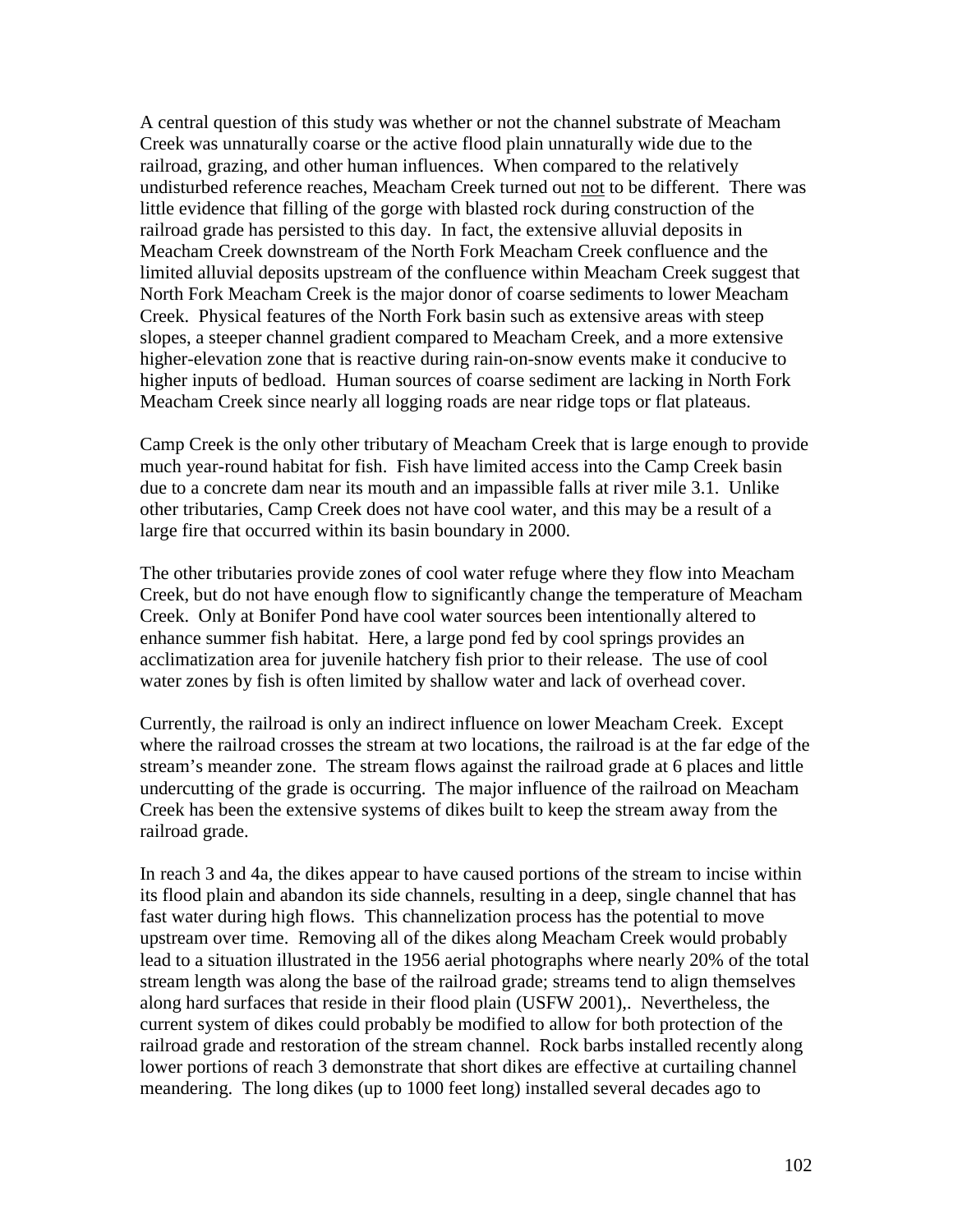protect the railroad grade, are probably overkill and some could be breached to provide more room for the stream to move, while still protecting the railroad grade.

The railroad grade upstream of the North Fork Meacham Creek also influences Meacham Creek by crowding its flood plain. But here, shallow or subsurface flow during the summer is also significant at limiting fish habitat. Within reach 5 of upper Meacham Creek, the stream channel alternates between wide segments that have limited crowding and narrow segments with the adjacent railroad tracks.

Problems that plague many other eastern Oregon streams do not occur in Meacham Creek. Accelerated sedimentation, high nutrient status, water withdrawals, and barriers to fish passage are either absent or minor. This makes the task of improving habitat within Meacham Creek a much more straightforward task. Further development within the basin will probably be minor since numerous trains in the study area detract from the valleys use for year-round or vacation homes and future water withdrawals are limited to small amounts for domestic use.

Private ownership of land along most of lower Meacham Creek will be one of the greatest challenges to improving conditions for fish. When we approached each landowner to request access for conducting the field survey, we also asked about their views on improving fish habitat in the basin. Nearly all landowners were in favor of improving fish habitat as long as it did not disrupt their current use of the land. A common concern among those who grazed cattle in the valley was that productivity of high quality summer pasture near the stream not be reduced.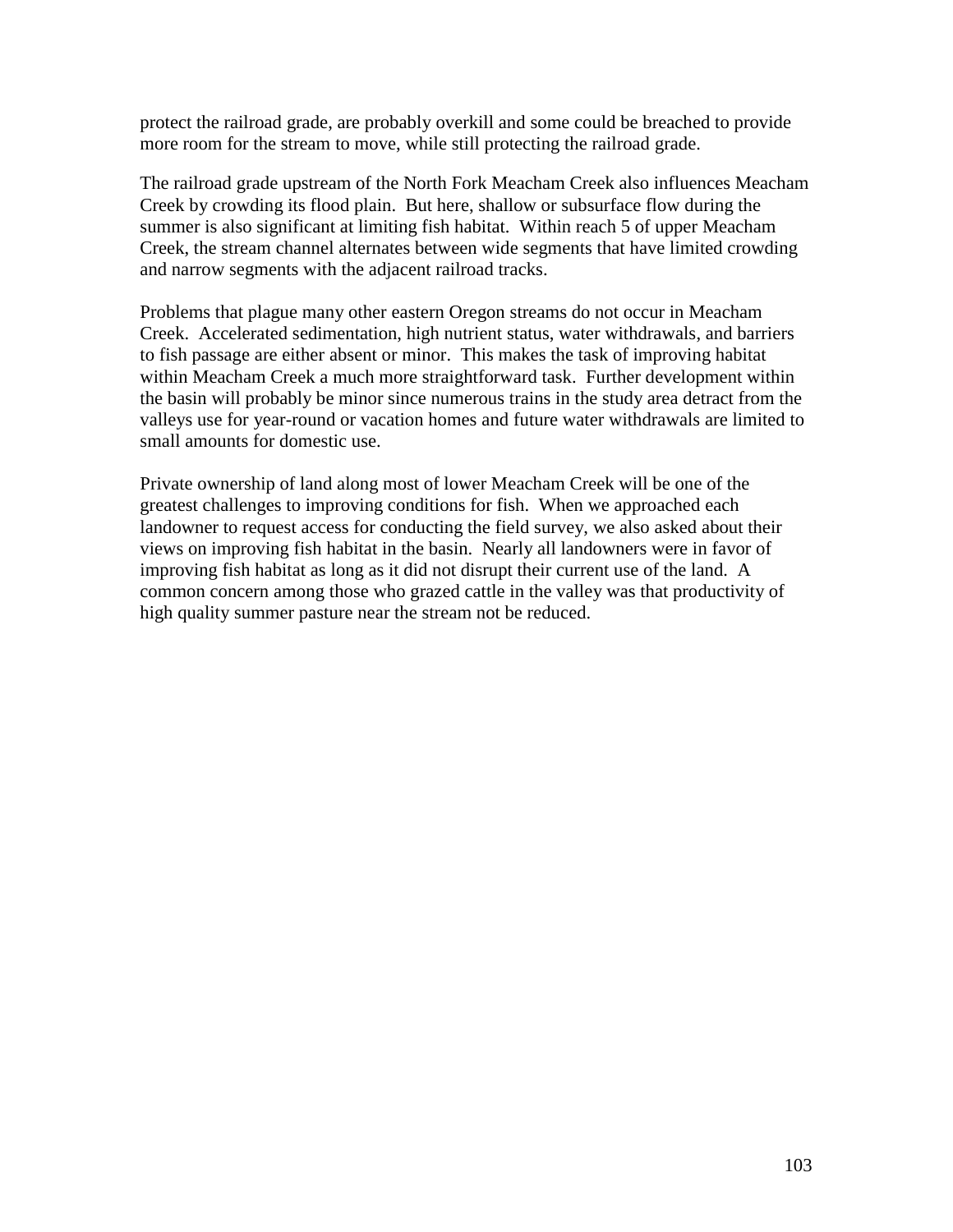# *Action plan*

## *Restoring and enhancing original conditions*

Natural and human-related limitations to stream health and fish productivity in Meacham Creek were highlighted in the previous Watershed Assessment section. These limitations include:

- $\Box$  Constriction of the flood plain by dikes that were constructed to keep the stream from meandering into the railroad tracks. The resultant channelization of the stream is most serious in lower Meacham Creek; reaches 3 and 4a.
- $\Box$  A lack of large wood in the channel and of older trees bordering the stream as a future source of large wood (throughout Meacham Creek and North Fork Meacham Creek). A scarcity of dense understory vegetation on floodplain surfaces that is effective at trapping finer sediments and creating favorable soils for further growth of shrubs and trees near the stream (most serious in lower Meacham Creek; reach 4b where cattle grazing is intense).
- <sup>In</sup> The presence of deep and coarse stream substrate, broad flood plain, and low summer flows (all natural features) that cause subsurface flow to occur in some sections (reaches 4b and 5). The subsurface sections eliminate living space for fish and create an obstacle to fish attempting to move upstream into cooler waters during the summer. On the other hand, the cool water exiting subsurface reaches cools the stream and is a thermal refuge for fish. More subsurface sections (and downstream cool-water zones) may have existed prior to the diking and channelization in reaches 3 and 4a. Cool water refuges within alcoves and at tributary junctions may have once been more accessible to fish and contained more useful habitat prior to human-caused changes.
- $\Box$  Tributary streams are vulnerable to warming following hot wildfires which consume understory vegetation and trees next to stream channels. The North Fork Meacham Creek is most vulnerable to wildfire due to a continuous band of vegetation along the valley and north-facing slopes and a source of ignition (the railroad) at its upwind end.
- ! Physical obstructions to fish passage that prevent fish from searching out cool water in the summer and favorable feeding areas year-round. Included are a concrete dam in reach 5 of Meacham Creek, a fish improvement project in reach 3, and a concrete dam in lower Camp Creek.

Opportunities to improve stream health and fish habitat in Meacham Creek are present throughout the study area. Nevertheless, the unique natural features of Meacham Creek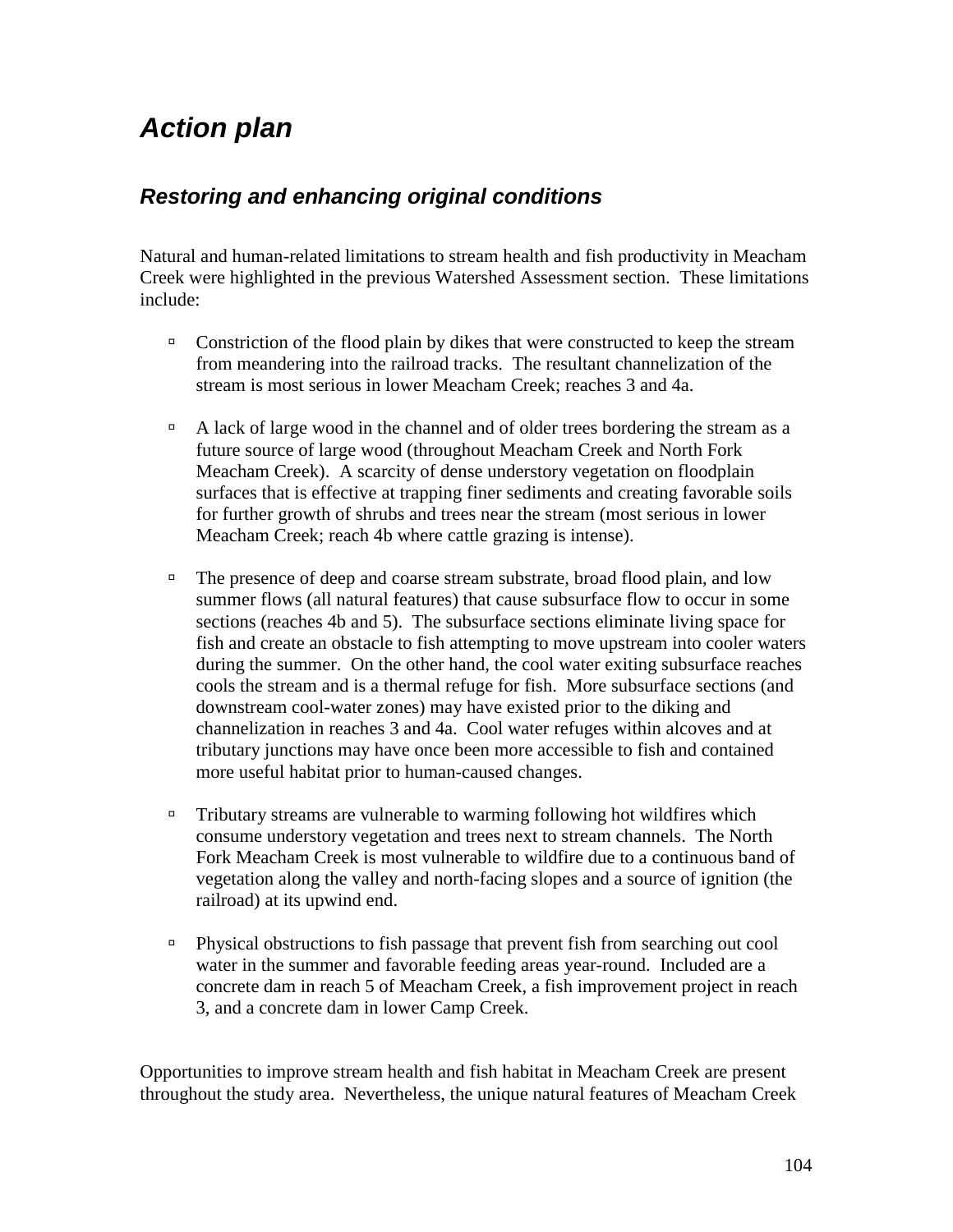indicate that certain improvement efforts will be highly effective in some areas and less effective in other areas. For example, the distinct water temperature patterns of Meacham Creek dictate where fish are able to make the most of complex physical habitat during the summer.

In this section, we present a plan that specifies actions that would be effective at improving fish habitat in the Meacham Creek study area and in which reaches such activities would be most beneficial. These recommendations are summarized in Table 28, displayed in Figures 35 and 36, and later explained in detail. The first five recommendations are closely associated with the railroad and could be initiated in the next year or two. Land ownership throughout the study area, a critical factor in designing and implementing improvement projects, is provided in Maps 15-18.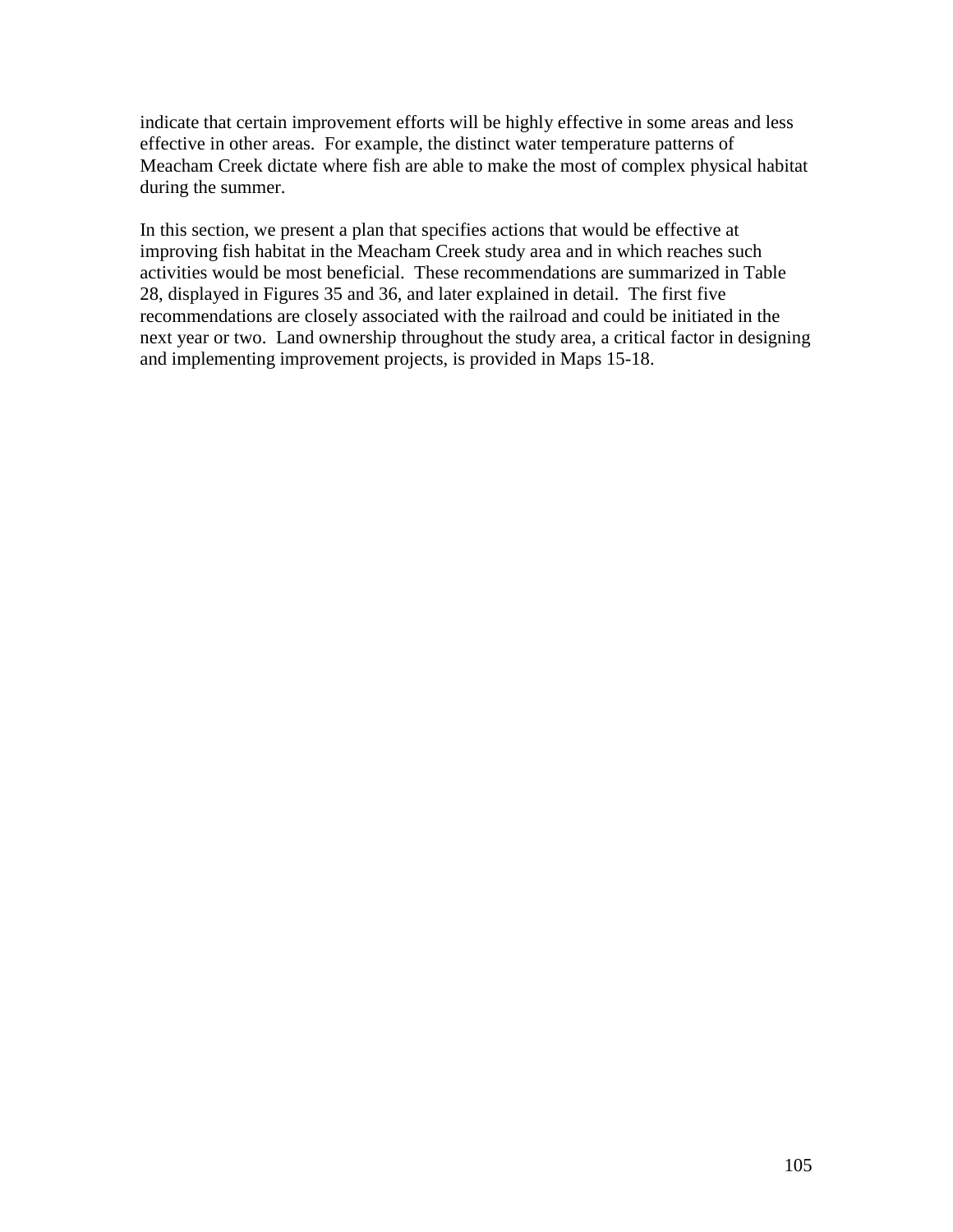| $\mathop{\rm Id}\nolimits$ | Priority | Reaches         | Cost | Description                                                                                                                                                                                                                                                            |
|----------------------------|----------|-----------------|------|------------------------------------------------------------------------------------------------------------------------------------------------------------------------------------------------------------------------------------------------------------------------|
| $1*$                       | Highest  | 3, 4a, 4b       | High | Place multiple large wood structures along banks at 5 locations<br>where the stream flows along the base of the railroad prism in<br>order to create complex habitat and reduce the risk of railroad and<br>road washout.                                              |
| $2*$                       | High     | 3               | High | Pilot project: re-route stream across its original flood plain<br>starting at R.M. 3.3 by creating break in dike and constructing<br>massive log jam in order to restore channel sinuosity and<br>complex habitat for fish.                                            |
| $3*$                       | Highest  | 3               | High | Replace road bridge at furthest downstream railroad crossing in<br>order to eliminate potential for large wood accumulating at piers<br>and washing out bridge. Would allow for the use of creative<br>designs for improving fish habitat with logs in upstream areas. |
| $4*$                       | High     | 5               | Mod. | Fire-proof a swath of land east of the railroad from the North<br>Fork Meacham Cr confluence upstream 1.5 miles in order to keep<br>any railroad-sparked fires from spreading into the North Fork<br>basin.                                                            |
| $5*$                       | Lower    | 5               | Low  | Remove concrete dam in stream at river mile 20.2 in order to<br>allow juvenile and resident fish to move upstream.                                                                                                                                                     |
| 6                          | Highest  | 4b, 2           | High | Create large, stable log structures in the channel capable of<br>scouring deep pools and providing complex habitat. Focus on<br>areas that have cool water during the summer.                                                                                          |
| $\tau$                     | Lower    | 3, 4a, 4b,<br>5 | Mod. | Excavate deep pools where cool water sources enter Meacham<br>Creek at tributary junctions or springs in order to create cool<br>water refugia. Add large wood to pools to create cover. Modify<br>Bonifer Pond ladder so juvenile fish can access in summer.          |
| 8                          | High     | 4a              | Mod. | Re-route stream across its original flood plain starting at R.M. 6.7<br>by creating break in dike and constructing massive log jam in<br>order to restore channel sinuosity and complex habitat for fish.<br>Similar to #2.                                            |
| 9                          | High     | Camp Cr.        | Low  | Modify or remove concrete dam at R.M. 0.3 in Camp Creek in<br>order to allow upstream migration of juvenile and resident fish.                                                                                                                                         |
| 10                         | High     | 3               | Low  | Modify stream improvement structure at bedrock cascade (RM<br>1.7) so juvenile and resident fish can move upstream during the<br>summer.                                                                                                                               |
| 11                         | Lowest   | 4a, 4b          | Mod. | Plant conifer trees near stream and protect from trampling by<br>cattle.                                                                                                                                                                                               |

Table 28. Summary of activities to improve fish habitat in the Meacham Creek study area.

\* closely associated with the railroad and could be initiated in a year or two.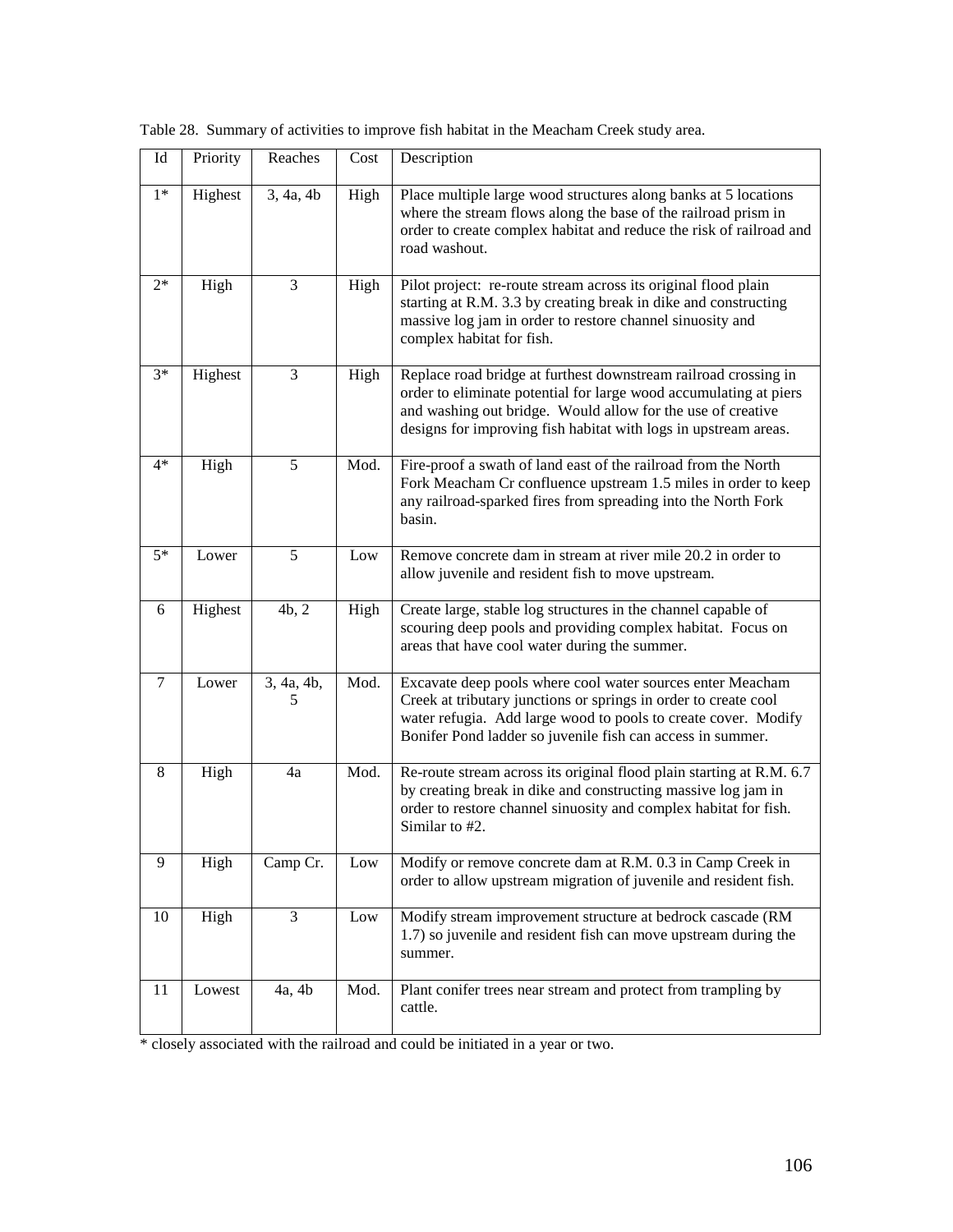

Figure 35. Location of suggested fish habitat improvement projects, lower Meacham Creek. Identification numbers correspond to those in Table 28.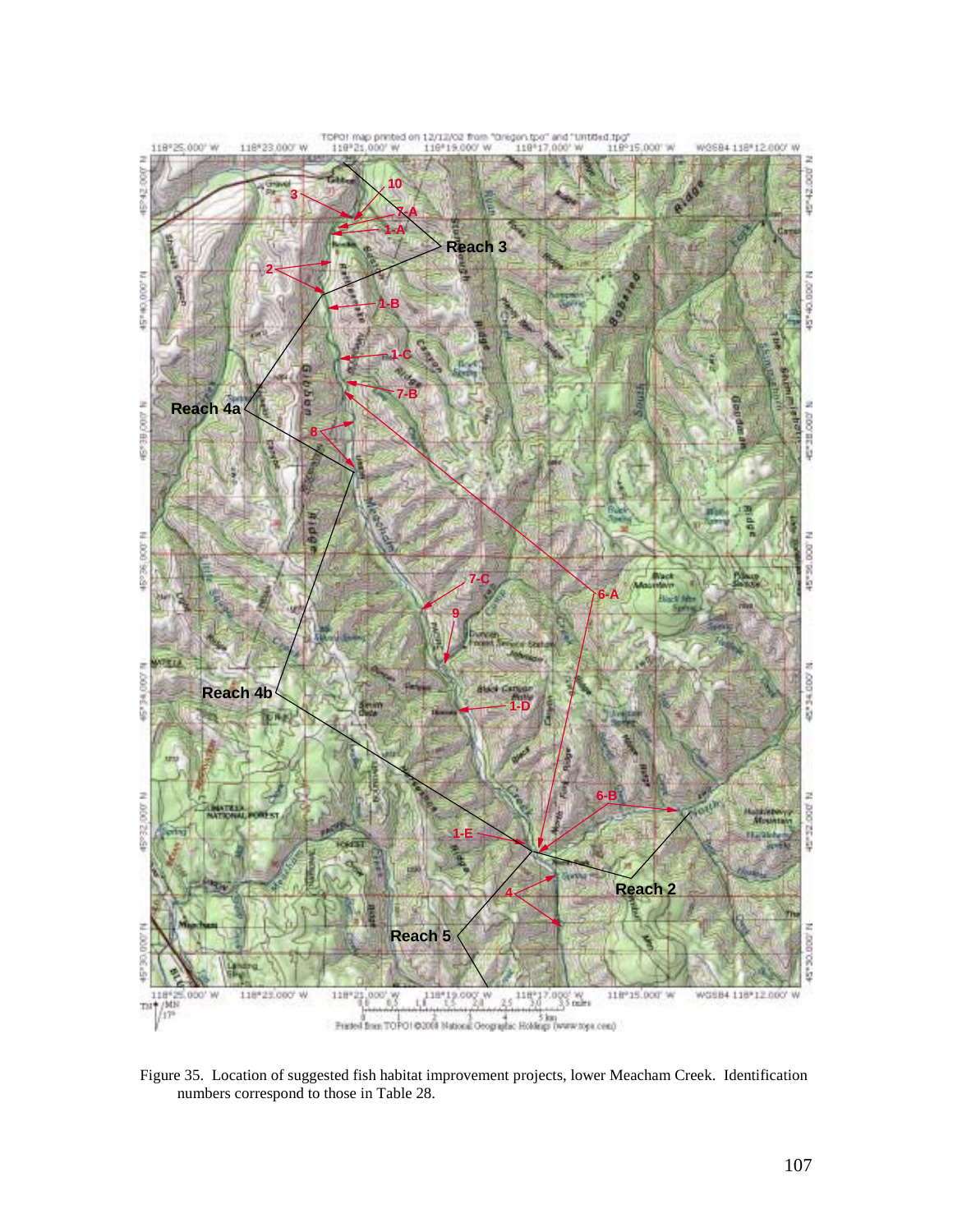

Figure 36. Location of suggested fish habitat improvement projects in upper Meacham Creek. Identification numbers correspond to those in Table 28.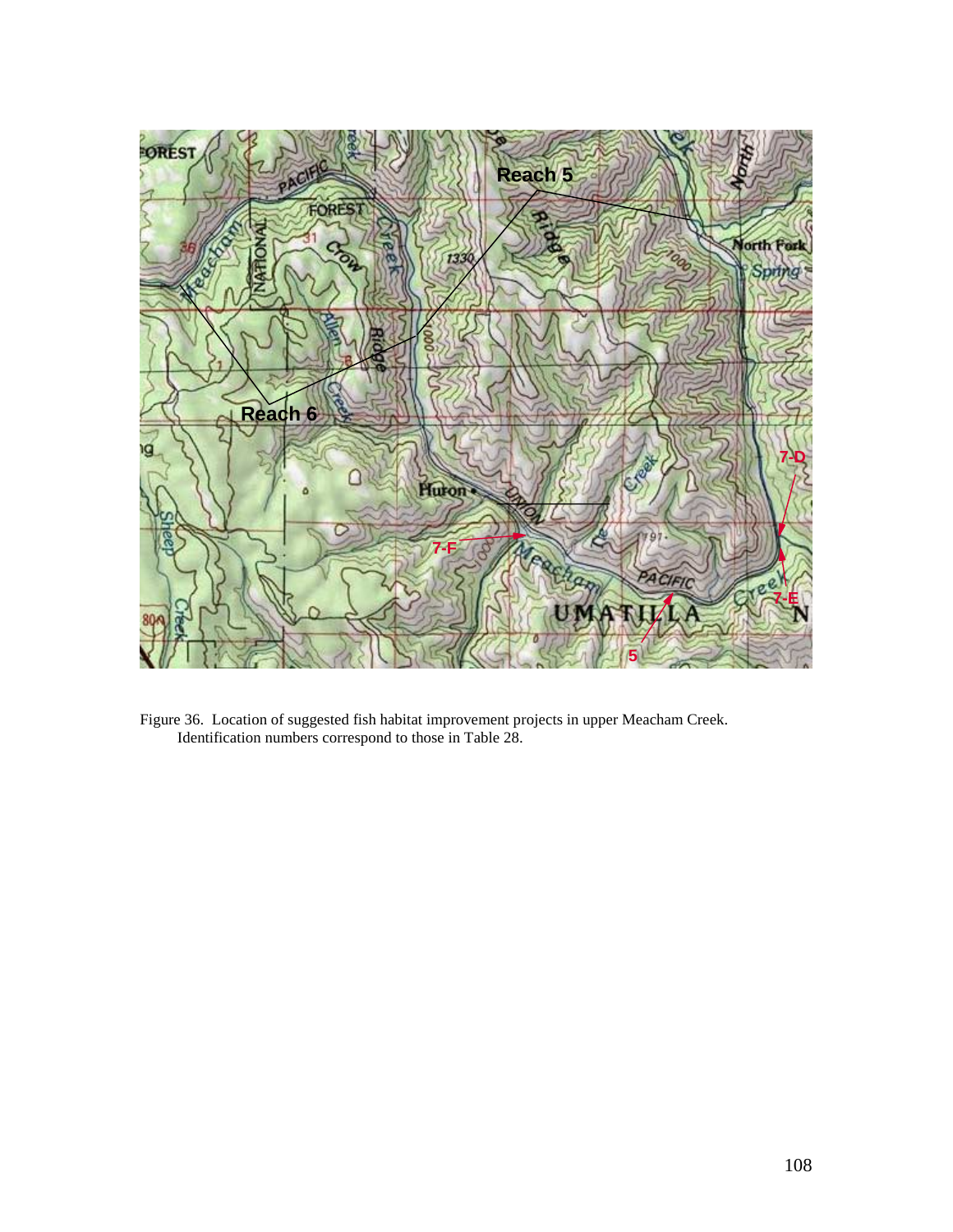# *Recommendation 1 – Logs where stream flows along railroad*

#### **Background**

The main channel of Meacham Creek runs parallel and along the base of the railroad prism at 6 locations in lower Meacham Creek (downstream of the North Fork Meacham Creek confluence). The summed length of stream channel in this condition is 1.01 miles or 7% of the total length of lower Meacham Creek. At none of these 6 locations is the stream actively eroding the railroad prism, although there is potential for erosion during very large floods.

Lower Meacham Creek and portions of upper Meacham Creek meander widely across a cobble and gravel dominated stream bed that has few limits to lateral movement except for the bedrock cliffs on one side of the valley and the railroad grade on the other side. Where the stream meanders into bedrock or the railroad grade, the channel becomes deeper as the stream's energy is expended downward rather than laterally. Nearly all deep pools (greater than 4 feet) inventoried in 2002 were associated with the stream flowing along such features. Although these pools provide potentially good holding and rearing habitat due to the deep water and interception of cooler subsurface flow, the lack of complex structure limits their use. Without cover from above, crevasses and eddies to escape highvelocity water, and segregation of feeding sites, use of these pools by steelhead and chinook salmon is marginal.

## Proposed action and expected benefits

The deep pools associated with the stream running along the base of the railroad prism can be altered so that they not only provide high quality habitat for fish but also provide a means to protect the railroad prism from future erosion. This action would be a partial response to the current lack of complex pool habitat throughout Meacham Creek, owing to a scarcity of large wood in channels.

Placing groups of 3 to 4 conifer logs with their rootwads attached and bundled with cable at the large end (Figure 37) would provide a substantive hard surface for the stream to flow against while providing cover, zones of slow water, and feeding stations for fish. By using large logs  $(> 28 \text{ inches DBH}, > 50 \text{ feet long})$ with attached rootwads and bundling them in groups, these log structures would be resistant to downstream movement during high flows. Extra stability, where needed, could be ensured by cabling one structure to the other or by cabling large boulders to the rootwad end of the structure.

The National Marine Fisheries Service, through their participation in permit approvals conducted by the U.S. Corps of Engineers, has not been particularly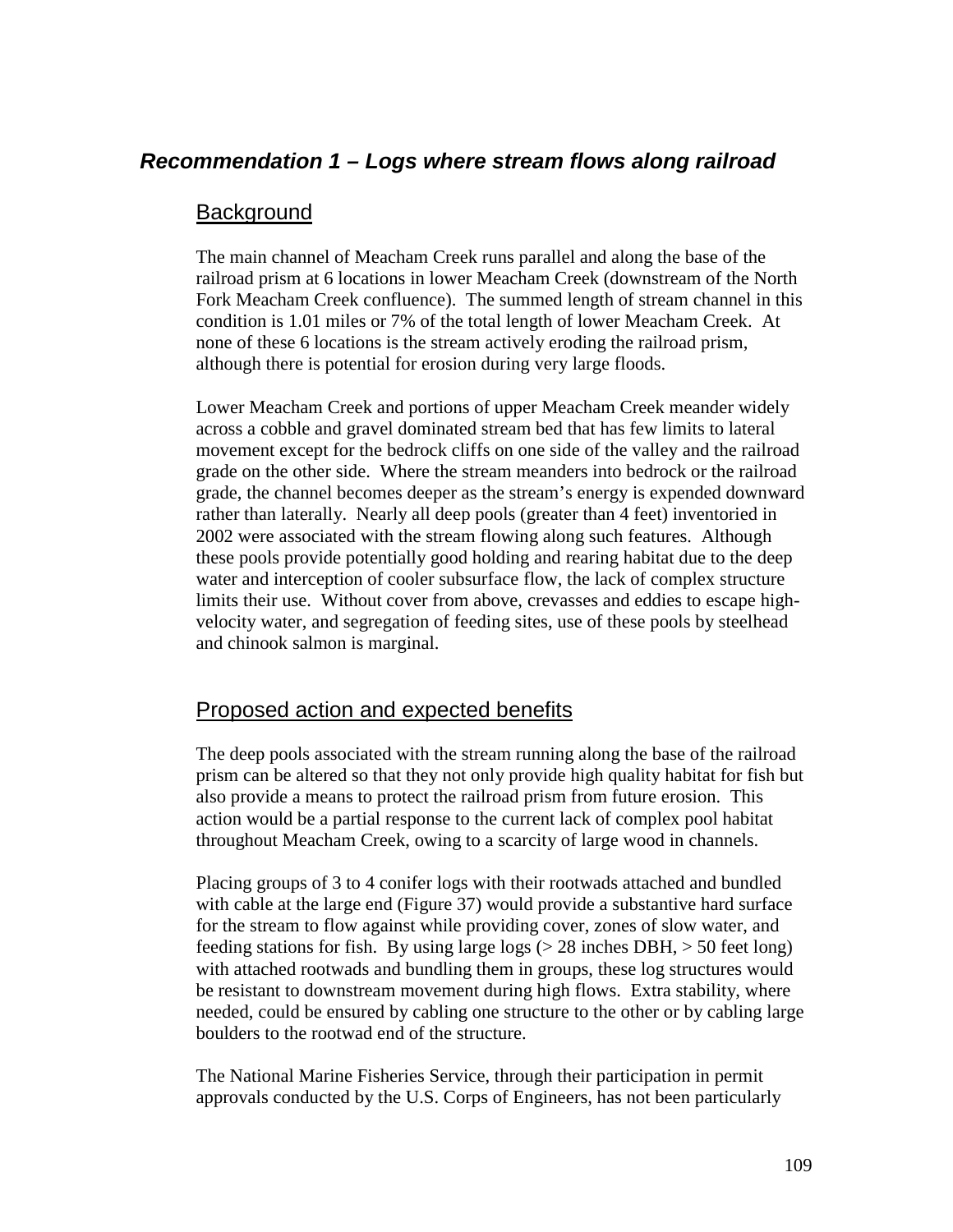supportive of using cable in the design of created log jams in streams over the last decade. However, recently they have modified this stance and will entertain designs that use cable simply to hold large logs together, rather than rigidly attach them to bedrock or to banks. This is particularly important for large streams where logs long enough to remain stable in the channel on their own are no longer available.



Figure 37. Diagram of log structures placed between railroad grade and stream on the outer edge of a bend.

Other landowners would not need to be involved in this activity since the placement sites fall within the railroad right-of-way. Neighboring landowners would probably have a favorable perception of the project since the log structures would help preserve the integrity of the access road, which is usually located between the railroad grade and the stream. A source of large conifer logs with attached rootwads would be needed for the project and could possibly be purchased from forest landowners in the Meacham Creek valley. Either trucks or railroad cars could be used transport logs to individual sites, although weak road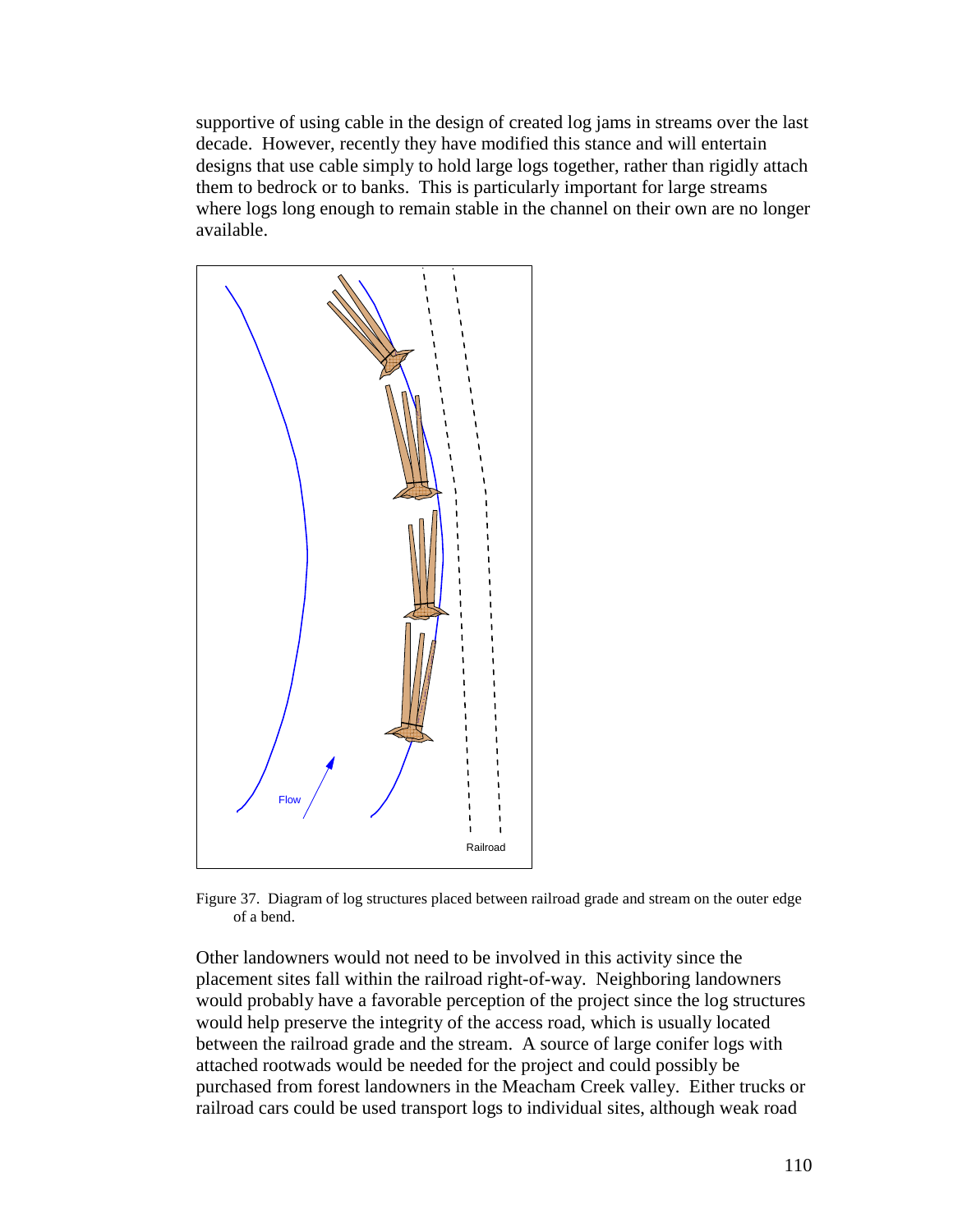bridges upstream of the North Fork confluence may not support a heavily-loaded truck. A very large log loader would be needed to load and unload these heavy logs with rootwads and place them into the stream.

Five reaches are recommended for this type of enhancement. Their locations and lengths to be treated are shown in Table 29 and Figure 36. Segment 1-A is probably the most important site since substantial amounts of cool groundwater enter the stream from Bonifer Pond on the east side.

Table 29. Segments of lower Meacham Creek flowing against the railroad grade that are suitable for the placement of log bundles at the base of the railroad prism.

| Segment | Rive  | Reach length | Comments                                         |
|---------|-------|--------------|--------------------------------------------------|
|         | mile  | (feet)       |                                                  |
| 1-A     | 2.09  | 250          | Highest priority because of cool water seep      |
| $1 - B$ | 3.58  | 300          |                                                  |
| $1-C$   | 4.58  | 700          |                                                  |
| $1-D$   | 11.98 | 350          | Low surface flow by late summer in drought years |
| 1-E     | 14.50 | 650          | No surface flow by late summer in drought years  |

#### *Recommendation 2 – Put stream into original course at R.M. 3.3*

#### **Background**

Lower Meacham Creek experienced a 7% loss in main channel length from 1916 to 2002. Correspondingly, overall channel sinuosity has declined from 1.20 to 1.11. Channel straightening has been a result of diking and channel bulldozing for the purpose keeping the stream from encroaching upon the railroad and highquality riparian pasture. Most of the loss in channel sinuosity occurred between 1916 and 1956, except in reach 4a (river mile 3.30 to 7.08) where most occurred after 1956. In a number of locations, especially downstream of river mile 7, the dikes have forced the stream to the west side of the valley where the stream now runs parallel to the bedrock banks. Here, the stream has become incised in its flood plain and lacks many secondary channels. The stream, as displayed in a 1916 railroad map and 1956 aerial photographs, once meandered widely across the flood plain (Figure 38).

Channel straightening and entrenchment creates faster water during high flows and a lowering of the water table on adjacent terraces during the dry season. Fish are more likely to be displaced in a downstream direction when faced with highvelocity water. Also, vegetation establishment on surrounding terraces becomes more difficult with a lower water table.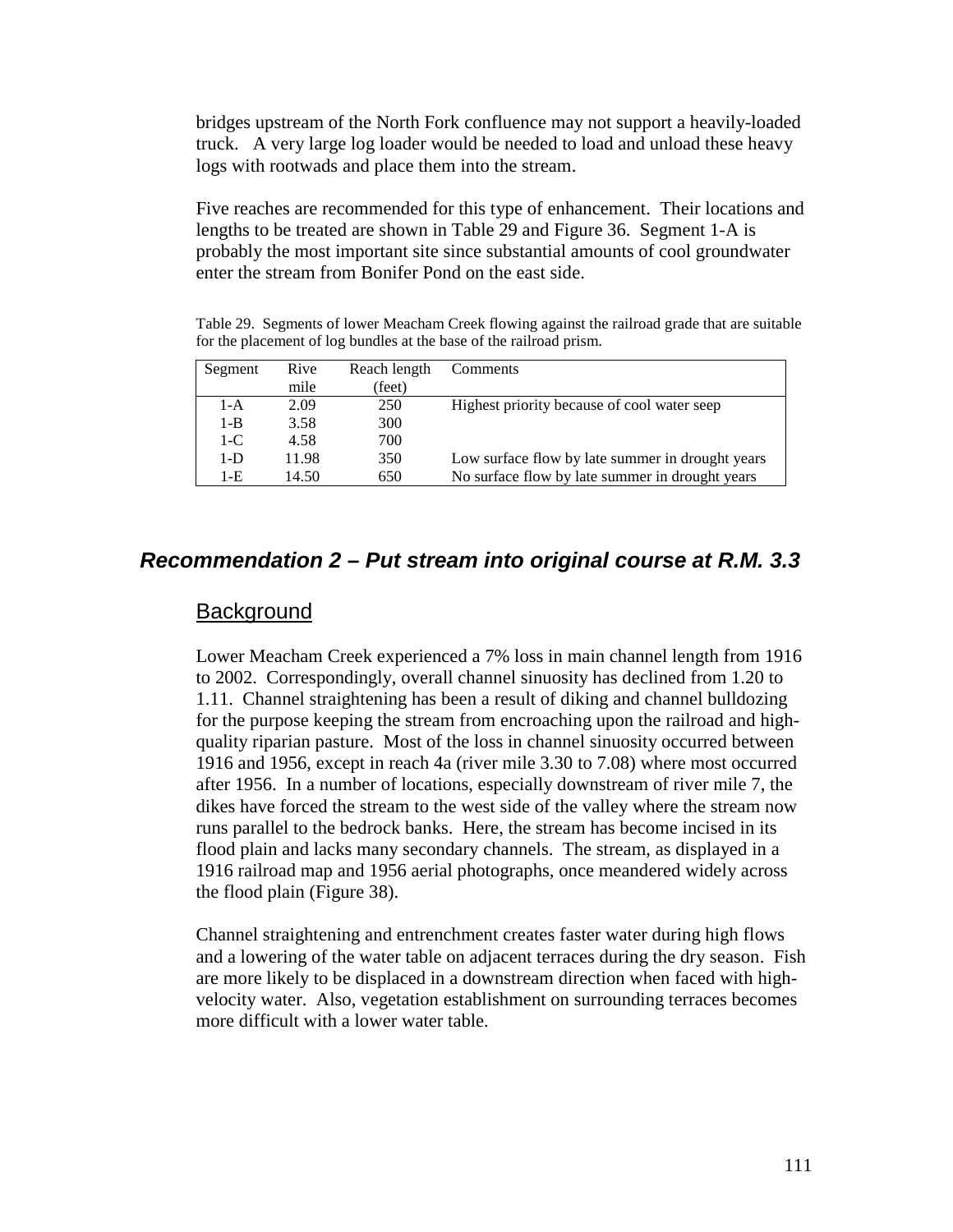## Proposed action and expected benefits

An opportunity to determine the effectiveness of reversing channel straightening and entrenchment exists at river mile 3.3, 1.1 miles upstream of Bonifer Pond (Figure 38). Here, the stream is diverted abruptly to the west by a dike and then flows against the steep, bedrock banks for about a mile. The drop in water elevation immediately downstream of the diversion point is about 5 feet.

Immediately upstream of the diversion point is an extensive gravel and cobble deposit with multiple high water channels.

The combination of creating a break in the diversion dike and constructing a large, stable log jam just downstream of the diversion point would allow the stream to occupy its original channels across the wide terrace east of the stream's current location. Here, the stream would not be incised and not confined to a single straight and deep channel.

The excavated break in the dike would provide a low spot for the stream to enter the terrace and the full-spanning log jam located immediately downstream would trap gravel and elevate the stream height so that it flows through the break in the dike even during the summer.

Fish would benefit from the channel re-establishment since water velocity would be less during high flows, habitat features in the channel would be more variable, and the elevated water table would support a higher density of streamside vegetation that could eventually provide some shade and streamside cover.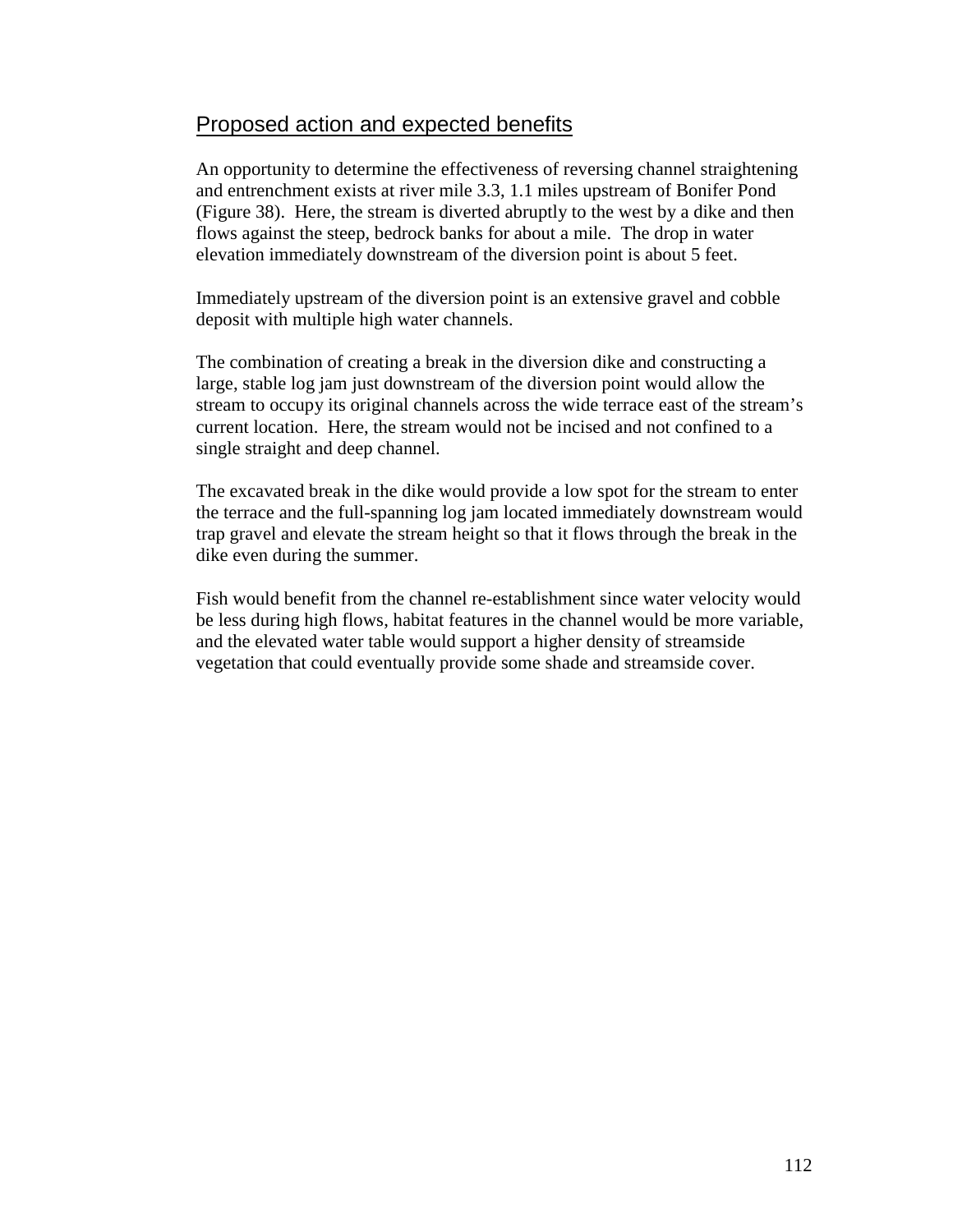

Figure 38. Location of the main channel of Meacham Creek in 2002, 1956, and 1916, along with current location of dikes.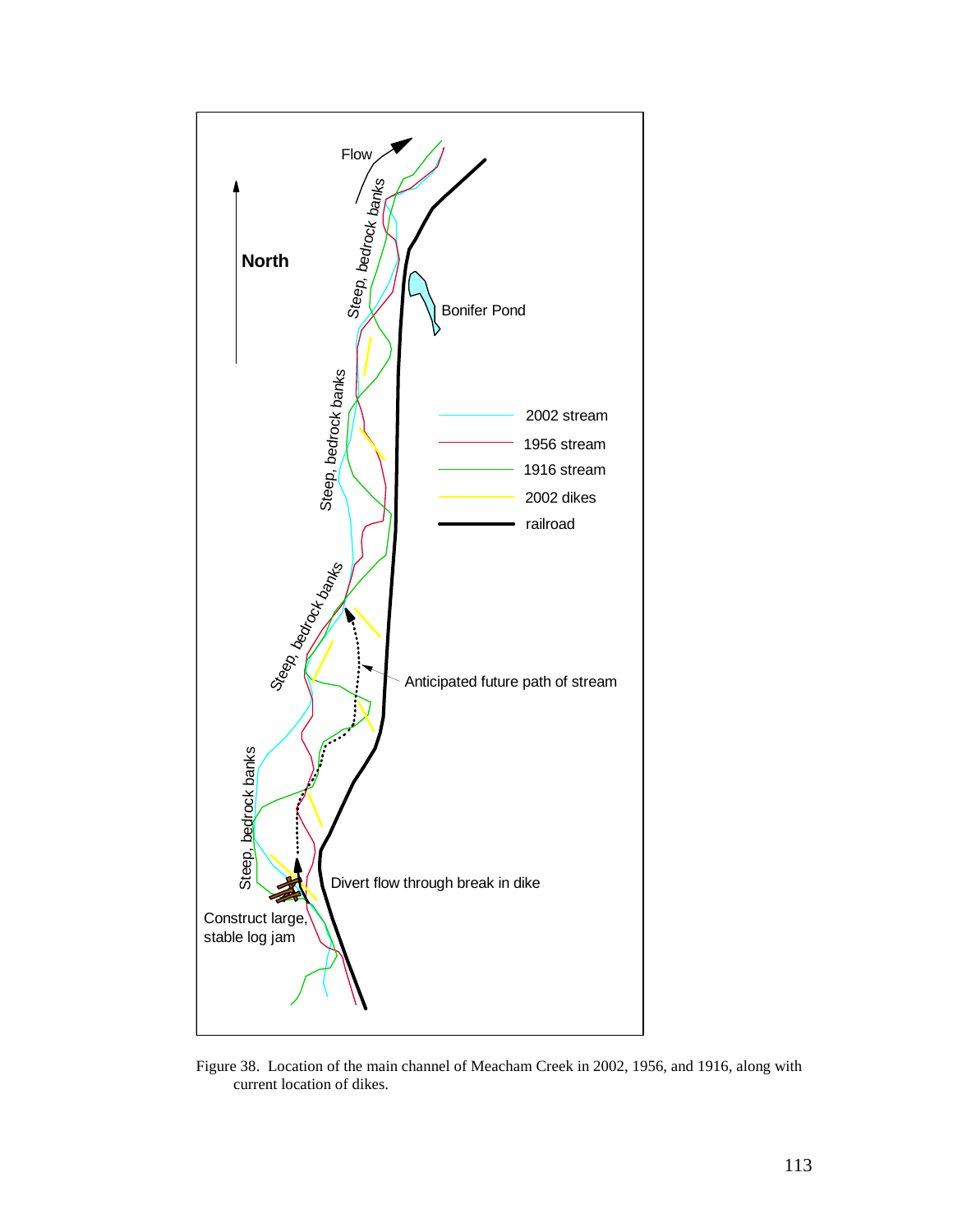# *Recommendation 3 – Replace access road bridge*

#### **Background**

Adjacent to the first railroad bridge on Meacham Creek approaching from the Cayuse Road along the Umatilla River (Figure 35) is a road bridge of dubious design. The road bridge is old, has an overall span of about 70 feet, and was constructed using two sets of steel support pillars located in the stream channel. Wood floating downstream during high flows commonly catches on the pillars and is either removed by the maintenance crew or floats away during subsequent high flows. None of the other bridges in lower Meacham Creek or downstream of this point have this problem. Considering its fragile design and propensity to trap wood, the bridge is at risk of failure during flood flows.

The bridge presents a problem for the planning of upstream stream improvement projects. While any log structures added to Meacham Creek would be designed to minimize their downstream movement flood flows, the certainty of nonmovement becomes risky when a vulnerable bridge is downstream. Log structures would need to be more expensive and design options more limited to ensure stability and prevent damage to the bridge. Without a vulnerable downstream bridge, a wider range of restoration activities could be explored.

The road bridge is important to railroad crews and landowners in the valley. Its failure during a large flood could prevent any access into the valley since the only other option is taking the access road upstream to the town of Meacham. A number of vulnerable road bridges exist upstream of the North Fork Meacham Creek confluence, and they too would likely suffer damage during a large flood. Furthermore, slope failures in the upper canyon often plug the access road following heavy rainfall.

#### Proposed action and expected benefits

The proposal to replace the access road bridge with one that is capable of readily passing large wood would solve two problems. Upstream habitat improvement projects could proceed with a wider range of options knowing that large wood movement during floods would not be fatal to a downstream bridge. In addition, railroad crews and valley landowners would be assured safer access out of the valley during and after flooding. A possible added benefit of bridge replacement is that heavy machinery could be moved in and out of the valley by truck without fear of collapsing the bridge.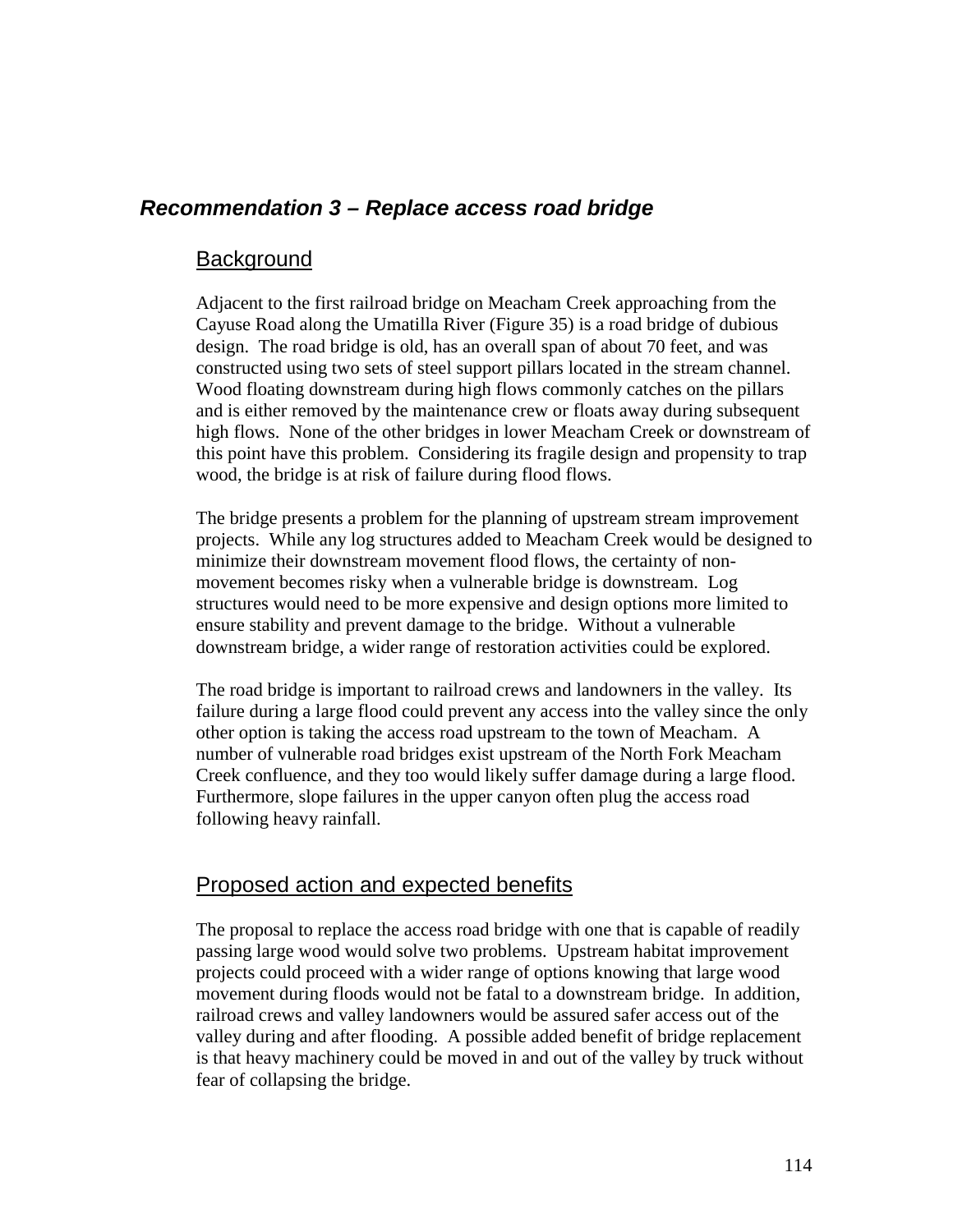# *Recommendation 4 – Fireproof corridor near North Fork*

## **Background**

Five wildfires burned over 5300 acres in lower Meacham Creek between 1997 and 2000. All seem to have originated at the railroad tracks. These fires burned mostly grass and brush with only 11% of the area within the fire perimeter being burned trees. These burned trees were of relatively low value due to their small diameter and the high expense of harvesting trees on the steep slopes. Nevertheless, if a wildfire began at the base of the North Fork Meacham Creek watershed it could be easily spread throughout the basin by a nearly-continuous belt of dense timber growing along the stream and north-facing slopes.

Widespread mortality of brush and trees along North Fork Meacham Creek and its tributaries would probably increase summer water temperatures and degrade conditions for bull trout and adult chinook salmon that rely on cold water. The relatively warm Camp Creek (72 deg F) was subject to a wildfire in 2000; all other tributaries in the Meacham Creek basin are cooler than Camp Creek.

Assuming that sparks from trains are the major mechanism by which fires ignite in the Meacham Creek valley, one strategy to reduce the risk of catastrophic fire in North Fork Meacham Creek is to reduce the propensity of fire to spread east of the railroad tracks near the confluence.

## Proposed action and expected benefits

The proposed action is to reduce the amount of fine fuels and pathways for fire to be carried into the forest canopy near the lower end of North Fork Meacham Creek. Past fires have not jumped Meacham Creek, so only the 1.5-mile segment of railroad where the tracks are on the east side of the stream upstream of the North Fork confluence (between the two railroad bridges) would need to be treated (Figure 36). Options for reducing fire hazard along this section include:

- <sup>In</sup> Remove brush and small trees capable of transporting a ground fire into the forest canopy. Remove the lower limbs of larger trees. Do this within a corridor up to 300 feet east of the railroad tracks.
- $\Box$  Pile and burn all fine woody material and brush within a corridor 300 feet east of the railroad tracks. Alternatively, conduct a controlled broadcast burn in this zone during the fall. Repeat every 5 years.
- $\textdegree$  Every year in early summer, eliminate grass growing within a corridor 50 feet east of the tracks with an herbicide containing glyphosate.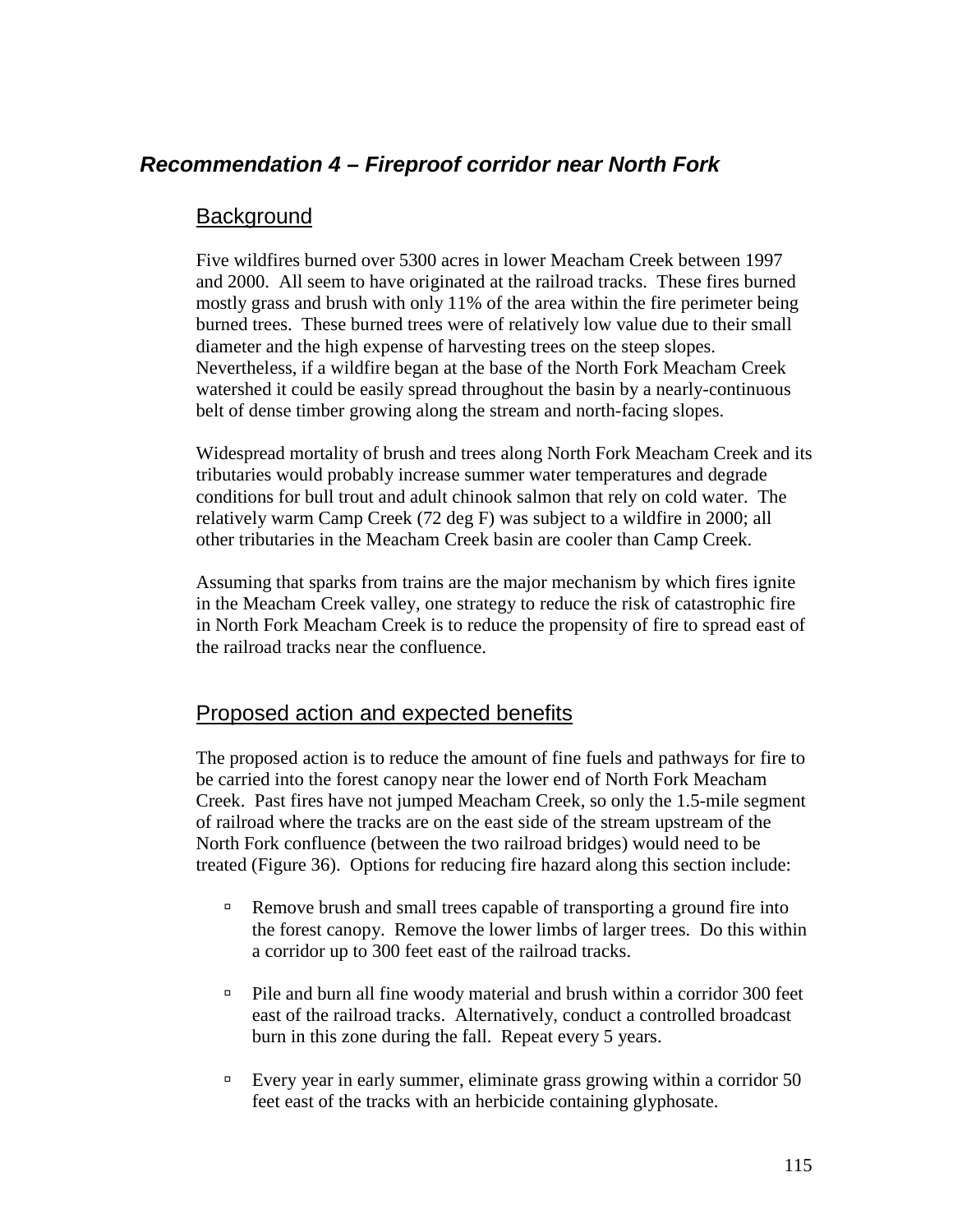- <sup>In</sup> Regularly inspect tracks in this stretch to detect defects that might lead to sparking.
- $\Box$  Locate a deep spot in the channel near this 1.5-mile stretch of stream where a ramp could be developed so that a pumper truck could efficiently obtain water for fighting a fire (a water use permit may be needed).

The benefit of this action is to reduce the risk of wildfire entering the North Fork Meacham Creek basin. Reducing the threat of catastrophic wildfire in this basin would help protect critical habitat for bull trout and chinook salmon.

## *Recommendation 5 – Remove concrete dam in upper Meacham*

#### **Background**

A concrete dam in upper Meacham Creek (river mile 20.2, see Figure 36) appears to be a relic from the steam locomotive days and is no longer used. The dam creates a 2.5-foot-high jump that is a barrier to upstream movement of juvenile steelhead and resident fish during the summer.

#### Proposed action and expected benefits

The proposed action is to remove the concrete dam using explosives or a crawler tractor winch. Removing the structure with a crawler tractor winch is preferable because unsightly concrete could be removed from the stream and disposed of off-site, and the fish living within the pool downstream of the dam would survive the demolition.

Removal of the dam would allow juvenile steelhead and resident fish the opportunity to move upstream in search of better food supplies or to escape warm water.

## *Recommendation 6 – Create large wood structures*

#### **Background**

Previous attempts to add large wood to Meacham Creek have generally not resulted in much habitat for fish (deep pools, cover, and protected feeding areas). Logs have been too short or the rootwads have been too small. More importantly, logs have been placed individually or in only groups of two. Even with attached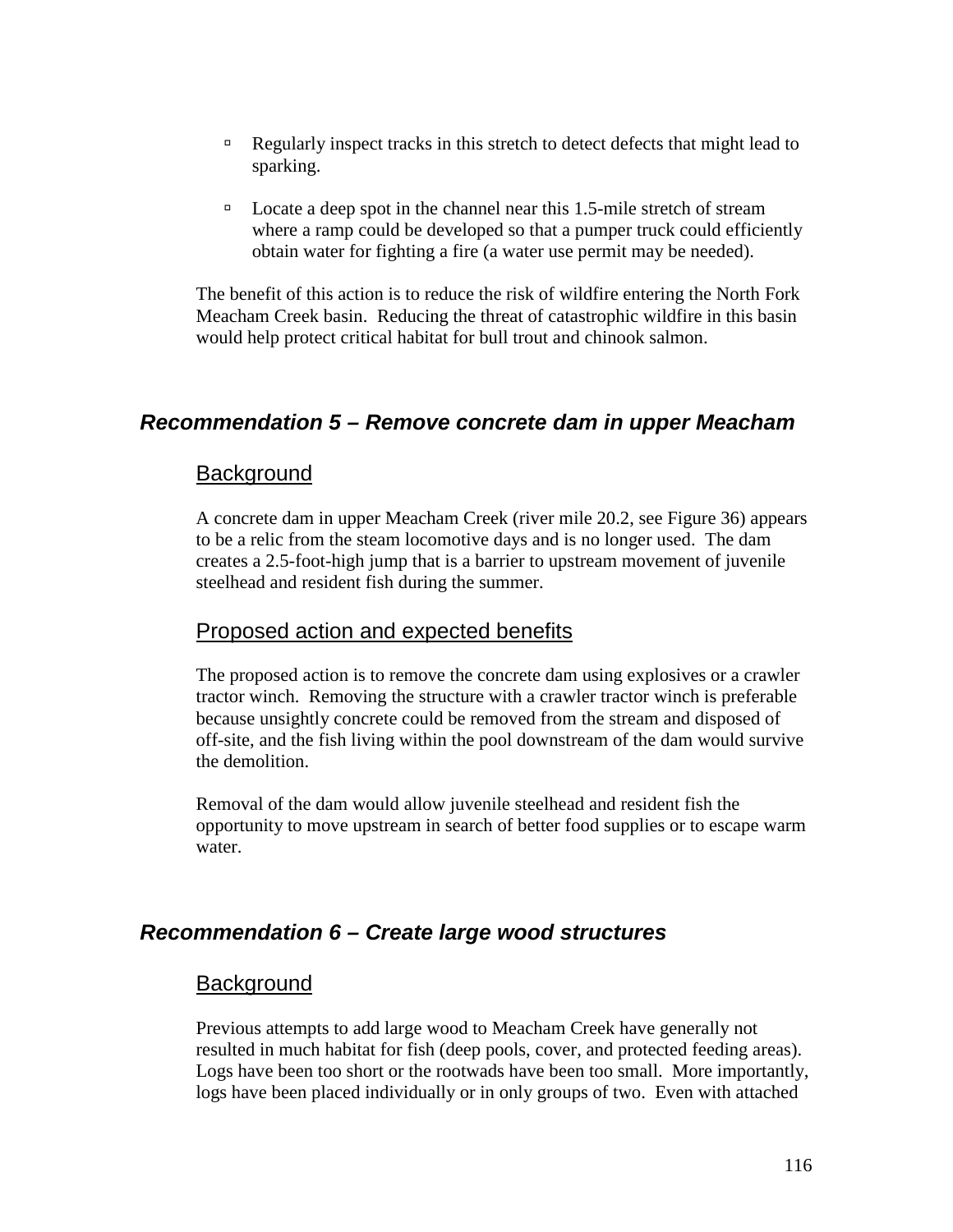boulders, many have been rafted onto terraces or moved downstream. Boulder structures in Meacham Creek, while stable during flood flows, also have not produced much useful habitat. Furthermore, the location of both log and boulder structures in the Meacham Creek watershed coincide with water that is too warm for fish during the hottest part of the summer.

Log structures designed to be effective in large, alluvial stream channels have been tried elsewhere in the Pacific Northwest with favorable results (Abbe 1999). Their success is linked to using long logs with large rootwads and the use of many logs within a single structure (Abbe and Montgomery 1996). Where water temperature is favorable, this kind of log structure can provide year-round habitat with little worry about their stability during high flows.

## Proposed action and expected benefits

The proposal is to add stable log structures to portions of Meacham Creek and lower North Fork Meacham Creek that have year-round flow and summer water temperatures that are favorable for fish. Reach 4b of Meacham Creek and North Fork Meacham Creek downstream of Bear Creek provide these conditions (Figure 35). Both have maximum water temperatures below 70 deg F and, except for a one mile-long segment of Meacham Creek (centered on river mile 12.5), they each have ample surface flow in the summer.

Candidate sites and log structures would have the following features:

- <sup>In</sup> Access from the road to the stream by a crawler tractor and large log loader. North Fork Meacham Creek has an intact albeit, rough, road along the lower 1.5 miles; thereafter access would be along streamside terraces alternating from bank to bank.
- <sup> $\Box$ </sup> Structure constructed of conifer logs greater than 24" at the large end with rootwads attached and over 50 feet in length.
- <sup> $\Box$ </sup> Structure comprised of many logs (5 to 6) and cabled loosely to act as a single but flexible unit (Figure 39); in special situations large boulders added to increase stability.
- <sup>In</sup> Structure placed in the center of the main channel where water is relatively deep, so the stream does not meander away from the structure over time.

These large and stable log structures would benefit fish by creating deep pools with low velocity during high flows (Abbe and Montgomery 1996) and deep enough to intercept cool, subsurface water during the summer. The abundant cover provided by logs and their rootwads would provide protection from predators and multiple feeding areas for juvenile salmonids or resident fish.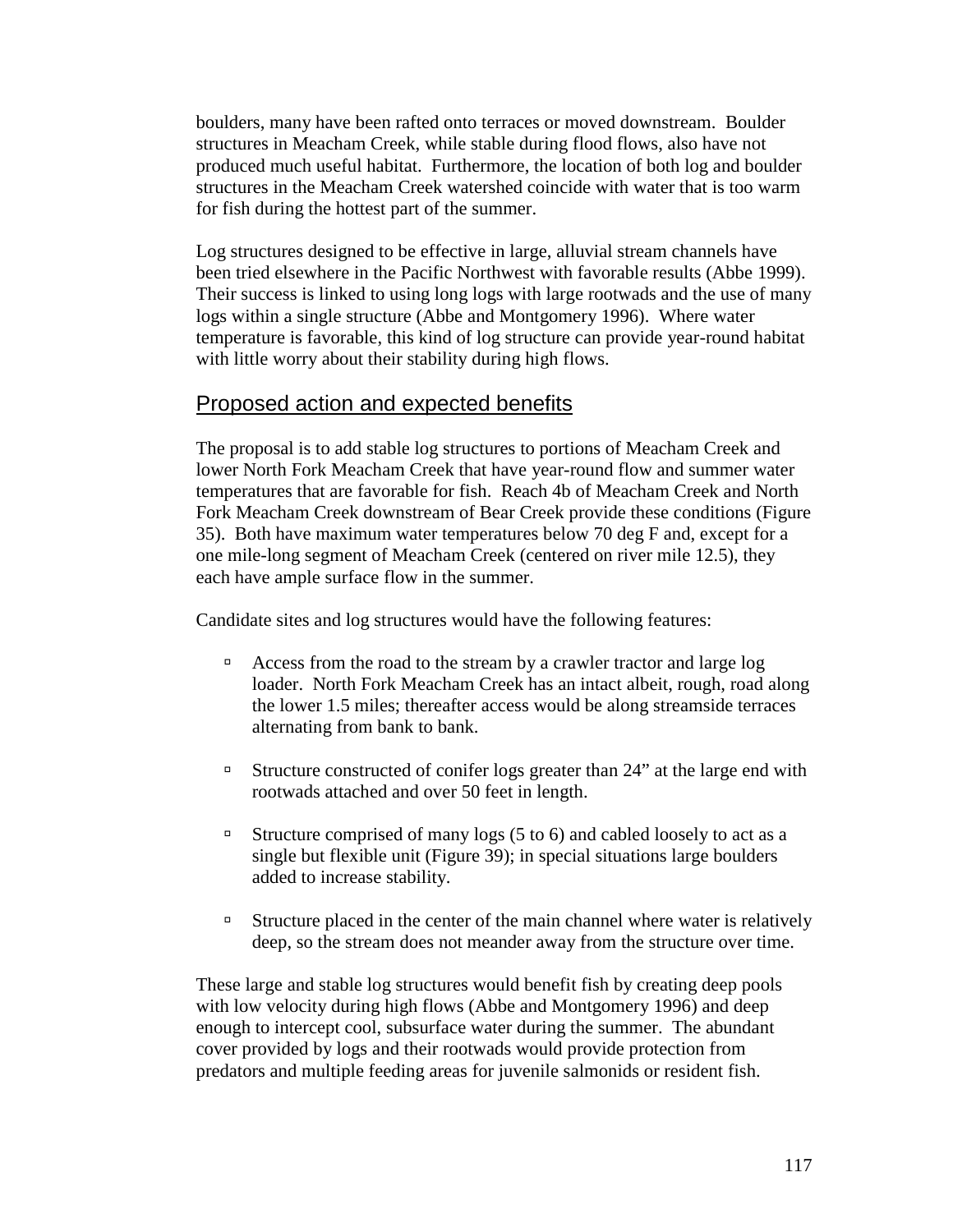

Figure 39. Example of log structure designed to be stable during flood flows in a large stream.

## *Recommendation 7 – Create pools where cool water enters*

### **Background**

Areas of cool water are found at selected locations throughout Meacham Creek, providing thermal refuge for fish during the hottest part of the summer. Reaches 3 and 4a of lower Meacham Creek and portions of reach 5 in upper Meacham Creek have summer temperatures that are too high for fish during the daytime. Cool water can be found at a number of tributary junctions, springs, and within alcoves (Table 30). However, in only a few of these areas is the water deep enough for juvenile fish to migrate into during the day and be safe from predators. Also, living space and cover is limited at these cool-water zones.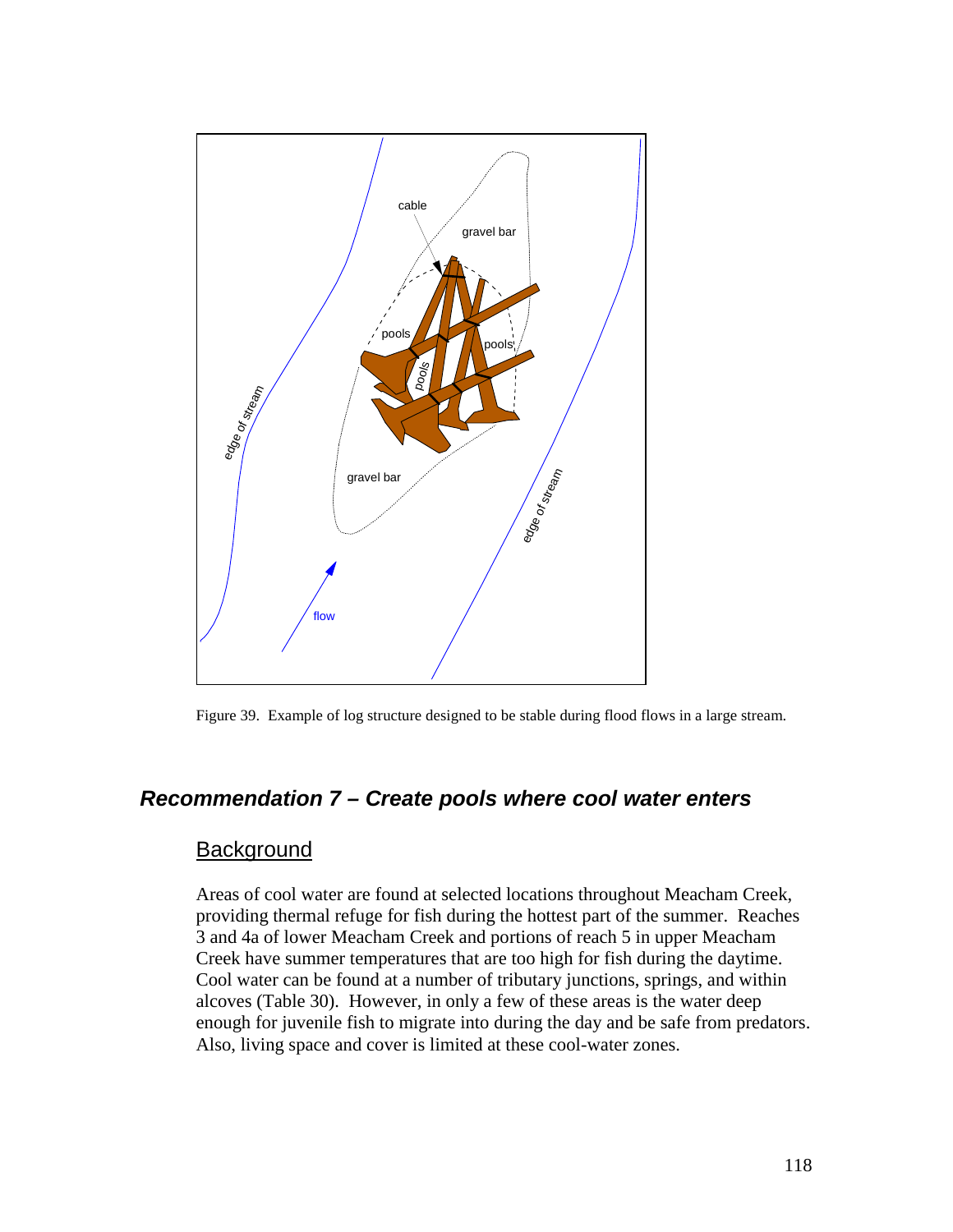Table 30. List of sites where excavation of cool water pools near confluence with Meacham Creek would provide thermal refuge for fish.

| Site    | Reach | Description                               |
|---------|-------|-------------------------------------------|
| 7-A     | 3     | Boston Canyon / Bonifer Pond              |
| $7 - B$ | 4a    | Line Creek                                |
| $7-C$   | 4b    | Spring                                    |
| $7-D$   | 5.    | East Meacham Creek, downstream connection |
| $7-E$   | 5     | East Meacham Creek, upstream connection   |
| 7-F     |       | <b>Butcher Creek</b>                      |

# Proposed action and expected benefits

The proposed action is to excavate pools adjacent to the cool water sources near Meacham Creek in places where fish could move easily from Meacham Creek into the pool during warm days. Seven possible sites have already been identified (Table 30, Figures 35 and 36). The pools would be excavated 6 to 8 feet deep where they would not readily fill with bedload moving down Meacham Creek or from the specific cool water tributary. Small trees added to the pools would provide fish protection from overhead predators (Figure 40).

The proposed action would provide large pools of cool water accessible to fish during hot days when Meacham Creek is too warm.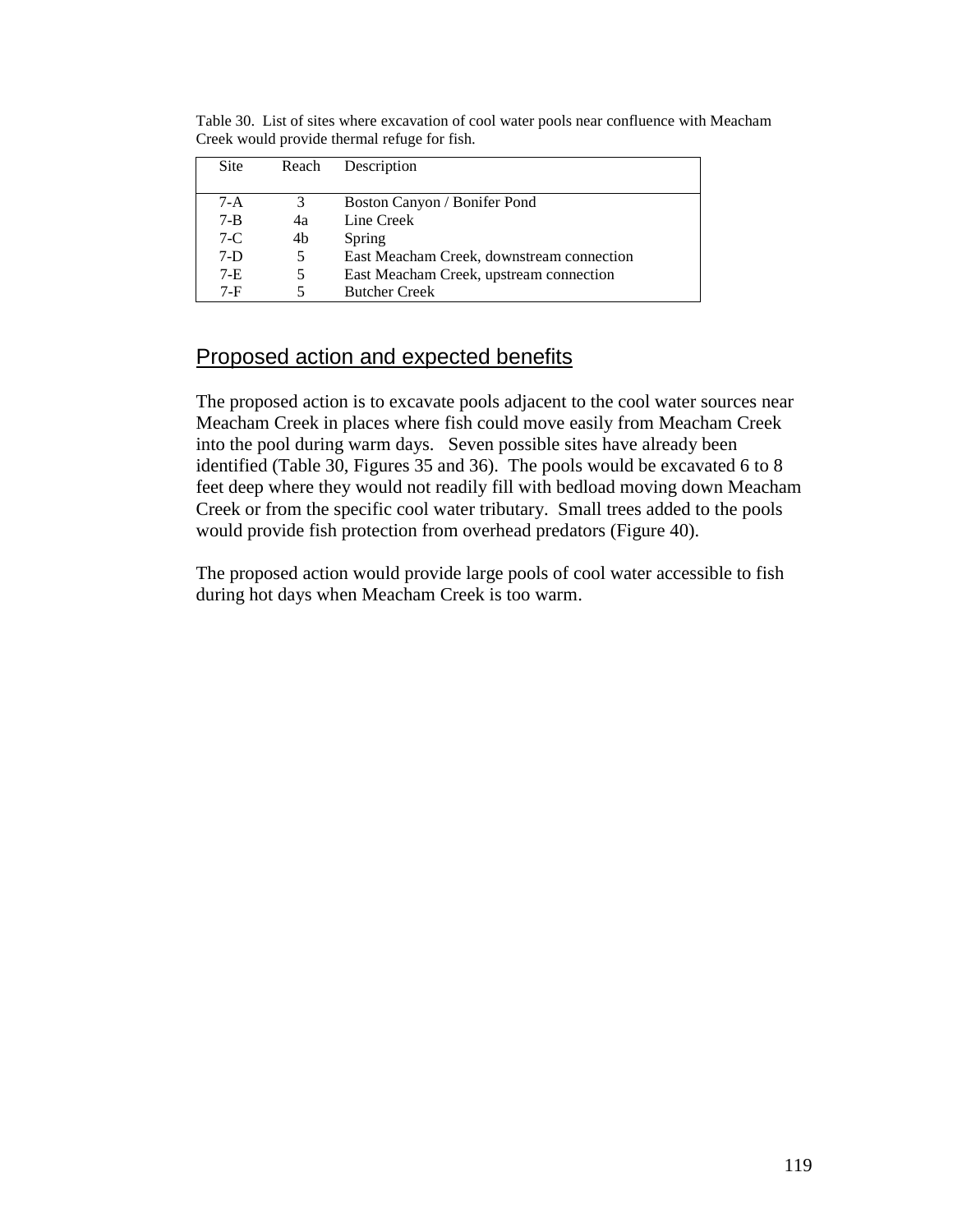

Figure 40. Example of a pool excavated at the mouth of a cool tributary or spring channel designed to provide thermal refuge from Meacham Creek during hot days.

## *Recommendation 8 – Put stream into original course at R.M. 7*

#### **Background**

Immediately downstream of river mile 7 (Figure 35) is a situation similar to that described under recommendation 2. A series of dikes force Meacham Creek to the west side of the valley and the stream becomes entrenched as it flows parallel to the bedrock bank. The channel no longer meanders much, water velocity is high, and the water table is probably lower than when it meandered across the flood plain. The entrenched section has the potential of extending upstream into reach 4b where the stream now meanders with fewer obstacles. While deep pools are created where the stream runs along the bedrock bank, these pools have little cover and water is too swift during high flows to provide much habitat for fish.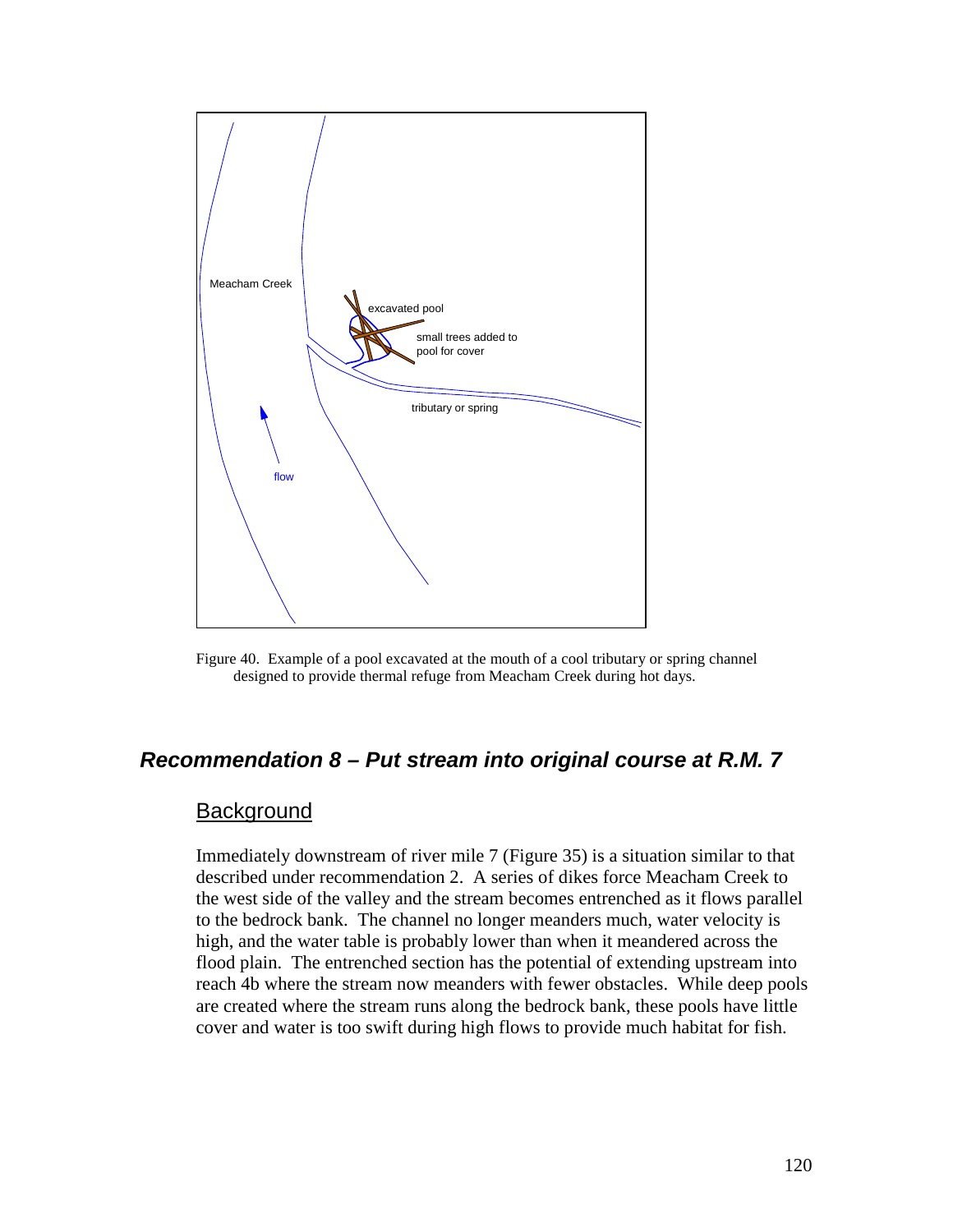## Proposed action and expected benefits

Depending on the success of recommendation 2 as a pilot project, the proposed action at this site is to create a break in the first dike and create a large log jam downstream to force most of the flow down its previous channels. Other downstream dikes would be shortened, as needed, to provide both protection to the railroad grade and enough room for the stream to meander.

This action would provide higher quality habitat for fish in the rehabilitated channel, including slower water, more complex structural features, and a higher water table to support riparian vegetation.

## *Recommendation 9 – Remove concrete dam in Camp Creek*

#### **Background**

A concrete dam within Camp Creek exists 0.3 miles upstream of its confluence with Meacham Creek (Figure 35). It has been reported by the Oregon Department of Fish and Wildlife to be a partial barrier to fish passage (4.3 feet high). We did not know about this dam during the field season, so we have not examined the site for possible remedies that would allow juvenile and resident fish to move into upstream portions of Camp Creek. This may be the site of a water withdrawal from which 23 acres are irrigated.

#### Proposed action and expected benefits

The proposed action is to work with the landowner to modify the dam so that all fish can move upstream into Camp Creek.

## *Recommendation 10 – Modify structure for fish passage*

#### **Background**

A stream improvement structure consisting of large boulders cabled together across the top of a bedrock ledge in lower Meacham Creek (Figure 35)) is a barrier to juvenile and resident fish in the summer. Downstream of this site, the water becomes so warm that fish evacuate this segment during hot spells. Without the ability to search out cool water in upstream reaches of Meacham Creek, fish are forced to move downstream into the warm Umatilla River to find thermal refuge. The boulders do not enhance fish habitat at this site. The deep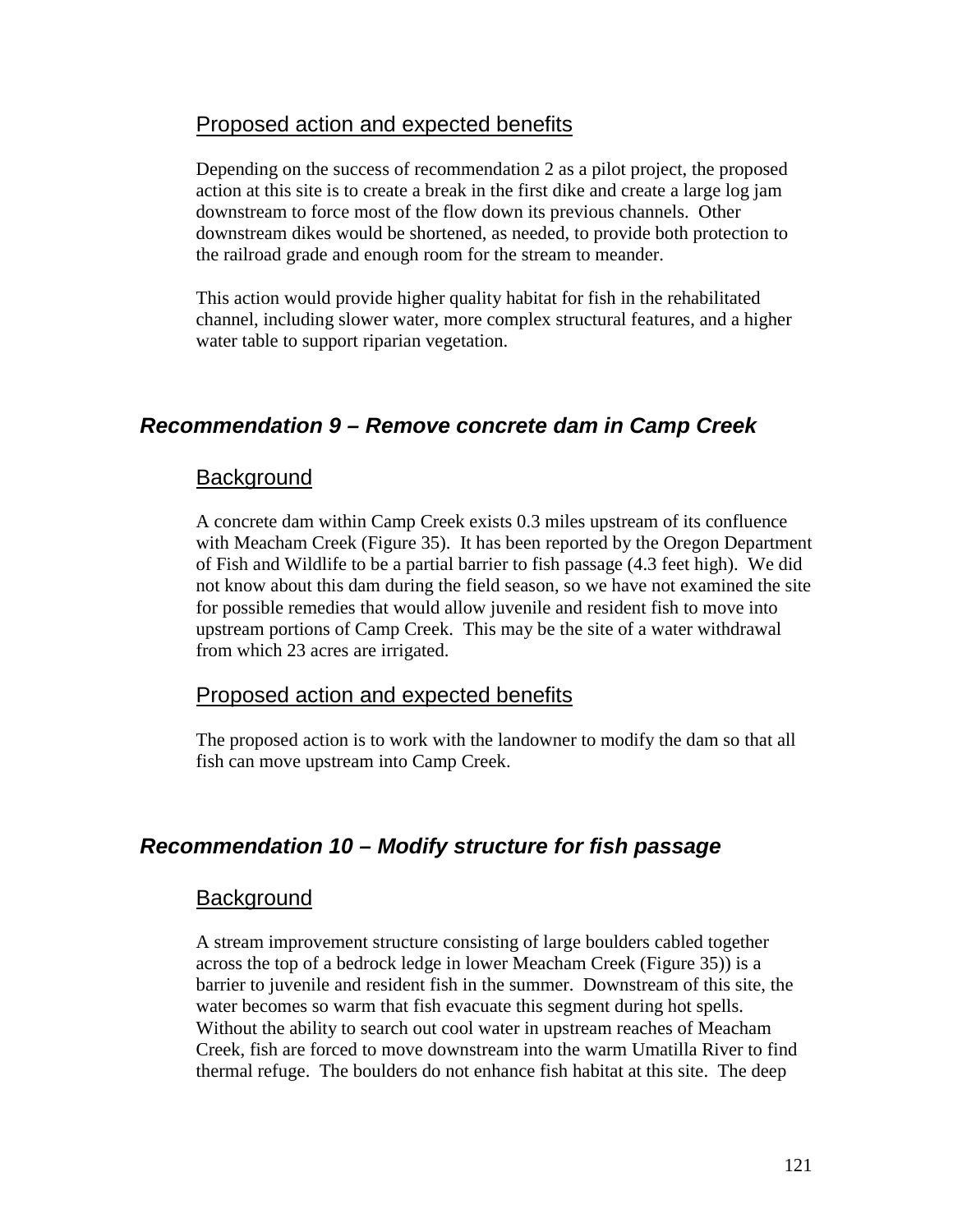pool immediately downstream of the boulders is created by the bedrock ledge, not the boulders.

## Proposed action and expected benefits

The proposed action is to remove some or all of the boulders so that juvenile and resident fish can move upstream.

# *Recommendation 11 – Plant and protect conifers*

## **Background**

Conifers are generally scarce along portions of reach 4 in lower Meacham Creek, and it is unclear what grew in the streamside area prior to disturbance by Native Americans and European settlement. Well-stocked conifer forests with an abundant understory grow along the Wenaha River reference, but this site benefits from abundant water during the summer and no grazing. North Fork Meacham Creek also has a well-stocked forest within the stream corridor and along the lower north-facing slopes but is different than lower Meacham Creek since high topography to the south provides vegetation with more protection from the sun. The lack of stumps and old snags along lower Meacham Creek further complicates efforts to define initial stand conditions.

Dense ponderosa pine stands have grown on the top and sides of the rock dikes installed 20 to 30 years ago to keep the stream away from the railroad. The difficulty of trees regenerating on these arid micro-sites is probably offset by the protection dikes provide trees from trampling cows. Elsewhere, young ponderosa pine trees are encroaching upon cobble areas near the stream that probably previously supported sparse grass. Nevertheless, along some sections of lower Meacham Creek few trees are present.

Even mature trees are probably not capable of providing much shade to reach 4 of Meacham Creek because of its significant channel width. Yet, mature streamside trees do provide the large wood that helps shape the channel and provide unique fish habitat. Trees must be centuries old to grow large enough to provide this function.

# Proposed action and expected benefits

The proposed action is to plant ponderosa pine in those areas next to the stream within in reach 4 where trees are not regenerating on their own. In order to avoid mortality during high flows, candidate planting areas should be above the bankfull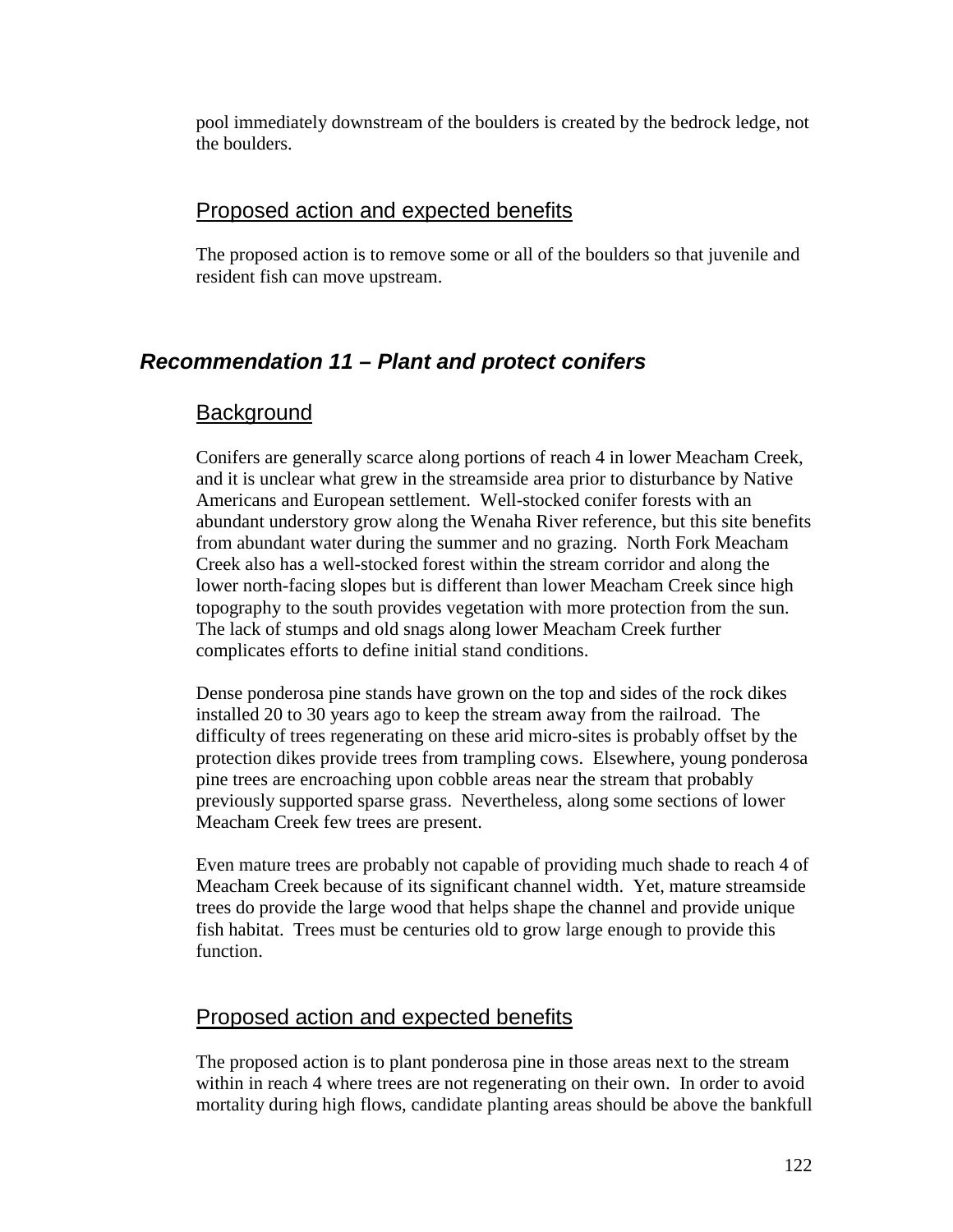width elevation. Trampling by cows may be a hindrance to tree survival. A fence suitable for keeping cows out of this wide alluvial flood plain with its frequent stream meandering would be difficult to maintain. The fence would probably need to be set back from the active channel width. In many areas of lower Meacham Creek, the active channel width extends from the railroad prism to the steep slopes on the other side of the valley.

The expected benefit from this action is to enhance the supply of large wood to the channel of lower Meacham Creek for centuries in the future.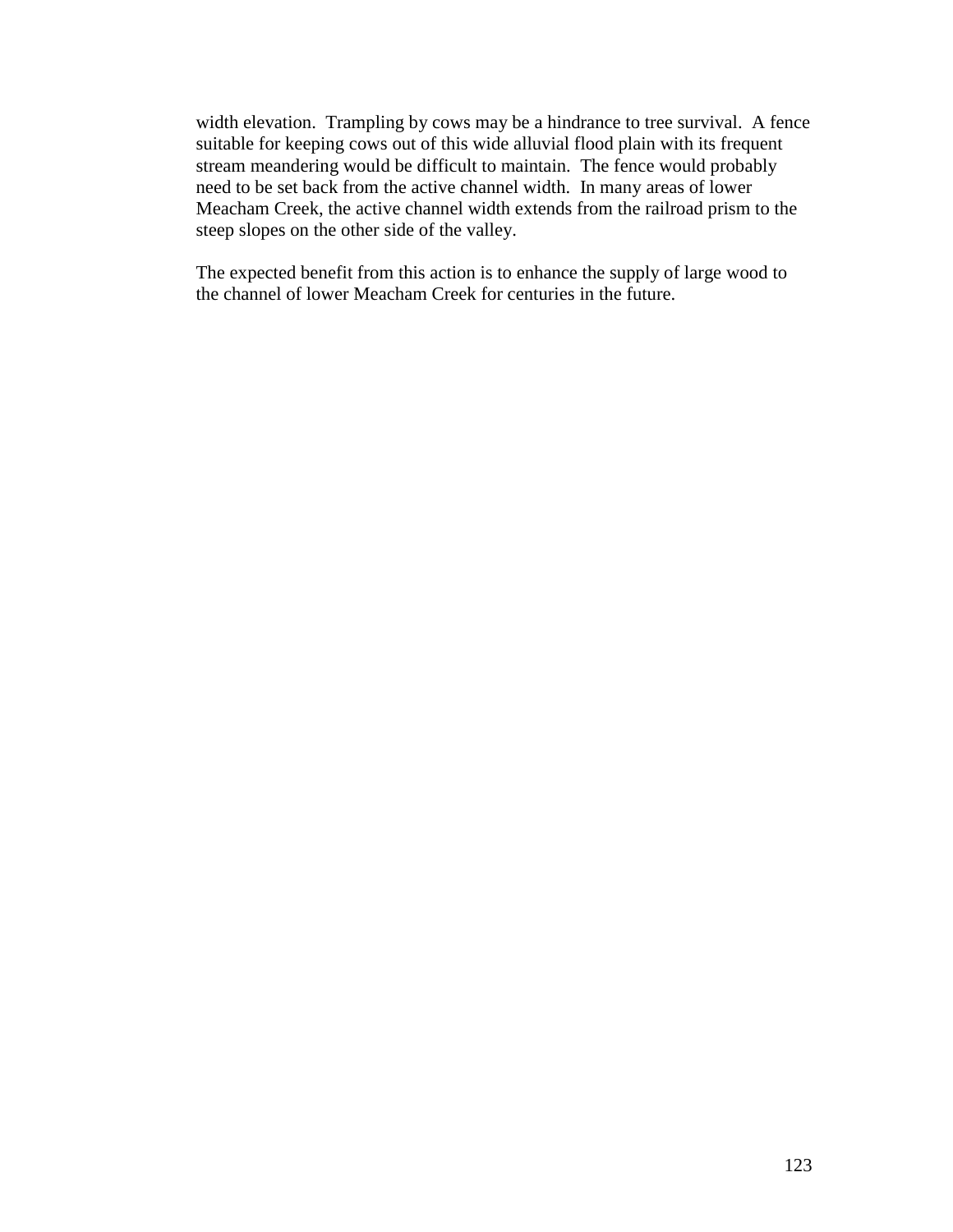# *References*

Abbe, T.B. 1999. There area about one hundred and twenty trees and several thousand tons of wood in the ELJ; will it do what we expect? Wildlife Conservation 4:46-51.

Abbe, T.B. and D.R. Montgomery. 1996. Large woody debris jams, channel hydraulics, and habitat formation in large rivers. Regulated Rivers Research and Management 12:201-203.

Braudrick, C.A. and G.E. Grant. 2000. When do logs move in river? Water Resources Research 36(2):571-583.

Burckhardt, J.C. and B.L. Todd. 1998. Riparian forest effect on lateral stream channel migration in the glacial till plains. Journal of the American Water Resources Association 34(1):179-183.

Carlson, J.Y., C.W. Andrus, and H.A. Froehlich. 1990. Woody debris, channel features, and macroinvertebrates of streams with logged and undisturbed riparian timber in northeastern Oregon, U.S.A. Can. J. Fish. Aquat. Sci 47:1103-1111.

Dunne, T. and L.B. Leopold. 1978. Water in Environmental Planning. W.E. Freeman and Company, New York. 818 p.

Fernald, A.G., J.J. Wigington, and D.H. Landers. 2001. Transient storage and hyporheic flow along the Willamette River, Oregon: Field measurements and model estimates. Water Resources Research 37(6):1681-1694.

Heyerdahl, E.K., L.B. Brubaker, and J.K. Agee. 2001. Spatial controls of historical fire regimes: a multiscale example from the interior west, USA. Ecology, 82(3):660-678.

Matthews, K.R. and N.H. Berg. 1997. Rainbow trout response to water temperature and dissolved oxygen stress in two southern California stream pools. Journal of Fish Biology 50:50-67.

Olson, D.L. 2000. Fire in riparian zones: a comparison of historical fire occurrence in riparian and upslope forests in the Blue Mountains and Southern Cascades of Oregon. M.S. thesis. University of Washington, Seattle, 274 p.

King, M. 2002. Total maximum daily load (TMDL): 2000-2001 sediment monitoring report for the Umatilla basin. Umatilla County Soil and Water Conservation District, 17 p.

Rosgen, D. and H.L. Silvey. 1996. Applied River Morphology. Published by Wildland Hydrology, Pagosa Springs, Colorado. Variously paged.